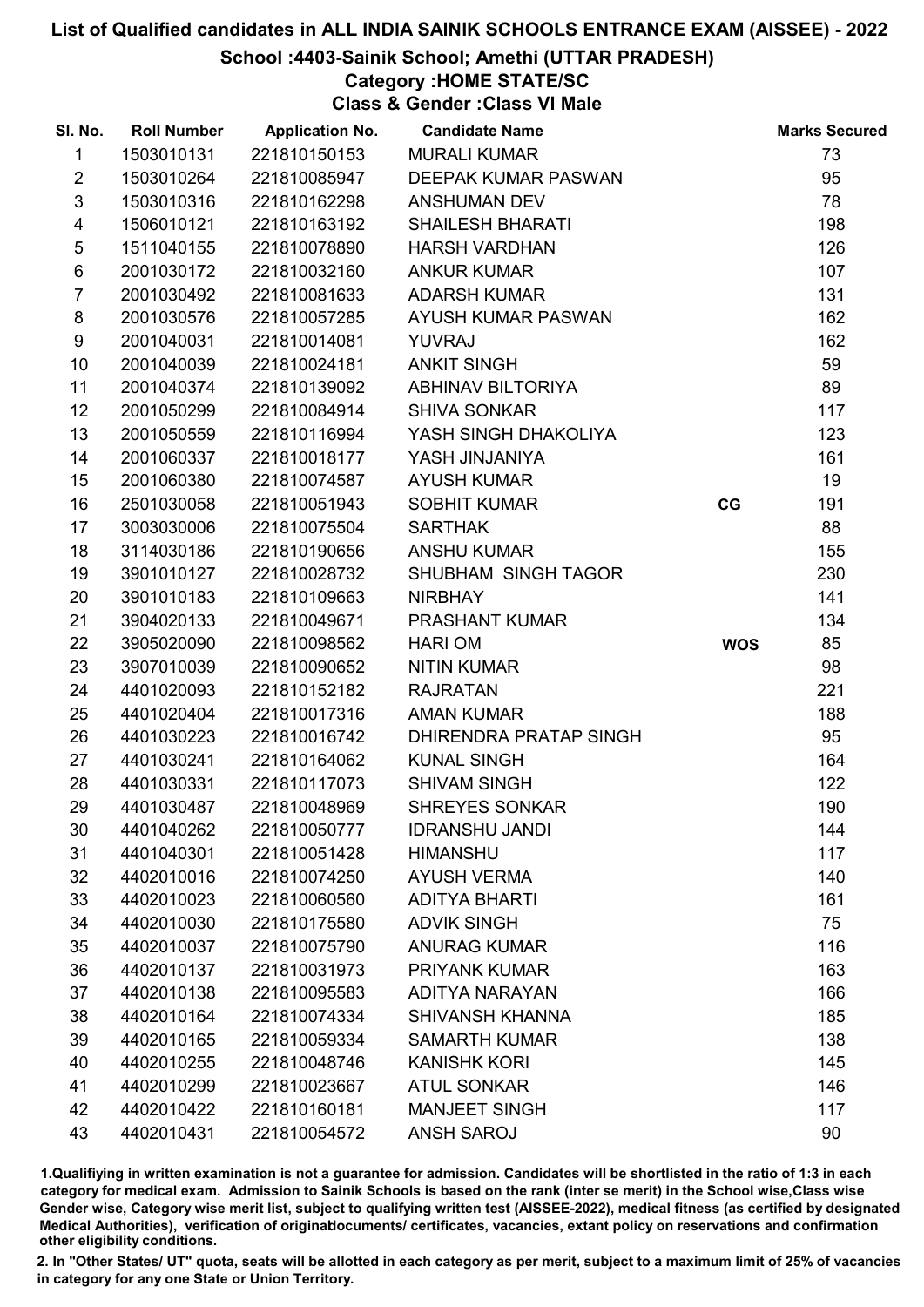## School :4403-Sainik School; Amethi (UTTAR PRADESH)

## Category :HOME STATE/SC

Class & Gender :Class VI Male

| SI. No. | <b>Roll Number</b> | <b>Application No.</b> | <b>Candidate Name</b>      | <b>Marks Secured</b> |
|---------|--------------------|------------------------|----------------------------|----------------------|
| 44      | 4402010491         | 221810124406           | <b>HIMANSHU SAROJ</b>      | 90                   |
| 45      | 4402010497         | 221810147826           | <b>ADITYA KUMAR</b>        | 194                  |
| 46      | 4402010516         | 221810019667           | PRAKASH CHANDRA GAUTAM     | 117                  |
| 47      | 4402010539         | 221810148619           | <b>ARPIT KUMAR</b>         | 189                  |
| 48      | 4402010547         | 221810087949           | <b>AYUSH KUMAR</b>         | 93                   |
| 49      | 4403010039         | 221810003731           | <b>ANSH SAROJ</b>          | 142                  |
| 50      | 4403010062         | 221810177200           | <b>UTSAV RAJAK</b>         | 234                  |
| 51      | 4403010067         | 221810118320           | <b>PRINCE</b>              | 104                  |
| 52      | 4403010083         | 221810086211           | <b>AYUSH</b>               | 132                  |
| 53      | 4403010101         | 221810038622           | <b>AYUSH</b>               | 137                  |
| 54      | 4403010107         | 221810164052           | <b>YUVRAJ</b>              | 182                  |
| 55      | 4403010142         | 221810125614           | <b>AJAD RATN</b>           | 96                   |
| 56      | 4403010147         | 221810168954           | <b>ADARSH</b>              | 91                   |
| 57      | 4403010157         | 221810128215           | SATYAM SINGH SAROJ         | 56                   |
| 58      | 4403010184         | 221810116436           | <b>RISHABH KUMAR</b>       | 81                   |
| 59      | 4403010195         | 221810054896           | <b>ADITYA RAO</b>          | 96                   |
| 60      | 4403010203         | 221810050347           | <b>ATULIT KUMAR</b>        | 235                  |
| 61      | 4403010218         | 221810116248           | <b>ROMIT RAJ</b>           | 161                  |
| 62      | 4403010226         | 221810091119           | <b>AUCHITYA CHAKRWARTI</b> | 92                   |
| 63      | 4403010230         | 221810058749           | <b>JAGNISH</b>             | 75                   |
| 64      | 4403010238         | 221810051189           | KUNWER ABHINAV PRATAP      | 98                   |
| 65      | 4403020008         | 221810040442           | <b>ARUSH VIMAL</b>         | 205                  |
| 66      | 4403020035         | 221810003423           | <b>PRINCE RAJAK</b>        | 75                   |
| 67      | 4403020042         | 221810194343           | <b>MOHD KAIF</b>           | 88                   |
| 68      | 4403020054         | 221810083104           | <b>AKSHAT VIKRAM</b>       | 188                  |
| 69      | 4403020086         | 221810006315           | <b>SHAURYA PRATAP</b>      | 151                  |
| 70      | 4403020181         | 221810038608           | <b>LAVKUSH KORI</b>        | 119                  |
| 71      | 4403020195         | 221810000458           | <b>SURAJ SAROJ</b>         | 124                  |
| 72      | 4403020220         | 221810083329           | PRAVIN KIRAN RAO           | 132                  |
| 73      | 4403020230         | 221810076059           | <b>ALOK KUMAR</b>          | 161                  |
| 74      | 4403020232         | 221810003259           | <b>NIHAL</b>               | 212                  |
| 75      | 4404010073         | 221810106756           | <b>VISHAL BALA</b>         | 128                  |
| 76      | 4405010019         | 221810061240           | <b>HIMANSHU KUMAR</b>      | 266                  |
| 77      | 4405010102         | 221810062081           | <b>SATYAM DINAKAR</b>      | 161                  |
| 78      | 4405010103         | 221810136081           | <b>SHUBHAM PASWAN</b>      | 240                  |
| 79      | 4405010128         | 221810195232           | <b>RAJA BABU</b>           | 132                  |
| 80      | 4405010164         | 221810090503           | SAURABH KUMAR RANJAN       | 191                  |
| 81      | 4405010171         | 221810049313           | PRIYANSHU KUMAR            | 98                   |
| 82      | 4405010179         | 221810131823           | <b>PRONEET KUMAR</b>       | 113                  |
| 83      | 4405010254         | 221810027574           | <b>PRIYANSHU SONKAR</b>    | 109                  |
| 84      | 4405010255         | 221810154674           | <b>KUNWARJI BHARTI</b>     | 199                  |
| 85      | 4405010284         | 221810129915           | <b>ADITYA KUMAR</b>        | 143                  |
| 86      | 4405010321         | 221810138995           | <b>ANISH KUMAR</b>         | 227                  |

1.Qualifiying in written examination is not a guarantee for admission. Candidates will be shortlisted in the ratio of 1:3 in each category for medical exam. Admission to Sainik Schools is based on the rank (inter se merit) in the School wise,Class wise Gender wise, Category wise merit list, subject to qualifying written test (AISSEE-2022), medical fitness (as certified by designated Medical Authorities), verification of originablocuments/ certificates, vacancies, extant policy on reservations and confirmation other eligibility conditions.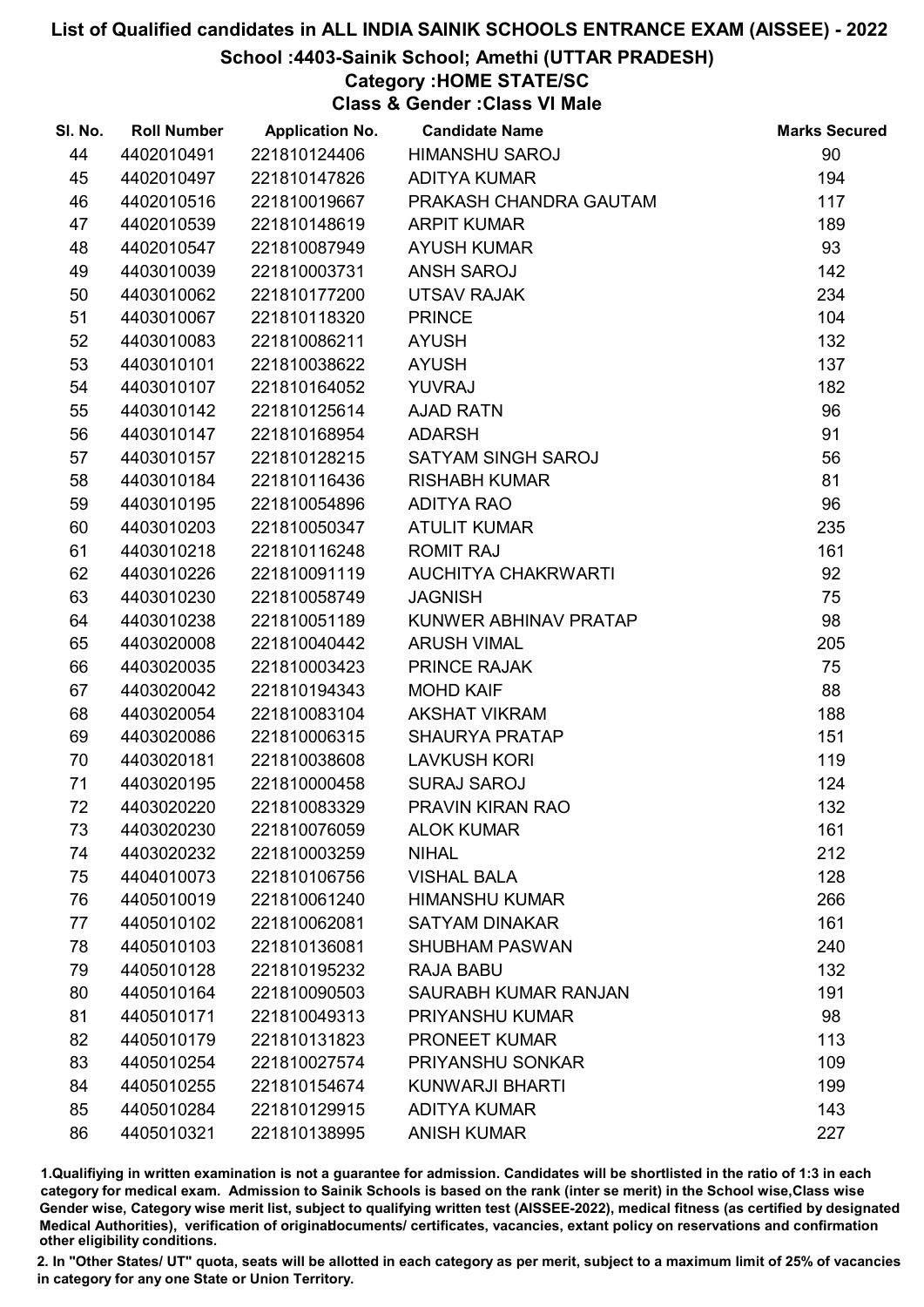## School :4403-Sainik School; Amethi (UTTAR PRADESH)

## Category :HOME STATE/SC

Class & Gender :Class VI Male

| SI. No. | <b>Roll Number</b> | <b>Application No.</b> | <b>Candidate Name</b>          |           | <b>Marks Secured</b> |
|---------|--------------------|------------------------|--------------------------------|-----------|----------------------|
| 87      | 4405010342         | 221810081536           | <b>ARYAN KUMAR</b>             |           | 225                  |
| 88      | 4405010355         | 221810135166           | <b>ABHISHEK KUMAR</b>          |           | 189                  |
| 89      | 4405020046         | 221810125332           | <b>SAMEER RAO</b>              |           | 108                  |
| 90      | 4405020057         | 221810092113           | <b>SAURABH SAROJ</b>           |           | 110                  |
| 91      | 4405020147         | 221810000328           | <b>ADARSH KUMAR</b>            |           | 115                  |
| 92      | 4405020174         | 221810040476           | <b>SHIVAM RAJ</b>              | CG        | 141                  |
| 93      | 4405020212         | 221810121647           | <b>ARYAN KUMAR</b>             |           | 216                  |
| 94      | 4405020342         | 221810123379           | <b>PRINCE KUMAR</b>            |           | 152                  |
| 95      | 4406010044         | 221810036011           | <b>DIPANSHU</b>                |           | 89                   |
| 96      | 4406010058         | 221810166431           | <b>PUSHPENDRA</b>              |           | 208                  |
| 97      | 4406010077         | 221810020451           | <b>TANISHK PRAKASH HARIT</b>   |           | 82                   |
| 98      | 4406010086         | 221810189771           | <b>UJJWAL SINGH</b>            |           | 154                  |
| 99      | 4406010093         | 221810122302           | <b>ROHIT</b>                   |           | 76                   |
| 100     | 4406010183         | 221810150404           | <b>NITIN KUMAR</b>             |           | 123                  |
| 101     | 4406010195         | 221810116334           | <b>AMARJEET SINGH</b>          |           | 152                  |
| 102     | 4406010218         | 221810112784           | <b>ARSH KUMAR</b>              |           | 143                  |
| 103     | 4406010262         | 221810161885           | <b>SORAV KUMAR</b>             |           | 125                  |
| 104     | 4406010285         | 221810190036           | <b>DAKSH RAY</b>               |           | 93                   |
| 105     | 4406010287         | 221810169036           | <b>AALOK SINGH</b>             |           | 162                  |
| 106     | 4406010289         | 221810163046           | RUDRAPRATAP SINGH              |           | 142                  |
| 107     | 4406020142         | 221810047171           | <b>ARUSH SINGH</b>             |           | 124                  |
| 108     | 4406020345         | 221810050607           | <b>ADITYA GAUTAM</b>           |           | 166                  |
| 109     | 4406020386         | 221810182787           | <b>DIVYANSH KUMAR</b>          |           | 81                   |
| 110     | 4406020401         | 221810148038           | <b>KRISHAN KANT</b>            |           | 116                  |
| 111     | 4406020435         | 221810105209           | PRIYANSHU SINGH                |           | 165                  |
| 112     | 4406030200         | 221810171056           | <b>CHANDER DEV</b>             |           | 103                  |
| 113     | 4407010026         | 221810158450           | <b>SHUBHAM KUMAR</b>           |           | 104                  |
| 114     | 4407010065         | 221810193541           | <b>HOMENDRA KUMAR</b>          |           | 97                   |
| 115     | 4407010097         | 221810197832           | <b>SHRIYANSH</b>               |           | 236                  |
| 116     | 4407010105         | 221810094872           | <b>AMIT NISHAD</b>             |           | 94                   |
| 117     | 4407010150         | 221810111774           | PIYUSH KANNAUJIYA              |           | 219                  |
| 118     | 4407010191         | 221810072236           | PIYUSH KUMAR CHOUDHARY         |           | 168                  |
| 119     | 4407010198         | 221810024556           | NAMIT CHAUDHARY                |           | 159                  |
| 120     | 4407010219         | 221810167127           | PANKAJ KUMAR                   | <b>AR</b> | 115                  |
| 121     | 4407020136         | 221810117472           | <b>LUCKY GAUTAM</b>            |           | 134                  |
| 122     | 4407020187         | 221810169393           | <b>ABHINAV NAVNEET</b>         |           | 126                  |
| 123     | 4407020262         | 221810115185           | <b>UTTAM SINGH</b>             |           | 228                  |
| 124     | 4407020267         | 221810185985           | <b>GYANENDRA PRATAP BHARTI</b> |           | 133                  |
| 125     | 4407020339         | 221810167027           | <b>ADITYA KUMAR</b>            |           | 171                  |
| 126     | 4407020484         | 221810058418           | <b>PRATHAM KUMAR</b>           | <b>AR</b> | 82                   |
| 127     | 4408010133         | 221810189432           | <b>AKASH KUMAR</b>             |           | 157                  |
| 128     | 4409010085         | 221810078451           | <b>ADITYA</b>                  |           | 106                  |
| 129     | 4409010124         | 221810074032           | <b>ANAND KUMAR</b>             |           | 155                  |

1.Qualifiying in written examination is not a guarantee for admission. Candidates will be shortlisted in the ratio of 1:3 in each category for medical exam. Admission to Sainik Schools is based on the rank (inter se merit) in the School wise,Class wise Gender wise, Category wise merit list, subject to qualifying written test (AISSEE-2022), medical fitness (as certified by designated Medical Authorities), verification of originablocuments/ certificates, vacancies, extant policy on reservations and confirmation other eligibility conditions.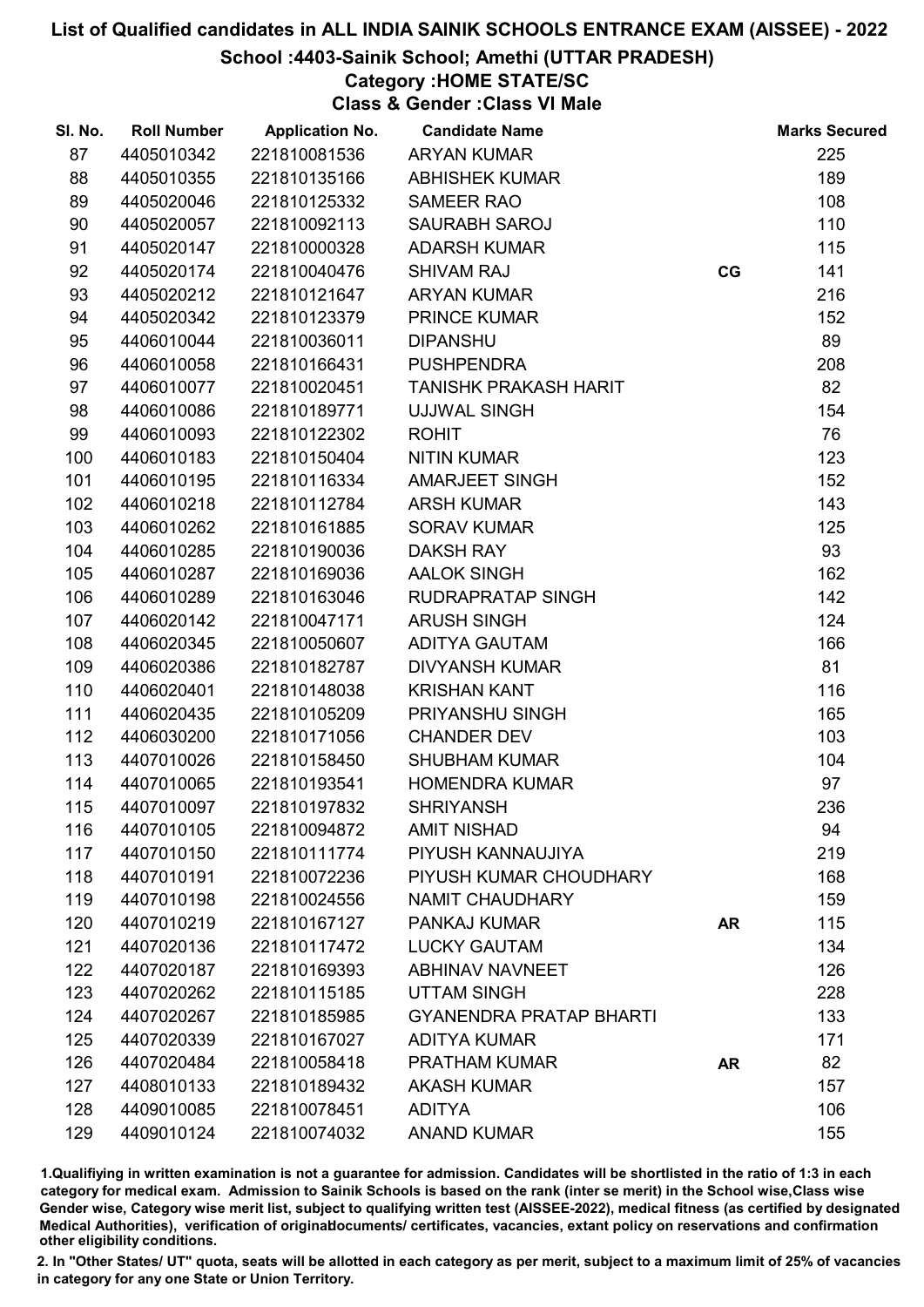School :4403-Sainik School; Amethi (UTTAR PRADESH)

## Category :HOME STATE/SC

Class & Gender :Class VI Male

| SI. No. | <b>Roll Number</b> | <b>Application No.</b> | <b>Candidate Name</b>      | <b>Marks Secured</b> |
|---------|--------------------|------------------------|----------------------------|----------------------|
| 130     | 4409010282         | 221810103465           | <b>DIVYANSH</b>            | 212                  |
| 131     | 4409010656         | 221810130648           | <b>SARTHAK SINGH</b>       | 113                  |
| 132     | 4409010658         | 221810147558           | <b>RISHI KUMAR</b>         | 132                  |
| 133     | 4410010003         | 221810183600           | <b>KRISTAN</b>             | 146                  |
| 134     | 4410010016         | 221810004060           | <b>ANUKALP</b>             | 120                  |
| 135     | 4410010051         | 221810080761           | SIDDHARTH RAJ              | 176                  |
| 136     | 4410010053         | 221810043871           | <b>RAJNEESH</b>            | 84                   |
| 137     | 4410010065         | 221810166922           | <b>TANISH CHAUDHARI</b>    | 125                  |
| 138     | 4410010094         | 221810052203           | ARUNENDRA SINGH AZAD       | 142                  |
| 139     | 4410010106         | 221810075133           | YASH KUMAR RAWAT           | 93                   |
| 140     | 4410010112         | 221810019653           | <b>DIVYANSH</b>            | 110                  |
| 141     | 4410010135         | 221810010764           | <b>HARSH MOHAN</b>         | 176                  |
| 142     | 4410010136         | 221810140864           | <b>SHIVA VERMA</b>         | 167                  |
| 143     | 4410020081         | 221810038870           | <b>SHIV KUMAR PASWAN</b>   | 101                  |
| 144     | 4410020106         | 221810053201           | ARPIT DEV                  | 167                  |
| 145     | 4410020123         | 221810082811           | <b>AYUSH VERMA</b>         | 141                  |
| 146     | 4410020129         | 221810016911           | <b>SHUSHANK RAWAT</b>      | 168                  |
| 147     | 4410020148         | 221810005341           | AKSHAY PRATAP KANAUJIYA    | 235                  |
| 148     | 4410020338         | 221810181233           | <b>GAURAV KUMAR BHARTI</b> | 107                  |
| 149     | 4410020345         | 221810061443           | KUNWAR AKHAND PRATAP       | 113                  |
| 150     | 4410020365         | 221810013953           | AVNEESH BABU SINGH         | 185                  |
| 151     | 4410020421         | 221810020514           | <b>ASHISH RAWAT</b>        | 71                   |
| 152     | 4410020505         | 221810126895           | <b>AVYANSH GAUTAM</b>      | 111                  |
| 153     | 4410020522         | 221810137676           | <b>AJIT KUMAR</b>          | 130                  |
| 154     | 4410020534         | 221810047007           | <b>SHIVANSH RAWAT</b>      | 145                  |
| 155     | 4410020536         | 221810083217           | <b>SRIYANSH</b>            | 109                  |
| 156     | 4410020547         | 221810106357           | <b>NAITIK KUMAR</b>        | 158                  |
| 157     | 4410020555         | 221810164408           | <b>ANKIT KUMAR</b>         | 198                  |
| 158     | 4410020560         | 221810192338           | <b>AYUSH ROY</b>           | 109                  |
| 159     | 4410020571         | 221810167178           | PRASHANT PRIYADARSHI       | 85                   |
| 160     | 4410030047         | 221810010235           | <b>SAURABH VERMA</b>       | 101                  |
| 161     | 4410030062         | 221810177545           | <b>TANISHQ PRABHAKAR</b>   | 99                   |
| 162     | 4410030132         | 221810099616           | <b>AYUSH CHAUDHARY</b>     | 208                  |
| 163     | 4410030142         | 221810081626           | AYUSH KUMAR GAUTAM         | 220                  |
| 164     | 4410030175         | 221810124056           | PIYUSH VERMA               | 185                  |
| 165     | 4410030247         | 221810146747           | SAURABH KANAUJIYA          | 93                   |
| 166     | 4410030257         | 221810158367           | <b>ARUSH VERMA</b>         | 73                   |
| 167     | 4410030282         | 221810001197           | <b>NILESH KUMAR SONKAR</b> | 90                   |
| 168     | 4410030309         | 221810024928           | <b>ARYAN PRATAP SINGH</b>  | 224                  |
| 169     | 4410030316         | 221810019438           | <b>ADITYA KUMAR</b>        | 114                  |
| 170     | 4410030324         | 221810058048           | <b>AARAV</b>               | 155                  |
| 171     | 4410030357         | 221810143388           | <b>AMRIT VISHWAS</b>       | 92                   |
| 172     | 4410030389         | 221810099709           | <b>NIKHIL KUMAR</b>        | 128                  |

1.Qualifiying in written examination is not a guarantee for admission. Candidates will be shortlisted in the ratio of 1:3 in each category for medical exam. Admission to Sainik Schools is based on the rank (inter se merit) in the School wise,Class wise Gender wise, Category wise merit list, subject to qualifying written test (AISSEE-2022), medical fitness (as certified by designated Medical Authorities), verification of originablocuments/ certificates, vacancies, extant policy on reservations and confirmation other eligibility conditions.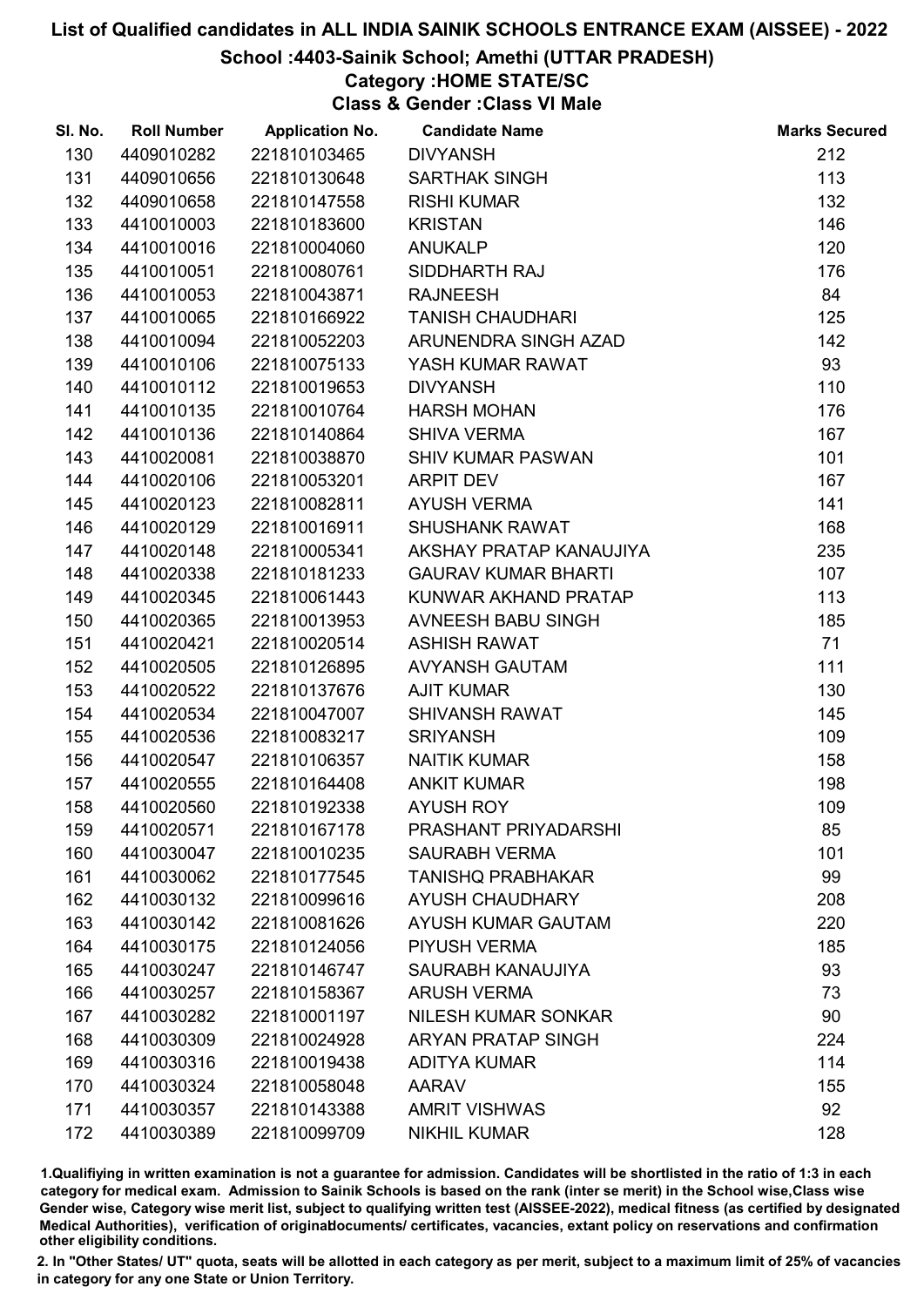## School :4403-Sainik School; Amethi (UTTAR PRADESH)

## Category :HOME STATE/SC

Class & Gender :Class VI Male

| SI. No. | <b>Roll Number</b> | <b>Application No.</b> | <b>Candidate Name</b>   | <b>Marks Secured</b> |
|---------|--------------------|------------------------|-------------------------|----------------------|
| 173     | 4410030407         | 221810101129           | <b>SARVAGAYA SONKAR</b> | 148                  |
| 174     | 4410030435         | 221810075849           | KUSHAGRA CHAUDHARY      | 119                  |
| 175     | 4411010002         | 221810095400           | <b>NISHANT KUMAR</b>    | 208                  |
| 176     | 4411010085         | 221810119261           | <b>NITISH</b>           | 206                  |
| 177     | 4411010109         | 221810156102           | ABHI                    | 122                  |
| 178     | 4411010218         | 221810066504           | <b>ARYAN</b>            | 256                  |
| 179     | 4411010220         | 221810154804           | <b>NITIN KUMAR</b>      | 204                  |
| 180     | 4411010284         | 221810085345           | <b>MOHIT KUMAR</b>      | 163                  |
| 181     | 4411010307         | 221810139875           | <b>ABHINAV SINGH</b>    | 121                  |
| 182     | 4412010020         | 221810183430           | <b>RAJ SONKAR</b>       | 90                   |
| 183     | 4412010040         | 221810064290           | <b>RAJAN KUMAR</b>      | 248                  |
| 184     | 4412010048         | 221810150401           | <b>AYUSH</b>            | 104                  |
| 185     | 4412010054         | 221810135511           | <b>DIVYA SENGAR</b>     | 212                  |
| 186     | 4412010055         | 221810020811           | <b>DIVESH SAURABH</b>   | 180                  |
| 187     | 4412010059         | 221810073631           | <b>SANGHPRIY</b>        | 231                  |
| 188     | 4412010060         | 221810161041           | <b>VINEET KUMAR</b>     | 106                  |
| 189     | 4412010066         | 221810042641           | <b>ABHAY KUMAR</b>      | 110                  |
| 190     | 4412010129         | 221810130162           | DIVYANSHU KUMAR GAUTAM  | 112                  |
| 191     | 4412010148         | 221810041203           | <b>RAJ PAL</b>          | 170                  |
| 192     | 4412010167         | 221810112243           | ARYAN SIDDHARTHA        | 123                  |
| 193     | 4412010212         | 221810151724           | <b>PREMCHAND</b>        | 244                  |
| 194     | 4412010214         | 221810071434           | <b>RITUL RAJ</b>        | 174                  |
| 195     | 4412010232         | 221810138664           | NAVNEET UTKARSH         | 204                  |
| 196     | 4412010238         | 221810088374           | <b>SHUBHAM KUMAR</b>    | 88                   |
| 197     | 4412010278         | 221810086055           | <b>AYUSH KUMAR</b>      | 165                  |
| 198     | 4412010292         | 221810073185           | <b>SHIVAM</b>           | 226                  |
| 199     | 4412010299         | 221810079206           | <b>VINAY KUMAR</b>      | 141                  |
| 200     | 4412010316         | 221810025726           | <b>HARSHDEEP</b>        | 182                  |
| 201     | 4412020016         | 221810038740           | <b>ADARSH KUMAR</b>     | 234                  |
| 202     | 4412020065         | 221810051802           | <b>SHIVANSH KUMAR</b>   | 130                  |
| 203     | 4412020087         | 221810100952           | <b>VIKAS SINGH</b>      | 185                  |
| 204     | 4412020120         | 221810101723           | <b>AMBUJ SINGH</b>      | 159                  |
| 205     | 4412020145         | 221810032204           | <b>MADHAV MUKUND</b>    | 251                  |
| 206     | 4412020177         | 221810075494           | <b>VAIBHAV RAJ</b>      | 89                   |
| 207     | 4412020202         | 221810025235           | <b>SURAJ JAISWAL</b>    | 139                  |
| 208     | 4412020208         | 221810070735           | <b>ANUPAM GAURAV</b>    | 168                  |
| 209     | 4412020270         | 221810091386           | <b>ANSHU KUMAR</b>      | 143                  |
| 210     | 4412020275         | 221810107996           | PRINCE KUMAR GAUTAM     | 145                  |
| 211     | 4412020365         | 221810196419           | <b>DAKSH RAO</b>        | 147                  |
| 212     | 4412020425         | 221810126817           | UTKARSH BHASHKAR        | 141                  |
| 213     | 4412020439         | 221810175967           | <b>RAMESHWAR</b>        | 155                  |
| 214     | 4412020442         | 221810142477           | <b>KARTIKEY GAUTAM</b>  | 177                  |
| 215     | 4412020463         | 221810070538           | <b>ANAND CHAND</b>      | 225                  |

1.Qualifiying in written examination is not a guarantee for admission. Candidates will be shortlisted in the ratio of 1:3 in each category for medical exam. Admission to Sainik Schools is based on the rank (inter se merit) in the School wise,Class wise Gender wise, Category wise merit list, subject to qualifying written test (AISSEE-2022), medical fitness (as certified by designated Medical Authorities), verification of originablocuments/ certificates, vacancies, extant policy on reservations and confirmation other eligibility conditions.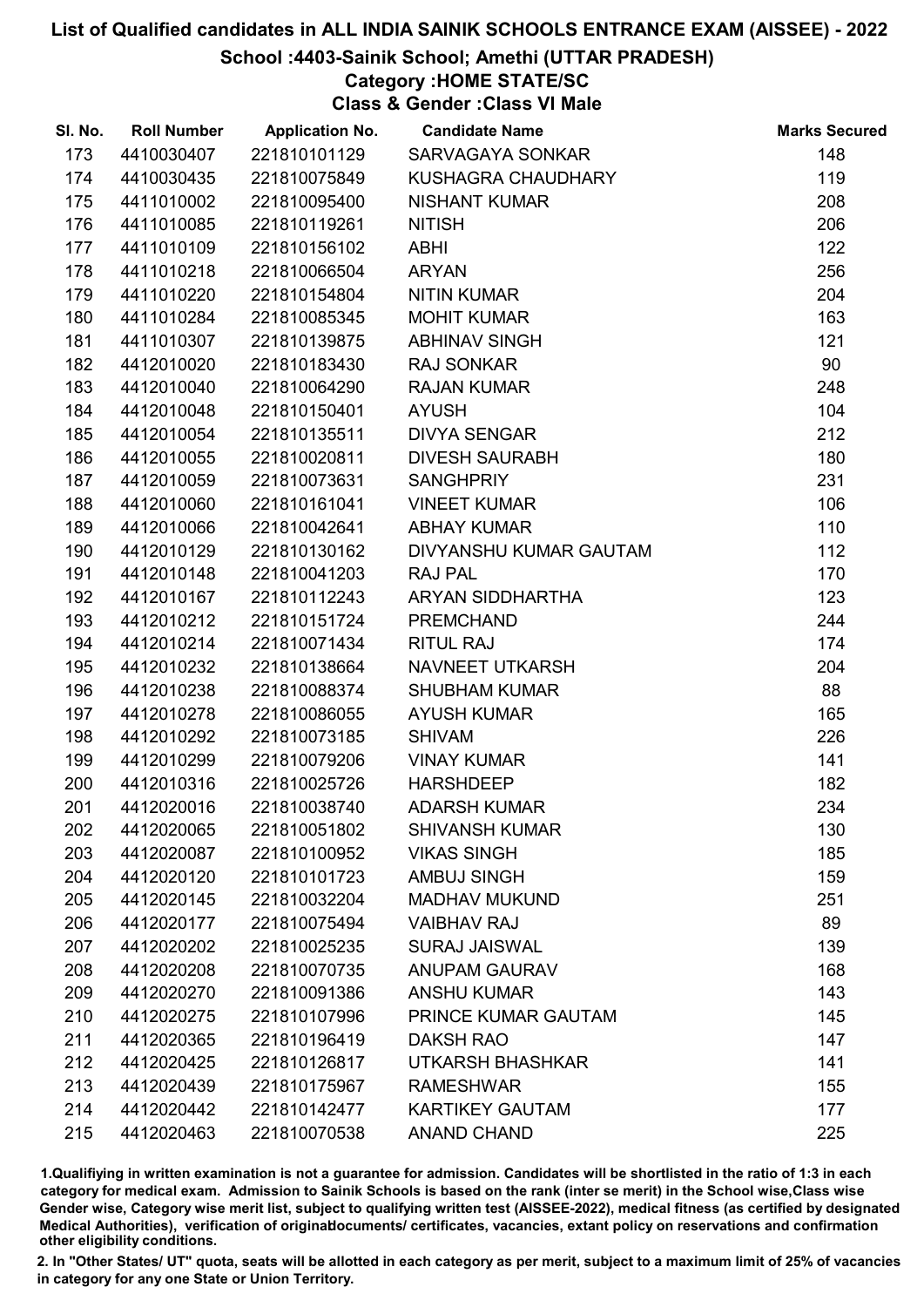#### School :4403-Sainik School; Amethi (UTTAR PRADESH)

## Category :HOME STATE/SC

Class & Gender :Class VI Male

| SI. No. | <b>Roll Number</b> | <b>Application No.</b> | <b>Candidate Name</b>     |    | <b>Marks Secured</b> |
|---------|--------------------|------------------------|---------------------------|----|----------------------|
| 216     | 4412020505         | 221810135019           | ANSH                      |    | 78                   |
| 217     | 4412020527         | 221810086059           | SHYAM VIJAY KUMAR         | CG | 88                   |
| 218     | 4412020532         | 221810131269           | <b>AMBITION</b>           |    | 175                  |
| 219     | 4412020533         | 221810145469           | SHLOK KUMAR KAUSHAL       |    | 225                  |
| 220     | 4501010031         | 221810190800           | <b>ANUJ KUMAR</b>         |    | 170                  |
| 221     | 4501010062         | 221810190952           | <b>VIPIN KUMAR</b>        |    | 175                  |
| 222     | 4502021100         | 221810130579           | <b>PRINCE</b>             |    | 122                  |
| 223     | 4505010071         | 221810079013           | <b>LAVISH KUMAR</b>       |    | 156                  |
| 224     | 4505010101         | 221810166916           | <b>TANVEER SINGH</b>      |    | 68                   |
| 225     | 4505020167         | 221810167446           | AARUSH KUMAR              |    | 118                  |
| 226     | 4505020211         | 221810086157           | <b>PRIYAM SINGH</b>       |    | 135                  |
| 227     | 4507010306         | 221810043916           | <b>SHRESTH MOTHWAL</b>    |    | 124                  |
| 228     | 4508010126         | 221810073110           | <b>BHANU PRATAP SINGH</b> |    | 131                  |
| 229     | 4508020103         | 221810114635           | PRANJAL SACHAN            |    | 104                  |
| 230     | 4508020134         | 221810131795           | SHREYANSH KUMAR VERMA     |    | 81                   |
| 231     | 4508020138         | 221810069006           | <b>PIYUSH</b>             |    | 145                  |

1.Qualifiying in written examination is not a guarantee for admission. Candidates will be shortlisted in the ratio of 1:3 in each category for medical exam. Admission to Sainik Schools is based on the rank (inter se merit) in the School wise,Class wise Gender wise, Category wise merit list, subject to qualifying written test (AISSEE-2022), medical fitness (as certified by designated Medical Authorities), verification of originablocuments/ certificates, vacancies, extant policy on reservations and confirmation other eligibility conditions.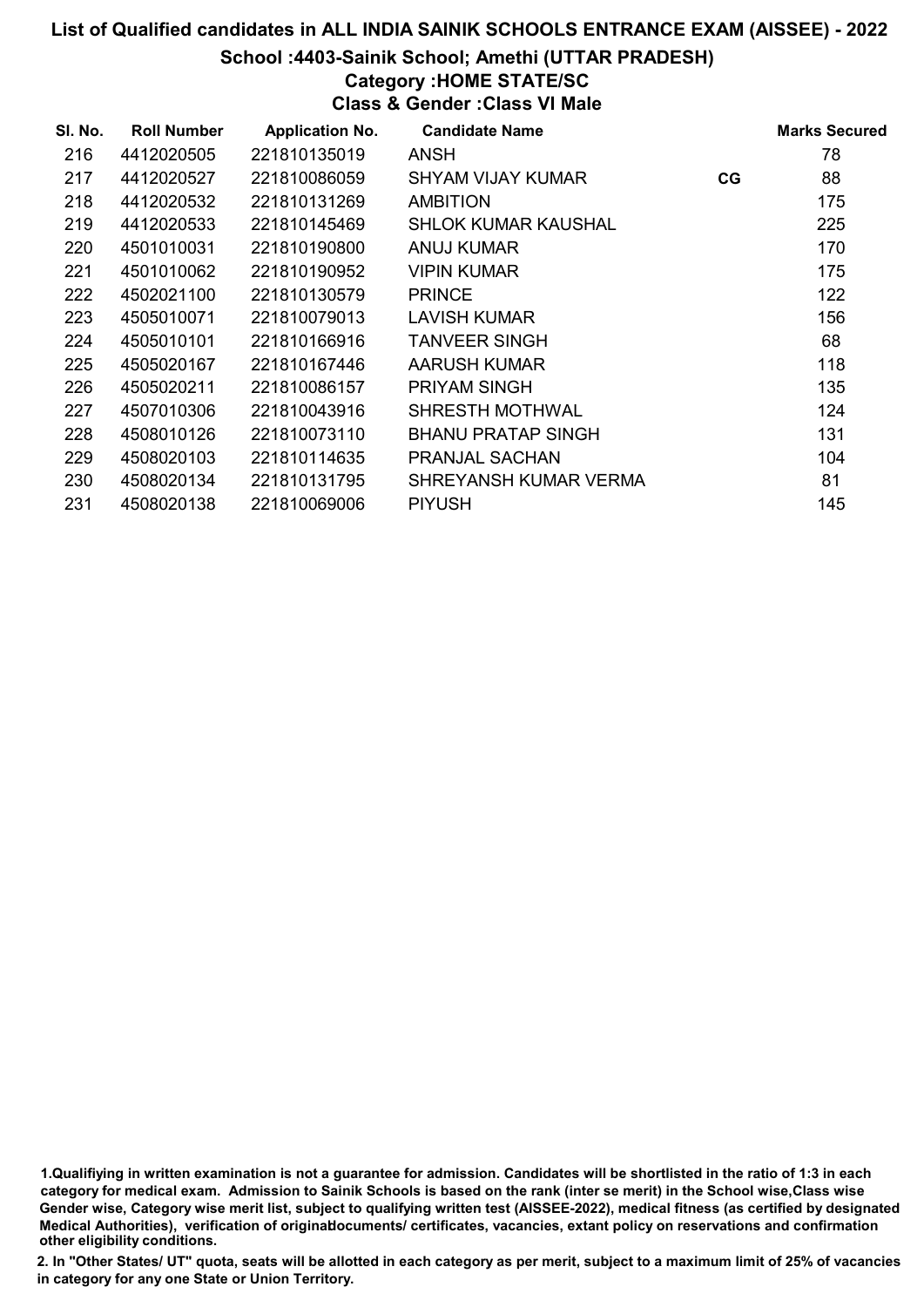# List of Qualified candidates in ALL INDIA SAINIK SCHOOLS ENTRANCE EXAM (AISSEE) - 2022 School :4403-Sainik School; Amethi (UTTAR PRADESH) Category :HOME STATE/ST Class & Gender :Class VI Male

| SI. No. | <b>Roll Number</b> | <b>Application No.</b> | <b>Candidate Name</b>   | <b>Marks Secured</b> |
|---------|--------------------|------------------------|-------------------------|----------------------|
| 232     | 4410030424         | 221810077439           | <b>AADWIK</b>           | 100                  |
| 233     | 4412010139         | 221810134382           | <b>GAURAV</b>           | 173                  |
| 234     | 4412010191         | 221810108093           | <b>AKHILESH PAL</b>     | 129                  |
| 235     | 4412010208         | 221810071224           | <b>TUSHAR KHARVAR</b>   | 89                   |
| 236     | 4412020128         | 221810045943           | <b>SAHIL KUMAR GOND</b> | 153                  |
| 237     | 4412020488         | 221810121678           | <b>RAKESH PAL</b>       | 184                  |
| 238     | 4504030144         | 221810063383           | <b>ROHAN KUMAR GOND</b> | 98                   |

<sup>1.</sup>Qualifiying in written examination is not a guarantee for admission. Candidates will be shortlisted in the ratio of 1:3 in each category for medical exam. Admission to Sainik Schools is based on the rank (inter se merit) in the School wise,Class wise Gender wise, Category wise merit list, subject to qualifying written test (AISSEE-2022), medical fitness (as certified by designated Medical Authorities), verification of originablocuments/ certificates, vacancies, extant policy on reservations and confirmation other eligibility conditions.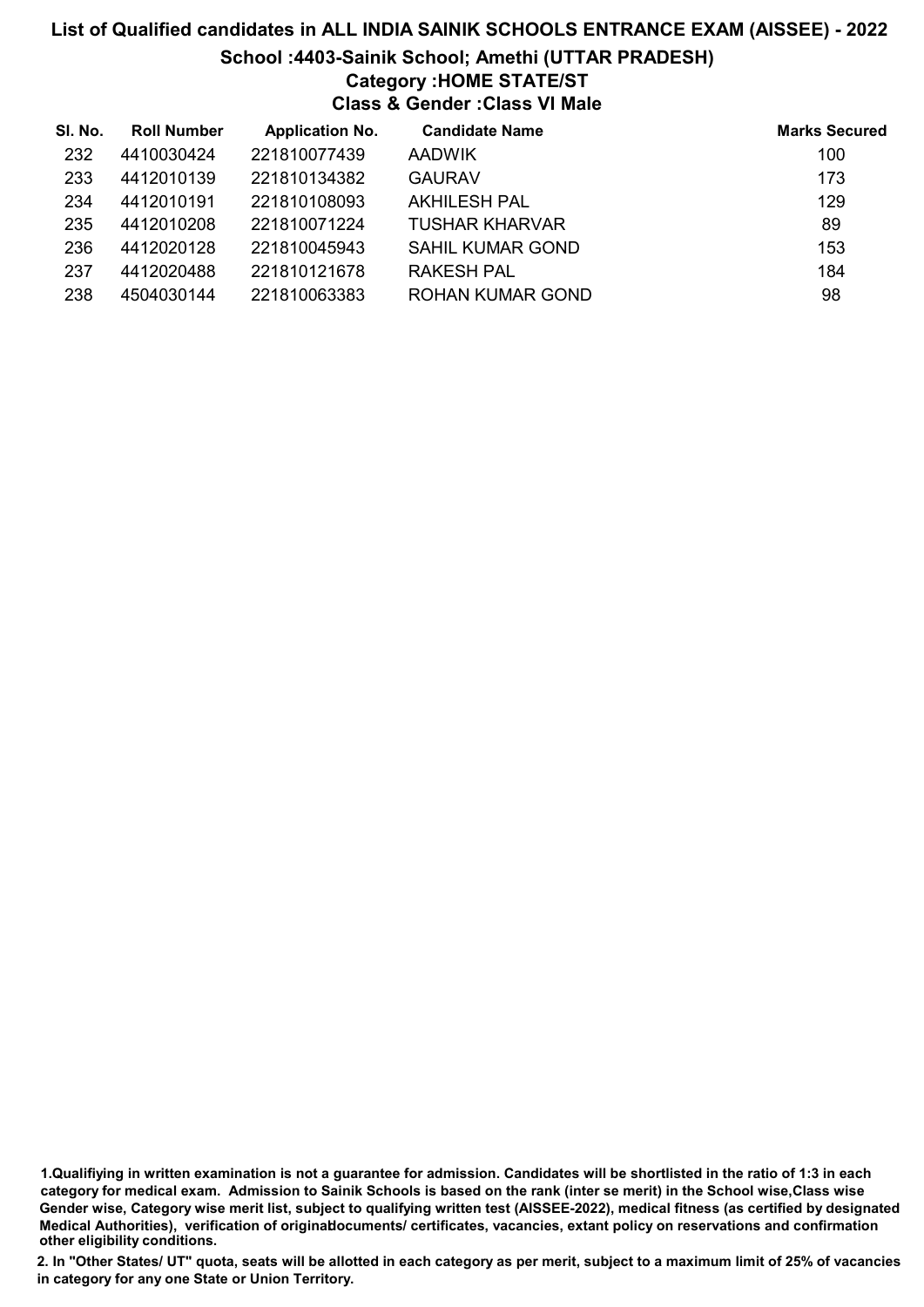### School :4403-Sainik School; Amethi (UTTAR PRADESH)

Category :HOME STATE/OBC

Class & Gender :Class VI Male

| SI. No. | <b>Roll Number</b> | <b>Application No.</b> | <b>Candidate Name</b>   | <b>Marks Secured</b> |
|---------|--------------------|------------------------|-------------------------|----------------------|
| 239     | 1403010400         | 221810149256           | <b>TEJASWA SAHU</b>     | 167                  |
| 240     | 1503010075         | 221810172421           | <b>ADITYA VERMA</b>     | 230                  |
| 241     | 1503010081         | 221810150341           | PRINCE KUMAR YADAV      | 258                  |
| 242     | 1503010244         | 221810162766           | <b>SALOK KUMAR</b>      | 244                  |
| 243     | 1503010258         | 221810160727           | <b>SHIVAM PATEL</b>     | 134                  |
| 244     | 1503010278         | 221810149697           | <b>ROSHAN GUPTA</b>     | 128                  |
| 245     | 1503010291         | 221810173328           | SHUBHAM KUMAR SAH       | 235                  |
| 246     | 1503010354         | 221810048199           | <b>GAURAV YADAV</b>     | 226                  |
| 247     | 1506010022         | 221810136940           | <b>ARBAJ ANSARI</b>     | 250                  |
| 248     | 1506010042         | 221810168980           | <b>VISHAL KUSHWAHA</b>  | 267                  |
| 249     | 1506010149         | 221810138643           | KHUSHAHAL GUPTA         | 166                  |
| 250     | 1506020251         | 221810178967           | ANSHU KUSHWAHA          | 216                  |
| 251     | 1506020339         | 221810123559           | ABHINAW KUMAR SHARMA    | 225                  |
| 252     | 1513010136         | 221810113392           | <b>ASHISH KUMAR</b>     | 207                  |
| 253     | 1705020102         | 221810160004           | SHRESHTH SINGH YADAV    | 186                  |
| 254     | 2001030119         | 221810026240           | NISHANT YADAV           | 181                  |
| 255     | 2001030299         | 221810057001           | OM PAL                  | 129                  |
| 256     | 2001030343         | 221810046811           | <b>AVI BHATI</b>        | 167                  |
| 257     | 2001030417         | 221810047341           | <b>ADARSH DEV</b>       | 199                  |
| 258     | 2001030460         | 221810087751           | <b>AKASH YADAV</b>      | 225                  |
| 259     | 2001030580         | 221810034095           | ARYAMAN SHARMA          | 140                  |
| 260     | 2001040040         | 221810018181           | <b>LALIT KUMAR</b>      | 178                  |
| 261     | 2001040085         | 221810015691           | <b>AMIT SINGH</b>       | 237                  |
| 262     | 2001040094         | 221810137991           | <b>ARYAMAN SINGH</b>    | 165                  |
| 263     | 2001040113         | 221810072402           | <b>RUDRESH YADAV</b>    | 133                  |
| 264     | 2001050471         | 221810024374           | <b>LAVISH NAGAR</b>     | 269                  |
| 265     | 2001050670         | 221810197745           | <b>TARUN CHAUHAN</b>    | 143                  |
| 266     | 2001050965         | 221810094546           | ATUL KUMAR YADAV        | 127                  |
| 267     | 2001060197         | 221810149027           | <b>HREEDAY SAI</b>      | 259                  |
| 268     | 2001060631         | 221810047078           | <b>SHAURYA KUMAR</b>    | 186                  |
| 269     | 2301020276         | 221810051364           | <b>ARYAN</b>            | 130                  |
| 270     | 2301020449         | 221810044056           | <b>VIBHU CHAURASIYA</b> | 144                  |
| 271     | 2302020033         | 221810149730           | <b>HANUSHRI PAL</b>     | 145                  |
| 272     | 2303030377         | 221810075916           | <b>KRISHNA YADAV</b>    | 243                  |
| 273     | 2303050053         | 221810110721           | <b>ARJUN</b>            | 168                  |
| 274     | 2303080004         | 221810056036           | <b>KRISHNA YADAV</b>    | 151                  |
| 275     | 2303090103         | 221810080418           | <b>ANIKET PAL</b>       | 146                  |
| 276     | 2501020221         | 221810091181           | <b>ARNAV YADAV</b>      | 204                  |
| 277     | 2605010095         | 221810107108           | <b>SHOURYA PRASAD</b>   | 137                  |
| 278     | 2611010150         | 221810122796           | <b>ARSH KATIYAR</b>     | 161                  |
| 279     | 2801010401         | 221810029898           | <b>MIHIR SINGH</b>      | 210                  |
| 280     | 3002020156         | 221810072814           | <b>MONU YADAV</b>       | 182                  |
| 281     | 3110020141         | 221810042605           | <b>TANISHK MAURYA</b>   | 155                  |

1.Qualifiying in written examination is not a guarantee for admission. Candidates will be shortlisted in the ratio of 1:3 in each category for medical exam. Admission to Sainik Schools is based on the rank (inter se merit) in the School wise,Class wise Gender wise, Category wise merit list, subject to qualifying written test (AISSEE-2022), medical fitness (as certified by designated Medical Authorities), verification of originablocuments/ certificates, vacancies, extant policy on reservations and confirmation other eligibility conditions.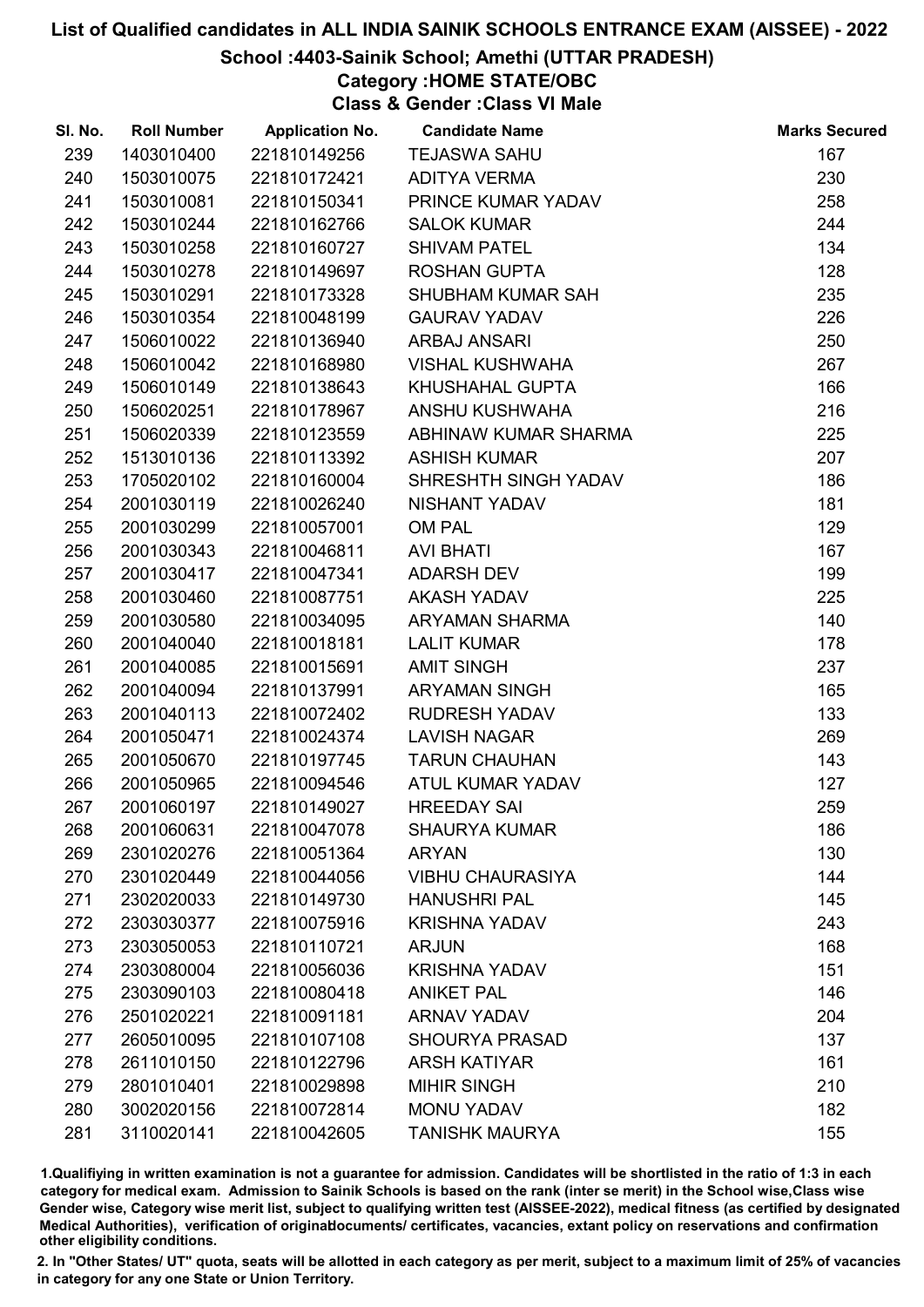## School :4403-Sainik School; Amethi (UTTAR PRADESH)

Category :HOME STATE/OBC

Class & Gender :Class VI Male

| SI. No. | <b>Roll Number</b> | <b>Application No.</b> | <b>Candidate Name</b>   | <b>Marks Secured</b> |
|---------|--------------------|------------------------|-------------------------|----------------------|
| 282     | 3901010065         | 221810018921           | <b>AKASH KUMAR</b>      | 231                  |
| 283     | 3901010111         | 221810110222           | ABHINANDAN GUPTA        | 203                  |
| 284     | 3901010146         | 221810050772           | PRASHANT KUMAR          | 177                  |
| 285     | 3901010240         | 221810022584           | PRASHANT PATEL          | 228                  |
| 286     | 3901020119         | 221810005345           | <b>NISHKARSH</b>        | 173                  |
| 287     | 3901020234         | 221810018746           | ASHWANI YADAV           | 137                  |
| 288     | 3901020250         | 221810009386           | <b>SARANSH</b>          | 273                  |
| 289     | 3901020307         | 221810107997           | <b>VIRAT</b>            | 194                  |
| 290     | 3901020336         | 221810014948           | <b>ARYAN</b>            | 192                  |
| 291     | 3904040919         | 221810068408           | <b>ADARSH KUMAR</b>     | 198                  |
| 292     | 3905010002         | 221810110100           | <b>NEERAJ KUMAR</b>     | 234                  |
| 293     | 3905030038         | 221810005896           | <b>ABHISHEK GURJAR</b>  | 190                  |
| 294     | 3905030421         | 221810008089           | <b>RISHABH KUMAR</b>    | 222                  |
| 295     | 3905050019         | 221810046514           | <b>ARUN KUMAR</b>       | 228                  |
| 296     | 3905050227         | 221810123876           | RAMANAND YADAV          | 253                  |
| 297     | 3905060080         | 221810030758           | SAWAN RAM VINAY CHAUHAN | 249                  |
| 298     | 4401010006         | 221810029200           | PRIYANSHU YADAV         | 250                  |
| 299     | 4401010071         | 221810128060           | <b>KAUSHAL YADAV</b>    | 164                  |
| 300     | 4401010081         | 221810022070           | <b>ABHAY TOMAR</b>      | 264                  |
| 301     | 4401010088         | 221810030770           | <b>HONEY CHAUDHARY</b>  | 153                  |
| 302     | 4401010143         | 221810034741           | <b>AYUSH YADAV</b>      | 247                  |
| 303     | 4401020049         | 221810031632           | <b>DEVA</b>             | 170                  |
| 304     | 4401020211         | 221810171793           | <b>MANPRIT</b>          | 224                  |
| 305     | 4401020215         | 221810131004           | <b>ABHINAY GURJAR</b>   | 231                  |
| 306     | 4401020301         | 221810152794           | <b>ANSHUL SINGH</b>     | 159                  |
| 307     | 4401020389         | 221810132306           | <b>MANISH KUMAR</b>     | 137                  |
| 308     | 4401020398         | 221810154906           | <b>PARTH</b>            | 173                  |
| 309     | 4401020412         | 221810168426           | <b>HIMESH</b>           | 137                  |
| 310     | 4401020416         | 221810020136           | <b>TARUN KUMAR</b>      | 255                  |
| 311     | 4401020457         | 221810153376           | <b>ARUN</b>             | 127                  |
| 312     | 4401020503         | 221810143437           | YASH GURJAR             | 245                  |
| 313     | 4401020524         | 221810039467           | <b>VAIBHAV PRATAP</b>   | 270                  |
| 314     | 4401020556         | 221810143897           | <b>HARSH VARDHAN</b>    | 189                  |
| 315     | 4401020642         | 221810117978           | <b>NITIN</b>            | 172                  |
| 316     | 4401030298         | 221810181333           | RAJA YADAV              | 134                  |
| 317     | 4401030406         | 221810181344           | PRATEEK YADAV           | 214                  |
| 318     | 4401030498         | 221810126089           | <b>ASHU</b>             | 136                  |
| 319     | 4401040043         | 221810046245           | SANDEEP SINGH DHANGAR   | 124                  |
| 320     | 4401040055         | 221810069845           | ANUJ YADAV              | 170                  |
| 321     | 4401040175         | 221810015776           | PULKIT SIROHI           | 190                  |
| 322     | 4401040275         | 221810067197           | <b>ISHANT</b>           | 129                  |
| 323     | 4401040399         | 221810135229           | <b>ARUSH YADAV</b>      | 243                  |
| 324     | 4402010001         | 221810059410           | PRATIK YADAV            | 251                  |

1.Qualifiying in written examination is not a guarantee for admission. Candidates will be shortlisted in the ratio of 1:3 in each category for medical exam. Admission to Sainik Schools is based on the rank (inter se merit) in the School wise,Class wise Gender wise, Category wise merit list, subject to qualifying written test (AISSEE-2022), medical fitness (as certified by designated Medical Authorities), verification of originablocuments/ certificates, vacancies, extant policy on reservations and confirmation other eligibility conditions.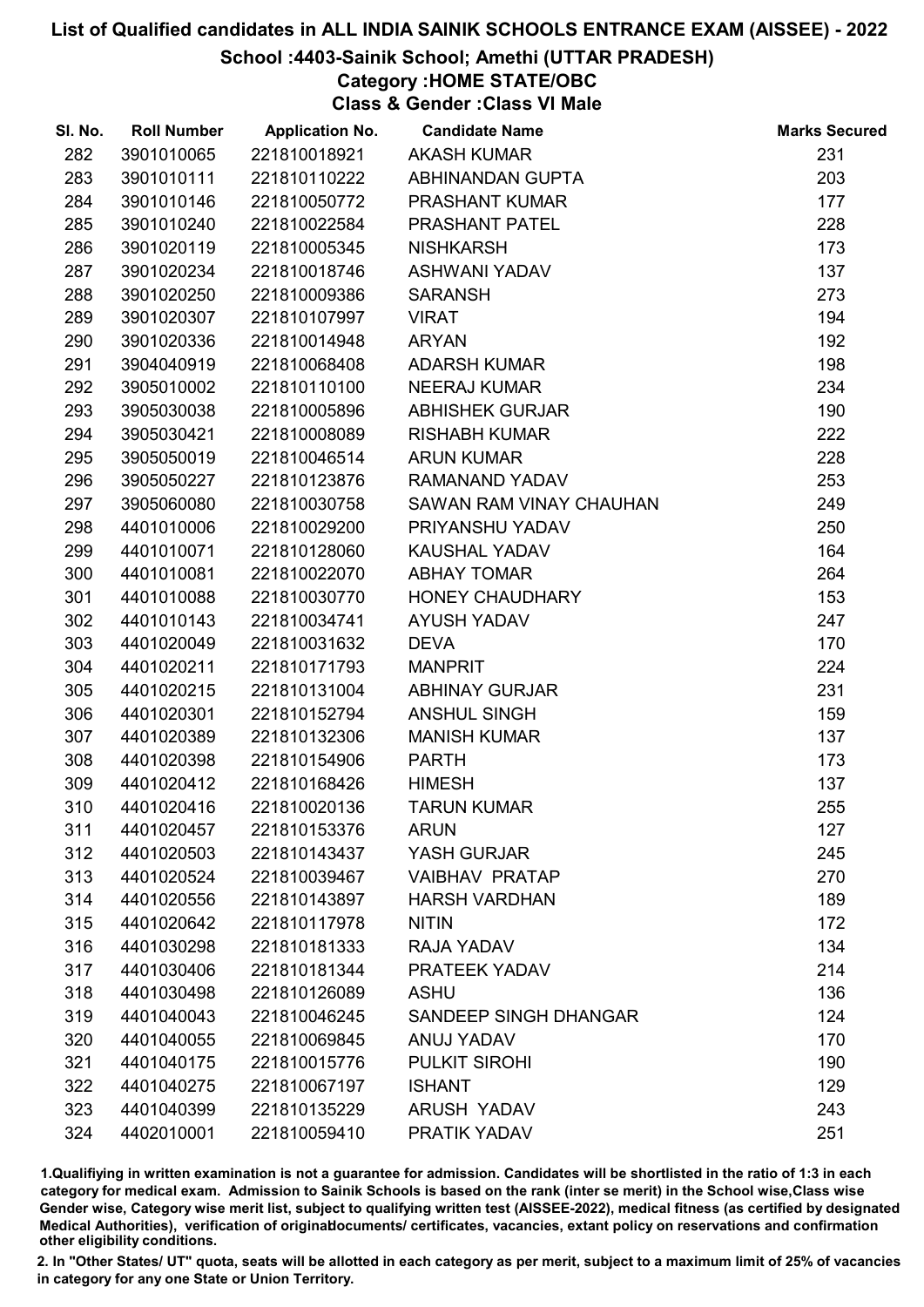## School :4403-Sainik School; Amethi (UTTAR PRADESH)

Category :HOME STATE/OBC

Class & Gender :Class VI Male

| SI. No. | <b>Roll Number</b> | <b>Application No.</b> | <b>Candidate Name</b>     | <b>Marks Secured</b> |
|---------|--------------------|------------------------|---------------------------|----------------------|
| 325     | 4402010020         | 221810050750           | <b>UTKARSH GIRI</b>       | 180                  |
| 326     | 4402010039         | 221810164201           | <b>SHREYANSH YADAV</b>    | 164                  |
| 327     | 4402010054         | 221810147251           | <b>SHAURYA SINGH</b>      | 217                  |
| 328     | 4402010057         | 221810091361           | <b>SAMEER</b>             | 144                  |
| 329     | 4402010124         | 221810049833           | <b>VIVEK KUMAR</b>        | 199                  |
| 330     | 4402010139         | 221810144783           | <b>RAHUL PAL</b>          | 251                  |
| 331     | 4402010174         | 221810005054           | <b>RISHABH SINGH</b>      | 137                  |
| 332     | 4402010182         | 221810015874           | ARYASH YADAV              | 156                  |
| 333     | 4402010188         | 221810121094           | SHRESTH SINGH             | 185                  |
| 334     | 4402010239         | 221810119706           | <b>RUDRA SINGH</b>        | 121                  |
| 335     | 4402010261         | 221810059566           | ABHYUDAYA SHIVANSH NISHAD | 240                  |
| 336     | 4402010265         | 221810041486           | <b>ARPIT SINGH</b>        | 156                  |
| 337     | 4402010268         | 221810084786           | <b>KARTIKEY SINGH</b>     | 179                  |
| 338     | 4402010277         | 221810049207           | <b>OJAS PRATAP SINGH</b>  | 182                  |
| 339     | 4402010279         | 221810089807           | HIMANSHU SINGH YADAV      | 150                  |
| 340     | 4402010314         | 221810134518           | ANSH CHAURASIYA           | 127                  |
| 341     | 4402010326         | 221810089448           | <b>VIHAN YADAV</b>        | 148                  |
| 342     | 4402010333         | 221810046278           | <b>SHREY YADAV</b>        | 160                  |
| 343     | 4402010340         | 221810182098           | <b>ABHYAS SINGH</b>       | 242                  |
| 344     | 4402010344         | 221810196109           | <b>ADARSH PAL</b>         | 127                  |
| 345     | 4402010349         | 221810024709           | <b>ANADH CHAUHAN</b>      | 166                  |
| 346     | 4402010370         | 221810037659           | <b>SHIVANSH YADAV</b>     | 143                  |
| 347     | 4402010376         | 221810050479           | <b>SHIVAM KUMAR YADAV</b> | 123                  |
| 348     | 4402010385         | 221810101489           | RAJDEEP YADAV             | 124                  |
| 349     | 4402010387         | 221810078889           | SHIVANSHU YADAV           | 149                  |
| 350     | 4402010396         | 221810085030           | <b>AMAN SINGH</b>         | 208                  |
| 351     | 4402010399         | 221810174940           | <b>ANUJ SINGH</b>         | 187                  |
| 352     | 4402010402         | 221810164660           | AYUSH KUMAR YADAV         | 224                  |
| 353     | 4402010416         | 221810107421           | <b>SURAJ KUMAR PATEL</b>  | 181                  |
| 354     | 4402010426         | 221810077122           | <b>ANKIT MAURYA</b>       | 249                  |
| 355     | 4402010430         | 221810012442           | <b>ADARSH YADAV</b>       | 195                  |
| 356     | 4402010441         | 221810071343           | <b>ANKIT YADAV</b>        | 182                  |
| 357     | 4402010445         | 221810028983           | <b>SHIVANSH PATEL</b>     | 126                  |
| 358     | 4402010449         | 221810099493           | <b>RAUNAK</b>             | 189                  |
| 359     | 4402010451         | 221810112004           | <b>ARPIT MAURYA</b>       | 238                  |
| 360     | 4402010455         | 221810100034           | PANKAJ KUMAR              | 133                  |
| 361     | 4402010466         | 221810189584           | <b>KARTIK SHARMA</b>      | 236                  |
| 362     | 4402010468         | 221810105594           | <b>SHIVAM YADAV</b>       | 128                  |
| 363     | 4402010469         | 221810136105           | <b>SURAJ KUMAR YADAV</b>  | 167                  |
| 364     | 4402010471         | 221810054125           | <b>SHASHANK SINGH</b>     | 263                  |
| 365     | 4402010488         | 221810094795           | <b>DIVYANSH KUMAR</b>     | 133                  |
| 366     | 4402010502         | 221810164266           | <b>PRINCE SINGH</b>       | 220                  |
| 367     | 4402010510         | 221810004447           | <b>VIVEK</b>              | 138                  |

1.Qualifiying in written examination is not a guarantee for admission. Candidates will be shortlisted in the ratio of 1:3 in each category for medical exam. Admission to Sainik Schools is based on the rank (inter se merit) in the School wise,Class wise Gender wise, Category wise merit list, subject to qualifying written test (AISSEE-2022), medical fitness (as certified by designated Medical Authorities), verification of originablocuments/ certificates, vacancies, extant policy on reservations and confirmation other eligibility conditions.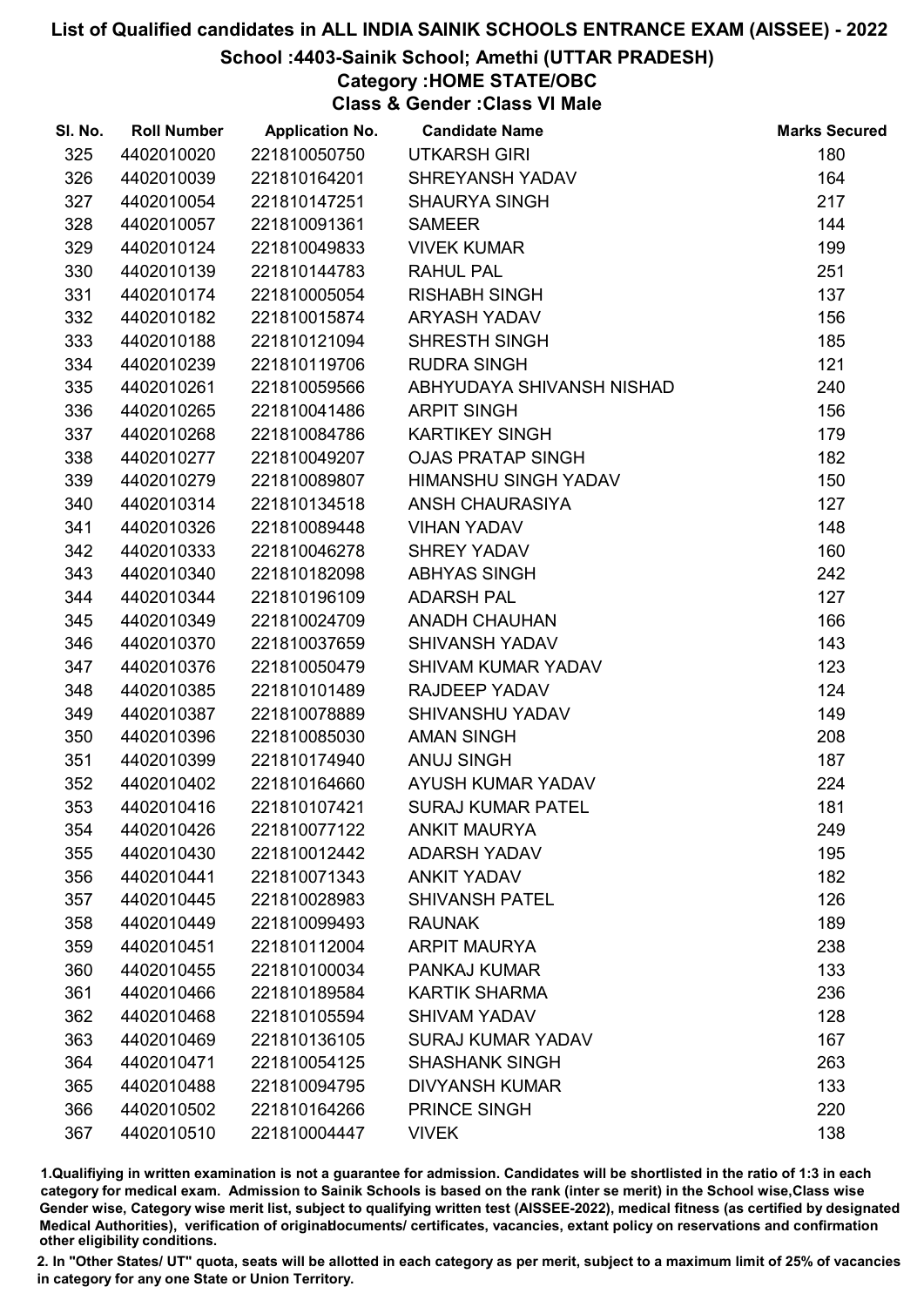#### School :4403-Sainik School; Amethi (UTTAR PRADESH)

Category :HOME STATE/OBC

Class & Gender :Class VI Male

| SI. No. | <b>Roll Number</b> | <b>Application No.</b> | <b>Candidate Name</b>     | <b>Marks Secured</b> |
|---------|--------------------|------------------------|---------------------------|----------------------|
| 368     | 4402010527         | 221810152948           | <b>AJAY KUMAR</b>         | 157                  |
| 369     | 4402010530         | 221810166758           | <b>VIHAAN YADAV</b>       | 152                  |
| 370     | 4402010532         | 221810159878           | <b>RAJ PATEL</b>          | 151                  |
| 371     | 4402010538         | 221810107419           | <b>RISHI SINGH</b>        | 263                  |
| 372     | 4402010542         | 221810165229           | <b>HARSH YADAV</b>        | 176                  |
| 373     | 4403010001         | 221810012410           | <b>SHIVA PAL</b>          | 214                  |
| 374     | 4403010018         | 221810003260           | <b>AWESH KHAN</b>         | 190                  |
| 375     | 4403010030         | 221810132901           | <b>MINHAJ ABID</b>        | 134                  |
| 376     | 4403010038         | 221810091231           | <b>DIVYANSHU MAURYA</b>   | 161                  |
| 377     | 4403010042         | 221810191841           | <b>ALOK SINGH YADAV</b>   | 134                  |
| 378     | 4403010043         | 221810047941           | <b>ABHINAV</b>            | 148                  |
| 379     | 4403010056         | 221810000502           | AYUSH CHAURASIYA          | 222                  |
| 380     | 4403010057         | 221810121602           | <b>RISHABH</b>            | 166                  |
| 381     | 4403010060         | 221810040902           | NAITIK YADAV              | 138                  |
| 382     | 4403010087         | 221810125541           | <b>ANAND YADAV</b>        | 164                  |
| 383     | 4403010089         | 221810038151           | <b>SHREYANSH PATEL</b>    | 249                  |
| 384     | 4403010104         | 221810166822           | ANUBHAV YADAV             | 144                  |
| 385     | 4403010106         | 221810109042           | <b>UTKARSH YADAV</b>      | 166                  |
| 386     | 4403010110         | 221810025662           | ANSHUMAN CHAUHAN          | 141                  |
| 387     | 4403010111         | 221810024082           | ANANT SHEKHAR PAL         | 162                  |
| 388     | 4403010119         | 221810126813           | <b>ALOK YADAV</b>         | 124                  |
| 389     | 4403010130         | 221810085063           | <b>AYUSH MAURYA</b>       | 169                  |
| 390     | 4403010148         | 221810154664           | <b>ARPIT KUMAR</b>        | 182                  |
| 391     | 4403010150         | 221810054374           | ANUBHAV YADAV             | 128                  |
| 392     | 4403010156         | 221810057605           | <b>ANSH</b>               | 214                  |
| 393     | 4403010160         | 221810176815           | MRITYUNJAY YADAV          | 166                  |
| 394     | 4403010165         | 221810098455           | <b>SHIVENDRA PAL</b>      | 128                  |
| 395     | 4403010167         | 221810102955           | SHIVECHCHH YADAV          | 154                  |
| 396     | 4403010188         | 221810054656           | AADARSH YADAV             | 177                  |
| 397     | 4403010194         | 221810047396           | <b>RISHI PRASAD</b>       | 123                  |
| 398     | 4403010196         | 221810093707           | <b>ANURAG</b>             | 179                  |
| 399     | 4403010205         | 221810050367           | <b>SUDHANSHU</b>          | 207                  |
| 400     | 4403010222         | 221810112078           | <b>ARCHIT YADAV</b>       | 139                  |
| 401     | 4403010224         | 221810010398           | ASHUTOSH VISHWAKARMA      | 210                  |
| 402     | 4403010232         | 221810070169           | <b>SHYAMENDRA PRATAP</b>  | 232                  |
| 403     | 4403020059         | 221810000514           | <b>ASHWINI CHAURASIYA</b> | 252                  |
| 404     | 4403020108         | 221810000465           | <b>ARMAAN HODA</b>        | 211                  |
| 405     | 4403020117         | 221810043395           | PRAKHAR MAURYA            | 128                  |
| 406     | 4403020119         | 221810000495           | PRIYANSHU VISHWAKARMA     | 193                  |
| 407     | 4403020131         | 221810003746           | <b>AMIT CHAURASIYA</b>    | 171                  |
| 408     | 4403020136         | 221810037176           | <b>AYUSH VERMA</b>        | 139                  |
| 409     | 4403020140         | 221810034386           | <b>MOHD HIFZAN</b>        | 133                  |
| 410     | 4403020141         | 221810113396           | YADAV PRAJEET PRAVIN      | 206                  |

1.Qualifiying in written examination is not a guarantee for admission. Candidates will be shortlisted in the ratio of 1:3 in each category for medical exam. Admission to Sainik Schools is based on the rank (inter se merit) in the School wise,Class wise Gender wise, Category wise merit list, subject to qualifying written test (AISSEE-2022), medical fitness (as certified by designated Medical Authorities), verification of originablocuments/ certificates, vacancies, extant policy on reservations and confirmation other eligibility conditions.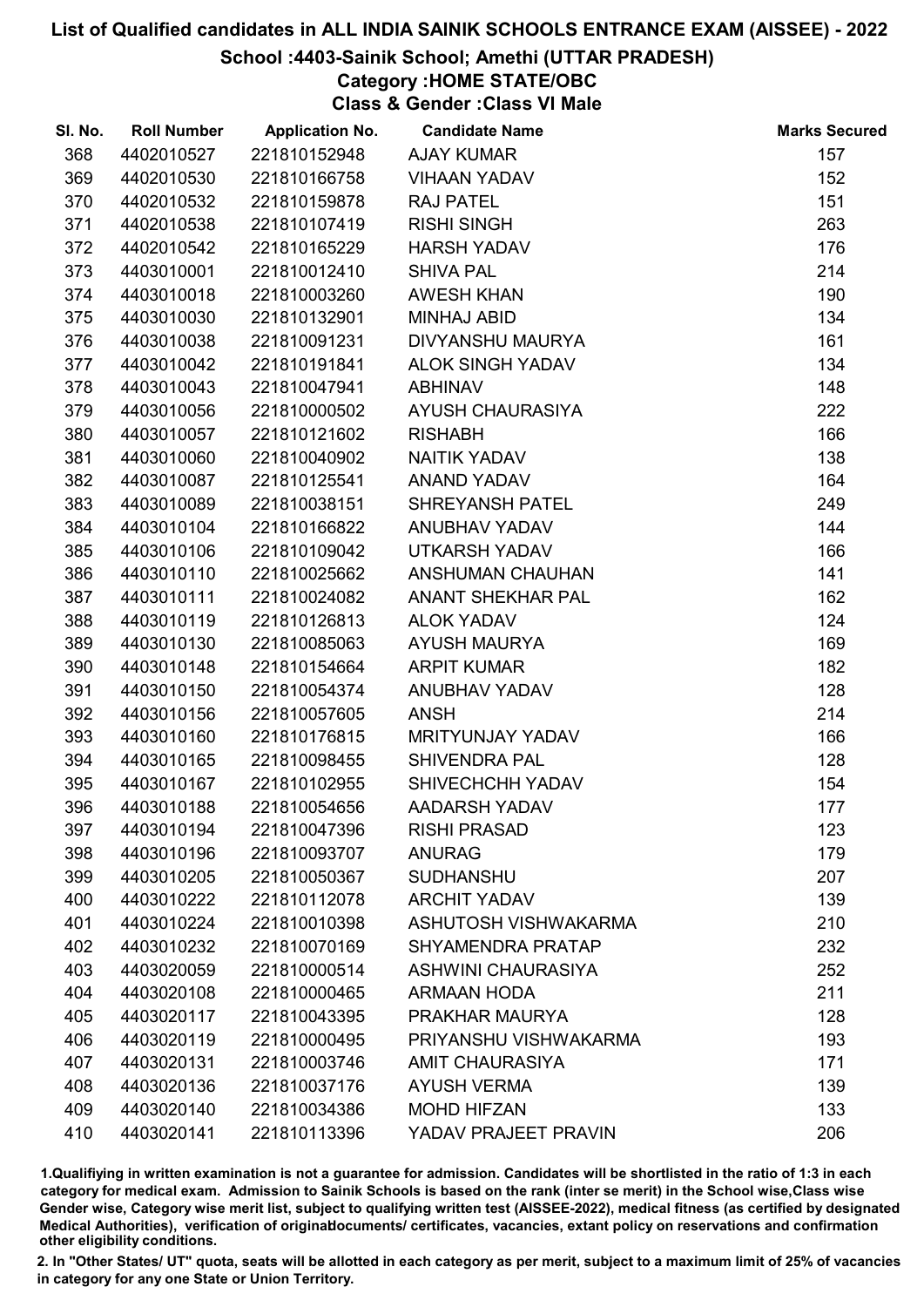## School :4403-Sainik School; Amethi (UTTAR PRADESH)

# Category :HOME STATE/OBC

Class & Gender :Class VI Male

| SI. No. | <b>Roll Number</b> | <b>Application No.</b> | <b>Candidate Name</b>    | <b>Marks Secured</b> |
|---------|--------------------|------------------------|--------------------------|----------------------|
| 411     | 4403020153         | 221810099237           | MANEESH YADAV            | 135                  |
| 412     | 4403020155         | 221810000447           | <b>OJAS CHAURASIYA</b>   | 222                  |
| 413     | 4403020174         | 221810150987           | <b>AKSHAT SHARMA</b>     | 167                  |
| 414     | 4403020190         | 221810085848           | <b>PRINCE</b>            | 151                  |
| 415     | 4403020208         | 221810168498           | <b>RAJ MAURYA</b>        | 134                  |
| 416     | 4403020216         | 221810003319           | <b>SAGAR KAUSHAL</b>     | 178                  |
| 417     | 4403020218         | 221810003229           | <b>DEV KAUSHAL</b>       | 215                  |
| 418     | 4403020224         | 221810000439           | PRINCE KAUSHAL           | 231                  |
| 419     | 4403020234         | 221810071569           | SHIVANSH YADAV           | 140                  |
| 420     | 4403020238         | 221810000499           | <b>SARTHAK RAWAT</b>     | 230                  |
| 421     | 4403020240         | 221810016699           | <b>ARJUN CHAURASIA</b>   | 148                  |
| 422     | 4404010010         | 221810076481           | <b>GANESH CHAURASIYA</b> | 176                  |
| 423     | 4404010018         | 221810108154           | <b>ATHARV GUPTA</b>      | 142                  |
| 424     | 4404010047         | 221810109691           | AMRESH VISHWAKARMA       | 215                  |
| 425     | 4404010053         | 221810091972           | <b>TANMAY KASHYAP</b>    | 237                  |
| 426     | 4404010081         | 221810164378           | <b>ARVIND SHARMA</b>     | 217                  |
| 427     | 4405010009         | 221810012610           | AYUSH KUMAR YADAV        | 241                  |
| 428     | 4405010010         | 221810030710           | <b>AJAY CHAUHAN</b>      | 170                  |
| 429     | 4405010017         | 221810034730           | ADITYA YADAV             | 173                  |
| 430     | 4405010020         | 221810112340           | PRANAY KRISHNA           | 235                  |
| 431     | 4405010026         | 221810050150           | <b>SALMAN</b>            | 208                  |
| 432     | 4405010029         | 221810144850           | <b>AMAN GUPTA</b>        | 209                  |
| 433     | 4405010037         | 221810059960           | <b>ADITYA CHAUHAN</b>    | 247                  |
| 434     | 4405010048         | 221810059980           | <b>SHIVAM CHAUHAN</b>    | 255                  |
| 435     | 4405010051         | 221810111590           | <b>AMIT KUMAR</b>        | 227                  |
| 436     | 4405010052         | 221810037690           | NITIN KUMAR PRAJAPATI    | 197                  |
| 437     | 4405010058         | 221810121301           | PIYUSH KUMAR GUPTA       | 230                  |
| 438     | 4405010059         | 221810102501           | RITURAJ VERMA            | 221                  |
| 439     | 4405010064         | 221810034411           | <b>SARVAGY YADAV</b>     | 199                  |
| 440     | 4405010067         | 221810104911           | <b>MOHIT YADAV</b>       | 162                  |
| 441     | 4405010079         | 221810043931           | <b>FARHAN AKHTAR</b>     | 188                  |
| 442     | 4405010091         | 221810078361           | <b>VIVEK KUMAR YADAV</b> | 165                  |
| 443     | 4405010093         | 221810003661           | AMAN KUMAR MAURYA        | 186                  |
| 444     | 4405010108         | 221810173291           | <b>SHIVAM GUPTA</b>      | 187                  |
| 445     | 4405010113         | 221810146691           | <b>NAITIK SHARMA</b>     | 186                  |
| 446     | 4405010121         | 221810025622           | <b>UTKARSH GUPTA</b>     | 245                  |
| 447     | 4405010130         | 221810051932           | <b>AYUSH SHARMA</b>      | 220                  |
| 448     | 4405010131         | 221810077932           | <b>ANSH YADAV</b>        | 255                  |
| 449     | 4405010165         | 221810034503           | <b>JAIHIND YADAV</b>     | 193                  |
| 450     | 4405010177         | 221810041723           | <b>VIKKI GIRI</b>        | 173                  |
| 451     | 4405010180         | 221810032923           | PRASENJEET BHARDWAJ      | 236                  |
| 452     | 4405010184         | 221810155443           | <b>ABHINANDAN YADAV</b>  | 191                  |
| 453     | 4405010188         | 221810140253           | AMAN YADAV               | 222                  |

1.Qualifiying in written examination is not a guarantee for admission. Candidates will be shortlisted in the ratio of 1:3 in each category for medical exam. Admission to Sainik Schools is based on the rank (inter se merit) in the School wise,Class wise Gender wise, Category wise merit list, subject to qualifying written test (AISSEE-2022), medical fitness (as certified by designated Medical Authorities), verification of originablocuments/ certificates, vacancies, extant policy on reservations and confirmation other eligibility conditions.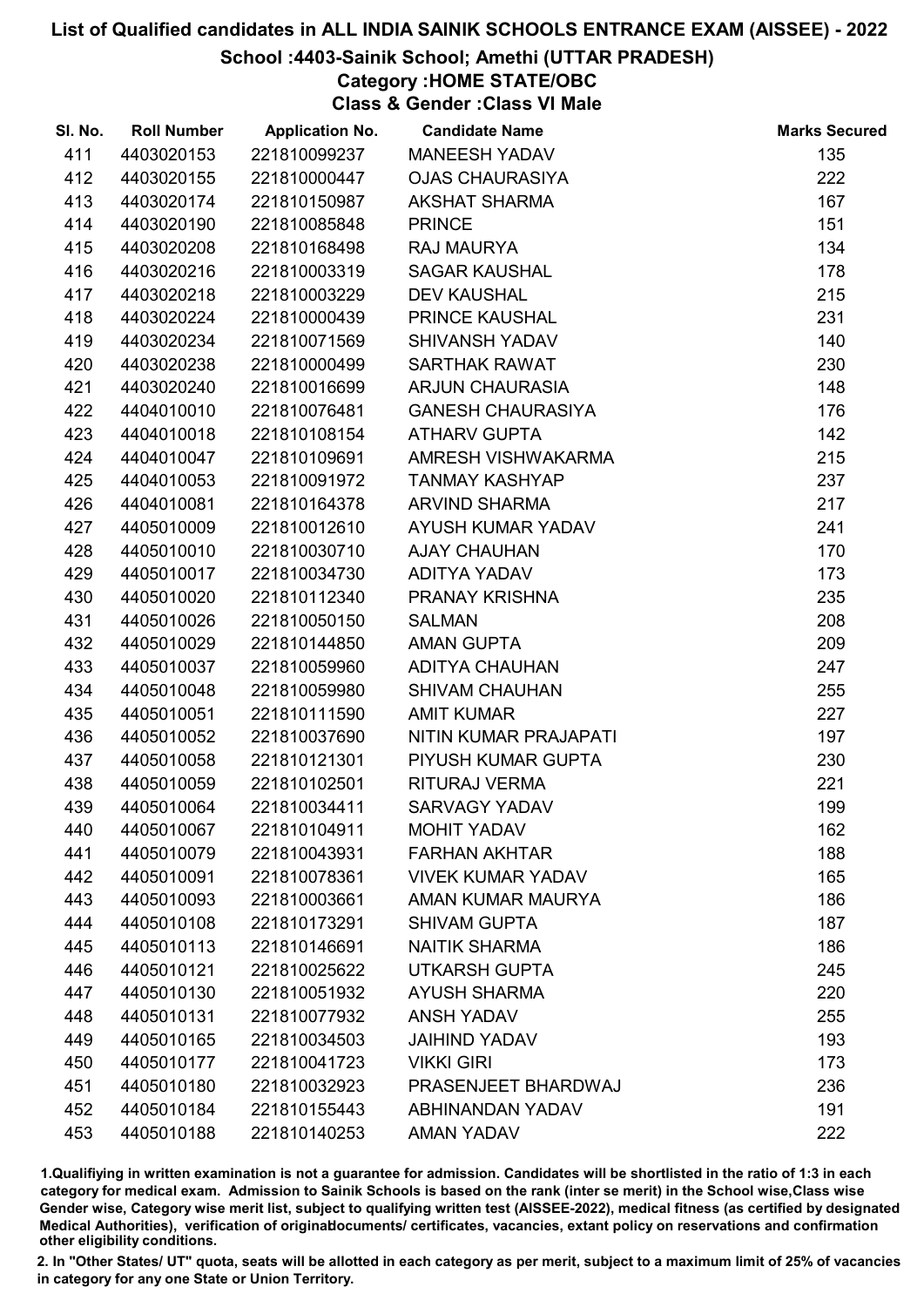### School :4403-Sainik School; Amethi (UTTAR PRADESH)

## Category :HOME STATE/OBC

Class & Gender :Class VI Male

| SI. No. | <b>Roll Number</b> | <b>Application No.</b> | <b>Candidate Name</b>       | <b>Marks Secured</b> |
|---------|--------------------|------------------------|-----------------------------|----------------------|
| 454     | 4405010194         | 221810134363           | <b>ANUJ KUMAR</b>           | 240                  |
| 455     | 4405010196         | 221810168963           | <b>DEVENDU VERMA</b>        | 176                  |
| 456     | 4405010201         | 221810069973           | SHIVANSH KUMAR MAURYA       | 259                  |
| 457     | 4405010227         | 221810120414           | <b>RITESH YADAV</b>         | 196                  |
| 458     | 4405010237         | 221810131344           | <b>SHUBHAM GUPTA</b>        | 147                  |
| 459     | 4405010252         | 221810196374           | <b>SUMIT KUMAR GUPTA</b>    | 243                  |
| 460     | 4405010268         | 221810163894           | <b>ANUJ MAURYA</b>          | 163                  |
| 461     | 4405010270         | 221810181105           | <b>VAIBHAV KRISHNA</b>      | 267                  |
| 462     | 4405010273         | 221810095505           | <b>RAMJEET SAHANI</b>       | 211                  |
| 463     | 4405010285         | 221810170125           | <b>AYUSH RAJ</b>            | 233                  |
| 464     | 4405010289         | 221810087925           | AKASH YADAV                 | 251                  |
| 465     | 4405010304         | 221810034555           | SIPPU YADAV                 | 240                  |
| 466     | 4405010305         | 221810166555           | ANSHU SAHANI                | 242                  |
| 467     | 4405010319         | 221810113795           | <b>DIVYANSHU GUPTA</b>      | 199                  |
| 468     | 4405010320         | 221810131895           | <b>SHOURY KUMAR VERMA</b>   | 173                  |
| 469     | 4405010331         | 221810166416           | ADITYA RAJ YADAV            | 147                  |
| 470     | 4405010333         | 221810066916           | AMAN SHARMA                 | 130                  |
| 471     | 4405010352         | 221810095956           | AFFAN AHAMAD                | 182                  |
| 472     | 4405020002         | 221810120310           | <b>AYUSH KUMAR</b>          | 163                  |
| 473     | 4405020041         | 221810147112           | <b>ANSH GUPTA</b>           | 177                  |
| 474     | 4405020055         | 221810007382           | <b>AMRITESH SAROJIN</b>     | 213                  |
| 475     | 4405020070         | 221810026563           | ABHINAV KUMAR SHARMA        | 204                  |
| 476     | 4405020088         | 221810044615           | <b>DIPANSHU MAURYA</b>      | 145                  |
| 477     | 4405020103         | 221810032836           | <b>GAURAV KUMAR</b>         | 123                  |
| 478     | 4405020125         | 221810024027           | <b>ARPIT SONI</b>           | 150                  |
| 479     | 4405020151         | 221810090878           | NISHANT CHAUHAN             | 149                  |
| 480     | 4405020191         | 221810029996           | ANURAG YADAV                | 143                  |
| 481     | 4405020196         | 221810100907           | SAMRAT PRATAP YADAV         | 183                  |
| 482     | 4405020235         | 221810178277           | <b>OMKAR YADAV</b>          | 187                  |
| 483     | 4405020253         | 221810038908           | <b>SHASHI PRAKASH YADAV</b> | 240                  |
| 484     | 4405020270         | 221810035048           | <b>SHIVAM YADAV</b>         | 219                  |
| 485     | 4405020273         | 221810064548           | PRIYAM YADAV                | 197                  |
| 486     | 4405020277         | 221810012748           | <b>AKASH YADAV</b>          | 269                  |
| 487     | 4405020289         | 221810034668           | <b>RAZAURRAHMAN</b>         | 221                  |
| 488     | 4405020292         | 221810003678           | ANUJ KUMAR MAURYA           | 195                  |
| 489     | 4405020295         | 221810192388           | <b>ARPIT SHARMA</b>         | 193                  |
| 490     | 4405020302         | 221810098698           | <b>SATYAM CHAUHAN</b>       | 200                  |
| 491     | 4405020319         | 221810188129           | KALESHWAR KUSHWAHA          | 141                  |
| 492     | 4405020322         | 221810150629           | <b>ADITYA YADAV</b>         | 222                  |
| 493     | 4406010020         | 221810085140           | <b>NAITIK SAINI</b>         | 183                  |
| 494     | 4406010095         | 221810105502           | <b>PRINCE</b>               | 203                  |
| 495     | 4406010116         | 221810151652           | <b>PARTH PATEL</b>          | 252                  |
| 496     | 4406010201         | 221810077044           | <b>MOHD SARIK</b>           | 197                  |

1.Qualifiying in written examination is not a guarantee for admission. Candidates will be shortlisted in the ratio of 1:3 in each category for medical exam. Admission to Sainik Schools is based on the rank (inter se merit) in the School wise,Class wise Gender wise, Category wise merit list, subject to qualifying written test (AISSEE-2022), medical fitness (as certified by designated Medical Authorities), verification of originablocuments/ certificates, vacancies, extant policy on reservations and confirmation other eligibility conditions.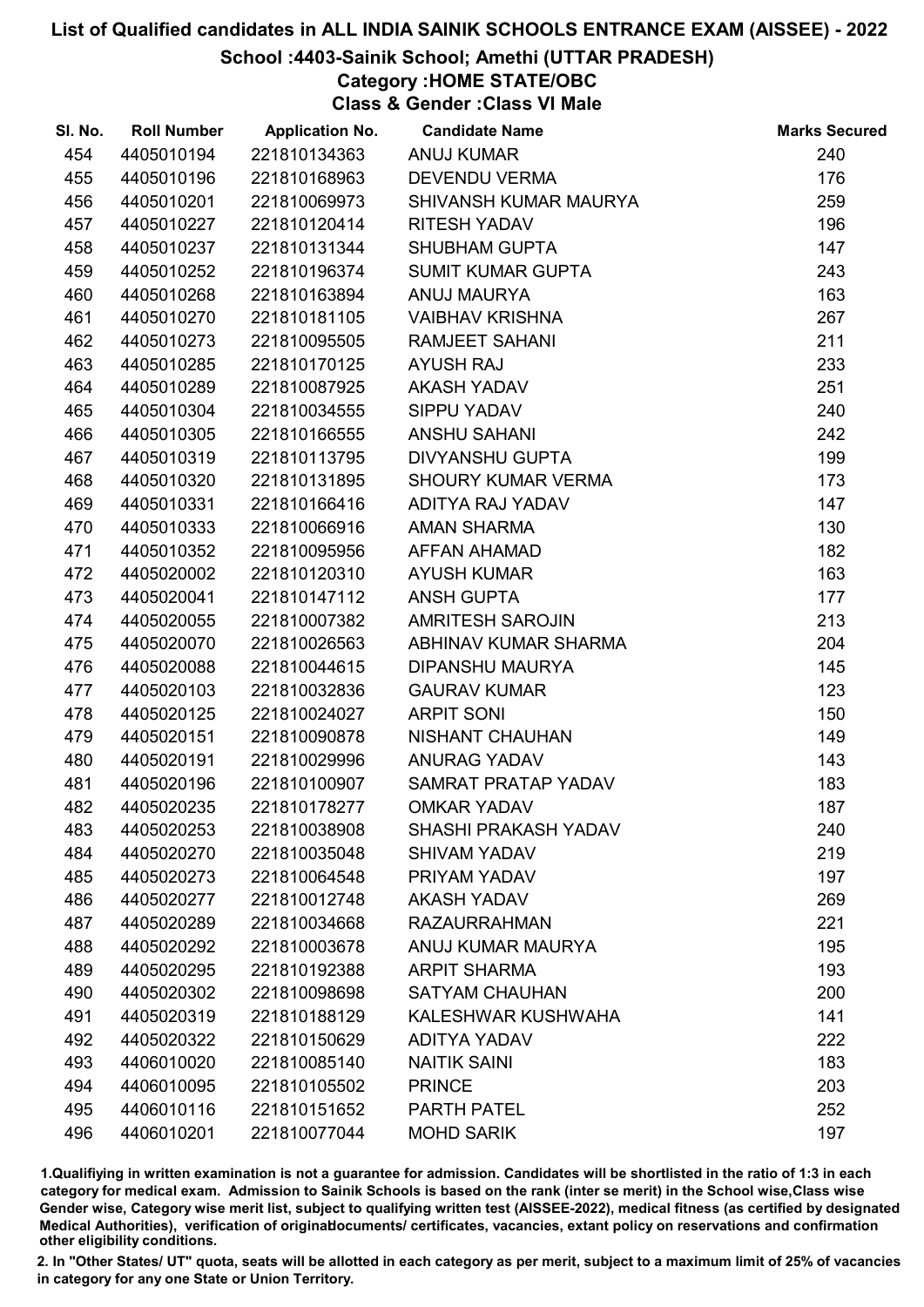## School :4403-Sainik School; Amethi (UTTAR PRADESH)

## Category :HOME STATE/OBC

Class & Gender :Class VI Male

| SI. No. | <b>Roll Number</b> | <b>Application No.</b> | <b>Candidate Name</b>      | <b>Marks Secured</b> |
|---------|--------------------|------------------------|----------------------------|----------------------|
| 497     | 4406010235         | 221810176015           | <b>MOHD RAYYAN SAIFI</b>   | 136                  |
| 498     | 4406020008         | 221810171700           | <b>DEEPAK</b>              | 148                  |
| 499     | 4406020080         | 221810182301           | <b>ABHIRAJ SINGH</b>       | 130                  |
| 500     | 4406020150         | 221810119971           | <b>ABHISHEK KASHYAP</b>    | 177                  |
| 501     | 4406020206         | 221810171832           | <b>KHUSHANT</b>            | 135                  |
| 502     | 4406020265         | 221810162013           | <b>SACHIN KUMAR</b>        | 245                  |
| 503     | 4406020308         | 221810059753           | <b>HIMANSHU</b>            | 161                  |
| 504     | 4406020366         | 221810071847           | <b>SUABE AALAM</b>         | 227                  |
| 505     | 4406020373         | 221810072267           | <b>MAYANK PAL</b>          | 196                  |
| 506     | 4406020422         | 221810150678           | <b>SHUBH CHANDEL</b>       | 126                  |
| 507     | 4406020424         | 221810157978           | <b>NITIN</b>               | 271                  |
| 508     | 4406020426         | 221810170388           | <b>AJAY</b>                | 189                  |
| 509     | 4406030115         | 221810187935           | <b>ARNAV VERMA</b>         | 123                  |
| 510     | 4406030170         | 221810148906           | <b>SUBIN PAL</b>           | 229                  |
| 511     | 4406030181         | 221810162726           | <b>ARUSH KUMAR</b>         | 138                  |
| 512     | 4406030188         | 221810150636           | <b>PRATISHTH KUMAR</b>     | 151                  |
| 513     | 4406030284         | 221810085447           | <b>DEEPAK GOLA</b>         | 180                  |
| 514     | 4406030375         | 221810008888           | <b>NISHANT GOLA</b>        | 176                  |
| 515     | 4406030378         | 221810134198           | <b>AADITYA</b>             | 122                  |
| 516     | 4406030417         | 221810111529           | <b>KRITIK KUMAR</b>        | 220                  |
| 517     | 4406030474         | 221810171099           | <b>AJAY KUMAR</b>          | 265                  |
| 518     | 4407010001         | 221810145000           | <b>AARYAN</b>              | 161                  |
| 519     | 4407010010         | 221810126910           | <b>ASHUTOSH CHAUHAN</b>    | 128                  |
| 520     | 4407010025         | 221810075840           | <b>ARYAN YADAV</b>         | 245                  |
| 521     | 4407010041         | 221810079570           | SAMAR PRATAP YADAV         | 176                  |
| 522     | 4407010054         | 221810163811           | <b>ADITYA CHAUHAN</b>      | 159                  |
| 523     | 4407010060         | 221810120831           | <b>ASHISH SINGH</b>        | 196                  |
| 524     | 4407010062         | 221810164931           | <b>TRAYAMBAK YADAV</b>     | 147                  |
| 525     | 4407010066         | 221810039541           | <b>SAURABH KUMAR</b>       | 182                  |
| 526     | 4407010068         | 221810117841           | <b>SHUBHAM YADAV</b>       | 250                  |
| 527     | 4407010075         | 221810034861           | <b>KRISHNA CHAUHAN</b>     | 202                  |
| 528     | 4407010081         | 221810112781           | <b>ABHINAV</b>             | 183                  |
| 529     | 4407010083         | 221810044391           | <b>RITESH YADAV</b>        | 155                  |
| 530     | 4407010108         | 221810091982           | <b>ABHINAV KUMAR</b>       | 247                  |
| 531     | 4407010111         | 221810066792           | <b>DEV ASHISH KUMAR</b>    | 144                  |
| 532     | 4407010129         | 221810151073           | <b>SHOBHIT YADAV</b>       | 147                  |
| 533     | 4407010131         | 221810024383           | <b>VIKASH YADAV</b>        | 160                  |
| 534     | 4407010135         | 221810124704           | <b>DIVYANSHU</b>           | 184                  |
| 535     | 4407010140         | 221810034724           | <b>BIPIN KUMAR</b>         | 204                  |
| 536     | 4407010175         | 221810188245           | <b>ANUBHAV MAURYA</b>      | 163                  |
| 537     | 4407010197         | 221810033356           | <b>PRINCE KUMAR</b>        | 229                  |
| 538     | 4407010218         | 221810120717           | <b>SANJEEV KUMAR GUPTA</b> | 232                  |
| 539     | 4407010224         | 221810143547           | <b>TARUNESH</b>            | 192                  |

1.Qualifiying in written examination is not a guarantee for admission. Candidates will be shortlisted in the ratio of 1:3 in each category for medical exam. Admission to Sainik Schools is based on the rank (inter se merit) in the School wise,Class wise Gender wise, Category wise merit list, subject to qualifying written test (AISSEE-2022), medical fitness (as certified by designated Medical Authorities), verification of originablocuments/ certificates, vacancies, extant policy on reservations and confirmation other eligibility conditions.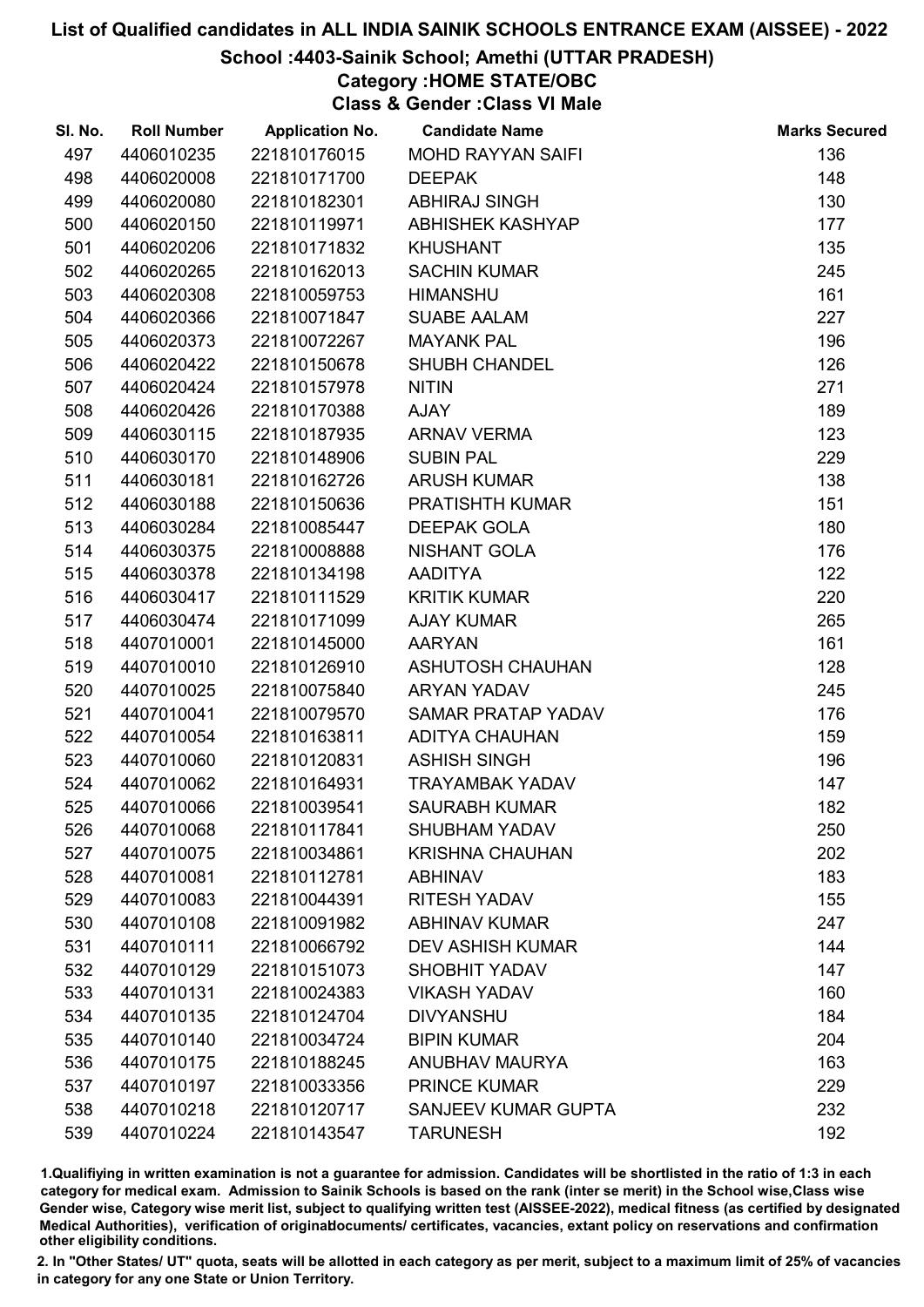#### School :4403-Sainik School; Amethi (UTTAR PRADESH)

Category :HOME STATE/OBC

Class & Gender :Class VI Male

| SI. No. | <b>Roll Number</b> | <b>Application No.</b> | <b>Candidate Name</b>  | <b>Marks Secured</b> |
|---------|--------------------|------------------------|------------------------|----------------------|
| 540     | 4407020022         | 221810059040           | <b>ATHARV</b>          | 225                  |
| 541     | 4407020041         | 221810079770           | PRINCE YADAV           | 211                  |
| 542     | 4407020052         | 221810060801           | <b>ABHINAV GUPTA</b>   | 189                  |
| 543     | 4407020065         | 221810040921           | AYUSH PRATAP SINGH     | 198                  |
| 544     | 4407020166         | 221810073353           | PRAVIN KUMAR JAISWAL   | 234                  |
| 545     | 4407020204         | 221810032924           | <b>ANMOL YADAV</b>     | 202                  |
| 546     | 4407020276         | 221810149206           | YOURAJ YADAV           | 200                  |
| 547     | 4407020284         | 221810003626           | <b>SHUBHAM GUPTA</b>   | 241                  |
| 548     | 4407020322         | 221810148196           | <b>UTKARSH DEV</b>     | 240                  |
| 549     | 4407020337         | 221810054517           | SHRESTH CHAUDHARY      | 184                  |
| 550     | 4407020354         | 221810176947           | <b>VIRAT GUPTA</b>     | 249                  |
| 551     | 4407020362         | 221810022967           | <b>PRANAV SINGH</b>    | 182                  |
| 552     | 4407020369         | 221810068197           | ADITYA YADAV           | 136                  |
| 553     | 4407020371         | 221810003497           | <b>ASHWIN YADAV</b>    | 151                  |
| 554     | 4407020381         | 221810043818           | <b>SUMIT SINGH</b>     | 210                  |
| 555     | 4407020389         | 221810196448           | <b>JIGYANSH YADAV</b>  | 150                  |
| 556     | 4407020410         | 221810023498           | <b>ABHINAV</b>         | 258                  |
| 557     | 4407020415         | 221810133009           | <b>UTKARSH</b>         | 223                  |
| 558     | 4407020458         | 221810005679           | PRIYANSHU KUMAR        | 123                  |
| 559     | 4407020466         | 221810109199           | <b>KARTIKEY MAURYA</b> | 123                  |
| 560     | 4407020494         | 221810193048           | <b>ANSHU YADAV</b>     | 197                  |
| 561     | 4407020495         | 221810110148           | RAJVEER YADAV          | 209                  |
| 562     | 4407020496         | 221810132548           | <b>ABHINAV GUPTA</b>   | 236                  |
| 563     | 4407020512         | 221810118798           | OM KUMAR YADAV         | 127                  |
| 564     | 4407020521         | 221810104929           | <b>SHAURYA YADAV</b>   | 137                  |
| 565     | 4407020522         | 221810138039           | <b>SAMIR GUPTA</b>     | 237                  |
| 566     | 4407020536         | 221810104479           | <b>AYUSH JAISAWAL</b>  | 156                  |
| 567     | 4408010091         | 221810170280           | <b>AJAY KUMAR</b>      | 191                  |
| 568     | 4408010111         | 221810020261           | <b>ANSH</b>            | 121                  |
| 569     | 4408010155         | 221810190733           | RAHUL KUSHWAHA         | 175                  |
| 570     | 4408020162         | 221810062224           | <b>SIDHARTH PATEL</b>  | 191                  |
| 571     | 4408020289         | 221810031126           | <b>HARSH VARDHAN</b>   | 255                  |
| 572     | 4409010058         | 221810106701           | <b>KUSHAGRA NISHAD</b> | 170                  |
| 573     | 4409010088         | 221810038361           | <b>TANMAY SAHU</b>     | 138                  |
| 574     | 4409010116         | 221810103602           | <b>TALHA</b>           | 185                  |
| 575     | 4409010189         | 221810118843           | <b>VISHESH YADAV</b>   | 212                  |
| 576     | 4409010239         | 221810050874           | <b>SHOBHIT YADAV</b>   | 136                  |
| 577     | 4409010257         | 221810154215           | <b>VINAYAK SACHAN</b>  | 195                  |
| 578     | 4409010325         | 221810007966           | <b>SHIVANSH PAL</b>    | 194                  |
| 579     | 4409010347         | 221810137317           | <b>RISHIRAJ YADAV</b>  | 203                  |
| 580     | 4409010348         | 221810138717           | <b>DIVIJ LODHI</b>     | 142                  |
| 581     | 4409010393         | 221810005608           | <b>ANIMESH YADAV</b>   | 147                  |
| 582     | 4409010394         | 221810067908           | <b>ASHWIN SAHU</b>     | 198                  |

1.Qualifiying in written examination is not a guarantee for admission. Candidates will be shortlisted in the ratio of 1:3 in each category for medical exam. Admission to Sainik Schools is based on the rank (inter se merit) in the School wise,Class wise Gender wise, Category wise merit list, subject to qualifying written test (AISSEE-2022), medical fitness (as certified by designated Medical Authorities), verification of originablocuments/ certificates, vacancies, extant policy on reservations and confirmation other eligibility conditions.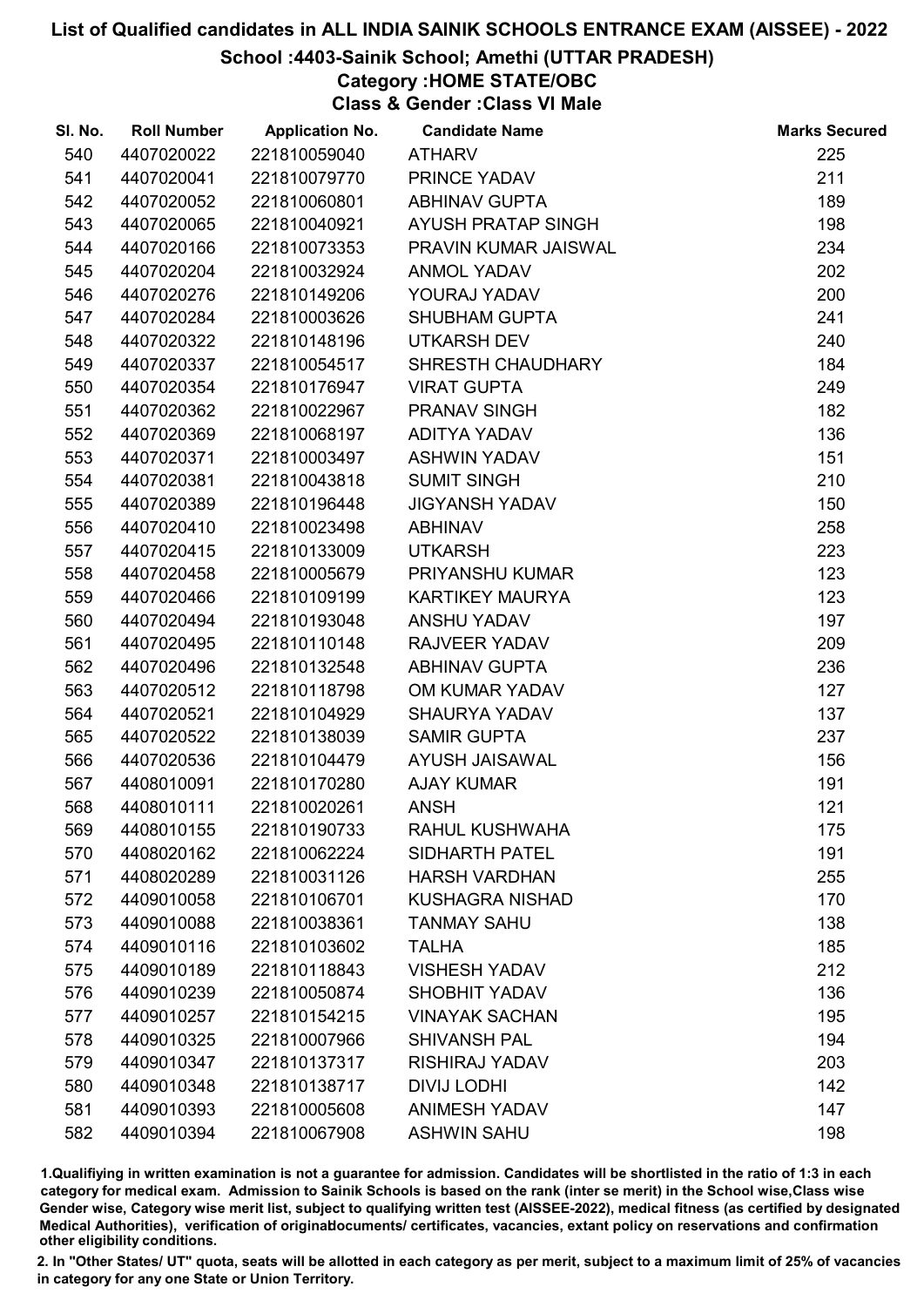## School :4403-Sainik School; Amethi (UTTAR PRADESH)

## Category :HOME STATE/OBC

Class & Gender :Class VI Male

| SI. No. | <b>Roll Number</b> | <b>Application No.</b> | <b>Candidate Name</b>   | <b>Marks Secured</b> |
|---------|--------------------|------------------------|-------------------------|----------------------|
| 583     | 4409010418         | 221810119058           | SHIVANSH YADAV          | 157                  |
| 584     | 4409010433         | 221810151388           | ADITYA RAJ SACHAN       | 174                  |
| 585     | 4409010480         | 221810036179           | <b>SHIV KUMAR</b>       | 177                  |
| 586     | 4409010632         | 221810046437           | <b>ANAND</b>            | 217                  |
| 587     | 4410010002         | 221810137300           | <b>NIRMAL</b>           | 132                  |
| 588     | 4410010013         | 221810048540           | <b>SUMIT GUPTA</b>      | 126                  |
| 589     | 4410010018         | 221810180460           | <b>ABHIMAN VERMA</b>    | 141                  |
| 590     | 4410010023         | 221810124570           | <b>HARSH</b>            | 149                  |
| 591     | 4410010049         | 221810088851           | <b>ARPIT RAJPOOT</b>    | 127                  |
| 592     | 4410010054         | 221810108681           | <b>HARSH PAL</b>        | 141                  |
| 593     | 4410010059         | 221810135902           | <b>ROOP SINGH</b>       | 159                  |
| 594     | 4410010066         | 221810037132           | <b>UTKARSH SAHU</b>     | 128                  |
| 595     | 4410010079         | 221810161552           | <b>SAMAR YADAV</b>      | 123                  |
| 596     | 4410010080         | 221810045162           | <b>SRAJAN YADAV</b>     | 140                  |
| 597     | 4410010082         | 221810007262           | <b>ATIKSH YADAV</b>     | 160                  |
| 598     | 4410010083         | 221810005172           | <b>NAMAN SAHU</b>       | 192                  |
| 599     | 4410010101         | 221810117123           | <b>SAKSHAM</b>          | 170                  |
| 600     | 4410010108         | 221810048343           | <b>ANSH YADAV</b>       | 190                  |
| 601     | 4410010109         | 221810179943           | <b>SAMRIDDH VERMA</b>   | 179                  |
| 602     | 4410010115         | 221810117983           | <b>SHASHANK YADAV</b>   | 188                  |
| 603     | 4410010131         | 221810106254           | <b>KRISHN SHEKHAR</b>   | 157                  |
| 604     | 4410010150         | 221810046405           | <b>ARNAV VERMA</b>      | 150                  |
| 605     | 4410020024         | 221810093810           | ADITYA YADAV            | 158                  |
| 606     | 4410020039         | 221810063930           | <b>BHAVESH</b>          | 152                  |
| 607     | 4410020040         | 221810110040           | ANAND SINGH YADAV       | 202                  |
| 608     | 4410020042         | 221810061140           | ATHARVA VISHWAKARMA     | 179                  |
| 609     | 4410020058         | 221810155060           | <b>ARNAV KUMAR</b>      | 183                  |
| 610     | 4410020064         | 221810008360           | PRANSHU SINGH           | 257                  |
| 611     | 4410020072         | 221810179070           | NISHANT YADAV           | 126                  |
| 612     | 4410020075         | 221810139170           | <b>KRITI KUMAR GIRI</b> | 137                  |
| 613     | 4410020087         | 221810180480           | <b>ANANY ANAND</b>      | 139                  |
| 614     | 4410020090         | 221810126780           | <b>ADITYA YADAV</b>     | 185                  |
| 615     | 4410020163         | 221810191661           | <b>PRANJUL KUMAR</b>    | 158                  |
| 616     | 4410020175         | 221810100381           | <b>ARYAN YADAV</b>      | 148                  |
| 617     | 4410020185         | 221810150981           | <b>KUSHAGRA SHARMA</b>  | 218                  |
| 618     | 4410020219         | 221810064422           | <b>AKSH YADAV</b>       | 130                  |
| 619     | 4410020250         | 221810022552           | <b>DIVYANSH VAISH</b>   | 192                  |
| 620     | 4410020285         | 221810134782           | <b>DEVANSH YADAV</b>    | 133                  |
| 621     | 4410020295         | 221810075303           | PRARABDH YADUVANSHI     | 208                  |
| 622     | 4410020321         | 221810151323           | <b>ARYAN KUMAR</b>      | 199                  |
| 623     | 4410020375         | 221810118763           | RAJIT KAUSHAL VERMA     | 266                  |
| 624     | 4410020380         | 221810133473           | ATHARVA JAISWAL         | 174                  |
| 625     | 4410020431         | 221810108424           | PUSHP KAMAL PATEL       | 142                  |

1.Qualifiying in written examination is not a guarantee for admission. Candidates will be shortlisted in the ratio of 1:3 in each category for medical exam. Admission to Sainik Schools is based on the rank (inter se merit) in the School wise,Class wise Gender wise, Category wise merit list, subject to qualifying written test (AISSEE-2022), medical fitness (as certified by designated Medical Authorities), verification of originablocuments/ certificates, vacancies, extant policy on reservations and confirmation other eligibility conditions.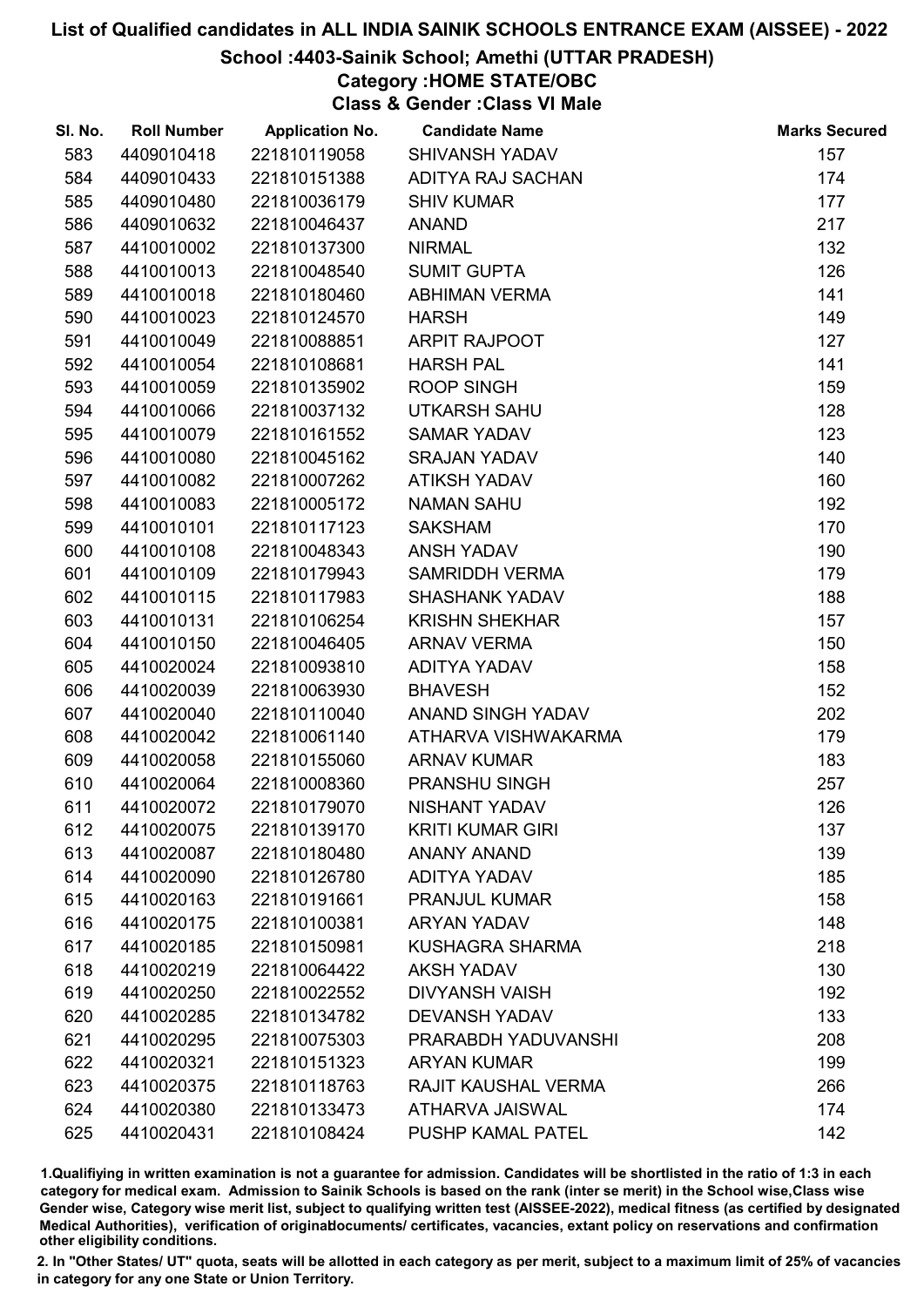## School :4403-Sainik School; Amethi (UTTAR PRADESH)

Category :HOME STATE/OBC

Class & Gender :Class VI Male

| 626<br>4410020434<br>221810085824<br><b>RISHI VERMA</b><br>4410020435<br>221810013924<br>SANSKAR KUSHWAHA<br>627<br>628<br>4410020465<br>221810095564<br><b>SAKSHAM YADAV</b><br>4410020526<br>221810015886<br>629<br><b>SHREYASH VERMA</b><br>630<br>4410020549<br>221810077567<br><b>HARSHIT</b><br>4410020574<br>631<br>221810092288<br><b>PRABHAKAR</b><br>632<br>4410020596<br>221810009979<br><b>PRIYANSHU KUMAR</b> | 158<br>135<br>180<br>243<br>125<br>231<br>187<br>192<br>170<br>171<br>127<br>127 |
|----------------------------------------------------------------------------------------------------------------------------------------------------------------------------------------------------------------------------------------------------------------------------------------------------------------------------------------------------------------------------------------------------------------------------|----------------------------------------------------------------------------------|
|                                                                                                                                                                                                                                                                                                                                                                                                                            |                                                                                  |
|                                                                                                                                                                                                                                                                                                                                                                                                                            |                                                                                  |
|                                                                                                                                                                                                                                                                                                                                                                                                                            |                                                                                  |
|                                                                                                                                                                                                                                                                                                                                                                                                                            |                                                                                  |
|                                                                                                                                                                                                                                                                                                                                                                                                                            |                                                                                  |
|                                                                                                                                                                                                                                                                                                                                                                                                                            |                                                                                  |
|                                                                                                                                                                                                                                                                                                                                                                                                                            |                                                                                  |
| <b>SHREY MAURYA</b><br>633<br>4410030026<br>221810142315                                                                                                                                                                                                                                                                                                                                                                   |                                                                                  |
| 634<br>4410030119<br>221810072006<br><b>UTKARSH PAL</b>                                                                                                                                                                                                                                                                                                                                                                    |                                                                                  |
| 221810122166<br><b>BILAL ANSARI</b><br>635<br>4410030184                                                                                                                                                                                                                                                                                                                                                                   |                                                                                  |
| 4410030190<br>221810136566<br><b>TARUN SINGH RATHORE</b><br>636                                                                                                                                                                                                                                                                                                                                                            |                                                                                  |
| <b>SHREYAS PAL</b><br>637<br>4410030191<br>221810096666                                                                                                                                                                                                                                                                                                                                                                    |                                                                                  |
| 638<br>4410030192<br><b>MANPREET SINGH</b><br>221810042766                                                                                                                                                                                                                                                                                                                                                                 | 237                                                                              |
| 4410030196<br>639<br>221810165476<br><b>ARUSH YADAV</b>                                                                                                                                                                                                                                                                                                                                                                    | 122                                                                              |
| 640<br>4410030197<br>221810189576<br><b>VINAYAK PAL</b>                                                                                                                                                                                                                                                                                                                                                                    | 155                                                                              |
| 641<br>4410030232<br>221810096137<br><b>UJJWAL</b>                                                                                                                                                                                                                                                                                                                                                                         | 128                                                                              |
| 642<br>4410030251<br>221810036057<br><b>MOHD, FARHAN SHAFIQ</b>                                                                                                                                                                                                                                                                                                                                                            | 150                                                                              |
| 643<br>4410030264<br>221810078277<br>RUDRA SHEKHAR GOSWAMI                                                                                                                                                                                                                                                                                                                                                                 | 181                                                                              |
| 644<br>4410030283<br>221810183397<br><b>ARYAN</b>                                                                                                                                                                                                                                                                                                                                                                          | 209                                                                              |
| 645<br>4410030290<br>221810145108<br><b>DEVANSH MAURYA</b>                                                                                                                                                                                                                                                                                                                                                                 | 158                                                                              |
| 646<br>4410030302<br>221810013518<br><b>AYUSH YADAV</b>                                                                                                                                                                                                                                                                                                                                                                    | 163                                                                              |
| 4410030303<br><b>AYUSH VERMA</b><br>647<br>221810065518                                                                                                                                                                                                                                                                                                                                                                    | 123                                                                              |
| 648<br>4410030401<br>221810017819<br>AYAN YADAV                                                                                                                                                                                                                                                                                                                                                                            | 248                                                                              |
| PRAGYAN PANKAJ<br>649<br>4410030475<br>221810098499                                                                                                                                                                                                                                                                                                                                                                        | 152                                                                              |
| 650<br>4410030477<br>221810152699<br><b>ANSHU YADAV</b>                                                                                                                                                                                                                                                                                                                                                                    | 217                                                                              |
| 651<br>4411010097<br>221810064481<br><b>SHIVA YADAV</b>                                                                                                                                                                                                                                                                                                                                                                    | 180                                                                              |
| 652<br>4411010158<br>221810173482<br><b>PRAVEEN</b>                                                                                                                                                                                                                                                                                                                                                                        | 209                                                                              |
| 653<br>4411010201<br>221810151863<br><b>AKASH KUMAR</b>                                                                                                                                                                                                                                                                                                                                                                    | 206                                                                              |
| 654<br>4411010246<br>221810098154<br><b>ABHAY YADAV</b>                                                                                                                                                                                                                                                                                                                                                                    | 120                                                                              |
| 4411010270<br><b>PRITHVI RAJ</b><br>655<br>221810075125                                                                                                                                                                                                                                                                                                                                                                    | 191                                                                              |
| 656<br>4411010276<br>221810118535<br><b>ARYAVIR SINGH</b>                                                                                                                                                                                                                                                                                                                                                                  | 141                                                                              |
| 657<br>4411010292<br>221810178555<br><b>GULSHAN KUMAR</b>                                                                                                                                                                                                                                                                                                                                                                  | 191                                                                              |
| 658<br>4411010362<br>221810162856<br><b>INDRESH</b>                                                                                                                                                                                                                                                                                                                                                                        | 206                                                                              |
| 659<br>4411010372<br>221810150576<br><b>HARSHIT</b>                                                                                                                                                                                                                                                                                                                                                                        | 251                                                                              |
| 660<br>4411010408<br>221810073257<br><b>KARAN SINGH</b>                                                                                                                                                                                                                                                                                                                                                                    | 204                                                                              |
| 661<br>4411020040<br>221810129770<br><b>RISHABH YADAV</b>                                                                                                                                                                                                                                                                                                                                                                  | 129                                                                              |
| 662<br>4411020055<br>221810096601<br><b>AYUSH KUMAR</b>                                                                                                                                                                                                                                                                                                                                                                    | 167                                                                              |
| 663<br>4411020260<br>221810075418<br>HARENDRA PRATAP SINGH                                                                                                                                                                                                                                                                                                                                                                 | 212                                                                              |
| 664<br>4411020266<br>221810056028<br><b>MANISH PAL</b>                                                                                                                                                                                                                                                                                                                                                                     | 241                                                                              |
| 665<br>4411020299<br>221810067288<br><b>AYUSH KUMAR</b>                                                                                                                                                                                                                                                                                                                                                                    | 221                                                                              |
| 666<br>4411020360<br>221810048799<br><b>ANKIT PAL</b>                                                                                                                                                                                                                                                                                                                                                                      | 213                                                                              |
| 667<br>4412010005<br><b>SHIVANG KUMAR</b><br>221810055500                                                                                                                                                                                                                                                                                                                                                                  | 129                                                                              |
| <b>ANSH SINGH</b><br>668<br>4412010024<br>221810151540                                                                                                                                                                                                                                                                                                                                                                     | 246                                                                              |

1.Qualifiying in written examination is not a guarantee for admission. Candidates will be shortlisted in the ratio of 1:3 in each category for medical exam. Admission to Sainik Schools is based on the rank (inter se merit) in the School wise,Class wise Gender wise, Category wise merit list, subject to qualifying written test (AISSEE-2022), medical fitness (as certified by designated Medical Authorities), verification of originablocuments/ certificates, vacancies, extant policy on reservations and confirmation other eligibility conditions.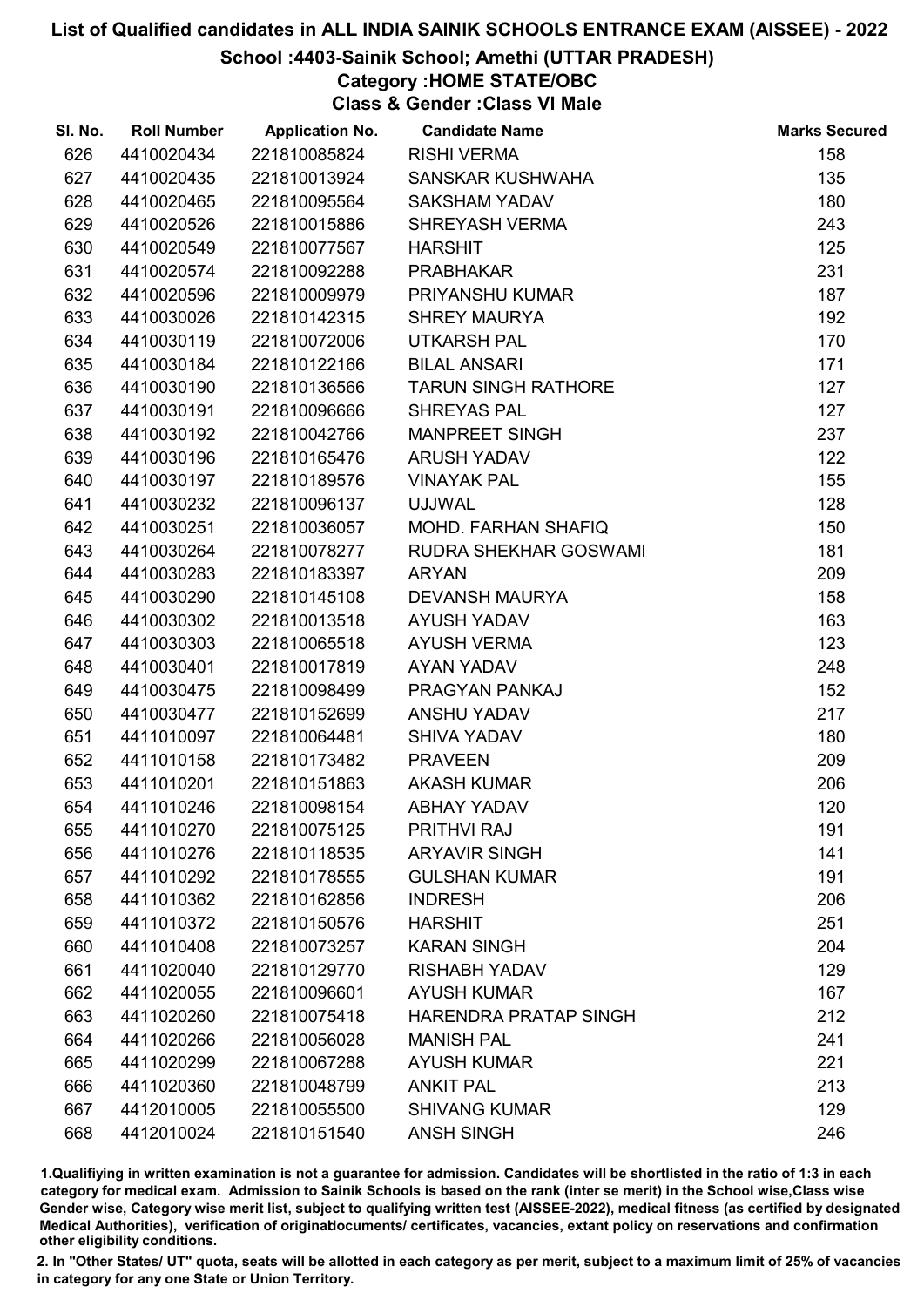### School :4403-Sainik School; Amethi (UTTAR PRADESH)

Category :HOME STATE/OBC

Class & Gender :Class VI Male

| SI. No. | <b>Roll Number</b> | <b>Application No.</b> | <b>Candidate Name</b>     |           | <b>Marks Secured</b> |
|---------|--------------------|------------------------|---------------------------|-----------|----------------------|
| 669     | 4412010035         | 221810086080           | <b>RITESH MAURYA</b>      |           | 205                  |
| 670     | 4412010036         | 221810017380           | <b>ABHISHEK KUMAR</b>     |           | 235                  |
| 671     | 4412010062         | 221810105241           | <b>ARYAVEER</b>           |           | 128                  |
| 672     | 4412010072         | 221810109951           | ASHWANI VISHWAKARMA       |           | 206                  |
| 673     | 4412010074         | 221810148161           | SIDDHARTH SINGH SHAKY     |           | 184                  |
| 674     | 4412010077         | 221810085961           | <b>TEJAS YADAV</b>        | <b>AR</b> | 148                  |
| 675     | 4412010090         | 221810066481           | <b>AYUSH YADAV</b>        |           | 121                  |
| 676     | 4412010094         | 221810114291           | <b>RAJ SONI</b>           |           | 153                  |
| 677     | 4412010096         | 221810083491           | <b>ABHISHEK YADAV</b>     |           | 210                  |
| 678     | 4412010100         | 221810192002           | <b>SAURABH KUMAR</b>      |           | 250                  |
| 679     | 4412010102         | 221810190302           | SANSKAR VISHWAKARMA       |           | 246                  |
| 680     | 4412010109         | 221810158122           | <b>AYUSH KUMAR</b>        |           | 249                  |
| 681     | 4412010112         | 221810040522           | <b>ABHAY CHAUHAN</b>      |           | 161                  |
| 682     | 4412010115         | 221810170832           | <b>MANISH PAL</b>         |           | 177                  |
| 683     | 4412010116         | 221810080832           | ADITYA YADAV              |           | 188                  |
| 684     | 4412010117         | 221810098042           | ROSHAN YADAV              |           | 219                  |
| 685     | 4412010126         | 221810125752           | <b>ASHIRVAD YADAV</b>     |           | 218                  |
| 686     | 4412010127         | 221810028852           | <b>ADITYA PAL</b>         |           | 131                  |
| 687     | 4412010133         | 221810127462           | <b>HIMANSHU YADAV</b>     |           | 221                  |
| 688     | 4412010134         | 221810114562           | <b>ANURAG YADAV</b>       |           | 129                  |
| 689     | 4412010143         | 221810118392           | <b>AMAN KUMAR</b>         |           | 254                  |
| 690     | 4412010159         | 221810127523           | MONU YADAV                |           | 187                  |
| 691     | 4412010160         | 221810188623           | SHIKHAR RAJ               |           | 149                  |
| 692     | 4412010170         | 221810122053           | <b>SUJAL YADAV</b>        |           | 214                  |
| 693     | 4412010171         | 221810192153           | AVINASH YADAV             |           | 261                  |
| 694     | 4412010182         | 221810153573           | <b>VINAY RAJ YADAV</b>    |           | 188                  |
| 695     | 4412010190         | 221810147983           | <b>ANSHU YADAV</b>        |           | 256                  |
| 696     | 4412010211         | 221810087624           | <b>SAGAR YADAV</b>        |           | 220                  |
| 697     | 4412010217         | 221810115544           | <b>FAIZAN ALI</b>         |           | 180                  |
| 698     | 4412010218         | 221810075944           | <b>NAVNEET PAL</b>        |           | 174                  |
| 699     | 4412010219         | 221810118944           | <b>TEJASVI YADAV</b>      | <b>AR</b> | 144                  |
| 700     | 4412010221         | 221810105154           | <b>AJAY KUMAR YADAV</b>   |           | 155                  |
| 701     | 4412010228         | 221810155364           | <b>CHANDRAPAL DHANGAR</b> |           | 162                  |
| 702     | 4412010231         | 221810137564           | <b>UTKARSH SINGH</b>      |           | 215                  |
| 703     | 4412010239         | 221810107474           | <b>VIVEK YADAV</b>        |           | 198                  |
| 704     | 4412010255         | 221810086894           | <b>ASHISH KUMAR</b>       |           | 248                  |
| 705     | 4412010256         | 221810141005           | <b>GAURAV KUSHWAHA</b>    |           | 142                  |
| 706     | 4412010258         | 221810037505           | <b>ANKIT YADAV</b>        |           | 199                  |
| 707     | 4412010263         | 221810023025           | <b>VINEET YADAV</b>       |           | 190                  |
| 708     | 4412010267         | 221810112035           | <b>AKASH KUMAR</b>        |           | 207                  |
| 709     | 4412010275         | 221810080545           | <b>ADARSH YADAV</b>       |           | 214                  |
| 710     | 4412010279         | 221810045255           | <b>ANKIT YADAV</b>        |           | 204                  |
| 711     | 4412010288         | 221810004375           | <b>SAMAR MANSOORI</b>     |           | 253                  |

1.Qualifiying in written examination is not a guarantee for admission. Candidates will be shortlisted in the ratio of 1:3 in each category for medical exam. Admission to Sainik Schools is based on the rank (inter se merit) in the School wise,Class wise Gender wise, Category wise merit list, subject to qualifying written test (AISSEE-2022), medical fitness (as certified by designated Medical Authorities), verification of originablocuments/ certificates, vacancies, extant policy on reservations and confirmation other eligibility conditions.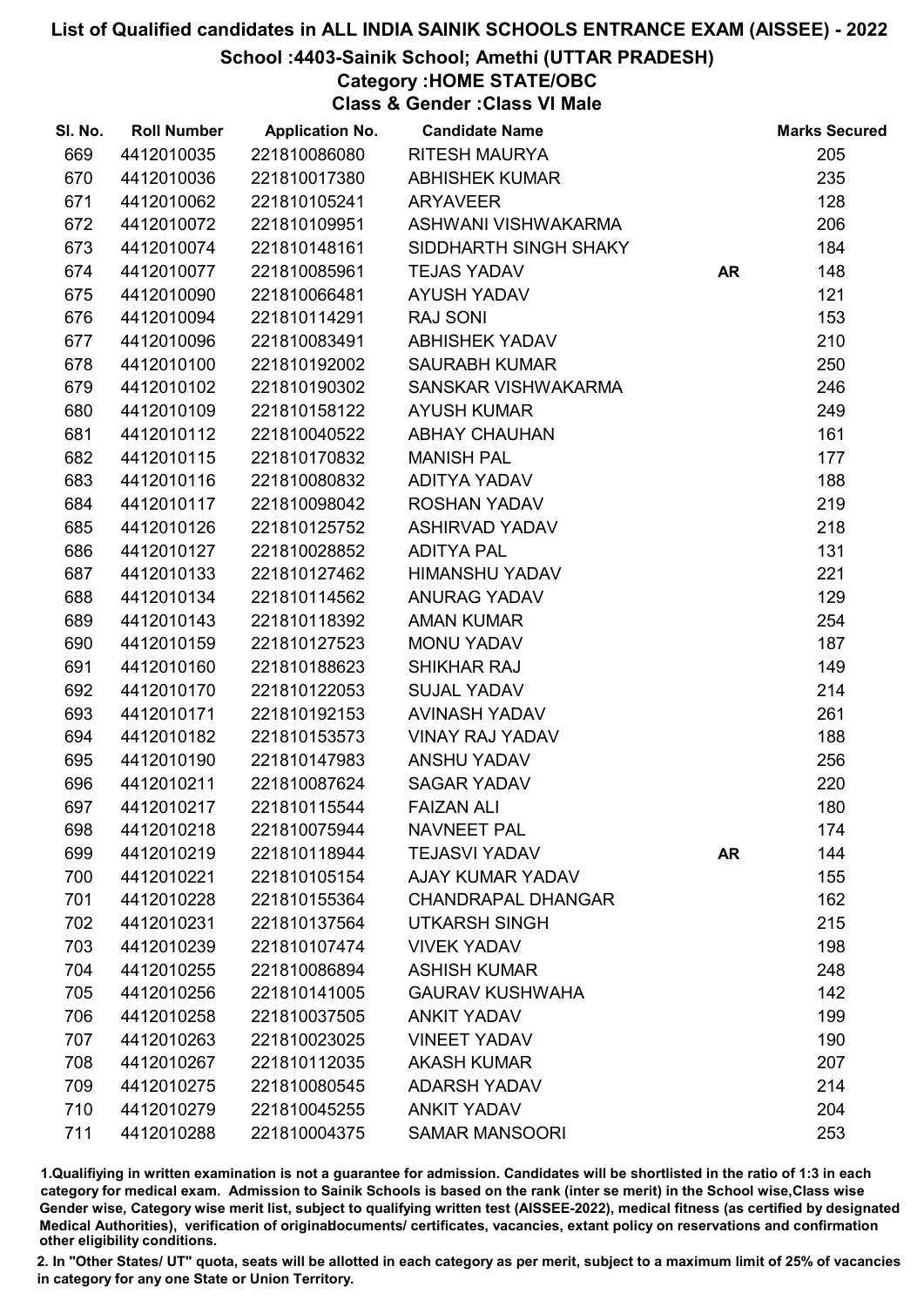## School :4403-Sainik School; Amethi (UTTAR PRADESH)

Category :HOME STATE/OBC

Class & Gender :Class VI Male

| SI. No. | <b>Roll Number</b> | <b>Application No.</b> | <b>Candidate Name</b>          | <b>Marks Secured</b> |
|---------|--------------------|------------------------|--------------------------------|----------------------|
| 712     | 4412010300         | 221810180406           | AAYUSH YADAV                   | 194                  |
| 713     | 4412010306         | 221810071616           | <b>PRASHANT KUMAR</b>          | 223                  |
| 714     | 4412010312         | 221810115426           | PRASHANT SINGH                 | 151                  |
| 715     | 4412010315         | 221810097626           | <b>VISHAL GUPTA</b>            | 127                  |
| 716     | 4412010329         | 221810127446           | <b>AISHWARY SINGH</b>          | 160                  |
| 717     | 4412020032         | 221810028780           | PRIYANSH MAURYA                | 241                  |
| 718     | 4412020043         | 221810123421           | <b>ALOK YADAV</b>              | 149                  |
| 719     | 4412020052         | 221810139751           | <b>VISHWAS YADAV</b>           | 126                  |
| 720     | 4412020061         | 221810056491           | <b>ARYAN YADAV</b>             | 197                  |
| 721     | 4412020062         | 221810152591           | RAJ PRAJAPATI                  | 140                  |
| 722     | 4412020085         | 221810168452           | <b>AMAN YADAV</b>              | 141                  |
| 723     | 4412020111         | 221810062403           | SUDHANSHU YADAV                | 166                  |
| 724     | 4412020134         | 221810145863           | UTKARSH MAURYA                 | 226                  |
| 725     | 4412020142         | 221810079983           | <b>DIVYANSH YADAV</b>          | 195                  |
| 726     | 4412020151         | 221810068124           | <b>VISHVAJEET VIKRAM YADAV</b> | 203                  |
| 727     | 4412020165         | 221810037954           | <b>AYUSH YADAV</b>             | 202                  |
| 728     | 4412020188         | 221810160705           | <b>GAURAV</b>                  | 180                  |
| 729     | 4412020200         | 221810108135           | <b>SHIKHAR PAL</b>             | 141                  |
| 730     | 4412020201         | 221810178135           | <b>GYANENDRA KUMAR YADAV</b>   | 124                  |
| 731     | 4412020246         | 221810166436           | <b>ASHWANI KUMAR</b>           | 132                  |
| 732     | 4412020252         | 221810103646           | <b>ADARSH SINGH</b>            | 178                  |
| 733     | 4412020253         | 221810016256           | SHAURYA JAISWAL                | 145                  |
| 734     | 4412020259         | 221810053366           | <b>ANSH YADAV</b>              | 161                  |
| 735     | 4412020264         | 221810072076           | ASHISH KUMAR YADAV             | 134                  |
| 736     | 4412020278         | 221810177307           | AYUSHMAN JAISWAL               | 138                  |
| 737     | 4412020298         | 221810076157           | <b>SHIVAM</b>                  | 138                  |
| 738     | 4412020315         | 221810108118           | DIVYANSHU YADAV                | 184                  |
| 739     | 4412020325         | 221810031928           | <b>ARSHIT RAJ</b>              | 210                  |
| 740     | 4412020353         | 221810083209           | <b>SURYANSHU GUPTA</b>         | 144                  |
| 741     | 4412020362         | 221810137219           | <b>RISHABH VARMA</b>           | 150                  |
| 742     | 4412020378         | 221810035149           | <b>ARJUN YADAV</b>             | 196                  |
| 743     | 4412020395         | 221810083189           | ABHIRUDRA KASHYAP              | 182                  |
| 744     | 4412020417         | 221810007796           | <b>AMAN MAURYA</b>             | 207                  |
| 745     | 4412020419         | 221810114407           | SHIVSHANKAR CHAUHAN            | 242                  |
| 746     | 4412020423         | 221810086217           | <b>VINEET SINGH YADAV</b>      | 258                  |
| 747     | 4412020441         | 221810087177           | <b>AMIT PAL</b>                | 172                  |
| 748     | 4412020446         | 221810180787           | SHASHIPRATAP YADAV             | 151                  |
| 749     | 4412020447         | 221810121197           | <b>VIVEK YADAV</b>             | 209                  |
| 750     | 4412020472         | 221810130058           | <b>VAIBHAV CHANDRA</b>         | 151                  |
| 751     | 4412020475         | 221810152458           | <b>VINAY PRATAP</b>            | 266                  |
| 752     | 4412020483         | 221810034968           | <b>AYUSH YADAV</b>             | 204                  |
| 753     | 4412020491         | 221810156778           | <b>VIVEK SAHU</b>              | 248                  |
| 754     | 4412020495         | 221810115288           | <b>ABHISHEK MAURYA</b>         | 154                  |

1.Qualifiying in written examination is not a guarantee for admission. Candidates will be shortlisted in the ratio of 1:3 in each category for medical exam. Admission to Sainik Schools is based on the rank (inter se merit) in the School wise,Class wise Gender wise, Category wise merit list, subject to qualifying written test (AISSEE-2022), medical fitness (as certified by designated Medical Authorities), verification of originablocuments/ certificates, vacancies, extant policy on reservations and confirmation other eligibility conditions.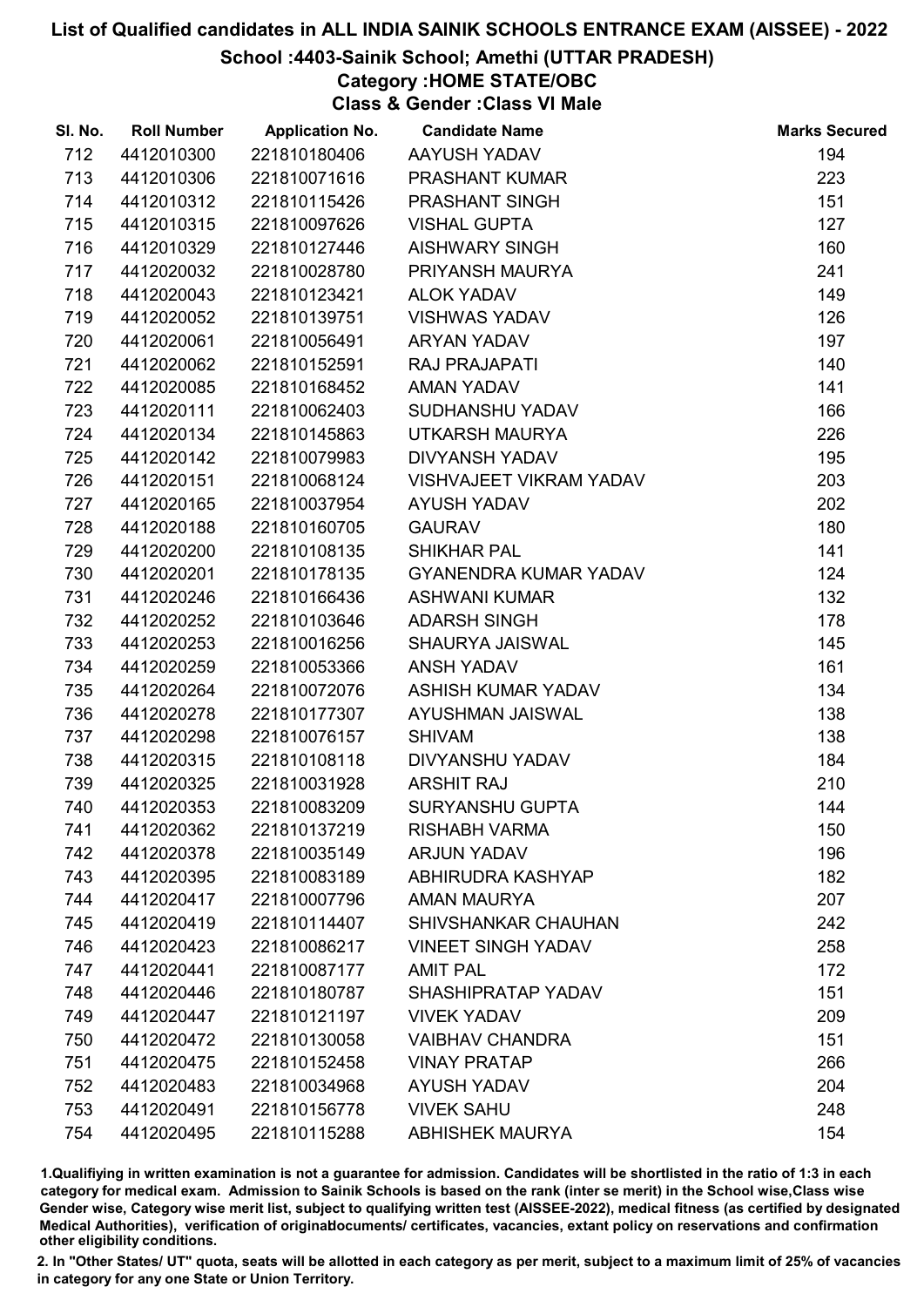### School :4403-Sainik School; Amethi (UTTAR PRADESH)

## Category :HOME STATE/OBC

Class & Gender :Class VI Male

| SI. No. | <b>Roll Number</b> | <b>Application No.</b> | <b>Candidate Name</b>    | <b>Marks Secured</b> |
|---------|--------------------|------------------------|--------------------------|----------------------|
| 755     | 4412020503         | 221810119209           | <b>ARYAN JAISWAL</b>     | 153                  |
| 756     | 4412020510         | 221810114029           | <b>MANISH YADAV</b>      | 253                  |
| 757     | 4412020518         | 221810103039           | UJJWAL YADAV             | 146                  |
| 758     | 4412020521         | 221810132339           | <b>HARSH KUMAR YADAV</b> | 128                  |
| 759     | 4412020526         | 221810064949           | <b>ARIN YADAV</b>        | 245                  |
| 760     | 4412020529         | 221810113959           | <b>AMAN YADAV</b>        | 208                  |
| 761     | 4412020530         | 221810094069           | NISHANT KUMAR GUPTA      | 160                  |
| 762     | 4412020535         | 221810088769           | <b>ANUGRAH YADAV</b>     | 202                  |
| 763     | 4412020538         | 221810142179           | <b>BHASKAR</b>           | 200                  |
| 764     | 4412020546         | 221810051799           | <b>SUCHIT GUPTA</b>      | 163                  |
| 765     | 4501010044         | 221810192880           | <b>MILAN KUMAR</b>       | 153                  |
| 766     | 4501010070         | 221810190943           | <b>HARVEER SINGH</b>     | 185                  |
| 767     | 4501010121         | 221810189148           | ADITYA KUSHWAHA          | 199                  |
| 768     | 4501010128         | 221810190719           | <b>PRINCE KUSHWAHA</b>   | 191                  |
| 769     | 4501010133         | 221810190959           | ROHIT KUMAR KUSHWAHA     | 162                  |
| 770     | 4504020286         | 221810188902           | <b>AYUSH PRAKASH</b>     | 144                  |
| 771     | 4505010075         | 221810145553           | YASH KUMAR               | 169                  |
| 772     | 4505010090         | 221810021905           | <b>SHIVANSHU KUMAR</b>   | 205                  |
| 773     | 4507010212         | 221810078834           | ARNAV CHAUDHARY          | 138                  |
| 774     | 4507010349         | 221810062017           | <b>RISHABH SINGH</b>     | 205                  |
| 775     | 4507010479         | 221810102070           | <b>AMAN MALIK</b>        | 123                  |
| 776     | 4508010144         | 221810073722           | PRATEEK SINGH YADAV      | 237                  |
| 777     | 4508020183         | 221810068186           | <b>LAKSHYA YADAV</b>     | 152                  |
| 778     | 4601010145         | 221810053196           | <b>TANMAY SINGH</b>      | 131                  |
| 779     | 4602010373         | 221810109876           | PRANJAL GUPTA            | 140                  |

<sup>1.</sup>Qualifiying in written examination is not a guarantee for admission. Candidates will be shortlisted in the ratio of 1:3 in each category for medical exam. Admission to Sainik Schools is based on the rank (inter se merit) in the School wise,Class wise Gender wise, Category wise merit list, subject to qualifying written test (AISSEE-2022), medical fitness (as certified by designated Medical Authorities), verification of originablocuments/ certificates, vacancies, extant policy on reservations and confirmation other eligibility conditions.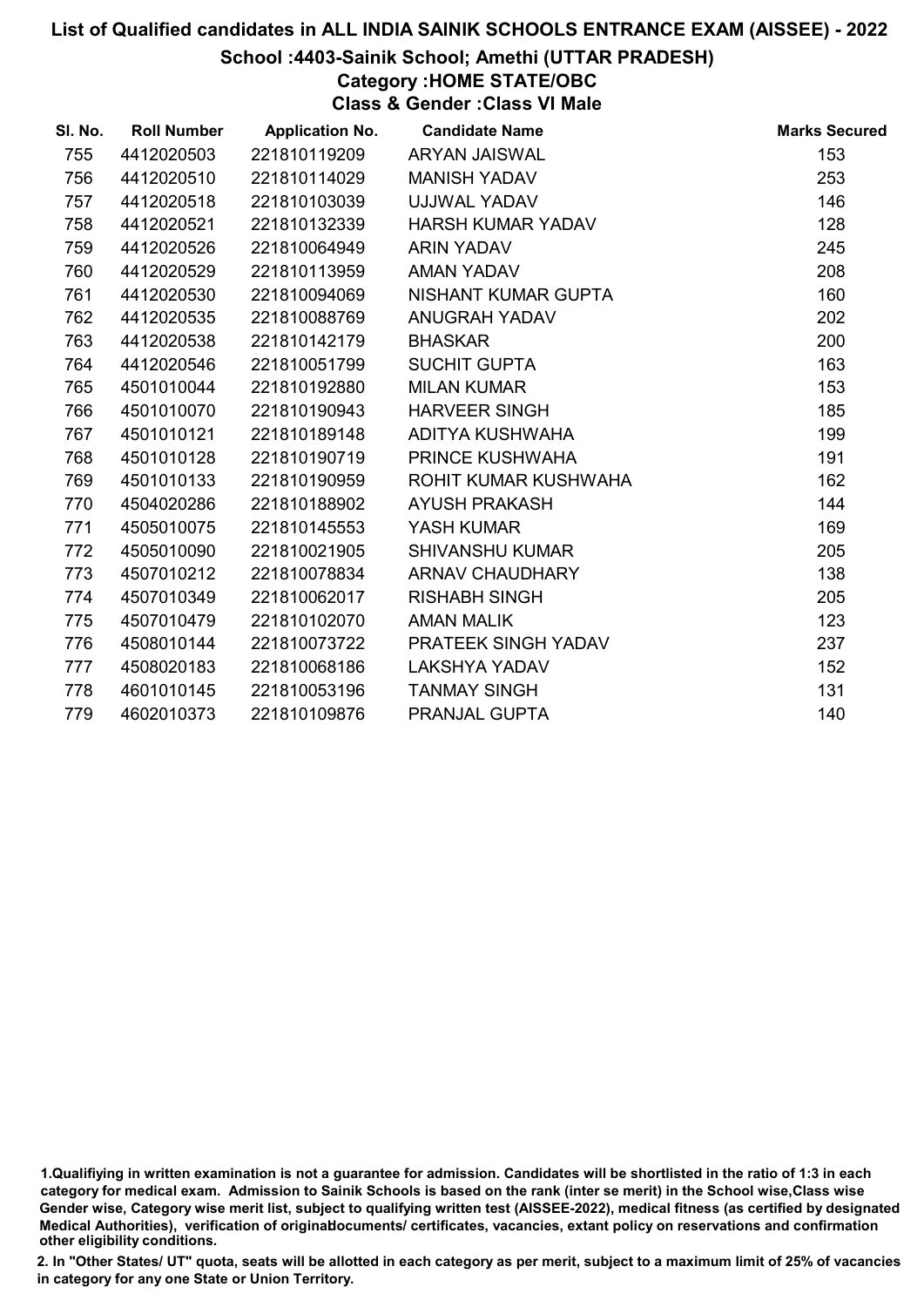# School :4403-Sainik School; Amethi (UTTAR PRADESH)

Category :HOME STATE/DEF

Class & Gender :Class VI Male

| <b>Roll Number</b><br>SI. No. | <b>Application No.</b> | <b>Candidate Name</b>     | <b>Marks Secured</b> |
|-------------------------------|------------------------|---------------------------|----------------------|
| 780<br>1212020088             | 221810186440           | <b>RISHABH PAL</b>        | 184                  |
| 1404010075<br>781             | 221810013164           | <b>ANUKALP YADAV</b>      | 242                  |
| 782<br>1511040377             | 221810123209           | RAJNANDAN CHAUHAN         | 263                  |
| 2001020019<br>783             | 221810018930           | <b>SAGAR CHAUDHARY</b>    | 120                  |
| 2001030109<br>784             | 221810102040           | <b>SUSHIL CHAUDHARY</b>   | 129                  |
| 2001030273<br>785             | 221810087190           | <b>AMANDEEP YADAV</b>     | 183                  |
| 2001030459<br>786             | 221810083751           | <b>RISHAV NAGAR</b>       | 241                  |
| 787<br>2001030483             | 221810072861           | <b>ARPITH TRIPATHI</b>    | 127                  |
| 788<br>2001030632             | 221810136927           | <b>SARANSH TOMAR</b>      | 194                  |
| 2001040083<br>789             | 221810157491           | <b>ADARSH SAINI</b>       | 131                  |
| 2001050167<br>790             | 221810032673           | <b>MD ZAKIR HUSSAIN</b>   | 216                  |
| 791<br>2001050765             | 221810082085           | <b>PRINCE</b>             | 158                  |
| 792<br>2001060039             | 221810018176           | <b>ARJUN SINGH</b>        | 136                  |
| 2001060193<br>793             | 221810036917           | <b>RISHBH</b>             | 250                  |
| 2001060199<br>794             | 221810045227           | <b>VIVEK SINGH</b>        | 194                  |
| 795<br>2001060249             | 221810029547           | SHIVAM KUMAR CHAUBEY      | 227                  |
| 2001060250<br>796             | 221810091647           | <b>VASU BHATI</b>         | 169                  |
| 2001060293<br>797             | 221810048957           | <b>SUBHAM KUMAR</b>       | 124                  |
| 798<br>2001060687             | 221810022788           | <b>BHAVYA GAUTAM</b>      | 187                  |
| 2001060743<br>799             | 221810001909           | ATULYA UPADHYAY           | 184                  |
| 800<br>2202020348             | 221810092371           | PRANSHU PATEL             | 208                  |
| 2301020424<br>801             | 221810072726           | <b>VIKASH SINGH YADAV</b> | 200                  |
| 802<br>2304040215             | 221810015605           | <b>KRING KAINUA</b>       | 202                  |
| 803<br>2501030127             | 221810028583           | <b>SAGAR KUMAR</b>        | 165                  |
| 804<br>2501030387             | 221810018515           | <b>ANURAG SHUKLA</b>      | 240                  |
| 805<br>2501040309             | 221810014837           | ANUJ KUMAR PATHAK         | 203                  |
| 806<br>2503010096             | 221810115109           | PRITAM PANDEY             | 161                  |
| 807<br>2612010268             | 221810094927           | <b>VEDANSH TRIPATHI</b>   | 256                  |
| 808<br>3002020087             | 221810076343           | <b>AARISH MALIK</b>       | 185                  |
| 809<br>3002020296             | 221810024345           | <b>GAGAN</b>              | 213                  |
| 810<br>3002030136             | 221810054202           | <b>ANKUR</b>              | 212                  |
| 811<br>3002030232             | 221810118363           | <b>ADITYA KUMAR DUBEY</b> | 211                  |
| 812<br>3002030345             | 221810021155           | <b>LOKESH KUMAR SINGH</b> | 218                  |
| 813<br>3114020213             | 221810003422           | <b>ARUNESH MISHRA</b>     | 126                  |
| 814<br>3114030150             | 221810019316           | <b>DEVANSH PANDEY</b>     | 190                  |
| 815<br>3501010017             | 221810147660           | <b>NITISH KUMAR</b>       | 149                  |
| 816<br>3801020034             | 221810070305           | PURU TRIPATHI             | 206                  |
| 817<br>3801020118             | 221810048327           | ADITYA KUMAR MISHRA       | 186                  |
| 818<br>3802010174             | 221810049369           | ANUJ YADAV                | 156                  |
| 819<br>3803010008             | 221810034010           | <b>SUMIT VERMA</b>        | 170                  |
| 820<br>3804010037             | 221810024651           | PRAJJWAL SINGH            | 136                  |
| 821<br>3901010013             | 221810029120           | <b>GAGANDEEP SINGH</b>    | 246                  |
| 822<br>3901010070             | 221810049431           | <b>HARSHIT YADAV</b>      | 227                  |

1.Qualifiying in written examination is not a guarantee for admission. Candidates will be shortlisted in the ratio of 1:3 in each category for medical exam. Admission to Sainik Schools is based on the rank (inter se merit) in the School wise,Class wise Gender wise, Category wise merit list, subject to qualifying written test (AISSEE-2022), medical fitness (as certified by designated Medical Authorities), verification of originablocuments/ certificates, vacancies, extant policy on reservations and confirmation other eligibility conditions.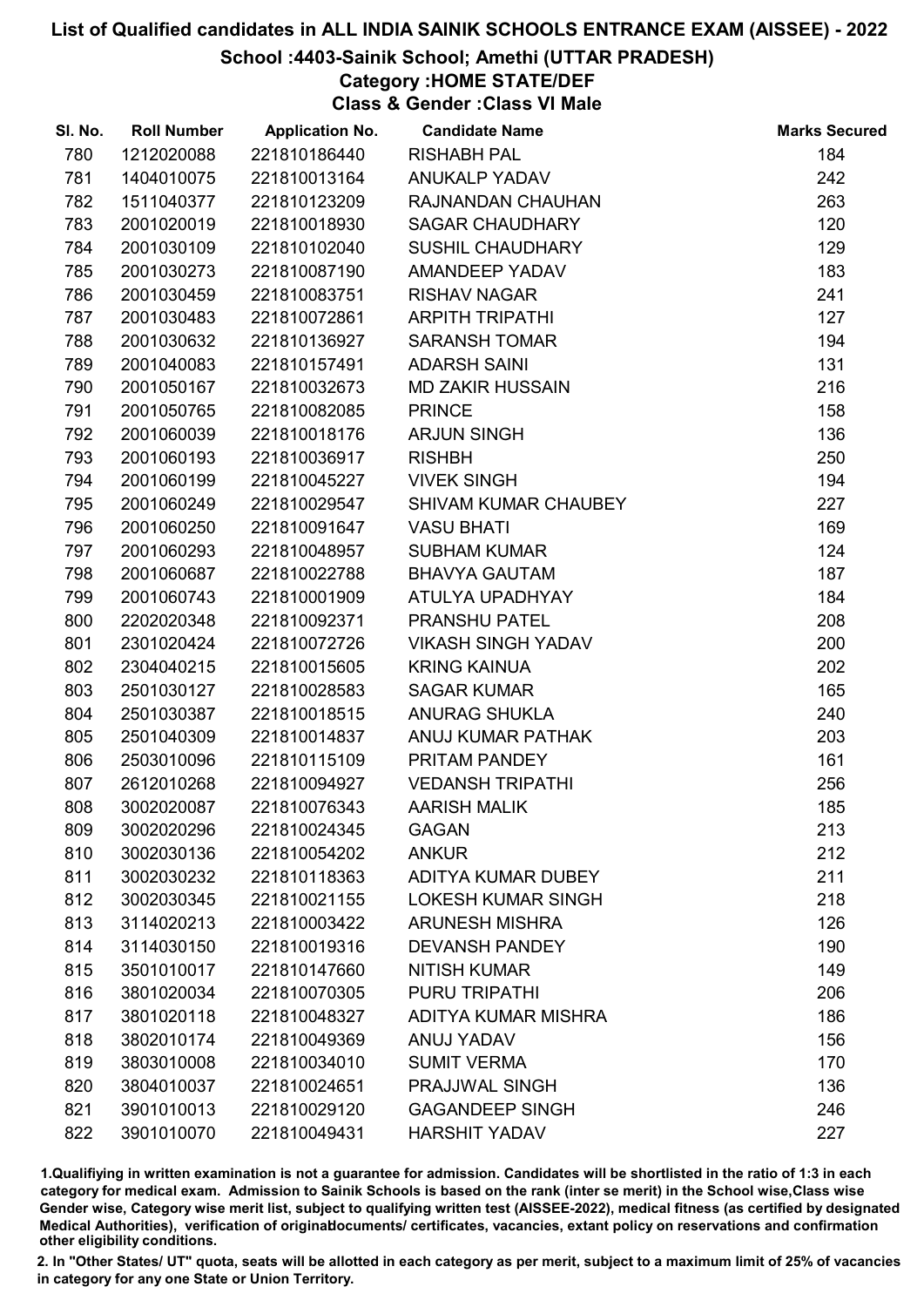# School :4403-Sainik School; Amethi (UTTAR PRADESH)

## Category :HOME STATE/DEF

Class & Gender :Class VI Male

| SI. No. | <b>Roll Number</b> | <b>Application No.</b> | <b>Candidate Name</b>   | <b>Marks Secured</b> |
|---------|--------------------|------------------------|-------------------------|----------------------|
| 823     | 3901010125         | 221810017632           | <b>ADITYA BHASKAR</b>   | 220                  |
| 824     | 3901010160         | 221810033503           | <b>ARNAV KUMAR</b>      | 135                  |
| 825     | 3901010169         | 221810013723           | <b>LAV KUMAR</b>        | 206                  |
| 826     | 3901020097         | 221810071074           | VAIBHAV KUMAR BHARDWAJ  | 165                  |
| 827     | 3901020115         | 221810125625           | <b>ANANT SINGH</b>      | 175                  |
| 828     | 3901020242         | 221810021476           | <b>ABHINAV GANGWAR</b>  | 216                  |
| 829     | 3901020415         | 221810014589           | <b>NAKUL BIND</b>       | 225                  |
| 830     | 3901020419         | 221810121989           | <b>ARYAN KUMAR</b>      | 225                  |
| 831     | 3902010028         | 221810049761           | <b>AMAN SINGH</b>       | 132                  |
| 832     | 3904040393         | 221810039704           | HARSH MOHAN YADAV       | 192                  |
| 833     | 3904040649         | 221810052806           | <b>KARTIK CHOUDHARY</b> | 132                  |
| 834     | 3904040664         | 221810144716           | <b>DIVYA YADAV</b>      | 138                  |
| 835     | 3904040800         | 221810008517           | SATYAJEET YADAV         | 160                  |
| 836     | 3904040819         | 221810023927           | <b>HARSH YADAV</b>      | 181                  |
| 837     | 3905010128         | 221810069990           | NIRMAL YADAV            | 264                  |
| 838     | 3905020303         | 221810018714           | <b>RISHI KUMAR</b>      | 253                  |
| 839     | 3905030207         | 221810029928           | <b>SANI KUMAR</b>       | 200                  |
| 840     | 3905030426         | 221810016589           | <b>ADITYA PAL</b>       | 226                  |
| 841     | 3905040001         | 221810080300           | <b>FARAZ MOHAMMAD</b>   | 201                  |
| 842     | 3905040182         | 221810100781           | <b>ARYAN GUPTA</b>      | 232                  |
| 843     | 3905040188         | 221810031391           | HARSH VARDHAN ADITYA    | 257                  |
| 844     | 3905040223         | 221810123832           | <b>MAYANK SINGH</b>     | 231                  |
| 845     | 3905040254         | 221810082382           | <b>KUMAR SHANTANU</b>   | 163                  |
| 846     | 3905040284         | 221810036613           | ABHIJEET KUMAR SINGH    | 244                  |
| 847     | 3905040351         | 221810061989           | <b>ALOK KUMAL PAL</b>   | 189                  |
| 848     | 3905060047         | 221810059818           | AYUSH KUMAR GANGWAR     | 138                  |
| 849     | 3905060125         | 221810021529           | <b>SATYA SHARAN</b>     | 256                  |
| 850     | 3905060134         | 221810047049           | <b>MAYANK SIROHI</b>    | 178                  |
| 851     | 3906010062         | 221810025001           | <b>SHUBHAM SINGH</b>    | 194                  |
| 852     | 3906010087         | 221810013751           | <b>ATHARV PANDEY</b>    | 140                  |
| 853     | 3906010139         | 221810120662           | <b>MIHIR TIWARI</b>     | 215                  |
| 854     | 3907010106         | 221810062407           | <b>SAKSHAM YADAV</b>    | 240                  |
| 855     | 4201040092         | 221810058033           | <b>REHAN ANSARI</b>     | 203                  |
| 856     | 4201070224         | 221810068039           | <b>AMBUJ SAHANI</b>     | 161                  |
| 857     | 4401010056         | 221810019050           | <b>PUSHKAR SINGH</b>    | 190                  |
| 858     | 4401010102         | 221810076690           | <b>SHIVANSHU</b>        | 198                  |
| 859     | 4401020150         | 221810021723           | <b>ARSH YADAV</b>       | 251                  |
| 860     | 4401020162         | 221810127833           | <b>SANMEET DAGUR</b>    | 222                  |
| 861     | 4401020214         | 221810031004           | ARAV                    | 208                  |
| 862     | 4401020450         | 221810020466           | <b>DEV KUMAR</b>        | 232                  |
| 863     | 4401020579         | 221810115228           | <b>DHRUV KUMAR</b>      | 158                  |
| 864     | 4401020614         | 221810109948           | PRAJJAWAL PANDEY        | 129                  |
| 865     | 4401020694         | 221810104829           | <b>ARYAN</b>            | 237                  |

1.Qualifiying in written examination is not a guarantee for admission. Candidates will be shortlisted in the ratio of 1:3 in each category for medical exam. Admission to Sainik Schools is based on the rank (inter se merit) in the School wise,Class wise Gender wise, Category wise merit list, subject to qualifying written test (AISSEE-2022), medical fitness (as certified by designated Medical Authorities), verification of originablocuments/ certificates, vacancies, extant policy on reservations and confirmation other eligibility conditions.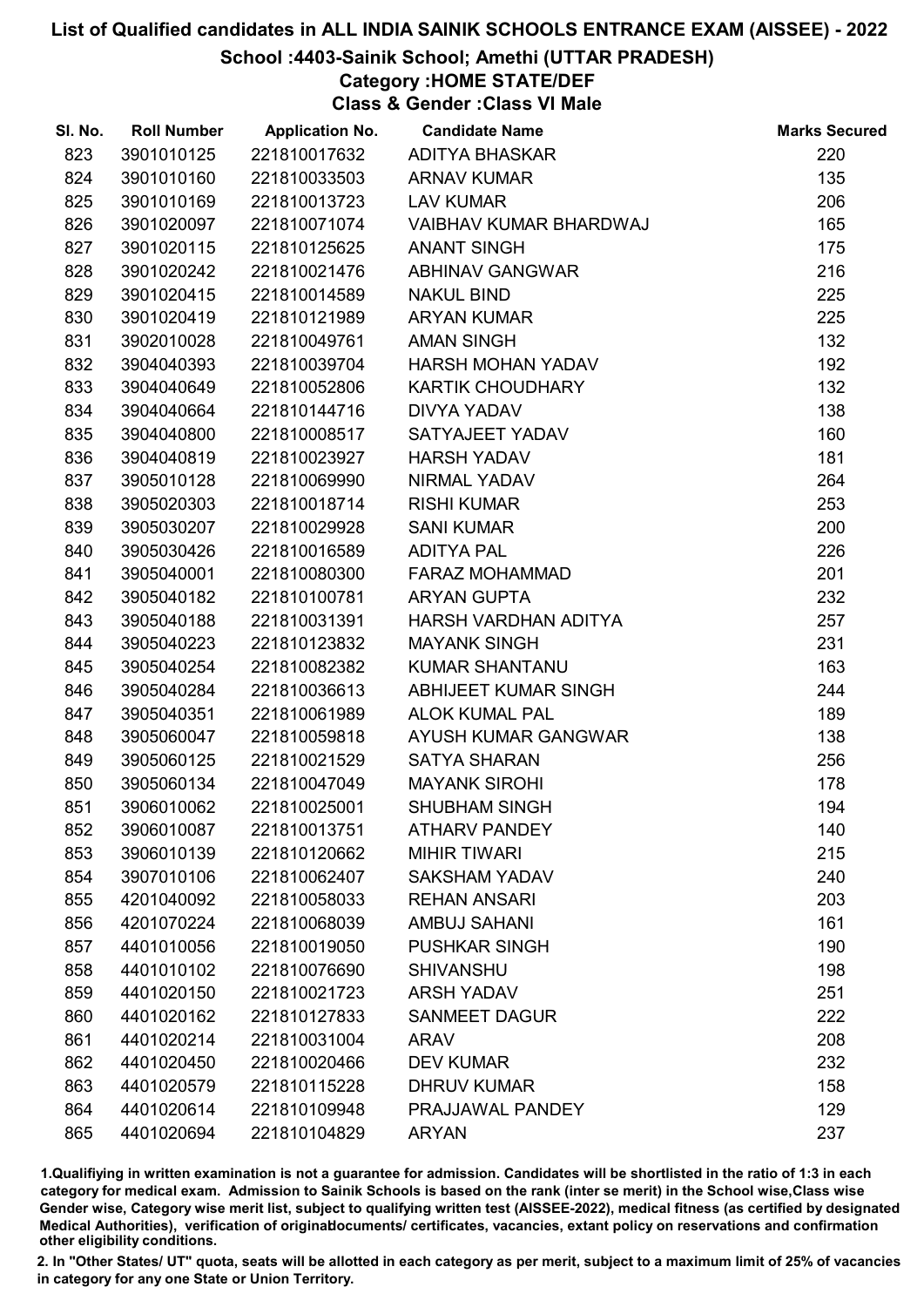# School :4403-Sainik School; Amethi (UTTAR PRADESH)

## Category :HOME STATE/DEF

Class & Gender :Class VI Male

| SI. No. | <b>Roll Number</b> | <b>Application No.</b> | <b>Candidate Name</b>     |           | <b>Marks Secured</b> |
|---------|--------------------|------------------------|---------------------------|-----------|----------------------|
| 866     | 4401030060         | 221810049860           | <b>AYUSH</b>              |           | 163                  |
| 867     | 4401030262         | 221810051192           | <b>ARYAN SINGH</b>        |           | 165                  |
| 868     | 4401030377         | 221810066804           | <b>ADITYA SINGH TOMAR</b> |           | 177                  |
| 869     | 4401030390         | 221810045524           | <b>ISHANT CHAHAR</b>      |           | 160                  |
| 870     | 4401030415         | 221810067154           | <b>RISHABH KUMAR</b>      |           | 236                  |
| 871     | 4401030434         | 221810085964           | <b>TANISHQ KAIROT</b>     |           | 128                  |
| 872     | 4401030497         | 221810032089           | <b>SHUBHAM YADAV</b>      |           | 212                  |
| 873     | 4401040345         | 221810152068           | <b>SIKHAR</b>             |           | 170                  |
| 874     | 4401040408         | 221810181339           | <b>TARUN</b>              |           | 156                  |
| 875     | 4401040458         | 221810048089           | <b>AYUSH KUMAR</b>        |           | 163                  |
| 876     | 4402010012         | 221810020340           | <b>SHREYASH SINGH</b>     |           | 192                  |
| 877     | 4402010073         | 221810006691           | <b>DIVESH SINGH</b>       |           | 257                  |
| 878     | 4402010093         | 221810112552           | KARTIK KUMAR MAURYA       |           | 172                  |
| 879     | 4402010104         | 221810057682           | SIDHANT CHAUHAN           |           | 262                  |
| 880     | 4402010168         | 221810070244           | <b>SHAURYA TIWARI</b>     |           | 124                  |
| 881     | 4402010172         | 221810092844           | <b>SATYAM KUMAR</b>       | <b>AR</b> | 134                  |
| 882     | 4402010178         | 221810056654           | <b>SUMIT KUMAR</b>        |           | 200                  |
| 883     | 4402010212         | 221810014935           | <b>DEEPT CHAUHAN</b>      |           | 204                  |
| 884     | 4402010240         | 221810029806           | <b>AVIRAL SINGH</b>       |           | 176                  |
| 885     | 4402010312         | 221810004508           | ADITYA KUMAR DUBEY        |           | 235                  |
| 886     | 4402010337         | 221810005188           | <b>RUPESH KUMAR VERMA</b> |           | 208                  |
| 887     | 4402010373         | 221810006369           | <b>RACHIT YADAV</b>       |           | 172                  |
| 888     | 4402010418         | 221810113451           | <b>ROOP SINGH</b>         |           | 156                  |
| 889     | 4402010425         | 221810169612           | <b>ANSH YADAV</b>         |           | 215                  |
| 890     | 4402010429         | 221810002832           | <b>DEWANSH YADAV</b>      |           | 163                  |
| 891     | 4402010481         | 221810052755           | <b>SHASHANK SINGH</b>     |           | 137                  |
| 892     | 4402010501         | 221810028956           | <b>AARNAV</b>             |           | 243                  |
| 893     | 4403010003         | 221810099510           | <b>AYUSHMAN SINGH</b>     |           | 186                  |
| 894     | 4403010031         | 221810018011           | <b>ABHISHEK SINGH</b>     |           | 122                  |
| 895     | 4403010100         | 221810082222           | <b>AMAN MISHRA</b>        |           | 148                  |
| 896     | 4403010117         | 221810171703           | <b>SHARAD MISHRA</b>      |           | 244                  |
| 897     | 4403020049         | 221810004173           | <b>ABHINAV SINGH</b>      |           | 169                  |
| 898     | 4403020182         | 221810138018           | <b>SUNNY YADAV</b>        |           | 121                  |
| 899     | 4403020200         | 221810003768           | <b>TRISABH YADAV</b>      |           | 141                  |
| 900     | 4403020201         | 221810096868           | <b>RUDRANSH TIWARI</b>    |           | 154                  |
| 901     | 4405010134         | 221810012642           | <b>ADARSH KUMAR YADAV</b> |           | 154                  |
| 902     | 4405010267         | 221810034594           | <b>TANMAY SINGH</b>       |           | 168                  |
| 903     | 4405010269         | 221810100105           | NIKHIL KUMAR YADAV        |           | 176                  |
| 904     | 4405020040         | 221810029502           | <b>ARYAN YADAV</b>        |           | 223                  |
| 905     | 4405020048         | 221810037832           | <b>RITWIK RAI</b>         |           | 196                  |
| 906     | 4405020166         | 221810096749           | <b>RISHABH PAL</b>        |           | 149                  |
| 907     | 4405020167         | 221810171159           | <b>MANISH RAJBHAR</b>     |           | 213                  |
| 908     | 4405020171         | 221810054389           | <b>RUDRA PRATAP SINGH</b> |           | 208                  |

1.Qualifiying in written examination is not a guarantee for admission. Candidates will be shortlisted in the ratio of 1:3 in each category for medical exam. Admission to Sainik Schools is based on the rank (inter se merit) in the School wise,Class wise Gender wise, Category wise merit list, subject to qualifying written test (AISSEE-2022), medical fitness (as certified by designated Medical Authorities), verification of originablocuments/ certificates, vacancies, extant policy on reservations and confirmation other eligibility conditions.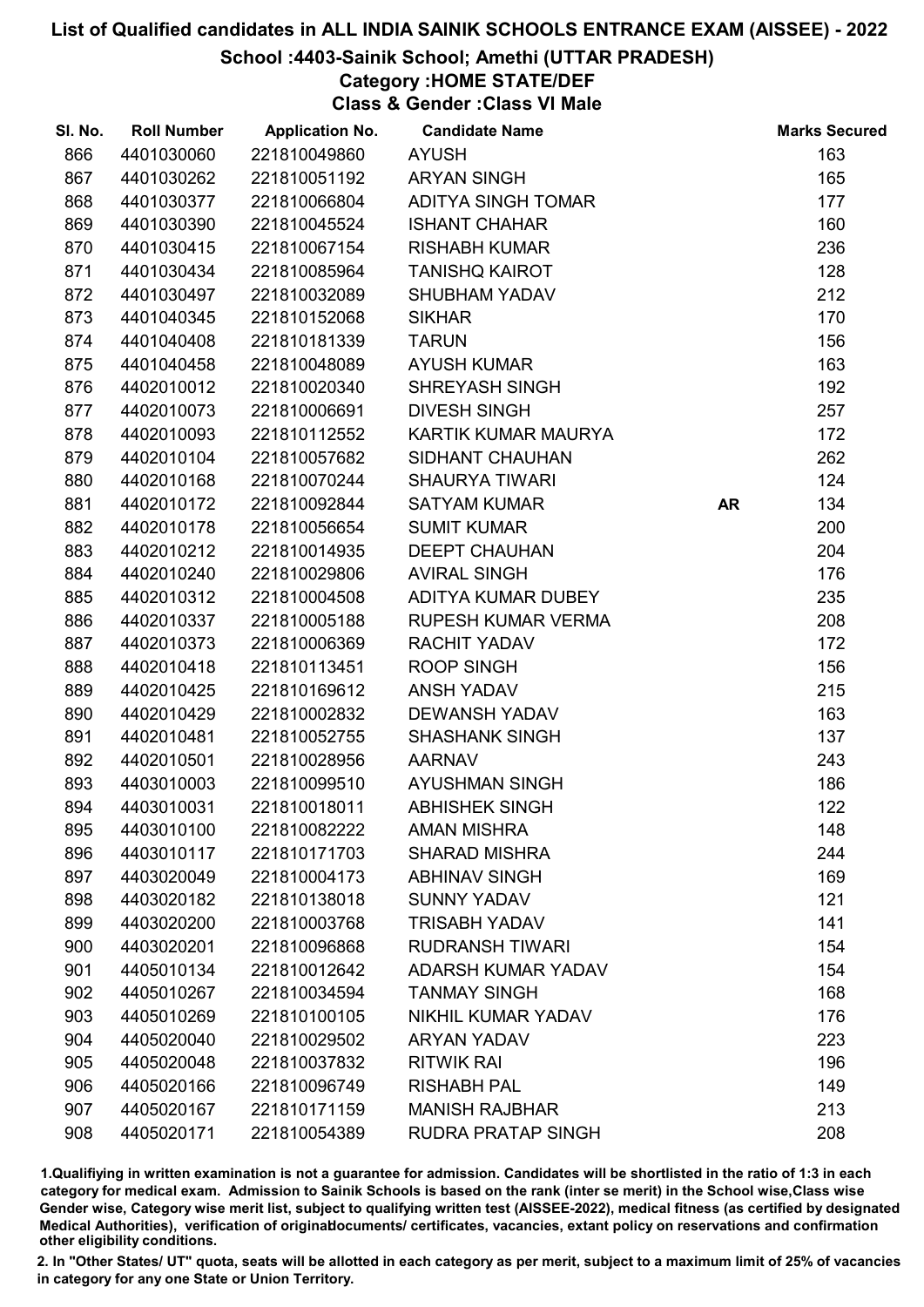# School :4403-Sainik School; Amethi (UTTAR PRADESH)

Category :HOME STATE/DEF

Class & Gender :Class VI Male

| SI. No. | <b>Roll Number</b> | <b>Application No.</b> | <b>Candidate Name</b>       |    | <b>Marks Secured</b> |
|---------|--------------------|------------------------|-----------------------------|----|----------------------|
| 909     | 4405020218         | 221810139657           | AYUSH KUMAR SINGH           |    | 243                  |
| 910     | 4405020230         | 221810129467           | ATUL KUMAR YADAV            |    | 177                  |
| 911     | 4405020357         | 221810016799           | <b>OMKAR SINGH</b>          |    | 158                  |
| 912     | 4406020035         | 221810101130           | <b>AYUSH YADAV</b>          |    | 146                  |
| 913     | 4406020251         | 221810085292           | <b>ANKUR KUMAR</b>          |    | 122                  |
| 914     | 4406030065         | 221810164184           | PIYUSH GANGWAR              |    | 124                  |
| 915     | 4406030220         | 221810124576           | <b>ANSH KUMAR</b>           |    | 198                  |
| 916     | 4406030303         | 221810005477           | <b>ANUBHAV PAL</b>          |    | 143                  |
| 917     | 4407010029         | 221810061460           | <b>ARPIT VERMA</b>          |    | 206                  |
| 918     | 4407020011         | 221810027920           | <b>SHOURYA RAJ</b>          |    | 133                  |
| 919     | 4407020016         | 221810007630           | <b>SHIRISH CHAUDHARY</b>    |    | 141                  |
| 920     | 4407020085         | 221810056471           | HIMANSHU KUMAR SINGH        |    | 217                  |
| 921     | 4407020086         | 221810121571           | <b>MANYAM CHOUDHARY</b>     |    | 175                  |
| 922     | 4407020121         | 221810025452           | <b>AVIKSHIT KUMAR SINGH</b> |    | 120                  |
| 923     | 4407020141         | 221810040982           | YUVRAJ MAURYA               |    | 245                  |
| 924     | 4407020190         | 221810051693           | <b>VAIBHAV</b>              |    | 143                  |
| 925     | 4407020216         | 221810129354           | <b>SHIVANSH MISHRA</b>      |    | 123                  |
| 926     | 4407020233         | 221810007025           | <b>MARUTI MANGAL SHUKLA</b> |    | 165                  |
| 927     | 4407020348         | 221810017737           | <b>ADITYA</b>               |    | 121                  |
| 928     | 4407020447         | 221810106459           | <b>ABHAY</b>                |    | 181                  |
| 929     | 4408010060         | 221810119011           | <b>HARSHIT YADAV</b>        |    | 214                  |
| 930     | 4409010028         | 221810161550           | SHAURYA PRATAP YADAV        |    | 241                  |
| 931     | 4409010076         | 221810007231           | <b>KRISHNA</b>              |    | 176                  |
| 932     | 4409010235         | 221810033374           | <b>AYUSH YADAV</b>          |    | 145                  |
| 933     | 4409010264         | 221810010825           | AADARSH SINGH               |    | 164                  |
| 934     | 4409010491         | 221810012799           | <b>NIGAM BABU</b>           |    | 204                  |
| 935     | 4409010511         | 221810126670           | <b>ANAND RAJ</b>            |    | 190                  |
| 936     | 4410010010         | 221810010530           | AKHILESH SINGH YADAV        |    | 159                  |
| 937     | 4410010078         | 221810068452           | <b>AYUSH</b>                | AR | 128                  |
| 938     | 4410020007         | 221810016500           | <b>SAIFULLAH ANSARI</b>     |    | 266                  |
| 939     | 4410020026         | 221810043910           | <b>SAKSHAM PAL</b>          |    | 210                  |
| 940     | 4410020096         | 221810125590           | <b>RISHABH YADAV</b>        |    | 266                  |
| 941     | 4410020099         | 221810094790           | <b>ANSHUL YADAV</b>         |    | 228                  |
| 942     | 4410020105         | 221810061201           | <b>RISHABH SINGH</b>        |    | 140                  |
| 943     | 4410020115         | 221810098211           | <b>EKANSH</b>               |    | 135                  |
| 944     | 4410020122         | 221810115711           | <b>DEVANSH PANDEY</b>       |    | 187                  |
| 945     | 4410020144         | 221810116531           | <b>ABHAY SINGH</b>          |    | 190                  |
| 946     | 4410020152         | 221810138441           | <b>BIDYANSH SINGH</b>       |    | 196                  |
| 947     | 4410020172         | 221810010281           | <b>RANVEER SINGH</b>        |    | 170                  |
| 948     | 4410020201         | 221810145302           | <b>ADITYA VERMA</b>         |    | 178                  |
| 949     | 4410020230         | 221810196832           | <b>SHIVAM PANDEY</b>        |    | 168                  |
| 950     | 4410020236         | 221810126342           | <b>ARNAV MAURYA</b>         |    | 141                  |
| 951     | 4410020238         | 221810118442           | <b>BHARAT TIWARI</b>        |    | 171                  |

1.Qualifiying in written examination is not a guarantee for admission. Candidates will be shortlisted in the ratio of 1:3 in each category for medical exam. Admission to Sainik Schools is based on the rank (inter se merit) in the School wise,Class wise Gender wise, Category wise merit list, subject to qualifying written test (AISSEE-2022), medical fitness (as certified by designated Medical Authorities), verification of originablocuments/ certificates, vacancies, extant policy on reservations and confirmation other eligibility conditions.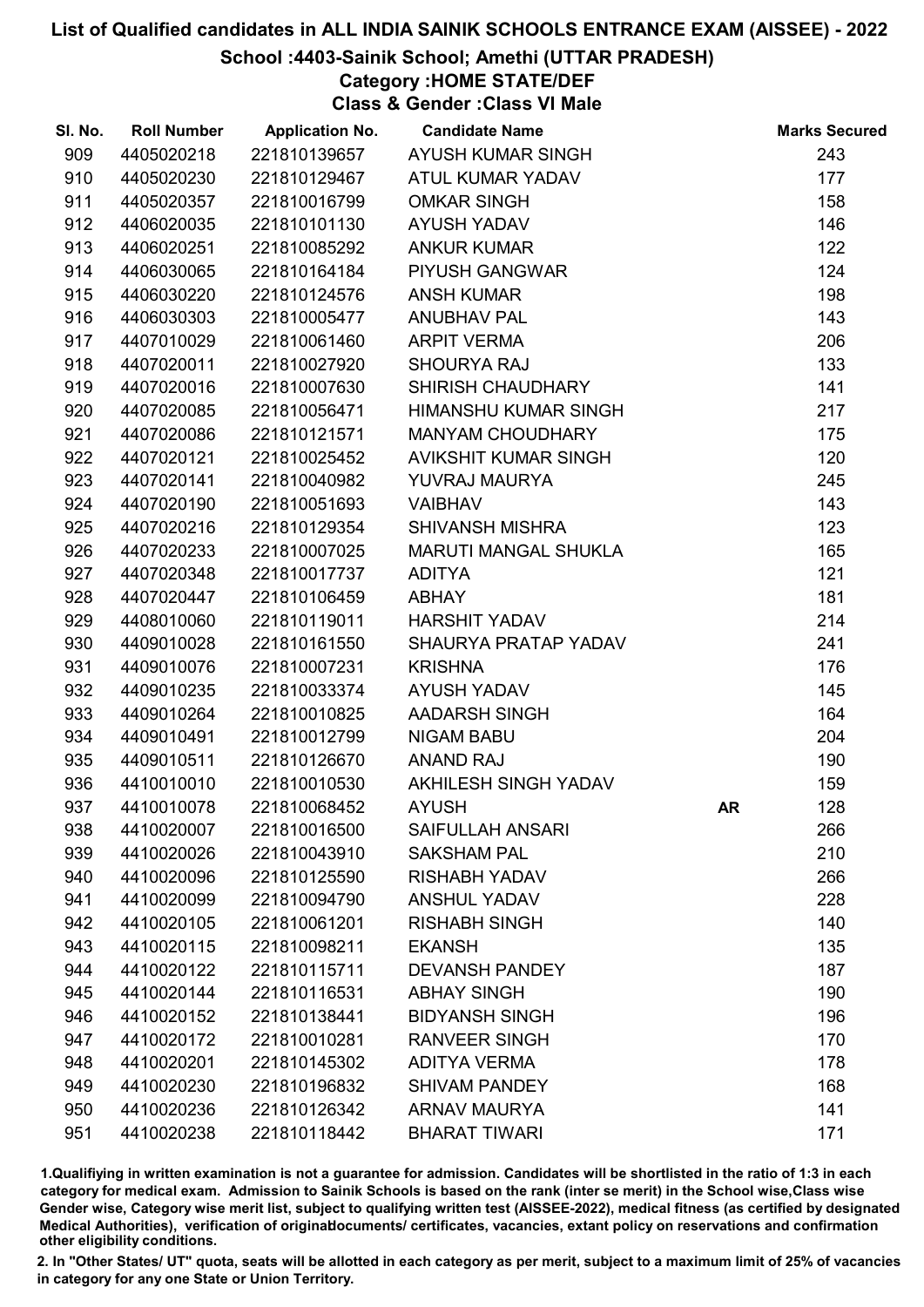# School :4403-Sainik School; Amethi (UTTAR PRADESH)

## Category :HOME STATE/DEF

Class & Gender :Class VI Male

| SI. No. | <b>Roll Number</b> | <b>Application No.</b> | <b>Candidate Name</b>     | <b>Marks Secured</b> |
|---------|--------------------|------------------------|---------------------------|----------------------|
| 952     | 4410020246         | 221810188152           | <b>ANSHUL MISHRA</b>      | 199                  |
| 953     | 4410020265         | 221810006862           | RAJ YADAV                 | 120                  |
| 954     | 4410020291         | 221810036792           | OM PAL SINGH              | 160                  |
| 955     | 4410020341         | 221810047833           | <b>SHIVAM SINGH</b>       | 166                  |
| 956     | 4410020363         | 221810080853           | AARYAN DUBEY              | 130                  |
| 957     | 4410020370         | 221810002463           | <b>HIMANSHU SINGH</b>     | 173                  |
| 958     | 4410020393         | 221810074883           | <b>DEVESH</b>             | 126                  |
| 959     | 4410020407         | 221810086304           | SUDHANSHU YADAV           | 121                  |
| 960     | 4410020427         | 221810043124           | <b>DIKSHANSH SINGH</b>    | 260                  |
| 961     | 4410020439         | 221810002234           | <b>SHIVAM YADAV</b>       | 239                  |
| 962     | 4410030061         | 221810095545           | ANURAG KUMAR PATHAK       | 228                  |
| 963     | 4410030069         | 221810052945           | <b>GAURAV YADAV</b>       | 246                  |
| 964     | 4410030076         | 221810157755           | <b>VEDANT CHATURVEDI</b>  | 199                  |
| 965     | 4410030146         | 221810144726           | <b>ARUSH SINGH</b>        | 204                  |
| 966     | 4410030158         | 221810067336           | <b>NAITIK KUMAR</b>       | 192                  |
| 967     | 4410030204         | 221810033976           | <b>AMBER SHUKLA</b>       | 171                  |
| 968     | 4410030227         | 221810064327           | <b>DEEPANSHU SINGH</b>    | 138                  |
| 969     | 4410030244         | 221810105547           | <b>KUSHAGRA TIWARI</b>    | 135                  |
| 970     | 4410030258         | 221810174467           | <b>AKSHAT SHUKLA</b>      | 132                  |
| 971     | 4410030266         | 221810062577           | <b>GAURAV SHUKLA</b>      | 128                  |
| 972     | 4410030269         | 221810164677           | <b>ADITYA SINGH</b>       | 184                  |
| 973     | 4410030291         | 221810007108           | ABHINAV YADAV             | 166                  |
| 974     | 4410030379         | 221810005109           | <b>ANKUR SONI</b>         | 212                  |
| 975     | 4410030431         | 221810120349           | <b>ARYAN SINGH</b>        | 135                  |
| 976     | 4410030440         | 221810058559           | <b>TEJAS MISHRA</b>       | 203                  |
| 977     | 4410030460         | 221810036879           | <b>ANUVANSH SINGH</b>     | 219                  |
| 978     | 4410030469         | 221810016689           | <b>ABHISHEK DUBEY</b>     | 131                  |
| 979     | 4411030108         | 221810151708           | <b>RAHUL YADAV</b>        | 193                  |
| 980     | 4412010058         | 221810025431           | <b>RITIK SHARMA</b>       | 159                  |
| 981     | 4412020017         | 221810050940           | PRIYANSHU CHAUBEY         | 151                  |
| 982     | 4412020025         | 221810015270           | <b>SHIVANG</b>            | 166                  |
| 983     | 4412020046         | 221810175141           | <b>HARSH SINGH</b>        | 181                  |
| 984     | 4412020054         | 221810029561           | <b>AARUSH SINGH</b>       | 203                  |
| 985     | 4412020098         | 221810134672           | <b>HEMANT SINGH</b>       | 192                  |
| 986     | 4412020117         | 221810024713           | YATHARTH YADAV            | 193                  |
| 987     | 4412020195         | 221810082425           | <b>JEEVAN KUMAR</b>       | 145                  |
| 988     | 4412020254         | 221810021556           | <b>ADITYA PANDEY</b>      | 197                  |
| 989     | 4412020255         | 221810073656           | <b>DIVYA KUMAR PANDEY</b> | 139                  |
| 990     | 4412020307         | 221810020087           | SIDDHARTH PATHAK          | 167                  |
| 991     | 4412020438         | 221810072567           | <b>SUMIT KUMAR YADAV</b>  | 189                  |
| 992     | 4412020540         | 221810023189           | <b>AYUSH SINGH</b>        | 130                  |
| 993     | 4502021027         | 221810010419           | <b>DHARMVEER SINGH</b>    | 240                  |
| 994     | 4505020271         | 221810045798           | <b>BHAVISHYA NARUKA</b>   | 133                  |

1.Qualifiying in written examination is not a guarantee for admission. Candidates will be shortlisted in the ratio of 1:3 in each category for medical exam. Admission to Sainik Schools is based on the rank (inter se merit) in the School wise,Class wise Gender wise, Category wise merit list, subject to qualifying written test (AISSEE-2022), medical fitness (as certified by designated Medical Authorities), verification of originablocuments/ certificates, vacancies, extant policy on reservations and confirmation other eligibility conditions.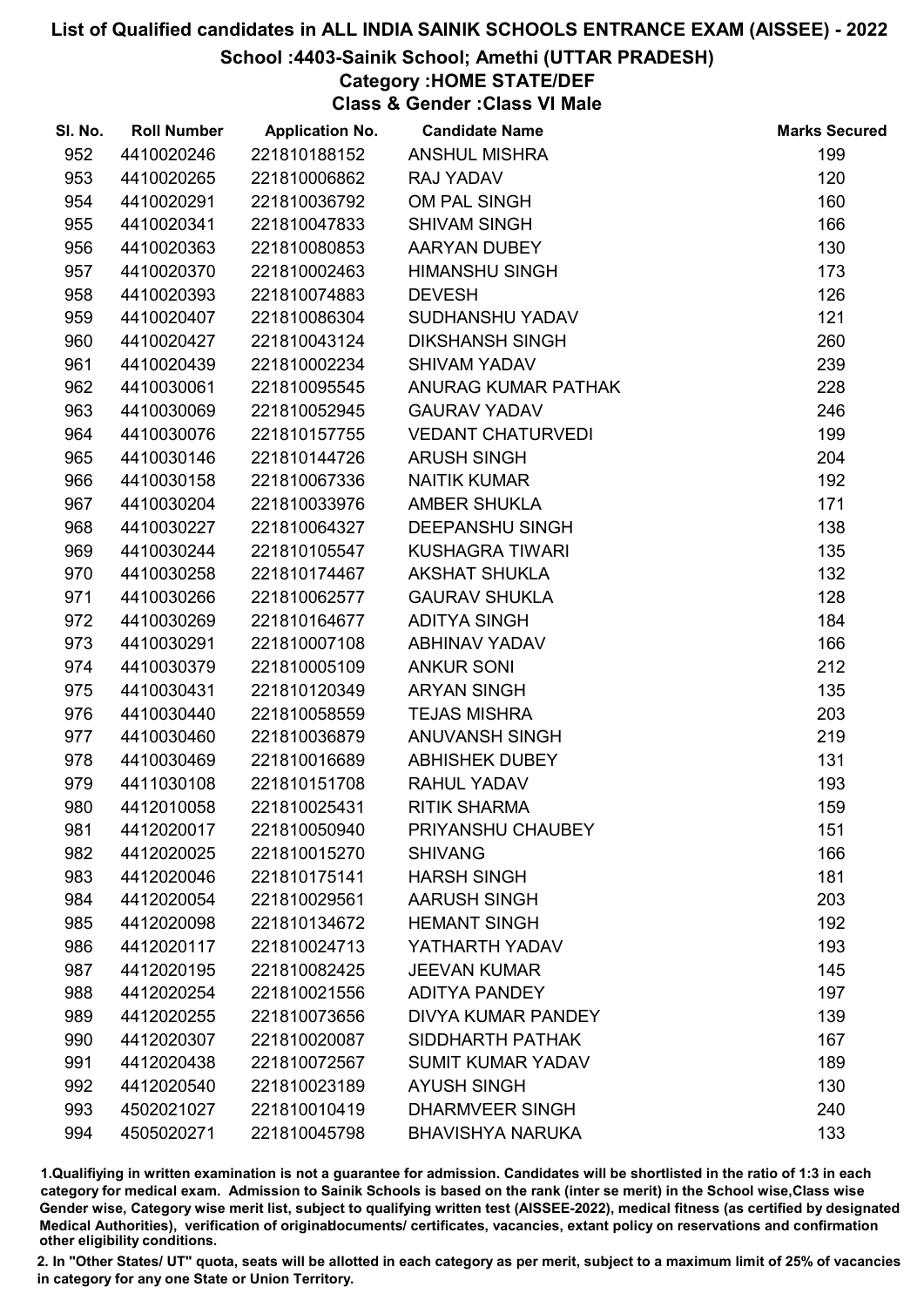# List of Qualified candidates in ALL INDIA SAINIK SCHOOLS ENTRANCE EXAM (AISSEE) - 2022 School :4403-Sainik School; Amethi (UTTAR PRADESH) Category :HOME STATE/DEF Class & Gender :Class VI Male

| SI. No. | <b>Roll Number</b> | <b>Application No.</b> | <b>Candidate Name</b>      | <b>Marks Secured</b> |
|---------|--------------------|------------------------|----------------------------|----------------------|
| 995     | 4508020068         | 221810030354           | <b>PRANSHU SINGH BISLE</b> | 245                  |

1.Qualifiying in written examination is not a guarantee for admission. Candidates will be shortlisted in the ratio of 1:3 in each category for medical exam. Admission to Sainik Schools is based on the rank (inter se merit) in the School wise,Class wise Gender wise, Category wise merit list, subject to qualifying written test (AISSEE-2022), medical fitness (as certified by designated Medical Authorities), verification of originablocuments/ certificates, vacancies, extant policy on reservations and confirmation other eligibility conditions.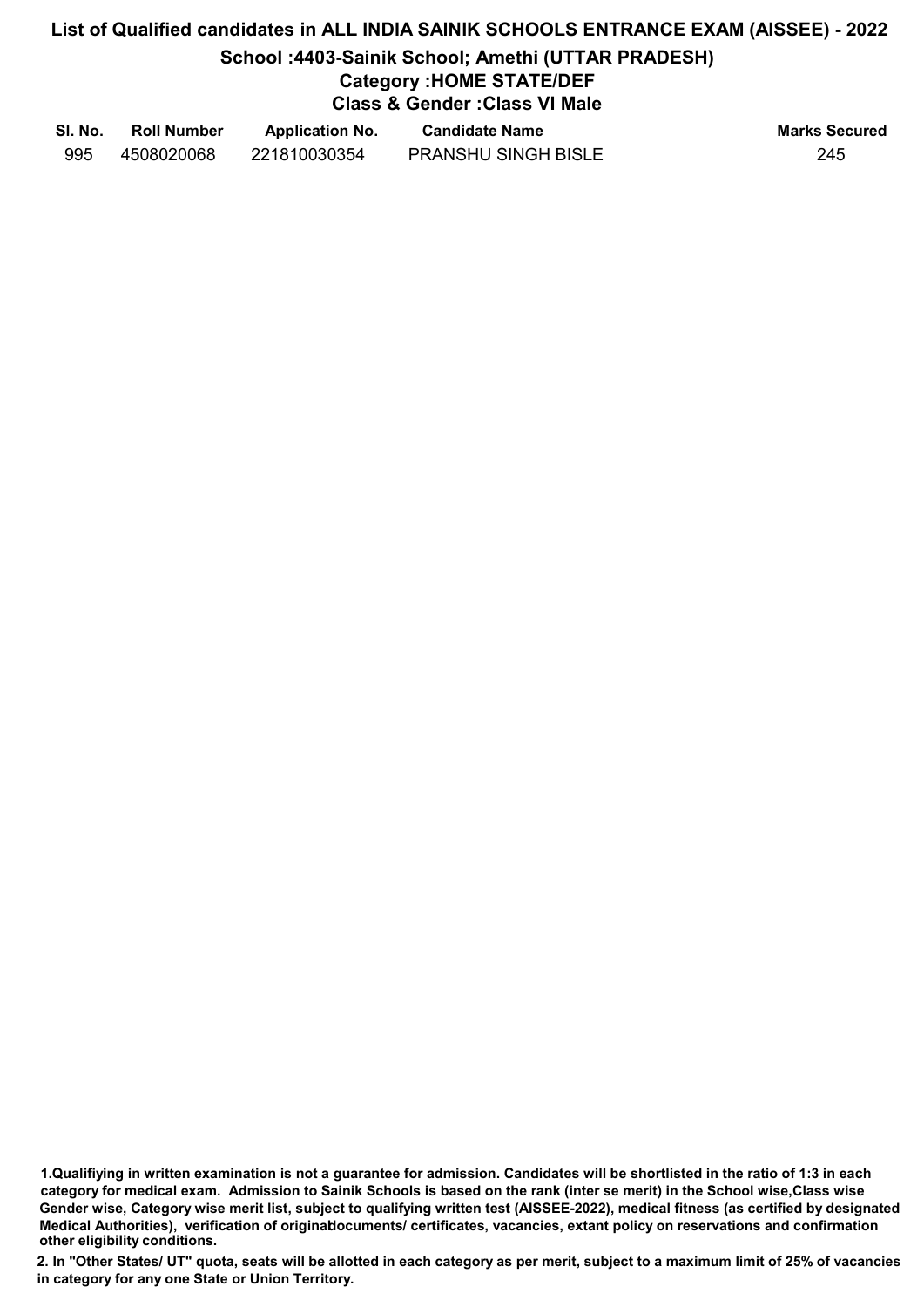## School :4403-Sainik School; Amethi (UTTAR PRADESH)

## Category :HOME STATE/GEN

Class & Gender :Class VI Male

| SI. No. | <b>Roll Number</b> | <b>Application No.</b> | <b>Candidate Name</b>        | <b>Marks Secured</b> |
|---------|--------------------|------------------------|------------------------------|----------------------|
| 996     | 1404010104         | 221810137386           | AJAN AHMAD KHAN              | 151                  |
| 997     | 1503010021         | 221810131460           | <b>ARYAN SINGH</b>           | 187                  |
| 998     | 1503010103         | 221810161142           | <b>DIVYA VIRAT SINGH</b>     | 133                  |
| 999     | 1503010128         | 221810085733           | SIDDHARTH SINGH              | 199                  |
| 1000    | 1503010213         | 221810158295           | <b>RITIK KUMAR SINGH</b>     | 239                  |
| 1001    | 1503010308         | 221810107378           | <b>KRISH KESHARI</b>         | 250                  |
| 1002    | 1505010179         | 221810000373           | <b>VASHU PRATAP</b>          | 223                  |
| 1003    | 1506010321         | 221810137956           | <b>ALOK MISHRA</b>           | 247                  |
| 1004    | 1511020304         | 221810092582           | <b>HRISHIRAJ UPANAYAN</b>    | 233                  |
| 1005    | 1511070094         | 221810095488           | <b>SAQIB SIKANDER</b>        | 170                  |
| 1006    | 2001030076         | 221810179720           | <b>ADVIK YADAV</b>           | 149                  |
| 1007    | 2001030163         | 221810037850           | <b>SHAURYA RAI</b>           | 232                  |
| 1008    | 2001030409         | 221810004141           | <b>NEEL GUPTA</b>            | 203                  |
| 1009    | 2001040029         | 221810018971           | <b>SHIVANSH GARG</b>         | 272                  |
| 1010    | 2001040274         | 221810062752           | SHREEYUT PANDEY              | 201                  |
| 1011    | 2001040434         | 221810118903           | <b>TEJASVA SINGH</b>         | 120                  |
| 1012    | 2001050239         | 221810052793           | PRANAB SINGH                 | 132                  |
| 1013    | 2001050447         | 221810057464           | <b>YASH</b>                  | 187                  |
| 1014    | 2001050514         | 221810045684           | <b>ADITYA TRIPATHI</b>       | 152                  |
| 1015    | 2001050618         | 221810052525           | <b>SHYAM SINGH</b>           | 148                  |
| 1016    | 2001050681         | 221810161055           | <b>PRANAV SINGH</b>          | 154                  |
| 1017    | 2001050741         | 221810111175           | <b>AMRITANSH TIWARI</b>      | 247                  |
| 1018    | 2001050758         | 221810187575           | <b>DURGESH UPADHYAY</b>      | 134                  |
| 1019    | 2001050785         | 221810053685           | <b>OJASVI KAUL</b>           | 130                  |
| 1020    | 2001050958         | 221810054146           | <b>SHASWAT TIWARI</b>        | 196                  |
| 1021    | 2001060027         | 221810001966           | <b>SHOURY VEER SINGH</b>     | 138                  |
| 1022    | 2001060151         | 221810015507           | <b>AMAN JOSHI</b>            | 180                  |
| 1023    | 2001060196         | 221810047027           | <b>SHUBH DUBEY</b>           | 183                  |
| 1024    | 2001060233         | 221810167637           | <b>SHOURYA KUMAR DWIVEDI</b> | 157                  |
| 1025    | 2001060357         | 221810005877           | <b>AJINKYA SINGH</b>         | 226                  |
| 1026    | 2001060545         | 221810137248           | <b>ASHIT DEVAL</b>           | 159                  |
| 1027    | 2001060558         | 221810002748           | SHORYA BHARDWAJ              | 126                  |
| 1028    | 2001060593         | 221810175858           | <b>SAMARTH NIRWAN</b>        | 138                  |
| 1029    | 2001060839         | 221810093939           | <b>VANSH PUNIA</b>           | 190                  |
| 1030    | 2001060852         | 221810011249           | <b>RUDRAKSH CHOUDHARY</b>    | 158                  |
| 1031    | 2001060855         | 221810041349           | YUVRAJ SINGH                 | 133                  |
| 1032    | 2001060886         | 221810045359           | <b>VISHESH RANJAN PANDEY</b> | 267                  |
| 1033    | 2201020346         | 221810089008           | <b>MADHAV DUBEY</b>          | 241                  |
| 1034    | 2201020404         | 221810041219           | <b>SHUKLA DEVANSH</b>        | 132                  |
| 1035    | 2301020109         | 221810055082           | <b>AMARNATH</b>              | 173                  |
| 1036    | 2301020476         | 221810116286           | <b>AARAV MISHRA</b>          | 127                  |
| 1037    | 2302020021         | 221810172320           | <b>LOVEYJEET MALIK</b>       | 182                  |
| 1038    | 2302020298         | 221810096452           | <b>RUPIN DALAL</b>           | 169                  |

1.Qualifiying in written examination is not a guarantee for admission. Candidates will be shortlisted in the ratio of 1:3 in each category for medical exam. Admission to Sainik Schools is based on the rank (inter se merit) in the School wise,Class wise Gender wise, Category wise merit list, subject to qualifying written test (AISSEE-2022), medical fitness (as certified by designated Medical Authorities), verification of originablocuments/ certificates, vacancies, extant policy on reservations and confirmation other eligibility conditions.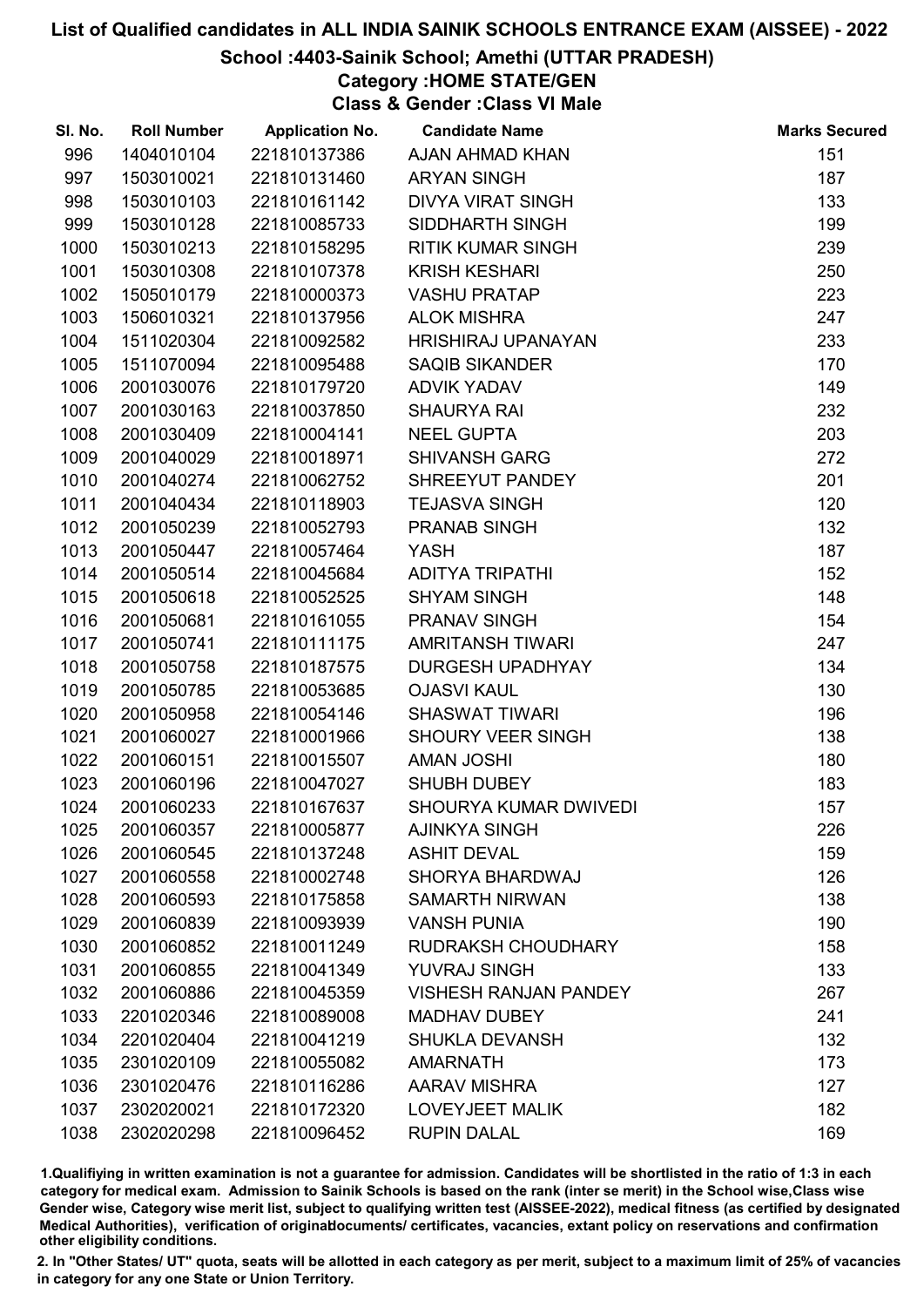### School :4403-Sainik School; Amethi (UTTAR PRADESH)

Category :HOME STATE/GEN

Class & Gender :Class VI Male

| SI. No. | <b>Roll Number</b> | <b>Application No.</b> | <b>Candidate Name</b>       | <b>Marks Secured</b> |
|---------|--------------------|------------------------|-----------------------------|----------------------|
| 1039    | 2302030283         | 221810170425           | LOVEJEET SINGH              | 139                  |
| 1040    | 2303030077         | 221810100563           | <b>ARYAN VERMA</b>          | 155                  |
| 1041    | 2304030497         | 221810097892           | <b>VIJVAL MAURYA</b>        | 185                  |
| 1042    | 2501020060         | 221810101490           | <b>AYUSH TIWARI</b>         | 231                  |
| 1043    | 2501040002         | 221810164365           | <b>ANKUSH SINGH</b>         | 216                  |
| 1044    | 2501050195         | 221810151819           | ANSH PRATAP SINGH           | 183                  |
| 1045    | 2609010084         | 221810096465           | <b>NAMAN SABHARWAL</b>      | 226                  |
| 1046    | 2610010161         | 221810123738           | <b>HARSHIT KUMAR SINGH</b>  | 183                  |
| 1047    | 3001030137         | 221810084902           | <b>ARNAV SINGH</b>          | 146                  |
| 1048    | 3107030178         | 221810046322           | <b>DIVYANSH</b>             | 169                  |
| 1049    | 3110020149         | 221810151615           | DIVYANSH PANDEY             | 181                  |
| 1050    | 3114020306         | 221810005713           | <b>ADITYA RAI</b>           | 137                  |
| 1051    | 3114030221         | 221810132207           | ABHINAV VERMA               | 147                  |
| 1052    | 3801020183         | 221810050868           | <b>ARPIT SINGH</b>          | 172                  |
| 1053    | 3901010014         | 221810018320           | <b>RISHABH TIWARI</b>       | 218                  |
| 1054    | 3901010053         | 221810005901           | <b>BHASKAR PANDEY</b>       | 176                  |
| 1055    | 3901010091         | 221810034281           | <b>LAKHAN</b>               | 141                  |
| 1056    | 3901010110         | 221810061022           | <b>UTAKARASH SINGH</b>      | 127                  |
| 1057    | 3901010137         | 221810171162           | PRABHJOT SINGH              | 159                  |
| 1058    | 3901010203         | 221810019014           | <b>NEETESH GUPTA</b>        | 232                  |
| 1059    | 3901010209         | 221810030914           | PRATANJUL DUBEY             | 121                  |
| 1060    | 3901010215         | 221810110044           | <b>RITURAJ SINGH SENGAR</b> | 148                  |
| 1061    | 3901010246         | 221810012494           | PRAGYAN SINGH               | 179                  |
| 1062    | 3901010310         | 221810072226           | <b>GAGAN SHARMA</b>         | 233                  |
| 1063    | 3901010324         | 221810110346           | <b>GOVIND KUMAR SHARMA</b>  | 209                  |
| 1064    | 3901020237         | 221810012556           | <b>ABHIJEET SINGH</b>       | 235                  |
| 1065    | 3901020286         | 221810171757           | <b>GURBAJ SINGH</b>         | 128                  |
| 1066    | 3904020406         | 221810135444           | <b>TANISH KUMAR</b>         | 262                  |
| 1067    | 3904030059         | 221810048640           | <b>SHLOK PANDEY</b>         | 208                  |
| 1068    | 3904030125         | 221810091816           | <b>UPENDRA SINGH</b>        | 169                  |
| 1069    | 3904040321         | 221810054653           | <b>ADHVAIT SINGH</b>        | 160                  |
| 1070    | 3905010266         | 221810135002           | <b>SHIVAM SINGH RATHORE</b> | 120                  |
| 1071    | 3905040241         | 221810046062           | <b>ADITYA PRATAP SINGH</b>  | 186                  |
| 1072    | 3905040341         | 221810035583           | <b>SAJAL MISHRA</b>         | 215                  |
| 1073    | 3908010225         | 221810031439           | <b>AKSHIT DUBEY</b>         | 186                  |
| 1074    | 4102020114         | 221810029342           | <b>ANMAY SINGH</b>          | 170                  |
| 1075    | 4401020121         | 221810048203           | <b>ARPIT BHADOURIA</b>      | 183                  |
| 1076    | 4401020134         | 221810100113           | <b>RITIK CHAUDHARY</b>      | 152                  |
| 1077    | 4401020347         | 221810100555           | <b>LOKENDRA SINGH</b>       | 229                  |
| 1078    | 4401020390         | 221810095306           | <b>SHLOK KUMAR SHARMA</b>   | 200                  |
| 1079    | 4401020488         | 221810047917           | <b>ADITYA SHARMA</b>        | 258                  |
| 1080    | 4401020541         | 221810045687           | <b>RUDRA SINGH</b>          | 198                  |
| 1081    | 4401020572         | 221810099618           | PAVITRA CHAHAR              | 217                  |

1.Qualifiying in written examination is not a guarantee for admission. Candidates will be shortlisted in the ratio of 1:3 in each category for medical exam. Admission to Sainik Schools is based on the rank (inter se merit) in the School wise,Class wise Gender wise, Category wise merit list, subject to qualifying written test (AISSEE-2022), medical fitness (as certified by designated Medical Authorities), verification of originablocuments/ certificates, vacancies, extant policy on reservations and confirmation other eligibility conditions.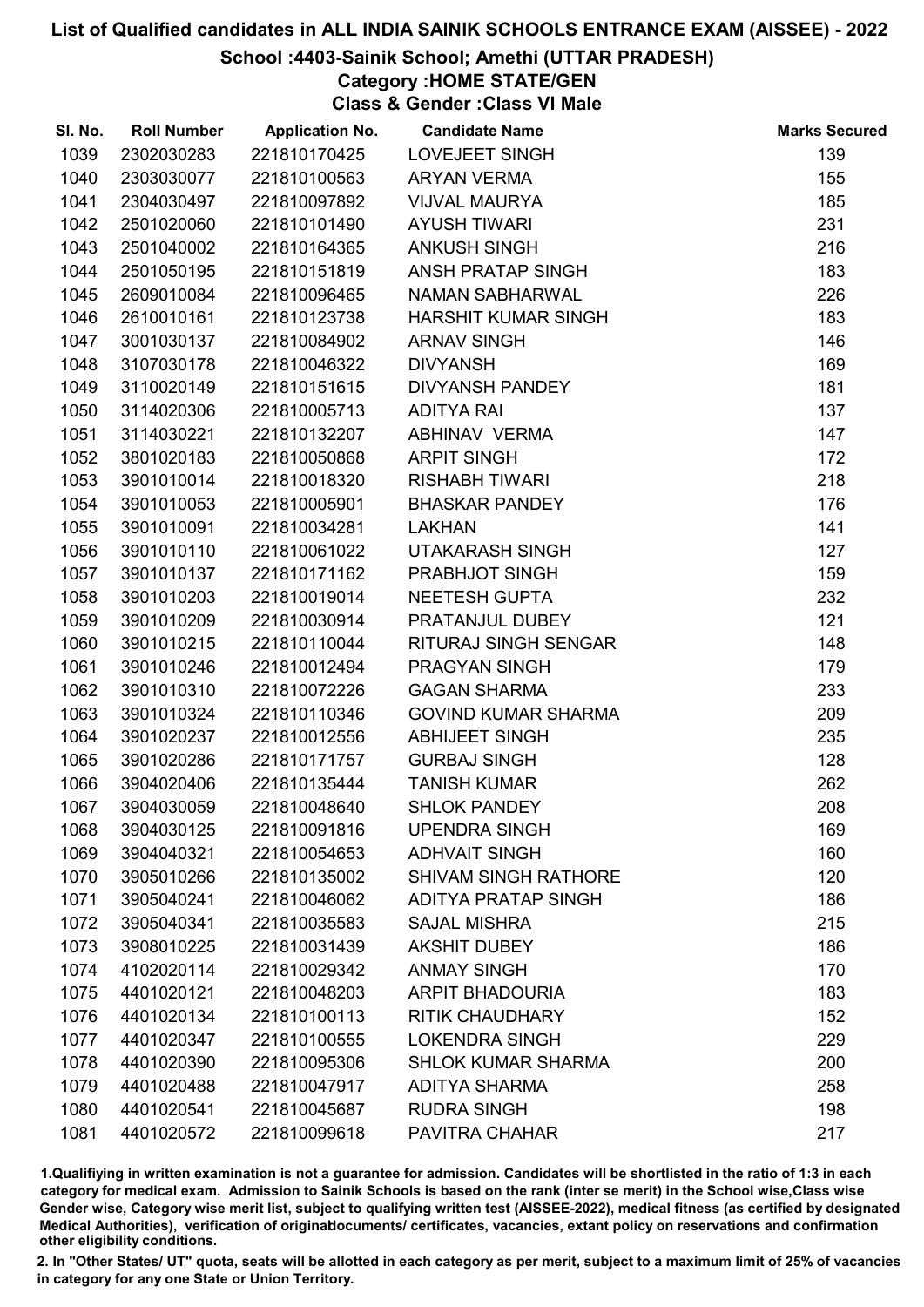## School :4403-Sainik School; Amethi (UTTAR PRADESH)

## Category :HOME STATE/GEN

Class & Gender :Class VI Male

| SI. No. | <b>Roll Number</b> | <b>Application No.</b> | <b>Candidate Name</b>       |           | <b>Marks Secured</b> |
|---------|--------------------|------------------------|-----------------------------|-----------|----------------------|
| 1082    | 4401020624         | 221810089858           | <b>NARESH KUMAR</b>         |           | 223                  |
| 1083    | 4401020636         | 221810028278           | <b>SAKSHAM SINGH</b>        |           | 164                  |
| 1084    | 4401020662         | 221810100209           | <b>GAURAV CHAHAR</b>        |           | 208                  |
| 1085    | 4401030054         | 221810030060           | <b>SARTHAK CHAUHAN</b>      |           | 185                  |
| 1086    | 4401030192         | 221810132122           | YASH CHAUDHARY              |           | 182                  |
| 1087    | 4401030510         | 221810123399           | <b>HARSH JADON</b>          |           | 156                  |
| 1088    | 4401040044         | 221810051345           | ARNAV JADAUN                |           | 177                  |
| 1089    | 4401040180         | 221810128186           | <b>SAKSHAM SAXENA</b>       |           | 132                  |
| 1090    | 4401040339         | 221810141558           | <b>HIMANSHU</b>             |           | 164                  |
| 1091    | 4401040343         | 221810037958           | <b>KUNAL SOLANKI</b>        |           | 245                  |
| 1092    | 4401040369         | 221810116688           | <b>SHIVANG SINGH</b>        |           | 146                  |
| 1093    | 4401040395         | 221810141919           | <b>KRISHAN KUMAR</b>        |           | 190                  |
| 1094    | 4401040462         | 221810139789           | <b>DHRUV</b>                |           | 148                  |
| 1095    | 4402010004         | 221810046020           | <b>RUDRA PRATAP SINGH</b>   |           | 125                  |
| 1096    | 4402010009         | 221810194920           | <b>AYUSH OJHA</b>           |           | 175                  |
| 1097    | 4402010014         | 221810060840           | ADEEP SRIVASTAVA            |           | 205                  |
| 1098    | 4402010025         | 221810008860           | <b>ARSH SULTAN</b>          |           | 161                  |
| 1099    | 4402010028         | 221810039270           | PRANJAL SINGH               |           | 223                  |
| 1100    | 4402010033         | 221810123290           | PRANAV MISHRA               |           | 166                  |
| 1101    | 4402010045         | 221810084521           | <b>DEVANSH SHARMA</b>       |           | 249                  |
| 1102    | 4402010047         | 221810060821           | <b>MARTAND ARYA</b>         |           | 200                  |
| 1103    | 4402010063         | 221810141671           | PRATEEK SINGH               |           | 279                  |
| 1104    | 4402010069         | 221810045681           | <b>ANKUSH KHARE</b>         |           | 134                  |
| 1105    | 4402010072         | 221810000591           | <b>KESHAV PRASAD MISHRA</b> |           | 145                  |
| 1106    | 4402010086         | 221810153832           | <b>ANURAG MISHRA</b>        |           | 209                  |
| 1107    | 4402010090         | 221810001942           | <b>SARTHAK SHUKLA</b>       |           | 167                  |
| 1108    | 4402010092         | 221810008942           | <b>ANJANAY PANDEY</b>       |           | 228                  |
| 1109    | 4402010100         | 221810050082           | <b>DIVY TRIPATHI</b>        |           | 233                  |
| 1110    | 4402010125         | 221810027933           | <b>MAYANK SINGH</b>         |           | 134                  |
| 1111    | 4402010136         | 221810039673           | <b>ANSH PANDEY</b>          |           | 135                  |
| 1112    | 4402010145         | 221810150893           | <b>NILESH PANDEY</b>        |           | 223                  |
| 1113    | 4402010159         | 221810100624           | <b>AYUSH TRIPATHI</b>       |           | 202                  |
| 1114    | 4402010175         | 221810096054           | <b>VEDANG TRIPATHI</b>      |           | 194                  |
| 1115    | 4402010177         | 221810108354           | <b>VAIBHAV YADAV</b>        |           | 134                  |
| 1116    | 4402010179         | 221810036164           | <b>ADITYA MISHRA</b>        |           | 135                  |
| 1117    | 4402010190         | 221810071594           | <b>SHIVLESH MISHRA</b>      | <b>AR</b> | 164                  |
| 1118    | 4402010195         | 221810024205           | UTKARSH CHATURVEDI          |           | 129                  |
| 1119    | 4402010208         | 221810071035           | <b>ADITYA PANDEY</b>        |           | 170                  |
| 1120    | 4402010215         | 221810066845           | <b>RUDRA SHUKLA</b>         |           | 197                  |
| 1121    | 4402010244         | 221810034516           | PARTH MALVIYA               |           | 252                  |
| 1122    | 4402010251         | 221810159436           | <b>SHIVANSH MISHRA</b>      |           | 150                  |
| 1123    | 4402010294         | 221810152447           | PRABHASH VISHWAKARMA        |           | 207                  |
| 1124    | 4402010311         | 221810053308           | ANURAG DWIVEDI              |           | 171                  |

1.Qualifiying in written examination is not a guarantee for admission. Candidates will be shortlisted in the ratio of 1:3 in each category for medical exam. Admission to Sainik Schools is based on the rank (inter se merit) in the School wise,Class wise Gender wise, Category wise merit list, subject to qualifying written test (AISSEE-2022), medical fitness (as certified by designated Medical Authorities), verification of originablocuments/ certificates, vacancies, extant policy on reservations and confirmation other eligibility conditions.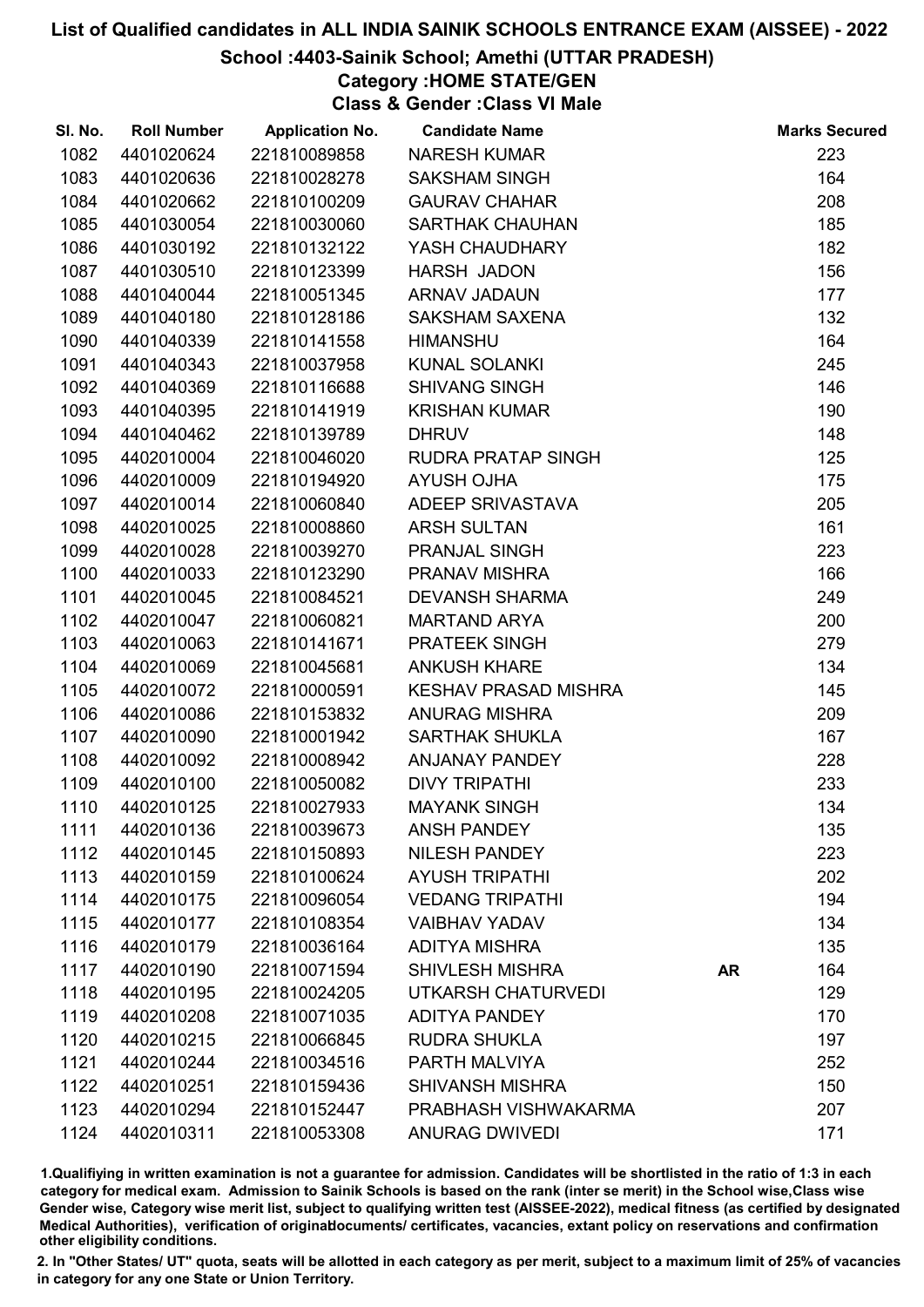## School :4403-Sainik School; Amethi (UTTAR PRADESH)

Category :HOME STATE/GEN Class & Gender :Class VI Male

| SI. No. | <b>Roll Number</b> | <b>Application No.</b> | <b>Candidate Name</b>        | <b>Marks Secured</b> |
|---------|--------------------|------------------------|------------------------------|----------------------|
| 1125    | 4402010317         | 221810041528           | <b>VATSAL PANDEY</b>         | 240                  |
| 1126    | 4402010318         | 221810046528           | ROHAN UPADHYAY               | 129                  |
| 1127    | 4402010329         | 221810193168           | <b>ARYAN SINGH</b>           | 140                  |
| 1128    | 4402010338         | 221810053288           | <b>SAMMUKH SINGH</b>         | 185                  |
| 1129    | 4402010346         | 221810162309           | <b>ANSH TIWARI</b>           | 137                  |
| 1130    | 4402010351         | 221810003019           | <b>SHIVAM TRIPATHI</b>       | 202                  |
| 1131    | 4402010352         | 221810096119           | <b>AYUSH PANDEY</b>          | 209                  |
| 1132    | 4402010369         | 221810161359           | <b>SHAURYA MISHRA</b>        | 155                  |
| 1133    | 4402010379         | 221810138189           | <b>AYUSH TIWARI</b>          | 133                  |
| 1134    | 4402010380         | 221810022289           | <b>PRITHVI SINGH</b>         | 126                  |
| 1135    | 4402010428         | 221810008422           | <b>KRISHNA SHUKLA</b>        | 145                  |
| 1136    | 4402010434         | 221810040413           | <b>RUDRA SINGH</b>           | 155                  |
| 1137    | 4402010446         | 221810064293           | SHIVESH PRATAP SINGH         | 130                  |
| 1138    | 4402010461         | 221810061764           | HARDIK SINGH KUSHWAHA        | 152                  |
| 1139    | 4402010494         | 221810130026           | <b>GAURAV TIWARI</b>         | 150                  |
| 1140    | 4402010518         | 221810060287           | <b>ADITYA SINGH</b>          | 129                  |
| 1141    | 4402010541         | 221810060129           | <b>GAURAV SINGH</b>          | 149                  |
| 1142    | 4402010548         | 221810124169           | <b>RAMKEWAL PAL</b>          | 231                  |
| 1143    | 4403010006         | 221810146810           | <b>MADHAV MISHRA</b>         | 152                  |
| 1144    | 4403010008         | 221810175920           | SAMARTH PRATAP SINGH         | 126                  |
| 1145    | 4403010009         | 221810040030           | <b>ARPIT SINGH</b>           | 155                  |
| 1146    | 4403010010         | 221810098630           | <b>SURYA SINGH</b>           | 166                  |
| 1147    | 4403010011         | 221810032730           | ABHINAV SRIVASTAVA           | 217                  |
| 1148    | 4403010017         | 221810094050           | <b>GAURAV PANDEY</b>         | 145                  |
| 1149    | 4403010020         | 221810120360           | <b>VEER PRATAP SINGH</b>     | 234                  |
| 1150    | 4403010024         | 221810162770           | PRIYANSHU PUNDIR             | 131                  |
| 1151    | 4403010025         | 221810191970           | ANUPAM SINGH                 | 121                  |
| 1152    | 4403010027         | 221810194601           | <b>VIKAS SHUKLA</b>          | 134                  |
| 1153    | 4403010029         | 221810134801           | <b>APOORV TIWARI</b>         | 198                  |
| 1154    | 4403010032         | 221810118011           | <b>ARYAN SINGH</b>           | 154                  |
| 1155    | 4403010033         | 221810003411           | <b>UTKARSH TIWARI</b>        | 177                  |
| 1156    | 4403010035         | 221810018421           | <b>ARMENDRA PRATAP SINGH</b> | 134                  |
| 1157    | 4403010046         | 221810105551           | <b>DEV MISHRA</b>            | 126                  |
| 1158    | 4403010051         | 221810110171           | AASHUTOSH MISHRA             | 128                  |
| 1159    | 4403010052         | 221810155271           | RIDDHIMAAN SRIVASTAVA        | 257                  |
| 1160    | 4403010055         | 221810098791           | <b>ADITYA RAJ SINGH</b>      | 216                  |
| 1161    | 4403010059         | 221810121802           | <b>SAKSHAM SHUKLA</b>        | 239                  |
| 1162    | 4403010071         | 221810154250           | <b>DUSHYANT TIWARI</b>       | 125                  |
| 1163    | 4403010076         | 221810036190           | PRANJAL TRIPATHI             | 154                  |
| 1164    | 4403010078         | 221810020490           | <b>ANIKET TIWARI</b>         | 169                  |
| 1165    | 4403010088         | 221810094151           | PURANSH TRIPATHI             | 174                  |
| 1166    | 4403010091         | 221810073461           | <b>SWASTIK MISHRA</b>        | 172                  |
| 1167    | 4403010093         | 221810087781           | SANIDHYA SHUKLA              | 172                  |

1.Qualifiying in written examination is not a guarantee for admission. Candidates will be shortlisted in the ratio of 1:3 in each category for medical exam. Admission to Sainik Schools is based on the rank (inter se merit) in the School wise,Class wise Gender wise, Category wise merit list, subject to qualifying written test (AISSEE-2022), medical fitness (as certified by designated Medical Authorities), verification of originablocuments/ certificates, vacancies, extant policy on reservations and confirmation other eligibility conditions.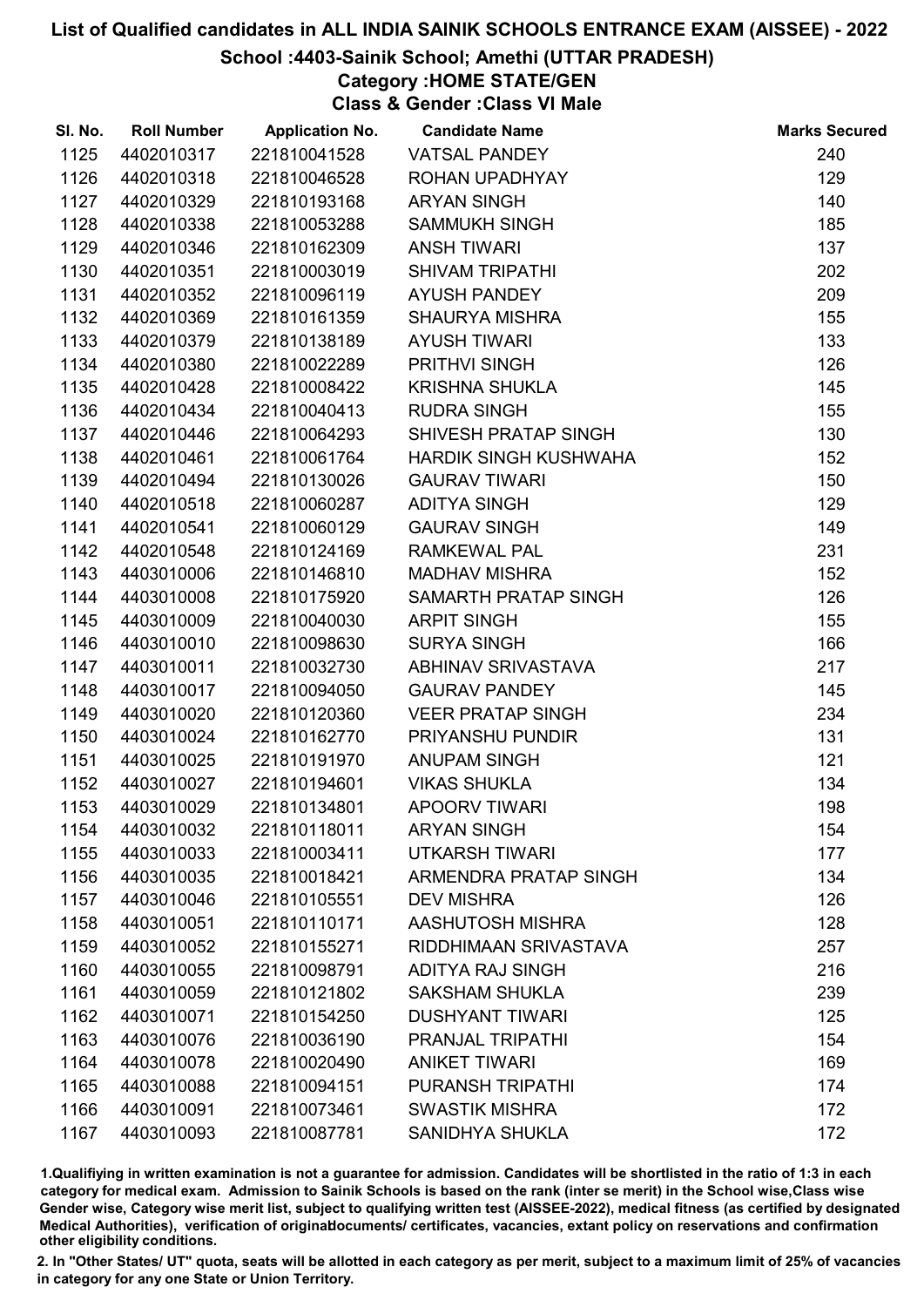## School :4403-Sainik School; Amethi (UTTAR PRADESH)

Category :HOME STATE/GEN

Class & Gender :Class VI Male

| SI. No. | <b>Roll Number</b> | <b>Application No.</b> | <b>Candidate Name</b>        | <b>Marks Secured</b> |
|---------|--------------------|------------------------|------------------------------|----------------------|
| 1168    | 4403010128         | 221810158553           | <b>HARSHIT PANDEY</b>        | 121                  |
| 1169    | 4403010132         | 221810037773           | <b>RUDRANSH SINGH</b>        | 121                  |
| 1170    | 4403010135         | 221810065283           | <b>AYUSH SINGH</b>           | 230                  |
| 1171    | 4403010137         | 221810175104           | <b>ATYANT PANDEY</b>         | 152                  |
| 1172    | 4403010140         | 221810168114           | <b>SHIVANSHU VISHAL</b>      | 202                  |
| 1173    | 4403010145         | 221810025144           | <b>ADARSH TRIPATHI</b>       | 156                  |
| 1174    | 4403010149         | 221810079864           | <b>ADITYA SINGH TOMAR</b>    | 127                  |
| 1175    | 4403010154         | 221810107194           | AARYA VIKRAM SINGH           | 140                  |
| 1176    | 4403010159         | 221810048515           | RAMAN UPADHYAY               | 127                  |
| 1177    | 4403010187         | 221810022936           | <b>ALOK MISHRA</b>           | 180                  |
| 1178    | 4403010192         | 221810090076           | SURYANSH PRATAP SINGH        | 131                  |
| 1179    | 4403010197         | 221810080907           | <b>KARTIKEY VIVEK TIWARI</b> | 173                  |
| 1180    | 4403010202         | 221810164627           | <b>KUSHAGRA SINGH</b>        | 155                  |
| 1181    | 4403010240         | 221810118999           | <b>SUSHANT MISHRA</b>        | 152                  |
| 1182    | 4403020005         | 221810003832           | <b>SOHAM SHARAN</b>          | 237                  |
| 1183    | 4403020007         | 221810024242           | KUNAL RAJORA                 | 241                  |
| 1184    | 4403020021         | 221810025572           | <b>ABHINAV SINGH</b>         | 223                  |
| 1185    | 4403020022         | 221810038672           | <b>RISABH PANDEY</b>         | 181                  |
| 1186    | 4403020031         | 221810098703           | <b>DEWANG MISHRA</b>         | 195                  |
| 1187    | 4403020034         | 221810000423           | <b>ANMOL PANDEY</b>          | 208                  |
| 1188    | 4403020037         | 221810010233           | MD. JUNAID KHAN              | 268                  |
| 1189    | 4403020038         | 221810003233           | SANSKAR MISHRA               | 146                  |
| 1190    | 4403020040         | 221810039433           | <b>RATNAKAR PATHAK</b>       | 124                  |
| 1191    | 4403020041         | 221810178933           | ADITYA ANOOP SINGH           | 131                  |
| 1192    | 4403020051         | 221810074673           | <b>ABHISHANT MISHRA</b>      | 147                  |
| 1193    | 4403020060         | 221810099324           | <b>ANSH MISHRA</b>           | 212                  |
| 1194    | 4403020068         | 221810097144           | <b>ADITYA SINGH</b>          | 147                  |
| 1195    | 4403020070         | 221810155744           | <b>ARPIT SINGH</b>           | 122                  |
| 1196    | 4403020071         | 221810115844           | <b>AAROW RAI</b>             | 218                  |
| 1197    | 4403020074         | 221810135774           | <b>ANSHUMAN SINGH</b>        | 232                  |
| 1198    | 4403020078         | 221810000494           | <b>MANAS PANDEY</b>          | 240                  |
| 1199    | 4403020083         | 221810000505           | <b>AKASH SHUKLA</b>          | 242                  |
| 1200    | 4403020087         | 221810019415           | <b>DIVYANSHU SINGH</b>       | 183                  |
| 1201    | 4403020088         | 221810099415           | <b>PREET TIWARI</b>          | 246                  |
| 1202    | 4403020089         | 221810026715           | <b>SHASHWAT SHUKLA</b>       | 155                  |
| 1203    | 4403020090         | 221810076815           | <b>SHIKHAR SINGH</b>         | 152                  |
| 1204    | 4403020093         | 221810038325           | <b>AYUSH TIWARI</b>          | 173                  |
| 1205    | 4403020094         | 221810027725           | <b>SHOURYA KANT SHUKLA</b>   | 227                  |
| 1206    | 4403020097         | 221810003335           | <b>ALSAIB KHAN</b>           | 127                  |
| 1207    | 4403020099         | 221810051045           | <b>AKASH PANDEY</b>          | 123                  |
| 1208    | 4403020100         | 221810002745           | <b>SARTHAK YADAV</b>         | 172                  |
| 1209    | 4403020101         | 221810110945           | YAGYA MISHRA                 | 145                  |
| 1210    | 4403020109         | 221810188665           | <b>HARSH PATHAK</b>          | 162                  |

1.Qualifiying in written examination is not a guarantee for admission. Candidates will be shortlisted in the ratio of 1:3 in each category for medical exam. Admission to Sainik Schools is based on the rank (inter se merit) in the School wise,Class wise Gender wise, Category wise merit list, subject to qualifying written test (AISSEE-2022), medical fitness (as certified by designated Medical Authorities), verification of originablocuments/ certificates, vacancies, extant policy on reservations and confirmation other eligibility conditions.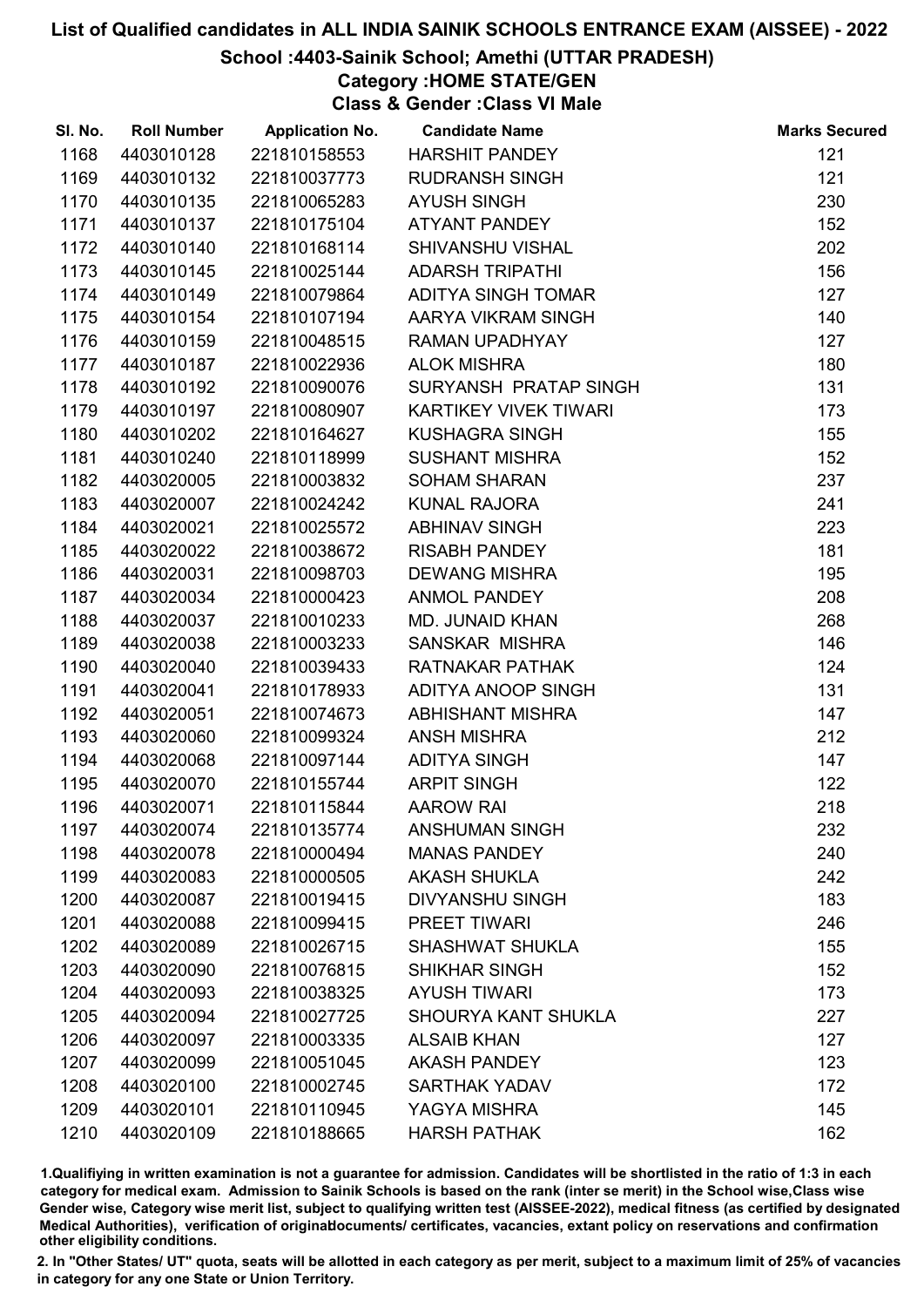## School :4403-Sainik School; Amethi (UTTAR PRADESH)

Category :HOME STATE/GEN

Class & Gender :Class VI Male

| SI. No. | <b>Roll Number</b> | <b>Application No.</b> | <b>Candidate Name</b>          | <b>Marks Secured</b> |
|---------|--------------------|------------------------|--------------------------------|----------------------|
| 1211    | 4403020113         | 221810029085           | ANUBHAV SINGH                  | 167                  |
| 1212    | 4403020115         | 221810038095           | ANIRUDDH PRATAP SINGH          | 152                  |
| 1213    | 4403020121         | 221810099016           | <b>SHLOK TIWARI</b>            | 232                  |
| 1214    | 4403020122         | 221810155316           | <b>ABHI SINGH</b>              | 146                  |
| 1215    | 4403020123         | 221810019816           | <b>ALOK SINGH</b>              | 193                  |
| 1216    | 4403020126         | 221810130926           | <b>ABHINAV DUBEY</b>           | 131                  |
| 1217    | 4403020133         | 221810074466           | <b>DIVYANSH MISHRA</b>         | 149                  |
| 1218    | 4403020134         | 221810035566           | <b>VIGYAT SHUKLA</b>           | 138                  |
| 1219    | 4403020138         | 221810098876           | ATHARVA SHUKLA                 | 242                  |
| 1220    | 4403020144         | 221810169107           | <b>VISHESH MISHRA</b>          | 136                  |
| 1221    | 4403020147         | 221810110527           | <b>SURYANSH PANDEY</b>         | 173                  |
| 1222    | 4403020148         | 221810001827           | <b>TANMAY PANDEY</b>           | 199                  |
| 1223    | 4403020149         | 221810031927           | <b>AKUL TIWARI</b>             | 193                  |
| 1224    | 4403020154         | 221810003337           | <b>ABHIGYAN SINGH</b>          | 243                  |
| 1225    | 4403020160         | 221810189257           | PRATHMESH KUMAR TIWARI         | 129                  |
| 1226    | 4403020162         | 221810017557           | <b>RISHI RAJ PRATAP SINGH</b>  | 238                  |
| 1227    | 4403020163         | 221810150857           | <b>ISHAN TRIPATHI</b>          | 247                  |
| 1228    | 4403020164         | 221810073957           | <b>SURYANSH PRATAP SINGH</b>   | 159                  |
| 1229    | 4403020167         | 221810092467           | <b>ADITYA MISHRA</b>           | 230                  |
| 1230    | 4403020173         | 221810180587           | PRANEET ASHOK SINGH            | 154                  |
| 1231    | 4403020177         | 221810178597           | <b>SHIVANG SINGH</b>           | 169                  |
| 1232    | 4403020178         | 221810166897           | <b>MRITUNJAY SINGH</b>         | 167                  |
| 1233    | 4403020180         | 221810017608           | <b>SWARIT RAI</b>              | 224                  |
| 1234    | 4403020193         | 221810003258           | <b>ADITYA TIWARI</b>           | 203                  |
| 1235    | 4403020197         | 221810070568           | ABHAY PRATAP SINGH             | 143                  |
| 1236    | 4403020205         | 221810058888           | PRANJAL SINGH                  | 128                  |
| 1237    | 4403020206         | 221810131988           | ANIMESH SINGH                  | 160                  |
| 1238    | 4403020215         | 221810036219           | <b>KUSHAGRA TIWARI</b>         | 163                  |
| 1239    | 4403020217         | 221810101819           | <b>ABHINAV SRIVASTAVA</b>      | 179                  |
| 1240    | 4403020219         | 221810178229           | SIDDHARTH VIKRAM SINGH         | 227                  |
| 1241    | 4403020222         | 221810060829           | <b>DIVYARTH SINGH</b>          | 218                  |
| 1242    | 4403020223         | 221810158929           | <b>KAUSTUBH PANDEY</b>         | 123                  |
| 1243    | 4403020225         | 221810153939           | <b>AHAM TIWARI</b>             | 146                  |
| 1244    | 4403020231         | 221810160159           | <b>PRANJAL DWIVEDI</b>         | 153                  |
| 1245    | 4403020237         | 221810007869           | <b>SHASHI BHUSHAN TRIPATHI</b> | 250                  |
| 1246    | 4403020239         | 221810099599           | <b>KAUSTUBH SINGH</b>          | 200                  |
| 1247    | 4404010001         | 221810103410           | <b>ABHINAV PRATAP SINGH</b>    | 226                  |
| 1248    | 4404010008         | 221810187641           | <b>NETI PRATAP SINGH</b>       | 240                  |
| 1249    | 4404010012         | 221810147003           | <b>RAVEESH SHUKLA</b>          | 268                  |
| 1250    | 4404010019         | 221810143454           | <b>BHOLENDRA PRATAP SINGH</b>  | 141                  |
| 1251    | 4404010024         | 221810126106           | <b>GAGANDEEP</b>               | 196                  |
| 1252    | 4404010029         | 221810014307           | <b>SHIVANSH SINGH</b>          | 248                  |
| 1253    | 4404010034         | 221810193678           | <b>ABHYUDAY SINGH</b>          | 121                  |

1.Qualifiying in written examination is not a guarantee for admission. Candidates will be shortlisted in the ratio of 1:3 in each category for medical exam. Admission to Sainik Schools is based on the rank (inter se merit) in the School wise,Class wise Gender wise, Category wise merit list, subject to qualifying written test (AISSEE-2022), medical fitness (as certified by designated Medical Authorities), verification of originablocuments/ certificates, vacancies, extant policy on reservations and confirmation other eligibility conditions.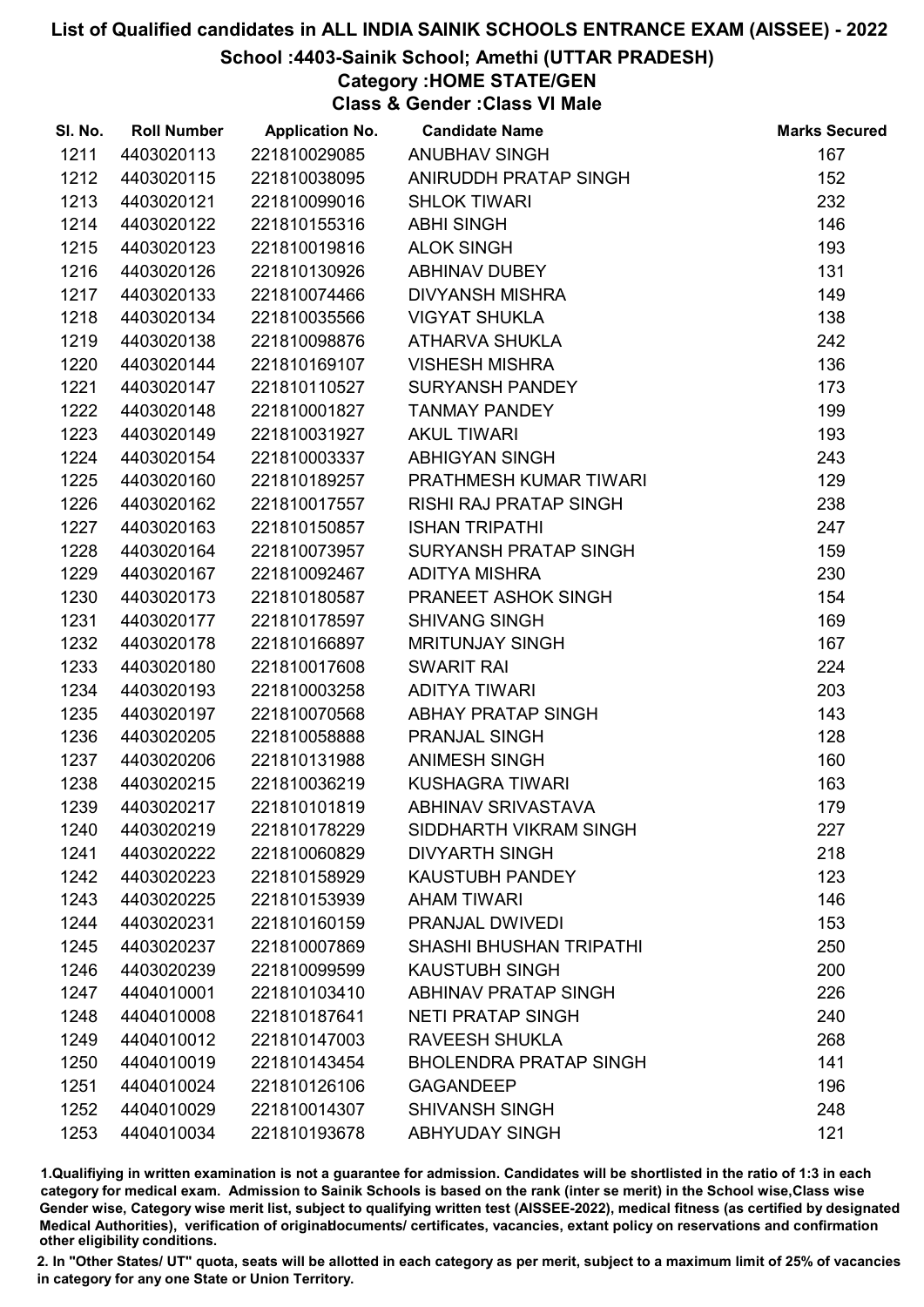## School :4403-Sainik School; Amethi (UTTAR PRADESH)

Category :HOME STATE/GEN

Class & Gender :Class VI Male

| SI. No. | <b>Roll Number</b> | <b>Application No.</b> | <b>Candidate Name</b>       |    | <b>Marks Secured</b> |
|---------|--------------------|------------------------|-----------------------------|----|----------------------|
| 1254    | 4404010035         | 221810124429           | <b>RISHABH SINGH</b>        |    | 214                  |
| 1255    | 4404010036         | 221810044949           | <b>KARTIK SHUKLA</b>        |    | 249                  |
| 1256    | 4404010038         | 221810077279           | <b>DIVYANSH SHARMA</b>      |    | 143                  |
| 1257    | 4404010041         | 221810054810           | PUSHKAR OJHA                |    | 233                  |
| 1258    | 4404010044         | 221810158931           | <b>RISHI RANJAN TIWARI</b>  |    | 160                  |
| 1259    | 4404010048         | 221810195432           | <b>SARTHAK OJHA</b>         |    | 174                  |
| 1260    | 4404010051         | 221810169852           | <b>VISHAL MISHRA</b>        |    | 200                  |
| 1261    | 4404010065         | 221810166545           | PRAVEEN MISHRA              |    | 165                  |
| 1262    | 4404010069         | 221810052965           | <b>SHIVA TULSHYAN</b>       |    | 143                  |
| 1263    | 4404010075         | 221810116447           | <b>BASANT SINGH</b>         |    | 205                  |
| 1264    | 4404010079         | 221810082767           | <b>AMBUJ SHUKLA</b>         |    | 123                  |
| 1265    | 4405010018         | 221810190140           | RAGHURAJ PRATAP SINGH       |    | 235                  |
| 1266    | 4405010034         | 221810025360           | <b>VARUN PANDEY</b>         |    | 244                  |
| 1267    | 4405010046         | 221810090980           | <b>HARSHIT PANDEY</b>       |    | 258                  |
| 1268    | 4405010126         | 221810008032           | <b>UTKARSH MISHRA</b>       |    | 146                  |
| 1269    | 4405010127         | 221810127132           | YASH RAJ SINGH              |    | 134                  |
| 1270    | 4405010191         | 221810160063           | <b>ROSHAN BARNAWAL</b>      | CG | 236                  |
| 1271    | 4405010215         | 221810032404           | <b>AYUSH RAI</b>            |    | 124                  |
| 1272    | 4405010224         | 221810165114           | <b>VIVEK SINGH</b>          |    | 255                  |
| 1273    | 4405020007         | 221810145030           | <b>AYUSH SINGH</b>          |    | 140                  |
| 1274    | 4405020012         | 221810050340           | ABDUL HAFEEZ SIDDIQUE       |    | 189                  |
| 1275    | 4405020028         | 221810106051           | <b>ARJUN SINGH TOMAR</b>    |    | 179                  |
| 1276    | 4405020033         | 221810001391           | <b>DHARMANSH SINGH</b>      |    | 196                  |
| 1277    | 4405020035         | 221810115791           | <b>SHREYANSH SAURABH</b>    |    | 185                  |
| 1278    | 4405020052         | 221810018162           | <b>BASHARAT HUSAIN</b>      |    | 230                  |
| 1279    | 4405020053         | 221810125962           | <b>AMAN SINGH</b>           |    | 162                  |
| 1280    | 4405020060         | 221810049333           | <b>ASHUTOSH RAI</b>         |    | 184                  |
| 1281    | 4405020084         | 221810057544           | <b>ADITYA RAI</b>           |    | 161                  |
| 1282    | 4405020093         | 221810097575           | <b>AYUSH KUMAR</b>          |    | 219                  |
| 1283    | 4405020106         | 221810122446           | <b>ABHYANSHU TIWARI</b>     |    | 186                  |
| 1284    | 4405020124         | 221810093917           | <b>SURYANSH TIWARI</b>      |    | 144                  |
| 1285    | 4405020131         | 221810076237           | <b>AYUSHMAN SINGH</b>       |    | 158                  |
| 1286    | 4405020136         | 221810154557           | <b>SAKSHAM SINGH</b>        |    | 234                  |
| 1287    | 4405020145         | 221810072908           | <b>ALOK KUMAR RAI</b>       |    | 154                  |
| 1288    | 4405020163         | 221810036549           | <b>SHIVANSH KUMAR SINGH</b> |    | 193                  |
| 1289    | 4405020187         | 221810117596           | <b>MAYANK PRATAP SINGH</b>  |    | 127                  |
| 1290    | 4405020240         | 221810047187           | <b>SHAURYA PRATAP SINGH</b> |    | 261                  |
| 1291    | 4405020261         | 221810062428           | <b>VIJAY SINGH</b>          |    | 241                  |
| 1292    | 4405020266         | 221810058038           | <b>SHIVAM KUMAR SINGH</b>   |    | 210                  |
| 1293    | 4405020269         | 221810034938           | <b>ARYA OMANSH SINGH</b>    |    | 187                  |
| 1294    | 4405020271         | 221810047048           | <b>HARSH KUAMR PANDEY</b>   |    | 215                  |
| 1295    | 4405020313         | 221810133609           | <b>RAVIKISHAN SINGH</b>     |    | 189                  |
| 1296    | 4405020326         | 221810035349           | <b>ANANT CHAUDHARY</b>      |    | 223                  |

1.Qualifiying in written examination is not a guarantee for admission. Candidates will be shortlisted in the ratio of 1:3 in each category for medical exam. Admission to Sainik Schools is based on the rank (inter se merit) in the School wise,Class wise Gender wise, Category wise merit list, subject to qualifying written test (AISSEE-2022), medical fitness (as certified by designated Medical Authorities), verification of originablocuments/ certificates, vacancies, extant policy on reservations and confirmation other eligibility conditions.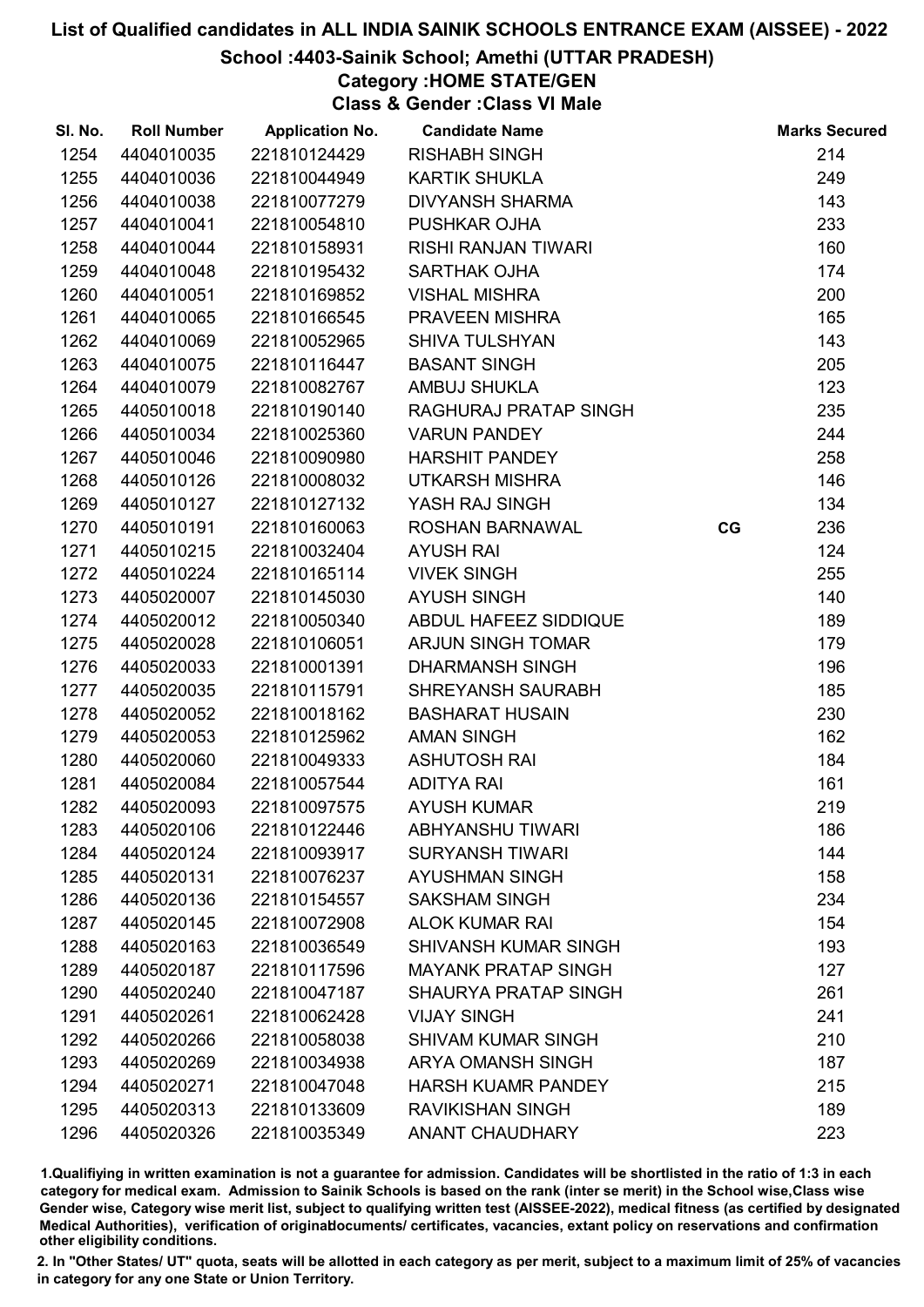### School :4403-Sainik School; Amethi (UTTAR PRADESH)

Category :HOME STATE/GEN

Class & Gender :Class VI Male

| SI. No. | <b>Roll Number</b> | <b>Application No.</b> | <b>Candidate Name</b>         | <b>Marks Secured</b> |
|---------|--------------------|------------------------|-------------------------------|----------------------|
| 1297    | 4406010002         | 221810168300           | <b>KASHISH</b>                | 187                  |
| 1298    | 4406010005         | 221810070700           | <b>DHRUV CHAUHAN</b>          | 186                  |
| 1299    | 4406010027         | 221810024260           | <b>MAYANK SHUKLA</b>          | 193                  |
| 1300    | 4406010060         | 221810149631           | MOHAMMAD UZAIF KHAN           | 152                  |
| 1301    | 4406010091         | 221810104691           | <b>HANEY KUMAR</b>            | 147                  |
| 1302    | 4406010103         | 221810106022           | <b>RAVI</b>                   | 192                  |
| 1303    | 4406010172         | 221810105483           | PARVINDER CHAUHAN             | 198                  |
| 1304    | 4406010186         | 221810067514           | AADITYA CHAUDHARY             | 156                  |
| 1305    | 4406010190         | 221810150624           | <b>ISMEET SINGH</b>           | 137                  |
| 1306    | 4406010215         | 221810101284           | <b>PRADEEP KUMAR</b>          | 192                  |
| 1307    | 4406010221         | 221810152094           | <b>LAVISH</b>                 | 213                  |
| 1308    | 4406010286         | 221810152036           | <b>ANMOL GUPTA</b>            | 163                  |
| 1309    | 4406010298         | 221810101856           | <b>NIKHIL</b>                 | 164                  |
| 1310    | 4406020037         | 221810065040           | <b>UTKARSH</b>                | 225                  |
| 1311    | 4406020182         | 221810166312           | <b>MOHD SAAD</b>              | 240                  |
| 1312    | 4406020186         | 221810096812           | <b>SUKHMAN SINGH BAGGA</b>    | 208                  |
| 1313    | 4406020199         | 221810179522           | <b>JAYANT CHOUDHARY</b>       | 181                  |
| 1314    | 4406020217         | 221810156452           | ANIRUDH CHOUDHARY             | 217                  |
| 1315    | 4406020273         | 221810077913           | <b>ABHINAV THAKUR</b>         | 187                  |
| 1316    | 4406020304         | 221810001353           | <b>GURSIMAR SINGH</b>         | 138                  |
| 1317    | 4406020306         | 221810102553           | PRASHAMYA PRATAP SINGH        | 205                  |
| 1318    | 4406020378         | 221810104277           | <b>SAGUN KUMAR</b>            | 144                  |
| 1319    | 4406020394         | 221810103618           | <b>KRISHNA KUMAR</b>          | 199                  |
| 1320    | 4406020397         | 221810100628           | <b>PRIYANSHU</b>              | 149                  |
| 1321    | 4406020402         | 221810189038           | DHAIRYANSH CHOUDHARY          | 183                  |
| 1322    | 4406020403         | 221810152338           | <b>PRINCE</b>                 | 169                  |
| 1323    | 4406020408         | 221810135248           | <b>MYANK</b>                  | 138                  |
| 1324    | 4406020420         | 221810030478           | <b>CHIRAG GUPTA</b>           | 214                  |
| 1325    | 4406020433         | 221810130998           | <b>RITIK</b>                  | 179                  |
| 1326    | 4406020448         | 221810134249           | <b>ANKUSH</b>                 | 199                  |
| 1327    | 4406020451         | 221810152549           | <b>KANISHK CHOUDHARY</b>      | 226                  |
| 1328    | 4406020473         | 221810151879           | <b>SHIVANK</b>                | 259                  |
| 1329    | 4406020474         | 221810176879           | <b>VASU CHAUHAN</b>           | 141                  |
| 1330    | 4406030082         | 221810150605           | DEEPANSHU CHAUHAN             | 264                  |
| 1331    | 4406030084         | 221810164705           | <b>PARV SIROHI</b>            | 244                  |
| 1332    | 4406030101         | 221810150625           | <b>HARSH GAUR</b>             | 174                  |
| 1333    | 4406030104         | 221810070825           | <b>KESHAV KUMAR CHAUDHARY</b> | 126                  |
| 1334    | 4406030135         | 221810015265           | <b>VARUN CHAUDHARY</b>        | 235                  |
| 1335    | 4406030187         | 221810059536           | <b>VANSH KUMAR</b>            | 263                  |
| 1336    | 4406030229         | 221810055386           | <b>KARTIK TYAGI</b>           | 138                  |
| 1337    | 4406030278         | 221810150737           | <b>VAIBHAV TYAGI</b>          | 212                  |
| 1338    | 4406030323         | 221810131508           | <b>PARV SIDDHU</b>            | 263                  |
| 1339    | 4406030359         | 221810024868           | <b>MADHAV SHARMA</b>          | 129                  |

1.Qualifiying in written examination is not a guarantee for admission. Candidates will be shortlisted in the ratio of 1:3 in each category for medical exam. Admission to Sainik Schools is based on the rank (inter se merit) in the School wise,Class wise Gender wise, Category wise merit list, subject to qualifying written test (AISSEE-2022), medical fitness (as certified by designated Medical Authorities), verification of originablocuments/ certificates, vacancies, extant policy on reservations and confirmation other eligibility conditions.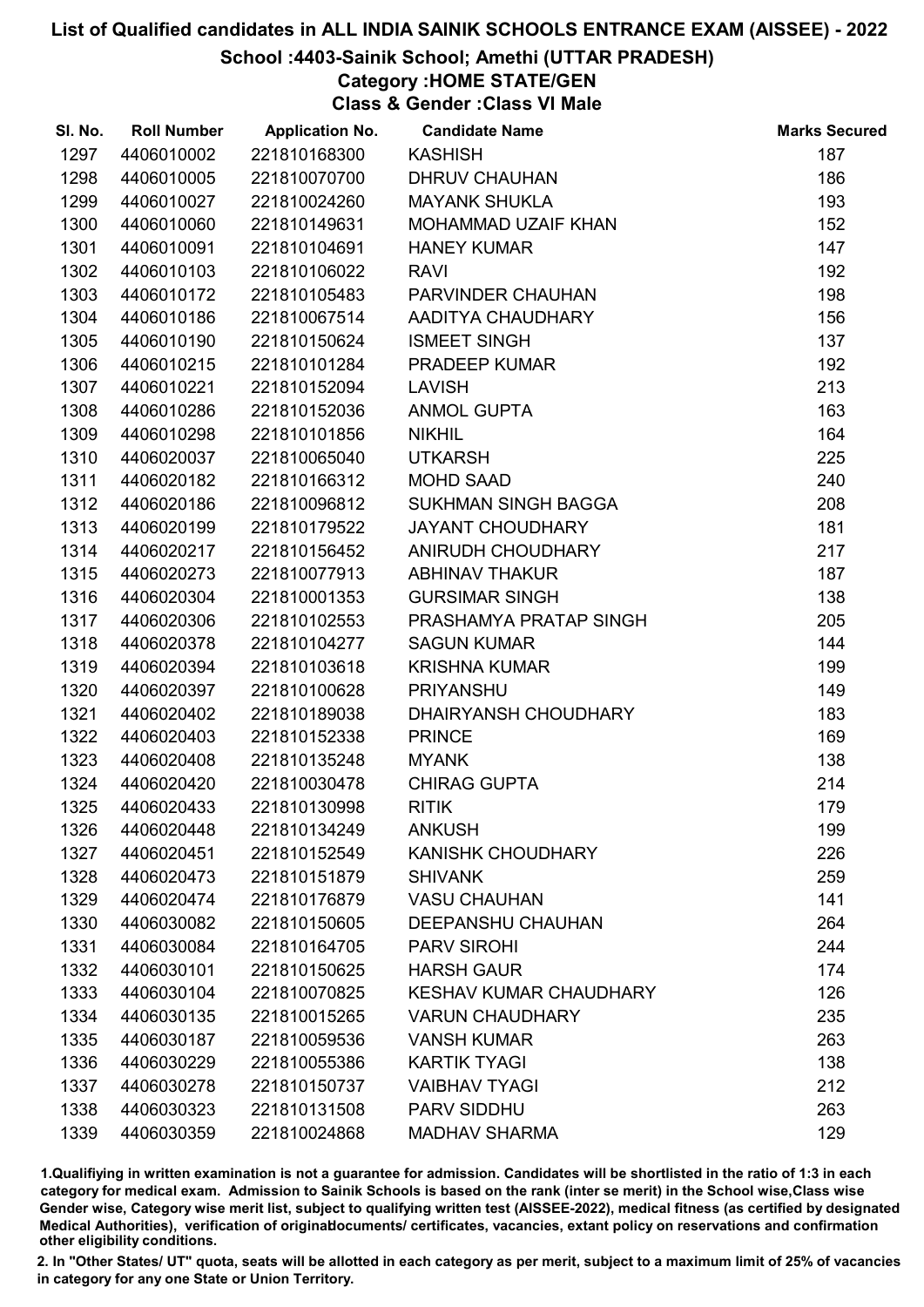## School :4403-Sainik School; Amethi (UTTAR PRADESH)

Category :HOME STATE/GEN

Class & Gender :Class VI Male

| SI. No. | <b>Roll Number</b> | <b>Application No.</b> | <b>Candidate Name</b>       |           | <b>Marks Secured</b> |
|---------|--------------------|------------------------|-----------------------------|-----------|----------------------|
| 1340    | 4406030368         | 221810163488           | <b>ADARSH SHARMA</b>        |           | 202                  |
| 1341    | 4406030369         | 221810116488           | <b>AYUSH SHINGHAL</b>       |           | 210                  |
| 1342    | 4406030398         | 221810195019           | <b>VIBHOR VAISH</b>         |           | 141                  |
| 1343    | 4406030420         | 221810150729           | <b>BHASKAR CHAUDHARY</b>    |           | 140                  |
| 1344    | 4406030447         | 221810062859           | ATHARAVA CHAUHAN            |           | 163                  |
| 1345    | 4407010033         | 221810151860           | <b>PRATYUSH SINGH</b>       |           | 120                  |
| 1346    | 4407010079         | 221810047481           | <b>ARYAVEER SINGH</b>       |           | 133                  |
| 1347    | 4407010110         | 221810034592           | <b>SWARIT PANDEY</b>        |           | 232                  |
| 1348    | 4407010123         | 221810032933           | <b>JAI ANMOL GUPTA</b>      |           | 140                  |
| 1349    | 4407010133         | 221810146493           | <b>AYUSH PANDEY</b>         |           | 127                  |
| 1350    | 4407010144         | 221810141064           | <b>UJAWAL SINGH</b>         |           | 200                  |
| 1351    | 4407010160         | 221810063205           | <b>UTSAV SINGH</b>          |           | 138                  |
| 1352    | 4407010190         | 221810133036           | <b>SHUBH MANI TRIPATHI</b>  |           | 207                  |
| 1353    | 4407020015         | 221810133530           | <b>RISHABH DUBEY</b>        |           | 126                  |
| 1354    | 4407020017         | 221810127630           | <b>SAUMYADUTT</b>           |           | 181                  |
| 1355    | 4407020024         | 221810112140           | ADARSH KUMAR MISHRA         |           | 158                  |
| 1356    | 4407020029         | 221810182250           | <b>SATYUJ SHUKLA</b>        |           | 130                  |
| 1357    | 4407020032         | 221810017550           | <b>SHIVHARSH RAI</b>        |           | 259                  |
| 1358    | 4407020038         | 221810137170           | <b>AMAN PANDEY</b>          |           | 160                  |
| 1359    | 4407020048         | 221810015390           | KAVYA KUMAR ARYA            |           | 145                  |
| 1360    | 4407020054         | 221810124211           | <b>NILESH SHAHI</b>         |           | 127                  |
| 1361    | 4407020058         | 221810047121           | <b>DIVYANSH SINGH</b>       |           | 175                  |
| 1362    | 4407020071         | 221810136831           | ABHIMANYU PANDEY            |           | 179                  |
| 1363    | 4407020076         | 221810024951           | <b>AKSHAT MISHRA</b>        |           | 187                  |
| 1364    | 4407020088         | 221810169081           | <b>DEVESH PRATAP SINGH</b>  |           | 141                  |
| 1365    | 4407020091         | 221810162681           | <b>UTKARSH YADAV</b>        |           | 224                  |
| 1366    | 4407020092         | 221810116681           | <b>SARWANG MISHRA</b>       |           | 201                  |
| 1367    | 4407020096         | 221810113502           | <b>KARTIKEY PANDEY</b>      |           | 225                  |
| 1368    | 4407020099         | 221810064212           | <b>ARAV PANDEY</b>          |           | 179                  |
| 1369    | 4407020133         | 221810161962           | <b>AVAISH ANSARI</b>        |           | 149                  |
| 1370    | 4407020137         | 221810134872           | SIDDHARTH GUPTA             |           | 231                  |
| 1371    | 4407020139         | 221810099682           | <b>VAIBHAV SINGH</b>        | CG        | 128                  |
| 1372    | 4407020163         | 221810135743           | <b>NAVODIT SHUKLA</b>       |           | 227                  |
| 1373    | 4407020171         | 221810175063           | <b>MAYANK RAI</b>           |           | 187                  |
| 1374    | 4407020178         | 221810002073           | <b>ARYAN KUMAR TRIPATHI</b> |           | 206                  |
| 1375    | 4407020180         | 221810109273           | <b>ADARSH KUMAR PANDEY</b>  |           | 226                  |
| 1376    | 4407020192         | 221810115104           | <b>RAMANSH MISHRA</b>       |           | 174                  |
| 1377    | 4407020196         | 221810100514           | <b>SAMARTH SINGH</b>        |           | 214                  |
| 1378    | 4407020207         | 221810025534           | <b>SAMAR PRATAP SINGH</b>   |           | 165                  |
| 1379    | 4407020208         | 221810078634           | <b>AMAN TIWARI</b>          | <b>AR</b> | 142                  |
| 1380    | 4407020213         | 221810081744           | <b>ASHMIT SINGH</b>         |           | 141                  |
| 1381    | 4407020222         | 221810079374           | <b>ANAY PRATAP SINGH</b>    |           | 238                  |
| 1382    | 4407020239         | 221810122435           | <b>VANSH KUMAR SINGH</b>    |           | 139                  |

1.Qualifiying in written examination is not a guarantee for admission. Candidates will be shortlisted in the ratio of 1:3 in each category for medical exam. Admission to Sainik Schools is based on the rank (inter se merit) in the School wise,Class wise Gender wise, Category wise merit list, subject to qualifying written test (AISSEE-2022), medical fitness (as certified by designated Medical Authorities), verification of originablocuments/ certificates, vacancies, extant policy on reservations and confirmation other eligibility conditions.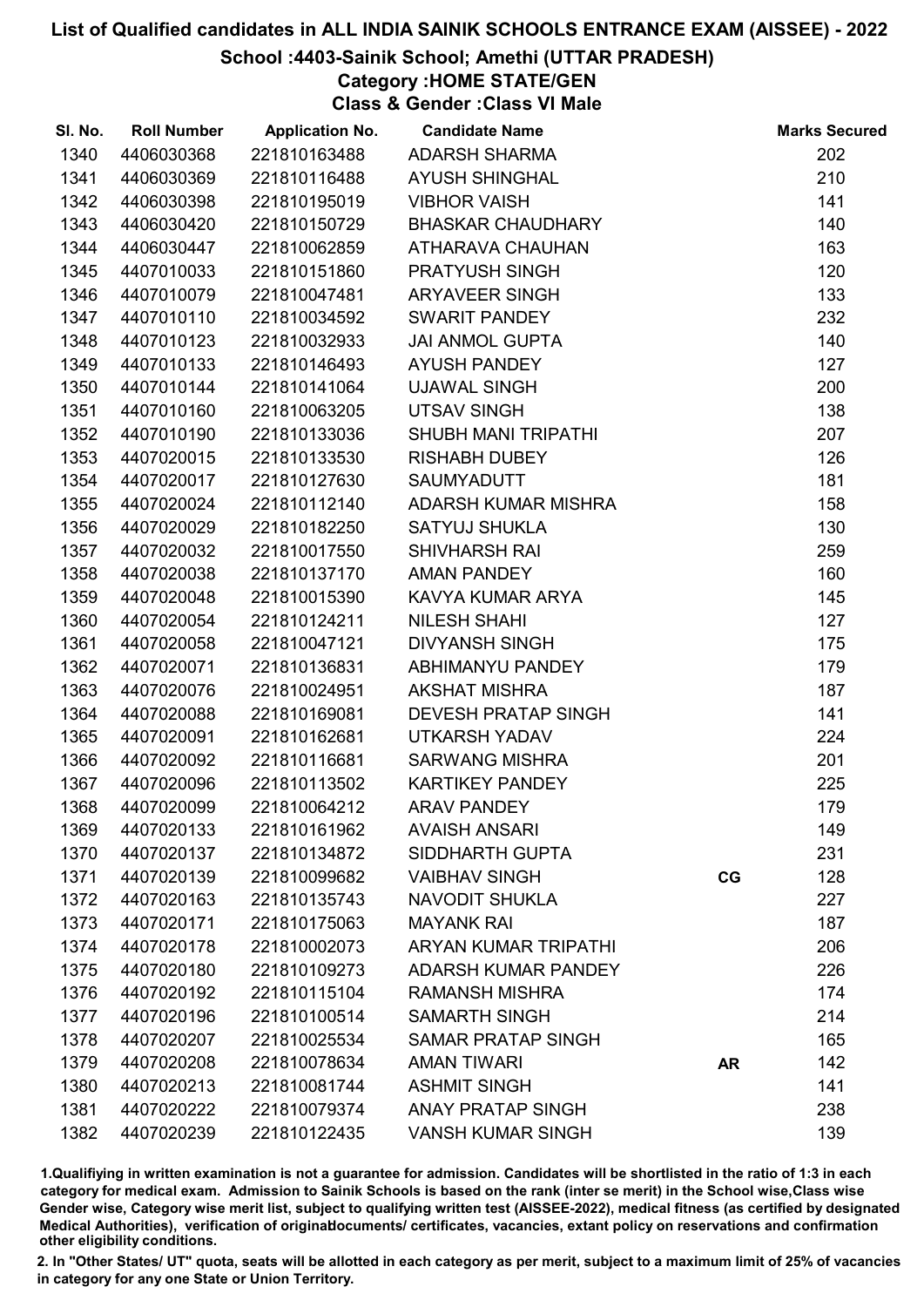## School :4403-Sainik School; Amethi (UTTAR PRADESH)

Category :HOME STATE/GEN

Class & Gender :Class VI Male

| SI. No. | <b>Roll Number</b> | <b>Application No.</b> | <b>Candidate Name</b>          |    | <b>Marks Secured</b> |
|---------|--------------------|------------------------|--------------------------------|----|----------------------|
| 1383    | 4407020250         | 221810188255           | SARVAGYA SRIVASTAVA            |    | 196                  |
| 1384    | 4407020278         | 221810122806           | <b>SARTHAK TRIPATHI</b>        |    | 246                  |
| 1385    | 4407020351         | 221810133247           | ANADI PRATAP SINGH             |    | 169                  |
| 1386    | 4407020366         | 221810005187           | <b>JAYANT PRATAP SINGH</b>     | CG | 255                  |
| 1387    | 4407020373         | 221810129697           | <b>ARUSH GOEL</b>              |    | 171                  |
| 1388    | 4407020388         | 221810087148           | <b>ADITYA DUBEY</b>            |    | 212                  |
| 1389    | 4407020408         | 221810055198           | PRAKHAR MISHRA                 |    | 144                  |
| 1390    | 4407020457         | 221810082279           | <b>SHIVAM MISHRA</b>           |    | 153                  |
| 1391    | 4407020475         | 221810178557           | PRANAV PRAKASH DWIVEDI         |    | 193                  |
| 1392    | 4407020489         | 221810106428           | SIDDHARTH JAISWAL              |    | 248                  |
| 1393    | 4407020509         | 221810008298           | PRIYANSHU SINGH                |    | 245                  |
| 1394    | 4407020528         | 221810164959           | <b>ABHAY YADAV</b>             |    | 147                  |
| 1395    | 4407020530         | 221810112669           | <b>JISHAN AHMAD</b>            |    | 227                  |
| 1396    | 4408020156         | 221810126314           | UTKARSH CHAUHAN                |    | 229                  |
| 1397    | 4409010001         | 221810084100           | <b>KARTIKEY</b>                |    | 181                  |
| 1398    | 4409010021         | 221810174440           | <b>VAIBHAV UTTAM</b>           |    | 192                  |
| 1399    | 4409010062         | 221810107311           | AISHWARYA DWIVEDI              |    | 174                  |
| 1400    | 4409010077         | 221810099231           | <b>AYUSH SINGH</b>             |    | 198                  |
| 1401    | 4409010079         | 221810176041           | <b>DIVYANSH MISHRA</b>         |    | 202                  |
| 1402    | 4409010095         | 221810093081           | <b>AYUSHMAN SINGH</b>          |    | 155                  |
| 1403    | 4409010102         | 221810182781           | <b>ANMOL TRIPATHI</b>          |    | 134                  |
| 1404    | 4409010146         | 221810130472           | AMAR JHA                       |    | 228                  |
| 1405    | 4409010152         | 221810056682           | AADVIK SRIVASTAVA              |    | 143                  |
| 1406    | 4409010156         | 221810190792           | RUDRA PRATAP SINGH             |    | 153                  |
| 1407    | 4409010181         | 221810146433           | <b>RUDRESHWAR S TIWARI</b>     |    | 134                  |
| 1408    | 4409010233         | 221810140464           | <b>ANAG SINGH</b>              |    | 183                  |
| 1409    | 4409010242         | 221810000284           | <b>MOHAK PANDEY</b>            |    | 158                  |
| 1410    | 4409010244         | 221810120284           | <b>ANSH SINGH</b>              |    | 179                  |
| 1411    | 4409010258         | 221810103815           | SAKSHAM PRATAP SINGH           |    | 205                  |
| 1412    | 4409010272         | 221810060835           | <b>SHAMARTH DUBEY</b>          |    | 135                  |
| 1413    | 4409010289         | 221810197485           | <b>ASTIK SHUKLA</b>            |    | 212                  |
| 1414    | 4409010305         | 221810136806           | <b>BALENDRA PRATAP SINGH</b>   |    | 222                  |
| 1415    | 4409010334         | 221810039686           | <b>HIMANSHU SINGH</b>          | CG | 193                  |
| 1416    | 4409010343         | 221810059017           | <b>VISHWESH KRISHNA TIWARI</b> |    | 241                  |
| 1417    | 4409010374         | 221810088967           | <b>MOHAMMAD SAAD SIDDIQUI</b>  |    | 228                  |
| 1418    | 4409010438         | 221810058109           | <b>ANSH PRATAP SINGH</b>       |    | 154                  |
| 1419    | 4409010473         | 221810060759           | <b>TANMAY SINGH</b>            |    | 211                  |
| 1420    | 4409010476         | 221810179169           | <b>ARYAMAN SINGH</b>           |    | 184                  |
| 1421    | 4409010506         | 221810072940           | <b>PARTH KUMAR</b>             |    | 237                  |
| 1422    | 4409010515         | 221810102880           | <b>VISHWAS DUBEY</b>           |    | 198                  |
| 1423    | 4409010530         | 221810048471           | <b>TANMAY SHUKLA</b>           |    | 164                  |
| 1424    | 4409010582         | 221810103764           | <b>ABHISHEK KUMAR</b>          |    | 161                  |
| 1425    | 4409010595         | 221810091645           | ANURUDDHA PRATAP SINGH         |    | 159                  |

1.Qualifiying in written examination is not a guarantee for admission. Candidates will be shortlisted in the ratio of 1:3 in each category for medical exam. Admission to Sainik Schools is based on the rank (inter se merit) in the School wise,Class wise Gender wise, Category wise merit list, subject to qualifying written test (AISSEE-2022), medical fitness (as certified by designated Medical Authorities), verification of originablocuments/ certificates, vacancies, extant policy on reservations and confirmation other eligibility conditions.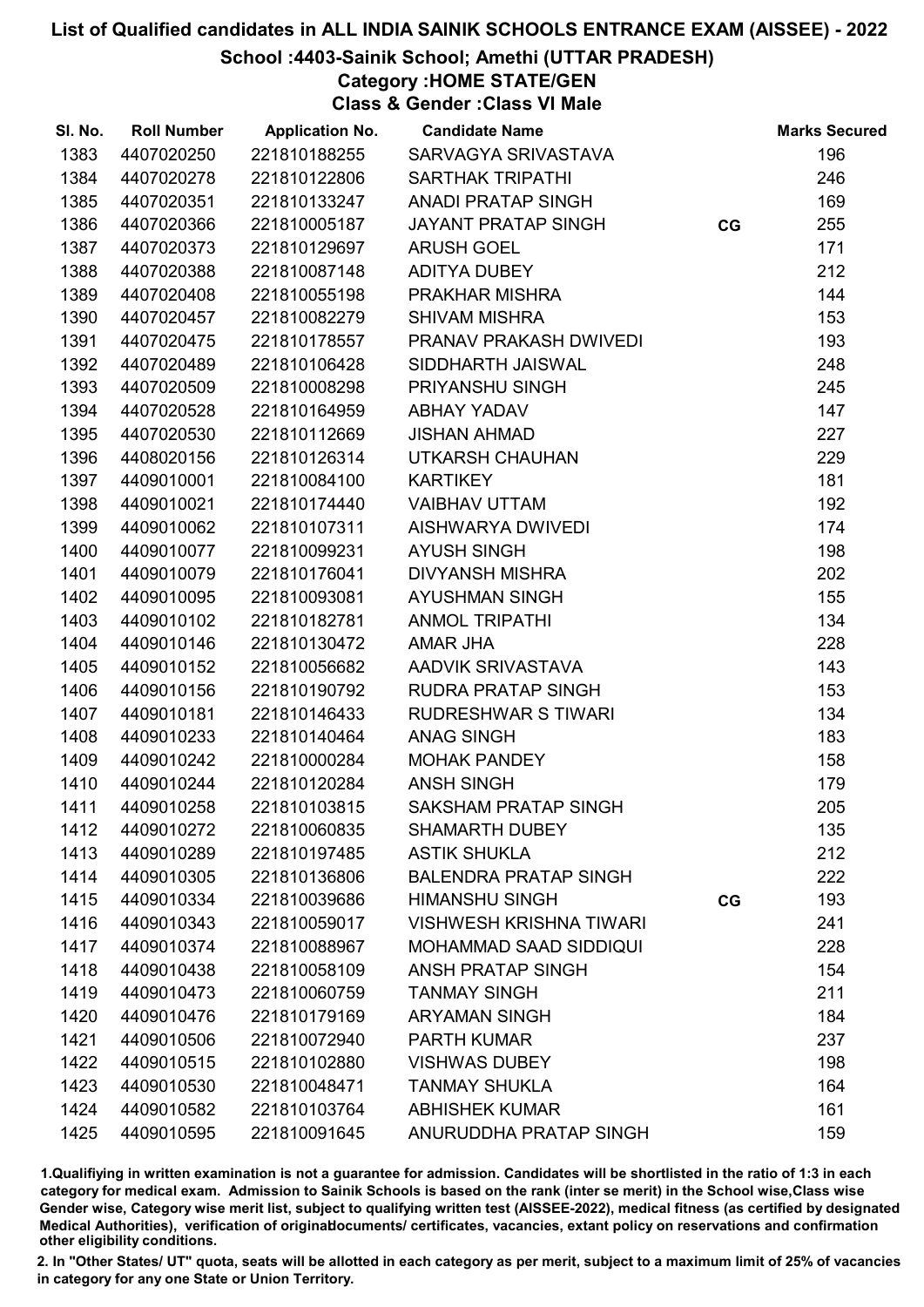#### School :4403-Sainik School; Amethi (UTTAR PRADESH)

Category :HOME STATE/GEN

Class & Gender :Class VI Male

| SI. No. | <b>Roll Number</b> | <b>Application No.</b> | <b>Candidate Name</b>    |           | <b>Marks Secured</b> |
|---------|--------------------|------------------------|--------------------------|-----------|----------------------|
| 1426    | 4409010602         | 221810100965           | SIDDHANT DUBEY           |           | 183                  |
| 1427    | 4409010613         | 221810131226           | <b>UTAKARSH</b>          |           | 212                  |
| 1428    | 4409010640         | 221810161377           | <b>OM KANT</b>           |           | 190                  |
| 1429    | 4410010020         | 221810066760           | <b>ABHAY SINGH</b>       |           | 135                  |
| 1430    | 4410010081         | 221810057162           | <b>ASTITVA SINGH</b>     |           | 188                  |
| 1431    | 4410010084         | 221810133272           | ABHAY PRAKASH SRIVASTAV  |           | 136                  |
| 1432    | 4410010091         | 221810134592           | SURYANSH PRATAP SINGH    |           | 158                  |
| 1433    | 4410010114         | 221810156773           | <b>RAJ SINGH</b>         |           | 129                  |
| 1434    | 4410010138         | 221810010874           | <b>RAJNEESH DUBEY</b>    |           | 164                  |
| 1435    | 4410010148         | 221810049205           | <b>AMULYA RAI</b>        |           | 148                  |
| 1436    | 4410020004         | 221810001200           | <b>SWASTIK SINGH</b>     |           | 222                  |
| 1437    | 4410020014         | 221810162900           | <b>PRAVEEN KUMAR</b>     |           | 202                  |
| 1438    | 4410020017         | 221810016210           | YASHASWA SRIVASTAVA      |           | 235                  |
| 1439    | 4410020033         | 221810125420           | <b>AZLAN ASGAR</b>       |           | 226                  |
| 1440    | 4410020047         | 221810053740           | SWAJAL SINGH CHAUHAN     |           | 124                  |
| 1441    | 4410020063         | 221810132360           | <b>ADITYA SINGH</b>      |           | 248                  |
| 1442    | 4410020071         | 221810096760           | <b>ANIKET SINGH</b>      |           | 134                  |
| 1443    | 4410020104         | 221810018101           | <b>DEV PRATAP SINGH</b>  |           | 178                  |
| 1444    | 4410020116         | 221810182311           | <b>ANANY MISHRA</b>      |           | 266                  |
| 1445    | 4410020127         | 221810001911           | <b>ATHARV KUMAR</b>      |           | 154                  |
| 1446    | 4410020139         | 221810045721           | <b>RISHI RAJ SINGH</b>   |           | 220                  |
| 1447    | 4410020165         | 221810000961           | <b>VEER PRATAP SINGH</b> |           | 203                  |
| 1448    | 4410020183         | 221810054681           | PRANAV MISHRA            |           | 149                  |
| 1449    | 4410020191         | 221810131691           | SHIVENDRA VIKRAM SINGH   |           | 134                  |
| 1450    | 4410020204         | 221810148702           | MOHAMMAD AQDAS ALVI      |           | 137                  |
| 1451    | 4410020211         | 221810100712           | <b>SRIJAN KASAUDHAN</b>  |           | 170                  |
| 1452    | 4410020212         | 221810037912           | AYUSHMAN PANDEY          | <b>AR</b> | 155                  |
| 1453    | 4410020216         | 221810145122           | <b>SARVAGYA MISHRA</b>   |           | 163                  |
| 1454    | 4410020244         | 221810002942           | <b>ABHIGYAN RATHORE</b>  |           | 227                  |
| 1455    | 4410020247         | 221810074252           | <b>UTKARSH</b>           |           | 152                  |
| 1456    | 4410020251         | 221810001652           | <b>DIVYANSH DUTT</b>     |           | 169                  |
| 1457    | 4410020253         | 221810046652           | <b>ADITYA SINHA</b>      |           | 200                  |
| 1458    | 4410020286         | 221810056882           | <b>AYUSH SINGH</b>       |           | 147                  |
| 1459    | 4410020290         | 221810103292           | <b>SURYANSH TIWARI</b>   |           | 121                  |
| 1460    | 4410020292         | 221810157003           | <b>GURANSH SINGH</b>     |           | 174                  |
| 1461    | 4410020298         | 221810003603           | <b>SWAYAM VAISHYA</b>    |           | 121                  |
| 1462    | 4410020330         | 221810068923           | PRIYANSHU MISHRA         |           | 145                  |
| 1463    | 4410020342         | 221810184933           | AARYAVART PANDEY         |           | 122                  |
| 1464    | 4410020351         | 221810149843           | <b>UTSAV SINGH</b>       |           | 202                  |
| 1465    | 4410020352         | 221810032943           | AADITYA OM UPADHYAY      |           | 221                  |
| 1466    | 4410020356         | 221810116353           | SIDDHARTH DWIVEDI        |           | 164                  |
| 1467    | 4410020367         | 221810129063           | <b>ISHAN SINGH</b>       |           | 179                  |
| 1468    | 4410020369         | 221810127363           | <b>RUDHRA KUMAR</b>      |           | 142                  |

1.Qualifiying in written examination is not a guarantee for admission. Candidates will be shortlisted in the ratio of 1:3 in each category for medical exam. Admission to Sainik Schools is based on the rank (inter se merit) in the School wise,Class wise Gender wise, Category wise merit list, subject to qualifying written test (AISSEE-2022), medical fitness (as certified by designated Medical Authorities), verification of originablocuments/ certificates, vacancies, extant policy on reservations and confirmation other eligibility conditions.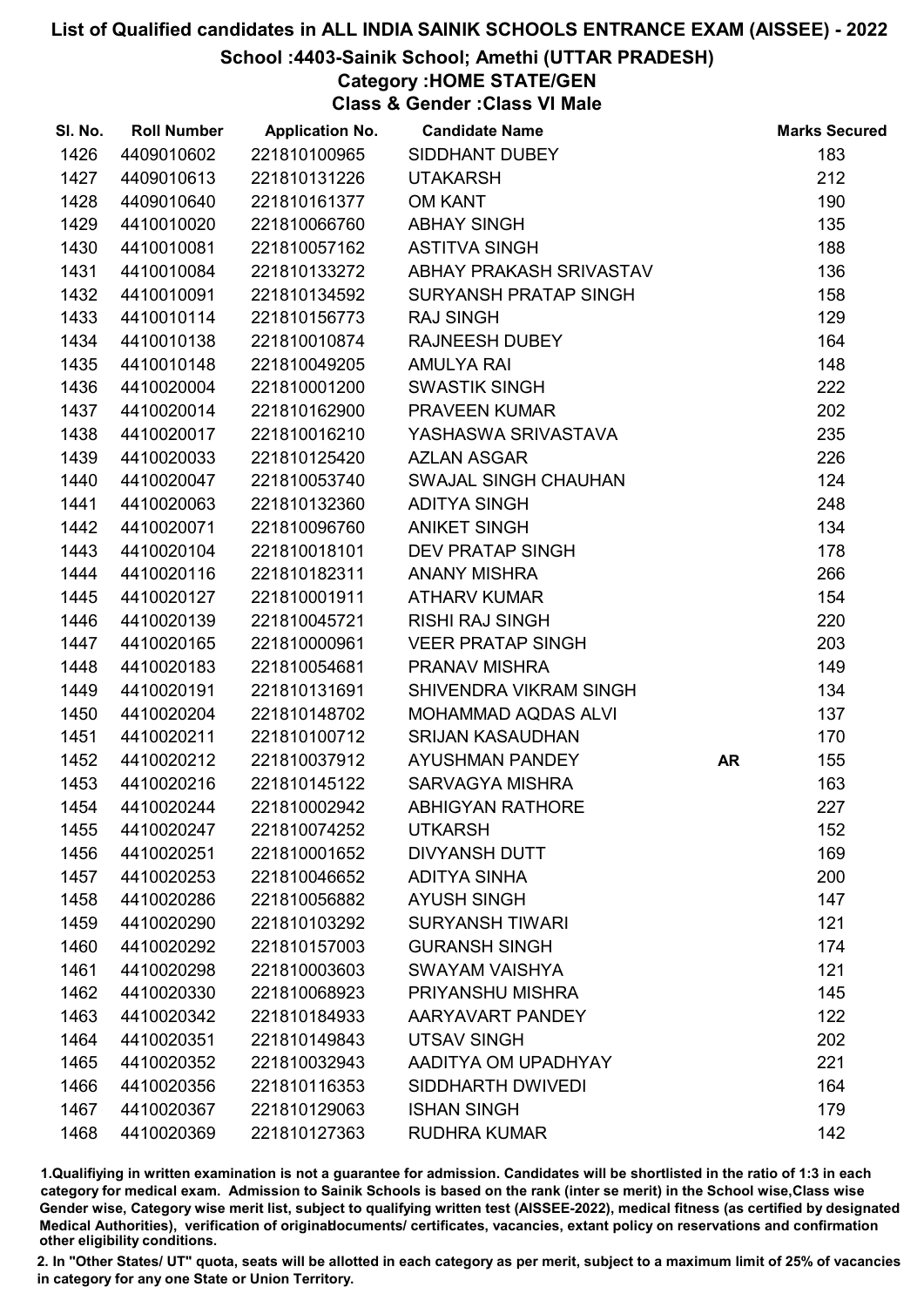## School :4403-Sainik School; Amethi (UTTAR PRADESH)

Category :HOME STATE/GEN

Class & Gender :Class VI Male

| SI. No. | <b>Roll Number</b> | <b>Application No.</b> | <b>Candidate Name</b>      | <b>Marks Secured</b> |
|---------|--------------------|------------------------|----------------------------|----------------------|
| 1469    | 4410020378         | 221810161173           | ABHINAV PRATAP SINGH       | 186                  |
| 1470    | 4410020383         | 221810029673           | <b>AJITESH SRIVASTAVA</b>  | 233                  |
| 1471    | 4410020391         | 221810161883           | <b>MANAS MISHRA</b>        | 129                  |
| 1472    | 4410020398         | 221810067693           | ANISH KUMAR SHARMA         | 139                  |
| 1473    | 4410020399         | 221810044793           | ADITYA VIKRAM SINGH        | 186                  |
| 1474    | 4410020401         | 221810142993           | <b>MOHD ABID</b>           | 137                  |
| 1475    | 4410020406         | 221810134304           | SURYANSH RAJAWAT           | 210                  |
| 1476    | 4410020416         | 221810021114           | YUVRAJ PRATAP SINGH        | 145                  |
| 1477    | 4410020418         | 221810073114           | <b>KRISHNA PAL</b>         | 195                  |
| 1478    | 4410020432         | 221810045724           | <b>ADITYA TIWARI</b>       | 182                  |
| 1479    | 4410020433         | 221810121824           | YATHESHTA SINGH            | 159                  |
| 1480    | 4410020446         | 221810012934           | SANSHRAY KASAUDHAN         | 166                  |
| 1481    | 4410020447         | 221810074934           | ADITYA KUMAR SINGH         | 133                  |
| 1482    | 4410020450         | 221810049044           | <b>CHAITANYA SHIKHAR</b>   | 121                  |
| 1483    | 4410020455         | 221810111054           | <b>MAYANK KUMAR GUPTA</b>  | 178                  |
| 1484    | 4410020460         | 221810017954           | <b>SATYAM GUPTA</b>        | 178                  |
| 1485    | 4410020461         | 221810105064           | <b>RUDRANSH TIWARI</b>     | 187                  |
| 1486    | 4410020466         | 221810133664           | <b>ALTAMASH SULTAN</b>     | 234                  |
| 1487    | 4410020476         | 221810114474           | PRAKHAR MISHRA             | 153                  |
| 1488    | 4410020503         | 221810066285           | PRABHAKAR SINGH            | 139                  |
| 1489    | 4410020506         | 221810034995           | <b>MAYANK BELWAL</b>       | 181                  |
| 1490    | 4410020529         | 221810188296           | <b>AKSHAT MISHRA</b>       | 180                  |
| 1491    | 4410020569         | 221810019468           | <b>ALAUKIK PANDEY</b>      | 151                  |
| 1492    | 4410020573         | 221810128878           | <b>JAYESH SINGH</b>        | 156                  |
| 1493    | 4410020577         | 221810065888           | <b>ASTITVA SHUKLA</b>      | 208                  |
| 1494    | 4410020593         | 221810154769           | <b>ADARSH DIXIT</b>        | 174                  |
| 1495    | 4410020598         | 221810019489           | <b>AYUSH TIWARI</b>        | 123                  |
| 1496    | 4410020599         | 221810127599           | <b>ANUBHAV SINGH</b>       | 154                  |
| 1497    | 4410030011         | 221810044005           | <b>SHREYASH DIWAKAR</b>    | 140                  |
| 1498    | 4410030016         | 221810041405           | <b>ADARSH GUPTA</b>        | 182                  |
| 1499    | 4410030018         | 221810109505           | <b>ATHARV PRATAP SINGH</b> | 125                  |
| 1500    | 4410030028         | 221810041415           | <b>DHANRAJ SINGH</b>       | 120                  |
| 1501    | 4410030039         | 221810001625           | <b>KRISHNA SINGH</b>       | 188                  |
| 1502    | 4410030055         | 221810046935           | <b>ARYAVEER SINGH</b>      | 158                  |
| 1503    | 4410030056         | 221810029045           | <b>CHINMAYA VERMA</b>      | 182                  |
| 1504    | 4410030057         | 221810000145           | <b>DHRUV SRIVASTAVA</b>    | 152                  |
| 1505    | 4410030071         | 221810111155           | PRANAV TRIPATHI            | 129                  |
| 1506    | 4410030085         | 221810085665           | <b>SHASHWAT SINGH</b>      | 167                  |
| 1507    | 4410030099         | 221810008385           | <b>DIKSHANT SINGH</b>      | 142                  |
| 1508    | 4410030116         | 221810118795           | AJITESH SURYAVANSHI        | 122                  |
| 1509    | 4410030122         | 221810017706           | <b>SAVAR MISHRA</b>        | 217                  |
| 1510    | 4410030135         | 221810124916           | <b>ABHINANDAN SINGH</b>    | 238                  |
| 1511    | 4410030138         | 221810119126           | <b>ARPIT MISHRA</b>        | 139                  |

1.Qualifiying in written examination is not a guarantee for admission. Candidates will be shortlisted in the ratio of 1:3 in each category for medical exam. Admission to Sainik Schools is based on the rank (inter se merit) in the School wise,Class wise Gender wise, Category wise merit list, subject to qualifying written test (AISSEE-2022), medical fitness (as certified by designated Medical Authorities), verification of originablocuments/ certificates, vacancies, extant policy on reservations and confirmation other eligibility conditions.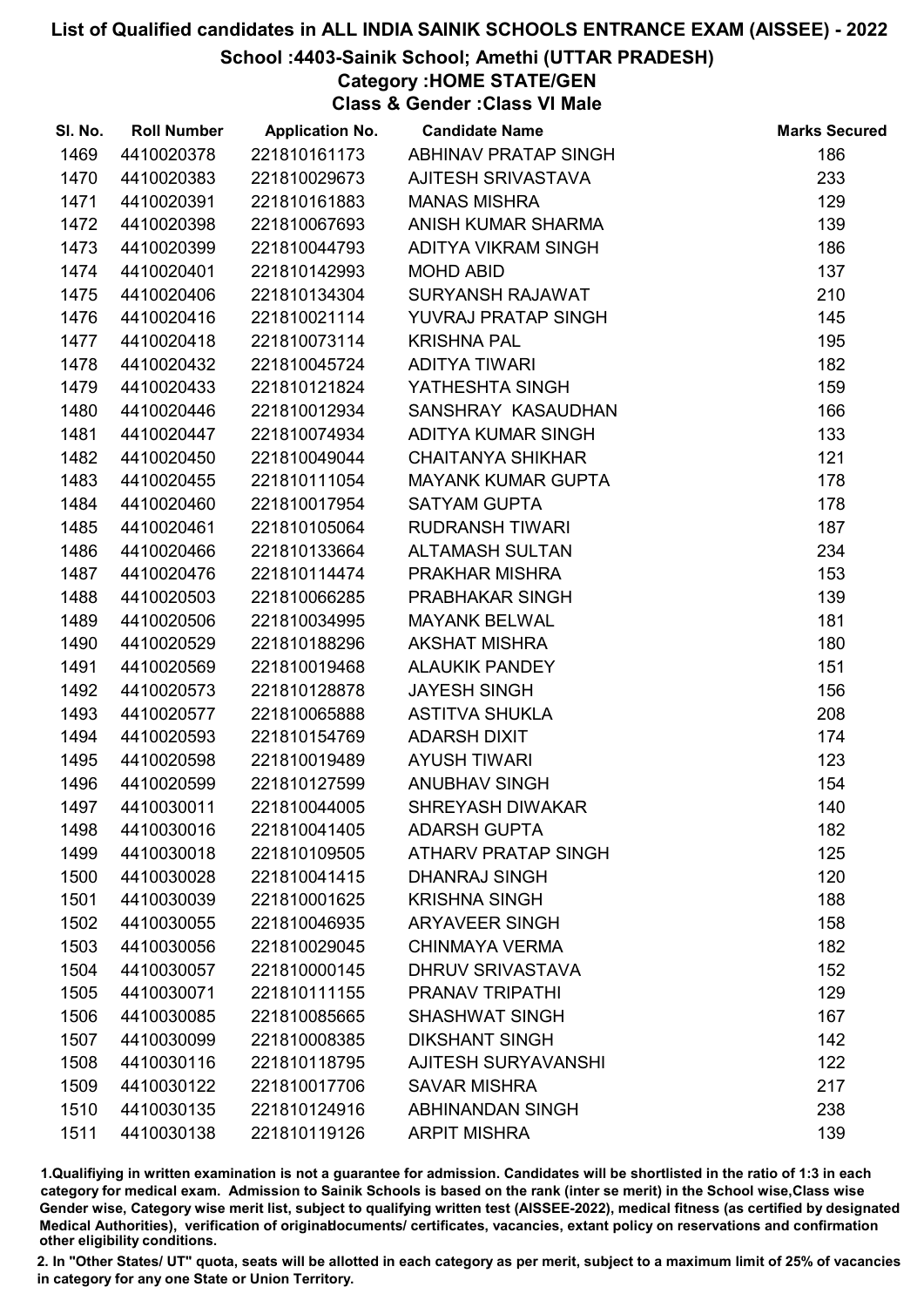### School :4403-Sainik School; Amethi (UTTAR PRADESH)

Category :HOME STATE/GEN

Class & Gender :Class VI Male

| SI. No. | <b>Roll Number</b> | <b>Application No.</b> | <b>Candidate Name</b>        | <b>Marks Secured</b> |
|---------|--------------------|------------------------|------------------------------|----------------------|
| 1512    | 4410030145         | 221810104726           | <b>ATHARV GUPTA</b>          | 127                  |
| 1513    | 4410030163         | 221810144146           | <b>APOORV KUMAR</b>          | 261                  |
| 1514    | 4410030164         | 221810006146           | <b>AYUSH RAI</b>             | 209                  |
| 1515    | 4410030177         | 221810020156           | <b>AASTIK PANDEY</b>         | 216                  |
| 1516    | 4410030180         | 221810154656           | <b>ABHI SINGH</b>            | 150                  |
| 1517    | 4410030186         | 221810069266           | ANANT KUMAR TRIPATHI         | 216                  |
| 1518    | 4410030187         | 221810106466           | SHARDOOL PRATAP SINGH        | 210                  |
| 1519    | 4410030189         | 221810064566           | PRABUDH SRIVASTAVA           | 134                  |
| 1520    | 4410030194         | 221810184076           | <b>ANSH GUPTA</b>            | 130                  |
| 1521    | 4410030203         | 221810132876           | <b>ARYAN TIWARI</b>          | 174                  |
| 1522    | 4410030210         | 221810052396           | <b>UTKARSH PAL</b>           | 187                  |
| 1523    | 4410030219         | 221810019117           | <b>SHIVANSH RAI</b>          | 253                  |
| 1524    | 4410030225         | 221810063027           | <b>JITIN SINGH</b>           | 155                  |
| 1525    | 4410030255         | 221810127957           | KUNWAR SATYAM KUMAR SINGH    | 167                  |
| 1526    | 4410030256         | 221810108067           | YASHASVI GAUR                | 164                  |
| 1527    | 4410030259         | 221810000667           | <b>GAURAV PATHAK</b>         | 167                  |
| 1528    | 4410030261         | 221810141767           | <b>SHUBH DWIVEDI</b>         | 134                  |
| 1529    | 4410030274         | 221810187087           | SHREYASH SASHWAT SHUKLA      | 162                  |
| 1530    | 4410030301         | 221810121318           | <b>HARSHIT SHUKLA</b>        | 181                  |
| 1531    | 4410030307         | 221810132728           | <b>SHASHWAT</b>              | 200                  |
| 1532    | 4410030310         | 221810145928           | <b>ISHIT PRATAP CHAND</b>    | 154                  |
| 1533    | 4410030313         | 221810100238           | <b>GAURAV SINGH</b>          | 193                  |
| 1534    | 4410030326         | 221810015148           | PRAKHAR SINGH                | 158                  |
| 1535    | 4410030334         | 221810181258           | <b>BADAL SHUKLA</b>          | 169                  |
| 1536    | 4410030348         | 221810082478           | DARSH PRATAP SINGH           | 242                  |
| 1537    | 4410030351         | 221810062778           | <b>RACHIT BHATNAGAR</b>      | 231                  |
| 1538    | 4410030361         | 221810006688           | <b>OM SHUKLA</b>             | 218                  |
| 1539    | 4410030364         | 221810184198           | <b>KUSHAGRA PANDEY</b>       | 208                  |
| 1540    | 4410030372         | 221810031798           | <b>ADHIRAJ PRATAP SINGH</b>  | 146                  |
| 1541    | 4410030374         | 221810134998           | <b>KSHITIZ PRATAP SINGH</b>  | 264                  |
| 1542    | 4410030386         | 221810194509           | <b>MD ALI IRSHAD KHAN</b>    | 149                  |
| 1543    | 4410030410         | 221810164229           | <b>ABHIRAJ SINGH</b>         | 181                  |
| 1544    | 4410030411         | 221810046329           | <b>SOUMYA PHULARA</b>        | 172                  |
| 1545    | 4410030416         | 221810134629           | <b>ASHAZ KHAN</b>            | 163                  |
| 1546    | 4410030423         | 221810000339           | <b>VARUN MISHRA</b>          | 240                  |
| 1547    | 4410030451         | 221810012769           | <b>UJJWAL DUBEY</b>          | 126                  |
| 1548    | 4410030452         | 221810084769           | <b>RUDRANSH PRATAP SINGH</b> | 158                  |
| 1549    | 4410030467         | 221810052389           | <b>ADARSH PANDEY</b>         | 156                  |
| 1550    | 4410030468         | 221810001589           | <b>ARPAN DWIVEDI</b>         | 228                  |
| 1551    | 4411010128         | 221810085532           | <b>ANIRUDDH BHATT</b>        | 131                  |
| 1552    | 4411010138         | 221810143742           | <b>ABHAY SINGH</b>           | 124                  |
| 1553    | 4411010140         | 221810113942           | <b>VISHNU</b>                | 195                  |
| 1554    | 4411010200         | 221810171663           | <b>AKSHAT MISHRA</b>         | 196                  |

1.Qualifiying in written examination is not a guarantee for admission. Candidates will be shortlisted in the ratio of 1:3 in each category for medical exam. Admission to Sainik Schools is based on the rank (inter se merit) in the School wise,Class wise Gender wise, Category wise merit list, subject to qualifying written test (AISSEE-2022), medical fitness (as certified by designated Medical Authorities), verification of originablocuments/ certificates, vacancies, extant policy on reservations and confirmation other eligibility conditions.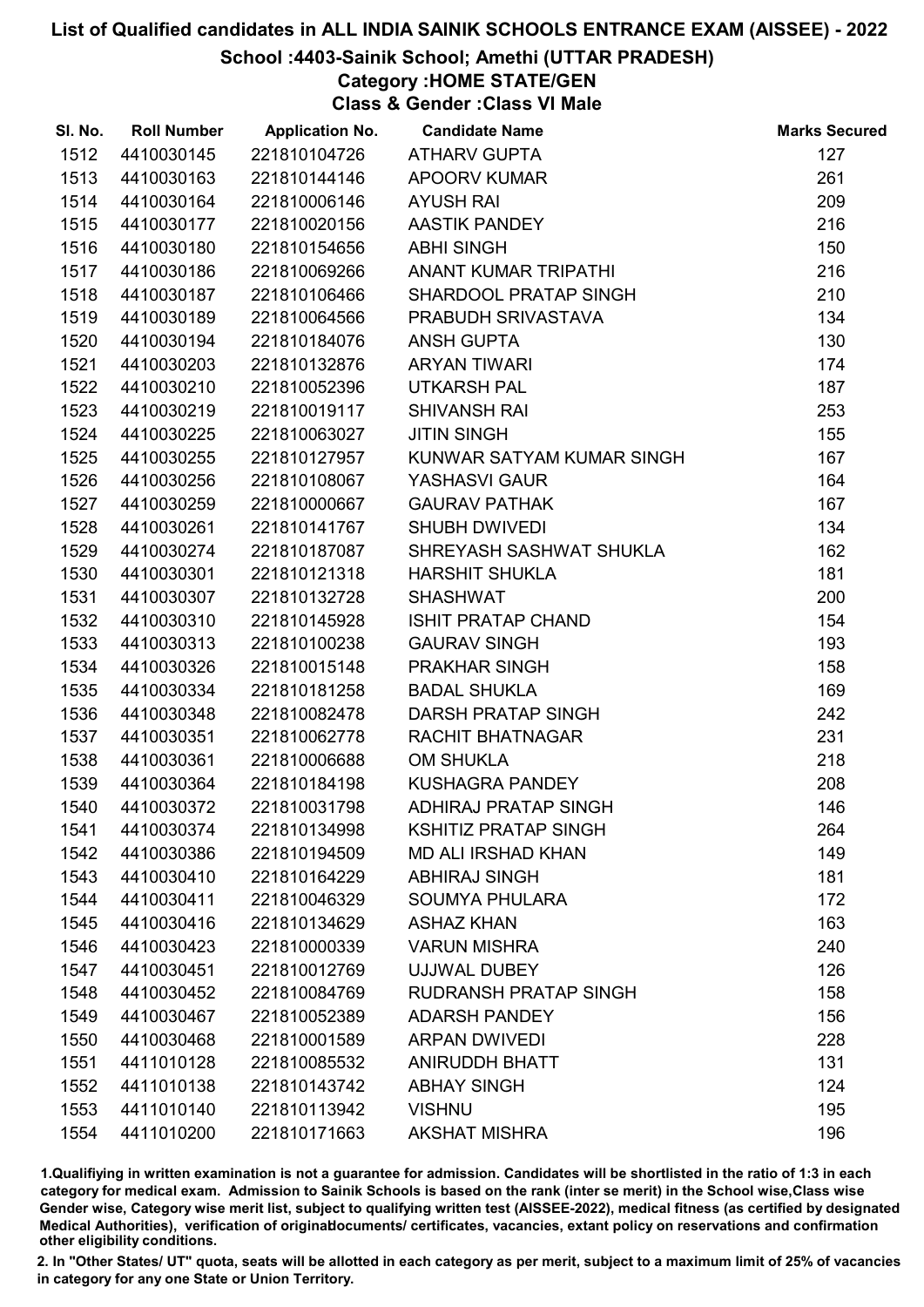## School :4403-Sainik School; Amethi (UTTAR PRADESH)

Category :HOME STATE/GEN

Class & Gender :Class VI Male

| SI. No. | <b>Roll Number</b> | <b>Application No.</b> | <b>Candidate Name</b>     | <b>Marks Secured</b> |
|---------|--------------------|------------------------|---------------------------|----------------------|
| 1555    | 4411010217         | 221810066404           | <b>BHOOPENDRA SINGH</b>   | 258                  |
| 1556    | 4411010395         | 221810062627           | <b>DEVRAJ SINGH</b>       | 208                  |
| 1557    | 4411030006         | 221810130475           | <b>VEDANT DEV YADAV</b>   | 185                  |
| 1558    | 4411030130         | 221810167848           | AMISH KUMAR SINGH         | 162                  |
| 1559    | 4411030158         | 221810128209           | <b>VIPENDRA KUMAR</b>     | 265                  |
| 1560    | 4412010021         | 221810059430           | AYUSH KUMAR PRAJAPATI     | 215                  |
| 1561    | 4412010031         | 221810105170           | UJJWAL KUMAR PANDEY       | 147                  |
| 1562    | 4412010053         | 221810046011           | <b>OM SINGH</b>           | 253                  |
| 1563    | 4412010103         | 221810171502           | KUSHAGRA CHAUHAN          | 247                  |
| 1564    | 4412010125         | 221810184652           | RUDRAKSHA CHAUBEY         | 141                  |
| 1565    | 4412010150         | 221810021403           | <b>HARIOM TIWARI</b>      | 229                  |
| 1566    | 4412010157         | 221810059123           | <b>ADARSH RAJPUT</b>      | 137                  |
| 1567    | 4412010169         | 221810133843           | PRINCE YADAV              | 120                  |
| 1568    | 4412010195         | 221810104793           | SIDDHARTH SINGH           | 162                  |
| 1569    | 4412010210         | 221810141624           | <b>VAIBHAV RAI</b>        | 258                  |
| 1570    | 4412010266         | 221810016425           | <b>SATYAM KUMAR</b>       | 236                  |
| 1571    | 4412010272         | 221810135145           | <b>KRISHNA KHATRI</b>     | 122                  |
| 1572    | 4412010294         | 221810162385           | <b>ARYAN KUMAR</b>        | 187                  |
| 1573    | 4412010321         | 221810110936           | <b>KRISHNA SINGH</b>      | 230                  |
| 1574    | 4412020007         | 221810143510           | SHAURYA RAGHAUVANSHI      | 163                  |
| 1575    | 4412020012         | 221810053430           | <b>SAURYA DWIVEDI</b>     | 158                  |
| 1576    | 4412020051         | 221810119941           | <b>ANSHUMAN SINGH</b>     | 173                  |
| 1577    | 4412020053         | 221810109161           | ABHRA KAUSHAL DUBEY       | 227                  |
| 1578    | 4412020058         | 221810090081           | <b>RUDRANSH SINGH</b>     | 219                  |
| 1579    | 4412020076         | 221810045932           | <b>TAJIM KHAN</b>         | 120                  |
| 1580    | 4412020078         | 221810028842           | <b>ISHAN RAI</b>          | 225                  |
| 1581    | 4412020091         | 221810048262           | <b>ANSH SINGH</b>         | 174                  |
| 1582    | 4412020110         | 221810028792           | <b>ARYAN CHAUBEY</b>      | 128                  |
| 1583    | 4412020118         | 221810048713           | <b>ARPIT SINGH</b>        | 177                  |
| 1584    | 4412020122         | 221810136243           | <b>ABHINAV TRIPATHI</b>   | 179                  |
| 1585    | 4412020126         | 221810151743           | <b>NAMAN KUMAR RAI</b>    | 234                  |
| 1586    | 4412020132         | 221810135353           | <b>JAYANT SINGH</b>       | 134                  |
| 1587    | 4412020139         | 221810099083           | SHASWAT SRIVASTAVA        | 155                  |
| 1588    | 4412020143         | 221810060193           | <b>OM SINGH</b>           | 137                  |
| 1589    | 4412020157         | 221810097934           | <b>VEDANT MISHRA</b>      | 226                  |
| 1590    | 4412020184         | 221810082505           | <b>SHIVAM SHUKLA</b>      | 146                  |
| 1591    | 4412020203         | 221810031335           | <b>GIRIK RUDRA PANDEY</b> | 154                  |
| 1592    | 4412020220         | 221810083355           | <b>ANIKESH SINGH</b>      | 165                  |
| 1593    | 4412020226         | 221810090965           | <b>MAYANK DHAR MISHRA</b> | 214                  |
| 1594    | 4412020231         | 221810013975           | <b>SIDDHANT MISHRA</b>    | 242                  |
| 1595    | 4412020262         | 221810042866           | YASH VARDHAN MISHRA       | 204                  |
| 1596    | 4412020265         | 221810128276           | <b>VAISHNAV RAI</b>       | 180                  |
| 1597    | 4412020285         | 221810016727           | <b>VEDANT RAI</b>         | 148                  |

1.Qualifiying in written examination is not a guarantee for admission. Candidates will be shortlisted in the ratio of 1:3 in each category for medical exam. Admission to Sainik Schools is based on the rank (inter se merit) in the School wise,Class wise Gender wise, Category wise merit list, subject to qualifying written test (AISSEE-2022), medical fitness (as certified by designated Medical Authorities), verification of originablocuments/ certificates, vacancies, extant policy on reservations and confirmation other eligibility conditions.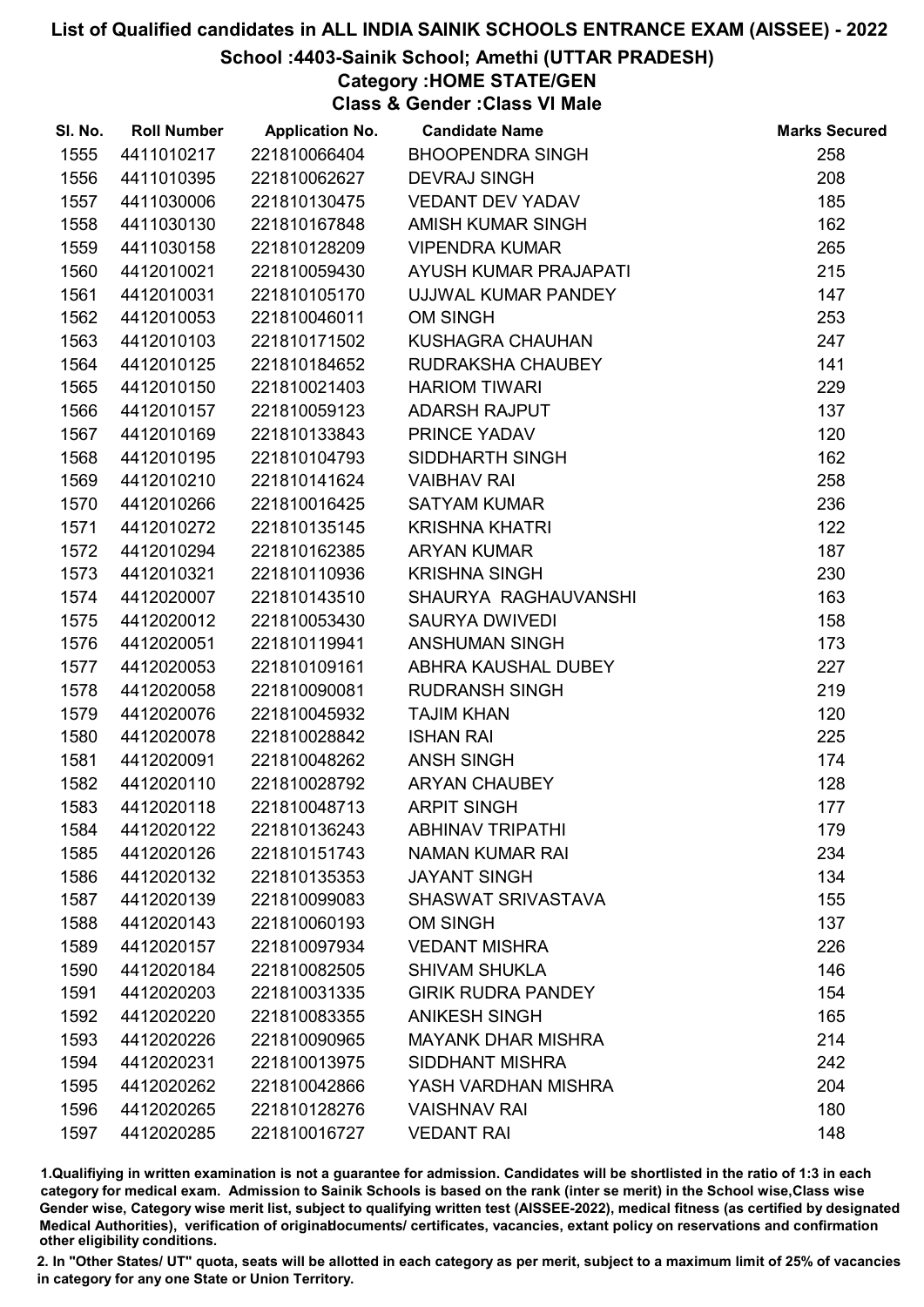### School :4403-Sainik School; Amethi (UTTAR PRADESH)

Category :HOME STATE/GEN

Class & Gender :Class VI Male

| SI. No. | <b>Roll Number</b> | <b>Application No.</b> | <b>Candidate Name</b>        | <b>Marks Secured</b> |
|---------|--------------------|------------------------|------------------------------|----------------------|
| 1598    | 4412020292         | 221810114247           | <b>ABHEEJIT SINGH</b>        | 125                  |
| 1599    | 4412020314         | 221810107808           | AYUSH KUMAR PAL              | 173                  |
| 1600    | 4412020349         | 221810074598           | <b>SHREESH TIWARI</b>        | 159                  |
| 1601    | 4412020359         | 221810191019           | <b>SHIVAM PRATAP SINGH</b>   | 157                  |
| 1602    | 4412020366         | 221810185619           | <b>SHIV HARI SRIVASTAVA</b>  | 155                  |
| 1603    | 4412020390         | 221810165379           | AARNAV SINGH                 | 121                  |
| 1604    | 4412020409         | 221810030776           | <b>HIMANSHU SINGH</b>        | 198                  |
| 1605    | 4412020436         | 221810164167           | <b>SURYANSH SINGH</b>        | 234                  |
| 1606    | 4412020451         | 221810148308           | <b>GAURAV KESHARI</b>        | 159                  |
| 1607    | 4412020547         | 221810094999           | <b>SANCHIT SINGH</b>         | 190                  |
| 1608    | 4502020257         | 221810000702           | <b>PRANJAL SINGH CHAUHAN</b> | 234                  |
| 1609    | 4504020335         | 221810120052           | <b>VANSH VAIBHAV SINGH</b>   | 149                  |
| 1610    | 4504030013         | 221810040192           | <b>PIYUSH</b>                | 199                  |
| 1611    | 4505010031         | 221810172090           | <b>NAMISH RAJPUT</b>         | 161                  |
| 1612    | 4505020142         | 221810160155           | <b>NAITIK RAJPUT</b>         | 142                  |
| 1613    | 4507010284         | 221810090295           | <b>AMBAR RAI</b>             | 134                  |
| 1614    | 4507010292         | 221810088106           | <b>JITIK MALIK</b>           | 122                  |
| 1615    | 4507010324         | 221810041656           | <b>SHAURYA SINGH</b>         | 156                  |
| 1616    | 4507010500         | 221810096572           | <b>SHASHANK SHARMA</b>       | 202                  |
| 1617    | 4507010513         | 221810101663           | <b>ANU MALIK</b>             | 216                  |
| 1618    | 4508010038         | 221810047580           | <b>SPARSH SHUKLA</b>         | 170                  |
| 1619    | 4508010129         | 221810155520           | <b>ANSH THAKUR</b>           | 154                  |
| 1620    | 4508010137         | 221810069501           | <b>LAVISH GUPTA</b>          | 139                  |
| 1621    | 4602010080         | 221810029740           | <b>RUDRA PRATAP</b>          | 185                  |

<sup>1.</sup>Qualifiying in written examination is not a guarantee for admission. Candidates will be shortlisted in the ratio of 1:3 in each category for medical exam. Admission to Sainik Schools is based on the rank (inter se merit) in the School wise,Class wise Gender wise, Category wise merit list, subject to qualifying written test (AISSEE-2022), medical fitness (as certified by designated Medical Authorities), verification of originablocuments/ certificates, vacancies, extant policy on reservations and confirmation other eligibility conditions.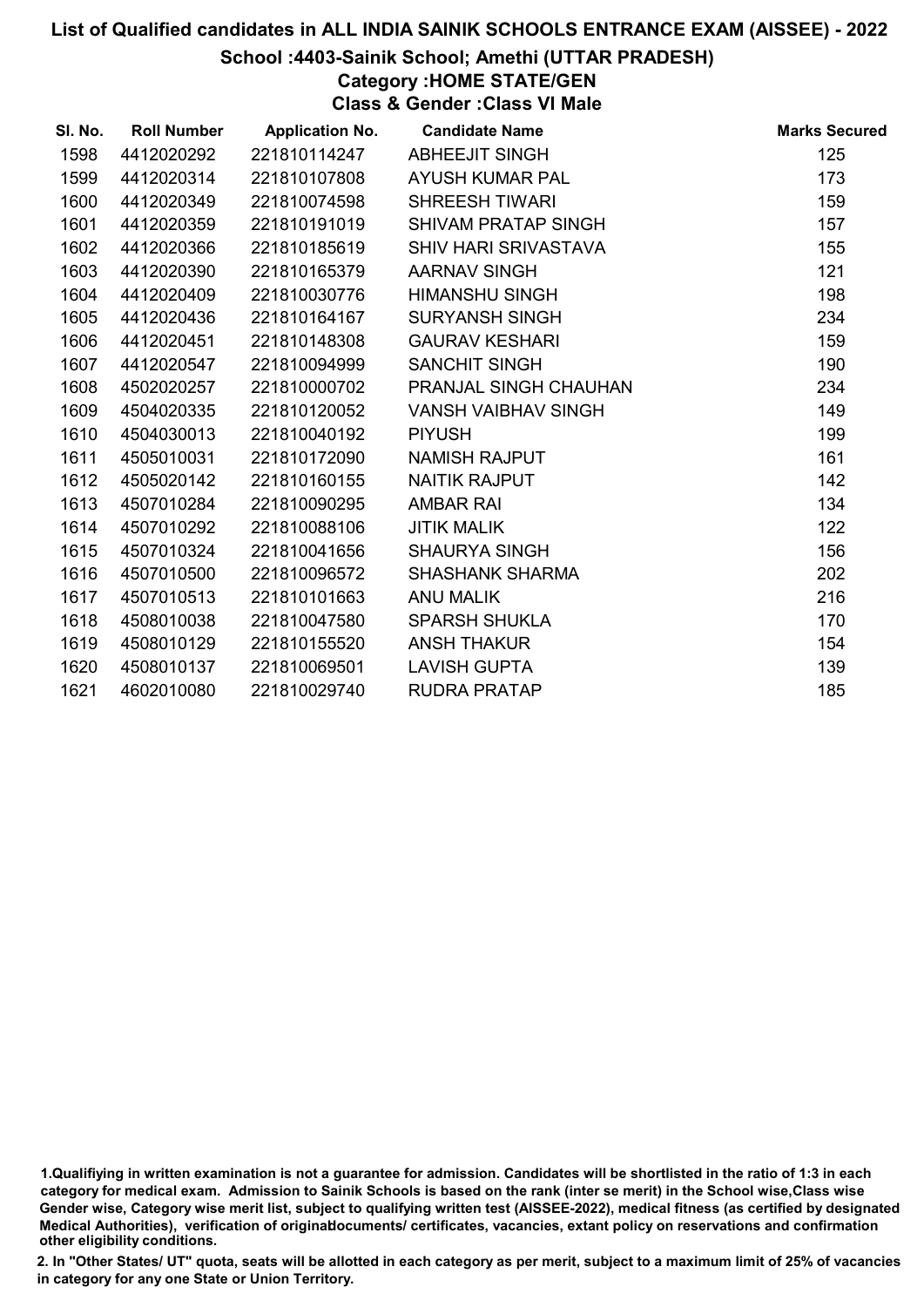# School :4403-Sainik School; Amethi (UTTAR PRADESH)

## Category :OTHER STATE/SC

Class & Gender :Class VI Male

| SI. No. | <b>Roll Number</b> | <b>Application No.</b> | <b>Candidate Name</b> | <b>Marks Secured</b> |
|---------|--------------------|------------------------|-----------------------|----------------------|
| 1622    | 1503020199         | 221810162975           | RAUSHAN RAJ           | 159                  |
| 1623    | 1506010011         | 221810124320           | RAJ KUMAR             | 231                  |
| 1624    | 1506010226         | 221810150684           | <b>DHANRAJ KUMAR</b>  | 200                  |
| 1625    | 1506020286         | 221810179748           | AMAN RAJ              | 94                   |
| 1626    | 1506020292         | 221810179958           | ADITYA RAJ            | 190                  |
| 1627    | 1506020322         | 221810150839           | SAMIR KUMAR MEHRA     | 186                  |
| 1628    | 1506020334         | 221810112059           | ANKIT KUMAR           | 211                  |
| 1629    | 1511030383         | 221810092787           | AMRIT RAW SINHA       | 189                  |
| 1630    | 1513010132         | 221810117182           | HARERAM CAHUDHARY     | 151                  |
| 1631    | 3002020464         | 221810125296           | ANSH                  | 95                   |
| 1632    | 3111020096         | 221810085043           | UTKARSH ASHISH RAUT   | 107                  |
| 1633    | 3115020266         | 221810160295           | RASAL SMARAN SARVESH  | 89                   |
| 1634    | 4407010061         | 221810069831           | HIMANSHU KUMAR        | 202                  |
| 1635    | 4410030031         | 221810181815           | ABHISHEK SINGH MANJHI | 69                   |
| 1636    | 4504020327         | 221810022642           | <b>GAURAV KUMAR</b>   | 127                  |

1.Qualifiying in written examination is not a guarantee for admission. Candidates will be shortlisted in the ratio of 1:3 in each category for medical exam. Admission to Sainik Schools is based on the rank (inter se merit) in the School wise,Class wise Gender wise, Category wise merit list, subject to qualifying written test (AISSEE-2022), medical fitness (as certified by designated Medical Authorities), verification of originablocuments/ certificates, vacancies, extant policy on reservations and confirmation other eligibility conditions.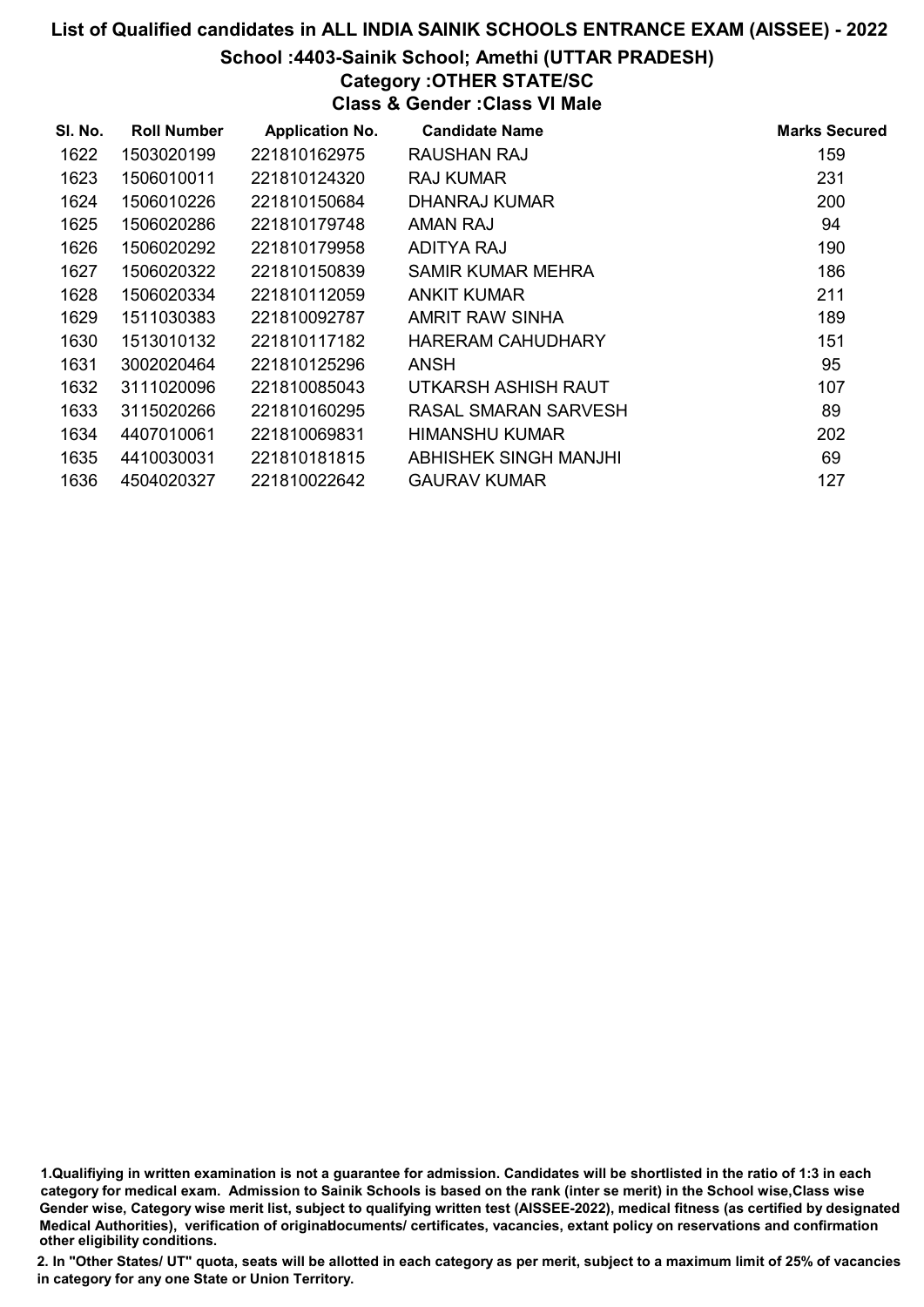# List of Qualified candidates in ALL INDIA SAINIK SCHOOLS ENTRANCE EXAM (AISSEE) - 2022 School :4403-Sainik School; Amethi (UTTAR PRADESH) Category :OTHER STATE/ST Class & Gender :Class VI Male

| SI. No. | <b>Roll Number</b> | <b>Application No.</b> | Candidate Name    | <b>Marks Secured</b> |
|---------|--------------------|------------------------|-------------------|----------------------|
| 1637    | 1513010129         | 221810116672           | MAYANK KUMAR      | 226                  |
| 1638    | 1514010205         | 221810091282           | ADARSH KUMAR GOND | 104                  |
| 1639    | 4201060386         | 221810122808           | BADAVATH SRINADH  | 136                  |

1.Qualifiying in written examination is not a guarantee for admission. Candidates will be shortlisted in the ratio of 1:3 in each category for medical exam. Admission to Sainik Schools is based on the rank (inter se merit) in the School wise,Class wise Gender wise, Category wise merit list, subject to qualifying written test (AISSEE-2022), medical fitness (as certified by designated Medical Authorities), verification of originablocuments/ certificates, vacancies, extant policy on reservations and confirmation other eligibility conditions.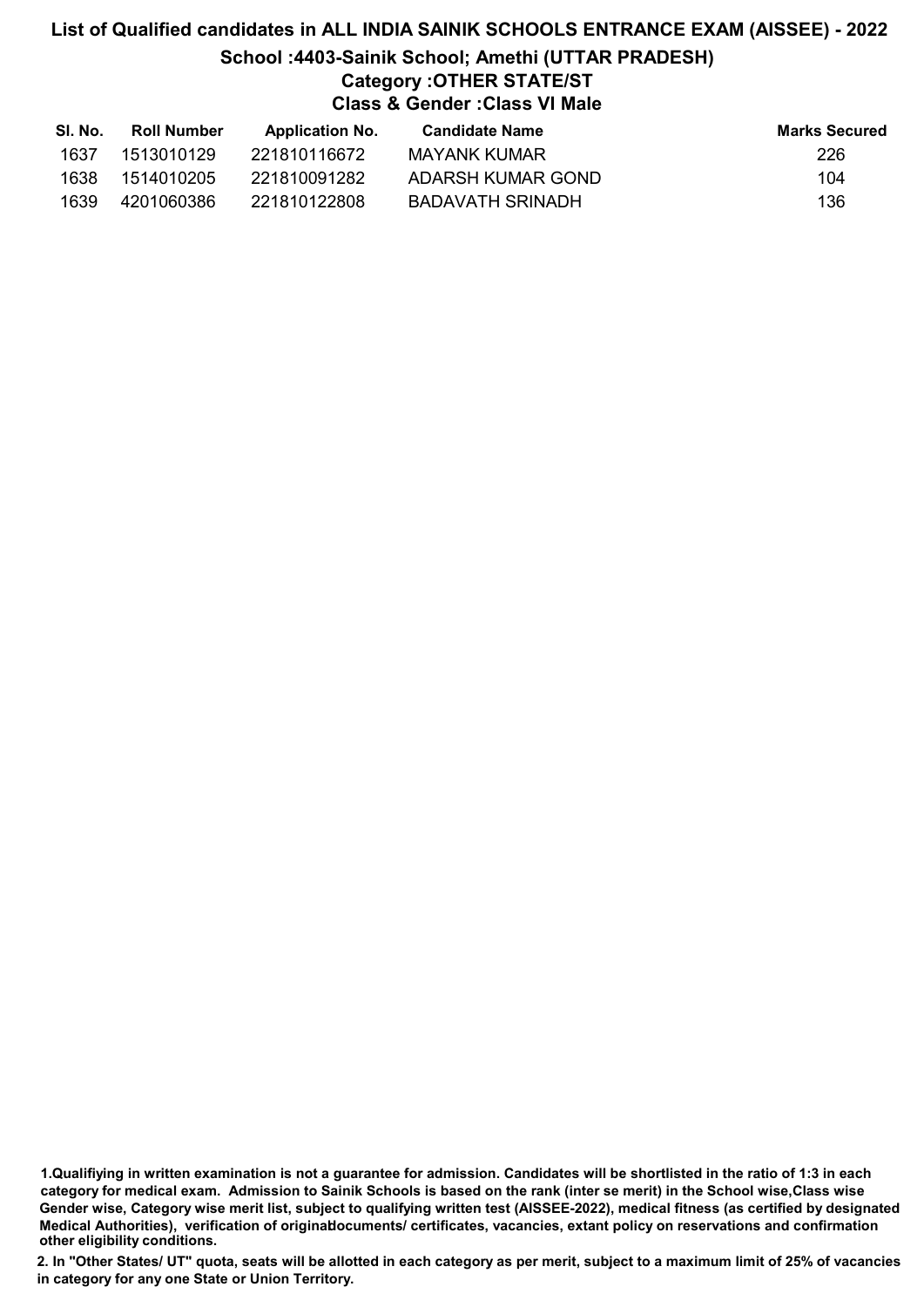#### School :4403-Sainik School; Amethi (UTTAR PRADESH)

Category :OTHER STATE/OBC

Class & Gender :Class VI Male

| SI. No. | <b>Roll Number</b> | <b>Application No.</b> | <b>Candidate Name</b>        | <b>Marks Secured</b> |
|---------|--------------------|------------------------|------------------------------|----------------------|
| 1640    | 1503010216         | 221810085995           | <b>AMIT KUMAR</b>            | 232                  |
| 1641    | 1503020276         | 221810024267           | <b>ATIF MUBARAK</b>          | 247                  |
| 1642    | 1505010184         | 221810131983           | PRIYANSHU KUMAR              | 254                  |
| 1643    | 1505010872         | 221810016746           | <b>SAURAV KUMAR</b>          | 132                  |
| 1644    | 1506010031         | 221810197270           | <b>ROHIT KUMAR</b>           | 234                  |
| 1645    | 1506010112         | 221810144662           | <b>ASIF RAZA</b>             | 166                  |
| 1646    | 1506010122         | 221810150792           | <b>SAURABH KUMAR</b>         | 221                  |
| 1647    | 1506010182         | 221810093783           | <b>KUMAR SANU</b>            | 227                  |
| 1648    | 1506010312         | 221810124046           | <b>RAVI KUMAR</b>            | 166                  |
| 1649    | 1506010335         | 221810112196           | <b>AYUSH RAJ</b>             | 249                  |
| 1650    | 1506020243         | 221810111957           | <b>SITBASANT</b>             | 166                  |
| 1651    | 1506020247         | 221810112267           | <b>MADHUKAR KUMAR</b>        | 207                  |
| 1652    | 1508010701         | 221810165619           | <b>JHUNJHUN KUMAR</b>        | 139                  |
| 1653    | 1509010149         | 221810105383           | <b>KESHAV GUPTA</b>          | 167                  |
| 1654    | 1509030250         | 221810052404           | <b>SATYA PRAKASH</b>         | 220                  |
| 1655    | 1509030467         | 221810119306           | <b>ASHWINI KUMAR</b>         | 188                  |
| 1656    | 1509040286         | 221810149648           | <b>ASHISH KUMAR</b>          | 138                  |
| 1657    | 1510010241         | 221810196754           | <b>TUSHAR KUMAR</b>          | 133                  |
| 1658    | 1511020117         | 221810074501           | PANKAJ KUMAR                 | 157                  |
| 1659    | 1511020141         | 221810151921           | <b>SARVJEET GUPTA</b>        | 181                  |
| 1660    | 1511020368         | 221810091533           | <b>GYANENDRA KUMAR</b>       | 251                  |
| 1661    | 1511020473         | 221810123604           | <b>AYUSH RAJ</b>             | 135                  |
| 1662    | 1511040391         | 221810098219           | <b>ADARSH KUMAR</b>          | 156                  |
| 1663    | 1511040396         | 221810164029           | <b>ALOK KUMAR</b>            | 126                  |
| 1664    | 1511040406         | 221810060339           | <b>ADARSH</b>                | 227                  |
| 1665    | 1512020005         | 221810046211           | YASH RAJ                     | 136                  |
| 1666    | 1513010078         | 221810112961           | <b>NISHCHAL</b>              | 165                  |
| 1667    | 1513010080         | 221810079271           | <b>TARUN KUMAR</b>           | 203                  |
| 1668    | 1513020015         | 221810107780           | <b>MRITUNJAY KUMAR</b>       | 168                  |
| 1669    | 1513020062         | 221810143124           | <b>OMKAR ANAND</b>           | 200                  |
| 1670    | 1513020211         | 221810062247           | <b>AYUSH KUMAR</b>           | 148                  |
| 1671    | 1513020236         | 221810115418           | <b>TEJASVI KUMAR GUPTA</b>   | 226                  |
| 1672    | 1514010123         | 221810122117           | <b>NIKHIL KUMAR</b>          | 236                  |
| 1673    | 1514010159         | 221810088259           | <b>AMAN KUMAR</b>            | 168                  |
| 1674    | 1514010319         | 221810043829           | <b>ARYAN UTSAV</b>           | 269                  |
| 1675    | 2303020142         | 221810076711           | <b>CHHAVIT</b>               | 180                  |
| 1676    | 2611010225         | 221810126902           | <b>KRISH KUMAR</b>           | 178                  |
| 1677    | 3002020382         | 221810139816           | <b>HIMANSHU SINGH DHAKAR</b> | 123                  |
| 1678    | 3002020398         | 221810179436           | <b>ANKIT DHAKAR</b>          | 197                  |
| 1679    | 3003030121         | 221810006375           | <b>ANIGYA PATEL</b>          | 238                  |
| 1680    | 3116010021         | 221810145860           | <b>FASALE SAMARTH KIRAN</b>  | 175                  |
| 1681    | 3905020143         | 221810019103           | <b>LAKSHYA KUMAR</b>         | 210                  |
| 1682    | 3905020227         | 221810104173           | <b>ANSHUL DHAKAD</b>         | 235                  |

1.Qualifiying in written examination is not a guarantee for admission. Candidates will be shortlisted in the ratio of 1:3 in each category for medical exam. Admission to Sainik Schools is based on the rank (inter se merit) in the School wise,Class wise Gender wise, Category wise merit list, subject to qualifying written test (AISSEE-2022), medical fitness (as certified by designated Medical Authorities), verification of originablocuments/ certificates, vacancies, extant policy on reservations and confirmation other eligibility conditions.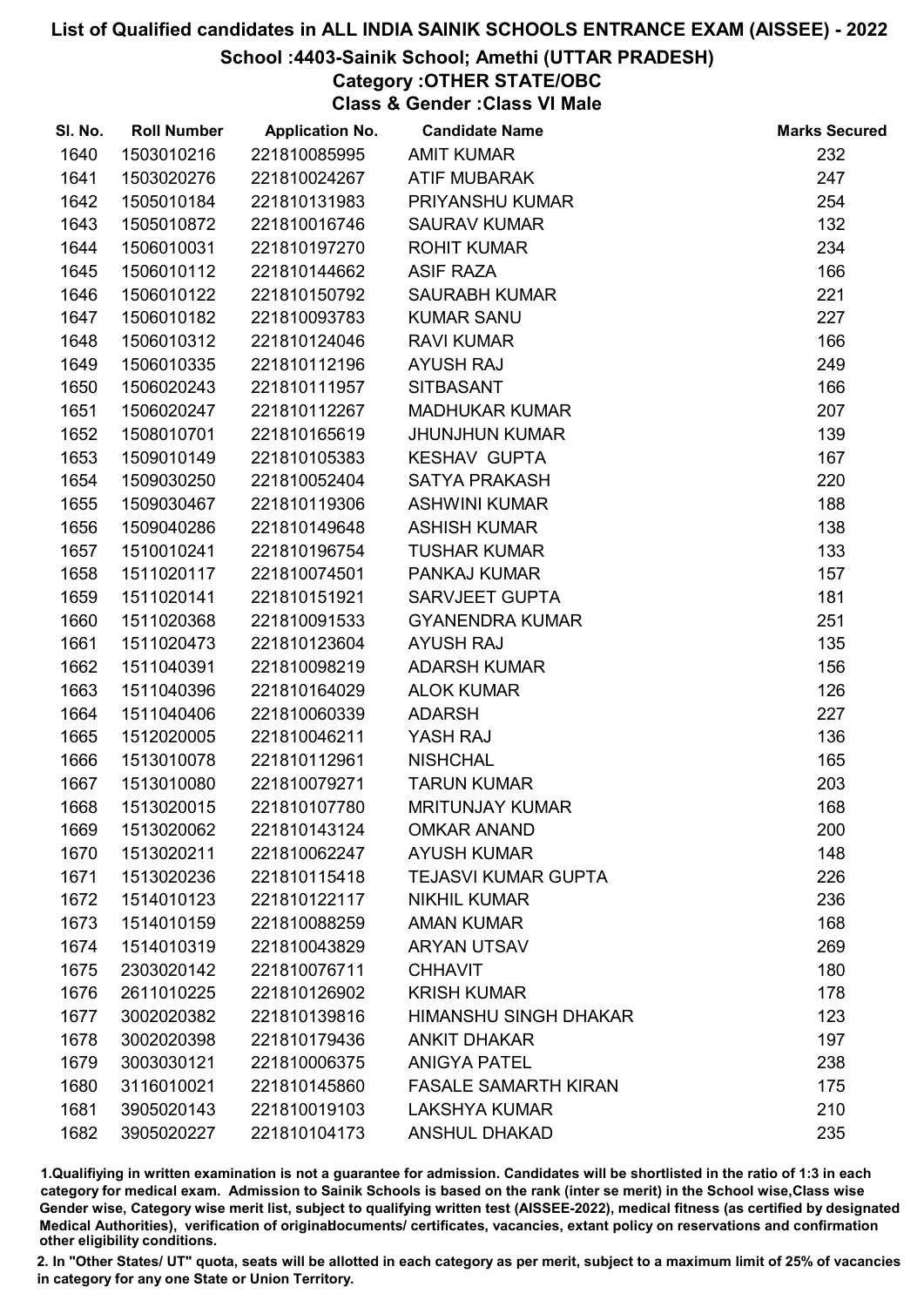# List of Qualified candidates in ALL INDIA SAINIK SCHOOLS ENTRANCE EXAM (AISSEE) - 2022 School :4403-Sainik School; Amethi (UTTAR PRADESH) Category :OTHER STATE/OBC Class & Gender :Class VI Male

| SI. No. | <b>Roll Number</b> | <b>Application No.</b> | <b>Candidate Name</b> | <b>Marks Secured</b> |
|---------|--------------------|------------------------|-----------------------|----------------------|
| 1683    | 4201040339         | 221810095804           | AYUSH KUMAR CHAUDHARI | 133                  |
| 1684    | 4402010107         | 221810094792           | OM SINGH              | 164                  |
| 1685    | 4405010193         | 221810090363           | <b>KRISH YADAV</b>    | 227                  |
| 1686    | 4405020195         | 221810004707           | AJAY KUMAR            | 258                  |
| 1687    | 4407010042         | 221810037970           | HIMANSHU YADAV        | 232                  |
| 1688    | 4408020232         | 221810120635           | <b>SURYANSH GHOSH</b> | 145                  |
| 1689    | 4411010077         | 221810148051           | YASH                  | 125                  |
| 1690    | 4411010157         | 221810146872           | <b>DEVRISHI YADAV</b> | 223                  |
| 1691    | 4412020067         | 221810008212           | OM BHARDWAJ           | 228                  |

<sup>1.</sup>Qualifiying in written examination is not a guarantee for admission. Candidates will be shortlisted in the ratio of 1:3 in each category for medical exam. Admission to Sainik Schools is based on the rank (inter se merit) in the School wise,Class wise Gender wise, Category wise merit list, subject to qualifying written test (AISSEE-2022), medical fitness (as certified by designated Medical Authorities), verification of originablocuments/ certificates, vacancies, extant policy on reservations and confirmation other eligibility conditions.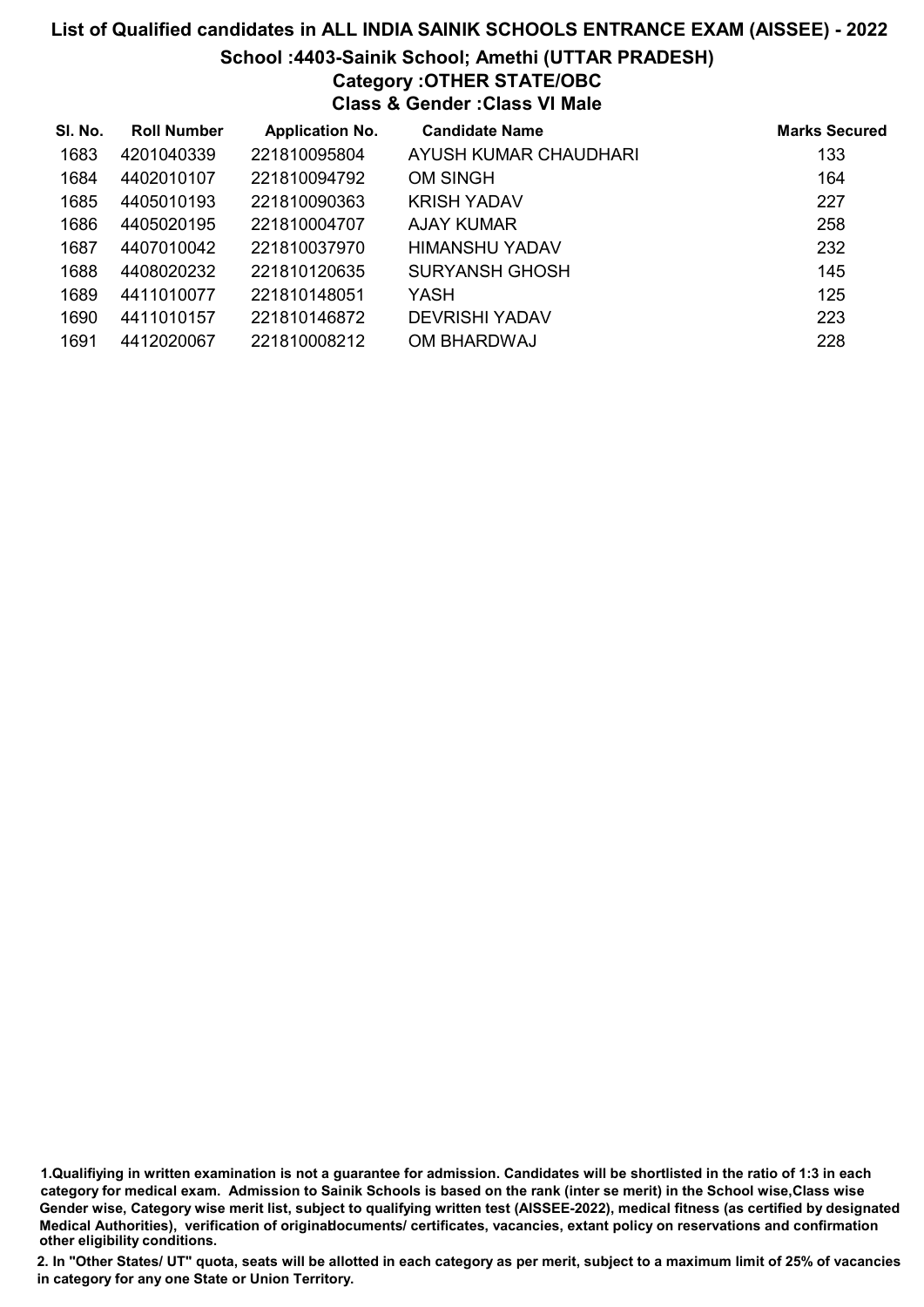# School :4403-Sainik School; Amethi (UTTAR PRADESH)

Category :OTHER STATE/DEF Class & Gender :Class VI Male

| SI. No. | <b>Roll Number</b> | <b>Application No.</b> | <b>Candidate Name</b>   | <b>Marks Secured</b> |
|---------|--------------------|------------------------|-------------------------|----------------------|
| 1692    | 1509010164         | 221810167524           | AAYUSH KUMAR PATEL      | 230                  |
| 1693    | 3001030139         | 221810050012           | TANMAY SHAW             | 175                  |
| 1694    | 3002030254         | 221810035293           | <b>ARYAN GAUTAM</b>     | 244                  |
| 1695    | 3114020042         | 221810012140           | AKSHAT SINGH            | 142                  |
| 1696    | 3901010282         | 221810015765           | RAJ SINGH TOMAR         | 190                  |
| 1697    | 3902010198         | 221810178735           | YAMAN LAMBA             | 166                  |
| 1698    | 3905030209         | 221810030138           | <b>KARTIK</b>           | 213                  |
| 1699    | 3905030346         | 221810141339           | SAKSHAM PATEL           | 223                  |
| 1700    | 3905030361         | 221810008349           | SANJIT RAJ              | 219                  |
| 1701    | 3905040264         | 221810063592           | AMAN                    | 232                  |
| 1702    | 4402010257         | 221810097856           | <b>ROSHAN</b>           | 120                  |
| 1703    | 4402010332         | 221810042468           | <b>HARSHIT PANDEY</b>   | 126                  |
| 1704    | 4410020051         | 221810122250           | MRITYUNJAY KUMAR MISHRA | 153                  |
| 1705    | 4412020183         | 221810013305           | <b>SHUBHAM KUMAR</b>    | 180                  |

1.Qualifiying in written examination is not a guarantee for admission. Candidates will be shortlisted in the ratio of 1:3 in each category for medical exam. Admission to Sainik Schools is based on the rank (inter se merit) in the School wise,Class wise Gender wise, Category wise merit list, subject to qualifying written test (AISSEE-2022), medical fitness (as certified by designated Medical Authorities), verification of originablocuments/ certificates, vacancies, extant policy on reservations and confirmation other eligibility conditions.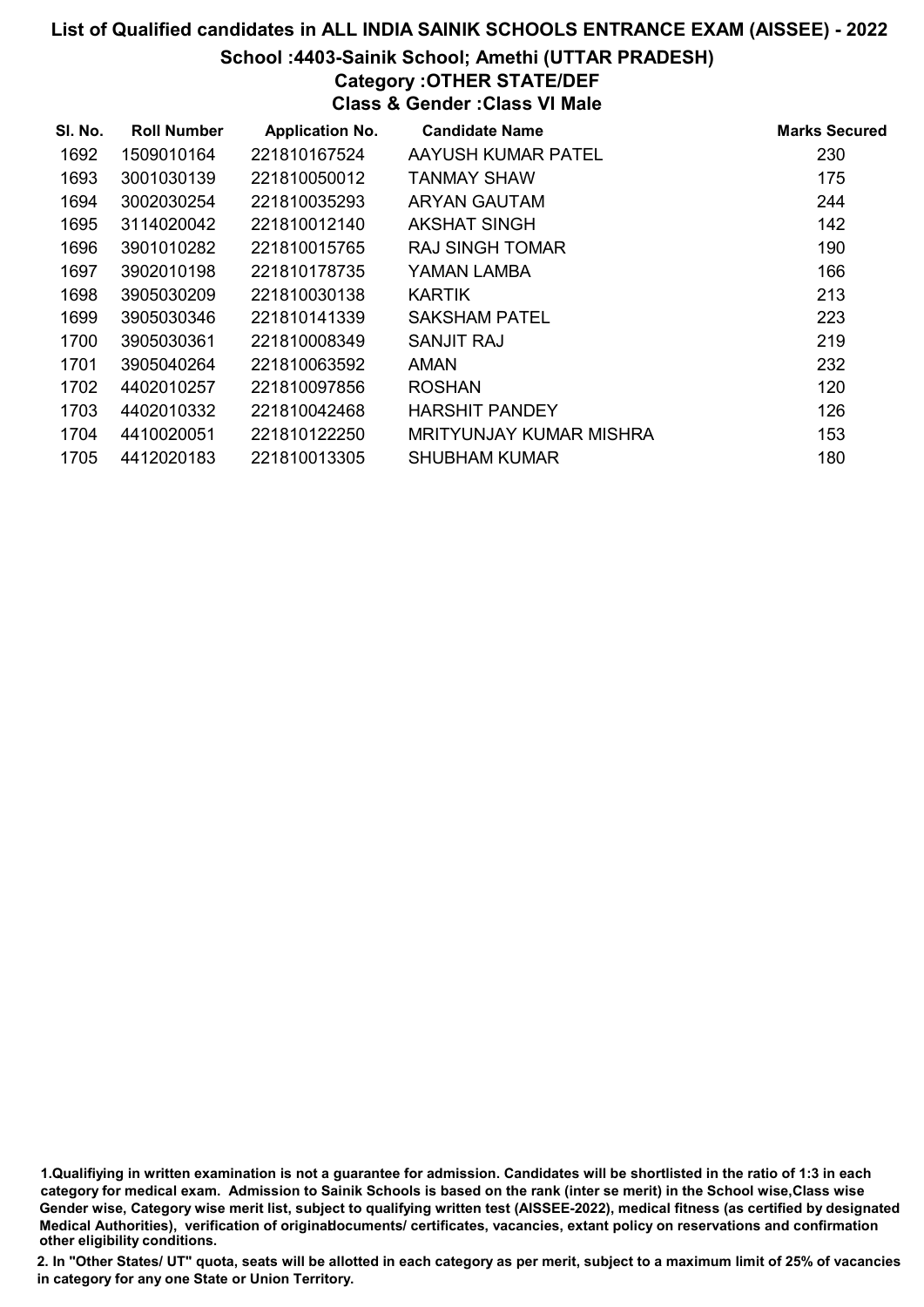## School :4403-Sainik School; Amethi (UTTAR PRADESH)

Category :OTHER STATE/GEN Class & Gender :Class VI Male

| SI. No. | <b>Roll Number</b> | <b>Application No.</b> | <b>Candidate Name</b>       | <b>Marks Secured</b> |
|---------|--------------------|------------------------|-----------------------------|----------------------|
| 1706    | 1210030281         | 221810130366           | H GANAPATHI RAJU            | 150                  |
| 1707    | 1503020314         | 221810113848           | ABHINAV SHASHWAT            | 211                  |
| 1708    | 1505010815         | 221810115135           | DIVYANSH KUMAR SINGH        | 195                  |
| 1709    | 1506020152         | 221810167956           | <b>ARMAN ALI</b>            | 148                  |
| 1710    | 1507010045         | 221810080771           | YASH RAJ                    | 154                  |
| 1711    | 1507010047         | 221810107581           | <b>MAYANK KUMAR</b>         | 260                  |
| 1712    | 1507010177         | 221810031076           | <b>MAYANK MURARI</b>        | 248                  |
| 1713    | 1507010181         | 221810107286           | <b>RAJSU RAJ</b>            | 143                  |
| 1714    | 1509030444         | 221810151085           | <b>SHUBHAM KUMAR</b>        | 217                  |
| 1715    | 1509040195         | 221810128367           | DIVYANSHU KUMAR             | 189                  |
| 1716    | 1511030322         | 221810041927           | <b>SHYAMBABU THAKUR</b>     | 250                  |
| 1717    | 1511040153         | 221810094890           | <b>ANSH SINGH</b>           | 120                  |
| 1718    | 1513010123         | 221810103072           | <b>HARSH KUMAR MISHRA</b>   | 277                  |
| 1719    | 1513020272         | 221810086519           | PIYUSH RANJAN               | 264                  |
| 1720    | 1514010254         | 221810154965           | ADITYA RAJ VERMA            | 245                  |
| 1721    | 2001050166         | 221810002673           | <b>PARTH TIWARI</b>         | 174                  |
| 1722    | 2001050210         | 221810166983           | <b>ADARSH SAINI</b>         | 131                  |
| 1723    | 2001050517         | 221810185784           | SHREYASH PANDEY             | 131                  |
| 1724    | 2001060470         | 221810012718           | <b>BHAGAV ARYA</b>          | 185                  |
| 1725    | 2201020042         | 221810053970           | AYUSH SINGH RAJPUT          | 193                  |
| 1726    | 2202020485         | 221810037084           | <b>ANKIT KUMAR</b>          | 142                  |
| 1727    | 2610010010         | 221810082480           | ANKUR KUMAR SINGH           | 120                  |
| 1728    | 3002020577         | 221810093497           | <b>SAHIL PATEL</b>          | 171                  |
| 1729    | 3002030291         | 221810172264           | <b>KRISHNKANT TIWARI</b>    | 204                  |
| 1730    | 3002030666         | 221810018449           | YASH BHADORIYA              | 177                  |
| 1731    | 3002030712         | 221810040299           | <b>ABHISHEK RAJAWAT</b>     | 143                  |
| 1732    | 3110020018         | 221810067433           | <b>VEDANT</b>               | 126                  |
| 1733    | 3114020479         | 221810131956           | SARVADNYA BALAJI            | 149                  |
| 1734    | 3115030078         | 221810107221           | <b>GANESH SHAHAJI PAWAR</b> | 152                  |
| 1735    | 3901010130         | 221810021642           | <b>RITIK SINGH</b>          | 224                  |
| 1736    | 3901010268         | 221810015935           | <b>ABHIRAJ KUMAR</b>        | 198                  |
| 1737    | 3904040779         | 221810153107           | <b>SATYAM</b>               | 137                  |
| 1738    | 3904040843         | 221810076057           | <b>HARSHVARDHAN SINGH</b>   | 219                  |
| 1739    | 3905020273         | 221810071104           | RAGHAV KUMAR UPADHYAY       | 193                  |
| 1740    | 3905020560         | 221810020146           | <b>KUNAL YADAV</b>          | 209                  |
| 1741    | 3905030168         | 221810067797           | <b>SOMDEV MAITY</b>         | 215                  |
| 1742    | 3905040329         | 221810060473           | <b>REHAN KHAN</b>           | 165                  |
| 1743    | 3908010075         | 221810089044           | <b>HRISHABH PANDEY</b>      | 178                  |
| 1744    | 4403020194         | 221810098358           | ADITYA KUMAR YADAV          | 259                  |
| 1745    | 4405020050         | 221810130452           | <b>VIRAJ SINGH</b>          | 158                  |
| 1746    | 4410020021         | 221810053710           | PRAKHAR ANAND               | 207                  |
| 1747    | 4410020371         | 221810074463           | PRITAM KUMAR SINGH          | 132                  |
| 1748    | 4410020494         | 221810010635           | <b>AYUSH RAJ</b>            | 231                  |

1.Qualifiying in written examination is not a guarantee for admission. Candidates will be shortlisted in the ratio of 1:3 in each category for medical exam. Admission to Sainik Schools is based on the rank (inter se merit) in the School wise,Class wise Gender wise, Category wise merit list, subject to qualifying written test (AISSEE-2022), medical fitness (as certified by designated Medical Authorities), verification of originablocuments/ certificates, vacancies, extant policy on reservations and confirmation other eligibility conditions.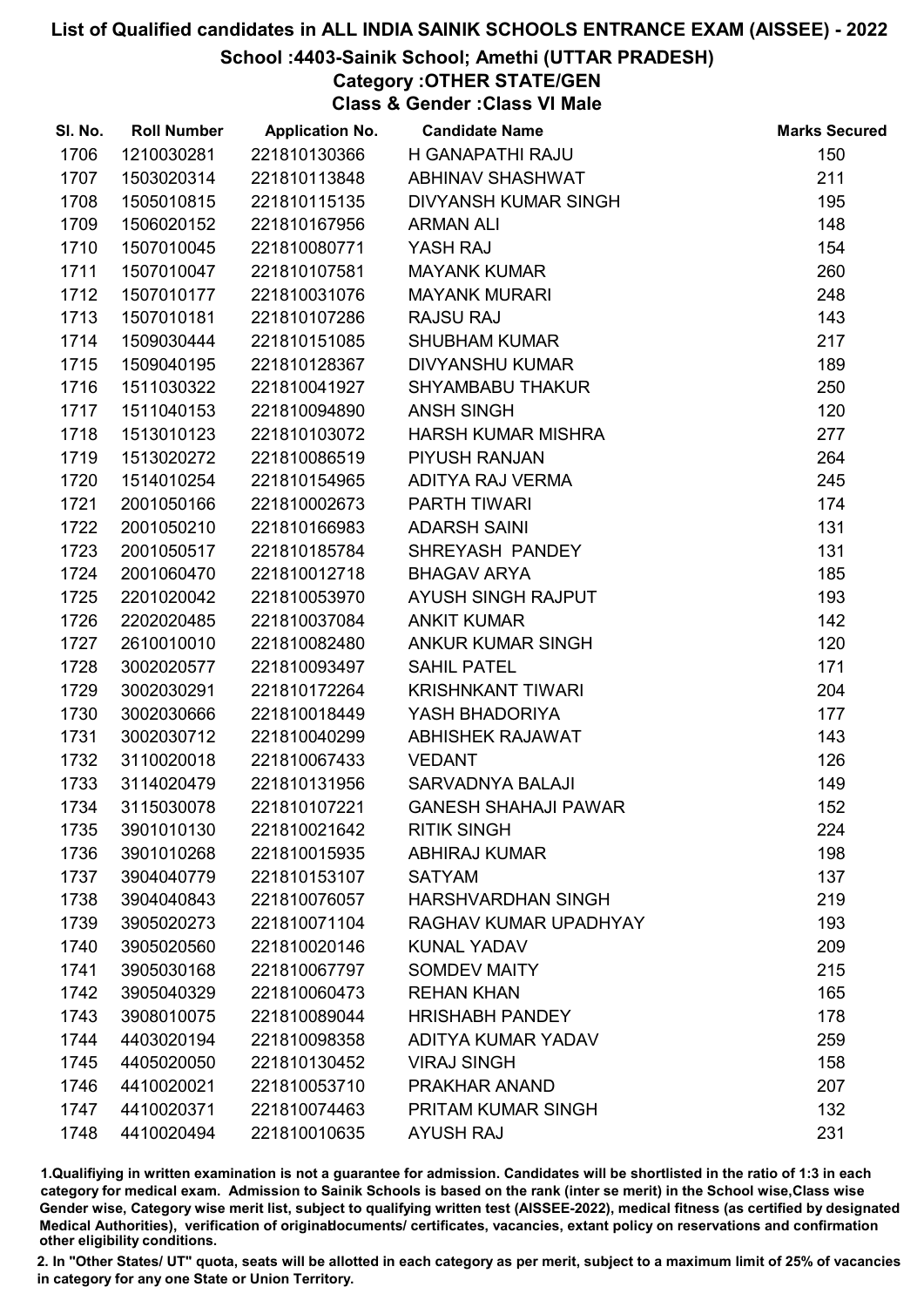# List of Qualified candidates in ALL INDIA SAINIK SCHOOLS ENTRANCE EXAM (AISSEE) - 2022 School :4403-Sainik School; Amethi (UTTAR PRADESH) Category :OTHER STATE/GEN Class & Gender :Class VI Male

| SI. No. | <b>Roll Number</b> | <b>Application No.</b> | <b>Candidate Name</b> | <b>Marks Secured</b> |
|---------|--------------------|------------------------|-----------------------|----------------------|
| 1749    | 4410030201         | 221810126776           | MANAV TIWARI          | 176                  |
| 1750    | 4412010291         | 221810021185           | AASHUTOSH PANDEY      | 187                  |

<sup>1.</sup>Qualifiying in written examination is not a guarantee for admission. Candidates will be shortlisted in the ratio of 1:3 in each category for medical exam. Admission to Sainik Schools is based on the rank (inter se merit) in the School wise,Class wise Gender wise, Category wise merit list, subject to qualifying written test (AISSEE-2022), medical fitness (as certified by designated Medical Authorities), verification of originablocuments/ certificates, vacancies, extant policy on reservations and confirmation other eligibility conditions.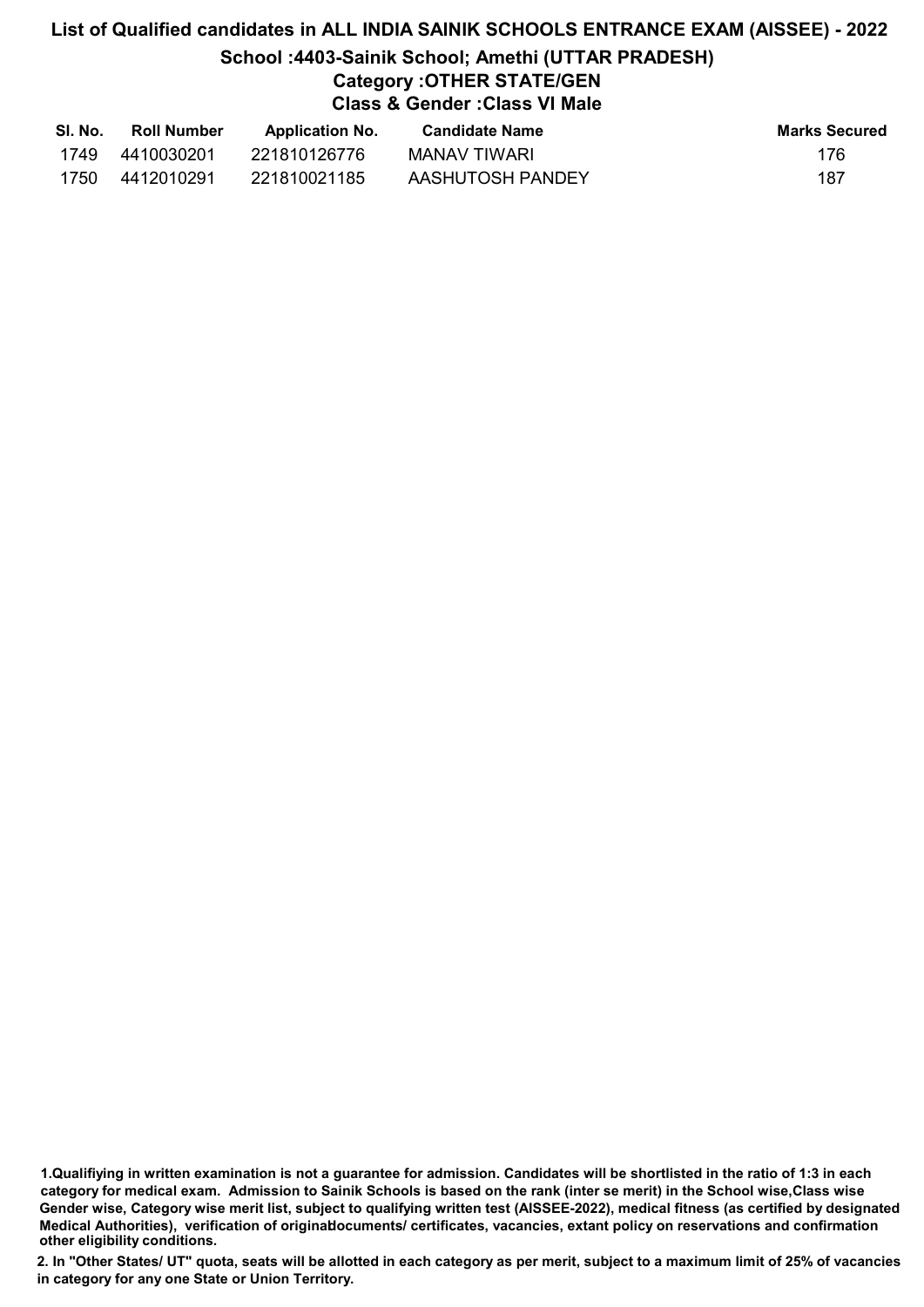### School :4403-Sainik School; Amethi (UTTAR PRADESH)

### Category :HOME STATE/SC

Class & Gender :Class VI Female

| SI. No. | <b>Roll Number</b> | <b>Application No.</b> | <b>Candidate Name</b>      | <b>Marks Secured</b> |
|---------|--------------------|------------------------|----------------------------|----------------------|
| 1751    | 1503010162         | 221810143814           | PAYAL KANAUJIYA            | 103                  |
| 1752    | 1506010138         | 221810171823           | <b>NISHA KUMARI</b>        | 185                  |
| 1753    | 4401010008         | 221810111500           | <b>TANU</b>                | 221                  |
| 1754    | 4401020057         | 221810048442           | <b>SWATI SONKAR</b>        | 125                  |
| 1755    | 4401040089         | 221810131875           | <b>KAVYA SINGH RAJOUR</b>  | 72                   |
| 1756    | 4402010080         | 221810010902           | <b>PRINCI RAI</b>          | 113                  |
| 1757    | 4402010081         | 221810140902           | PRAGYA SHRESHTHA           | 103                  |
| 1758    | 4402010120         | 221810037533           | <b>HARSHITA DAYAL</b>      | 147                  |
| 1759    | 4402010197         | 221810196605           | <b>ARYANA</b>              | 123                  |
| 1760    | 4402010322         | 221810172138           | <b>ANVESHA</b>             | 66                   |
| 1761    | 4402010386         | 221810056489           | <b>ISHITA KANOJIA</b>      | 138                  |
| 1762    | 4402010420         | 221810019861           | ANURADHA GAUTAM            | 87                   |
| 1763    | 4402010476         | 221810130035           | <b>GITANJALI RAI</b>       | 153                  |
| 1764    | 4402010511         | 221810111647           | <b>ANCHAL SAROJ</b>        | 88                   |
| 1765    | 4403010012         | 221810080930           | ANUSHKA CHAUDHARI          | 126                  |
| 1766    | 4403010092         | 221810130671           | <b>SAKSHI RANJAN</b>       | 115                  |
| 1767    | 4403010155         | 221810108305           | AARADHYA                   | 175                  |
| 1768    | 4403010220         | 221810052358           | <b>SHRISHTTY</b>           | 96                   |
| 1769    | 4403020211         | 221810120409           | <b>VARTIKA BHASKAR</b>     | 130                  |
| 1770    | 4404010017         | 221810033404           | <b>VANSHIKA CHAUDHARI</b>  | 143                  |
| 1771    | 4404010045         | 221810103561           | <b>LISHA BALA</b>          | 197                  |
| 1772    | 4405020231         | 221810047667           | KHUSHI CHANDRA             | 181                  |
| 1773    | 4406010064         | 221810160241           | <b>RADHA</b>               | 82                   |
| 1774    | 4406010213         | 221810164774           | <b>NEHA KUMARI</b>         | 131                  |
| 1775    | 4406020335         | 221810161196           | <b>MANDEEP KAUR</b>        | 78                   |
| 1776    | 4406020456         | 221810159059           | <b>SONIKA</b>              | 76                   |
| 1777    | 4406020461         | 221810112959           | <b>KHUSHI KUMARI</b>       | 103                  |
| 1778    | 4406030035         | 221810097924           | <b>ANANYA RAJEEV</b>       | 155                  |
| 1779    | 4406030089         | 221810014215           | <b>HARSHITA VARDHAN</b>    | 119                  |
| 1780    | 4406030439         | 221810125159           | <b>CHITRALI KARNDHAR</b>   | 104                  |
| 1781    | 4407020005         | 221810016410           | <b>APARNA</b>              | 109                  |
| 1782    | 4407020431         | 221810092439           | <b>VIDHI SINGH</b>         | 112                  |
| 1783    | 4407020440         | 221810003949           | <b>NAINSI KUMAR GAUTAM</b> | 71                   |
| 1784    | 4407020532         | 221810111869           | <b>GARIMA KANNAUJIYA</b>   | 209                  |
| 1785    | 4409010069         | 221810049121           | <b>DIVYA</b>               | 145                  |
| 1786    | 4410010033         | 221810098201           | <b>REENA RAWAT</b>         | 125                  |
| 1787    | 4410010056         | 221810023391           | <b>ANU DEVI</b>            | 195                  |
| 1788    | 4410010121         | 221810002804           | <b>SAKSHI</b>              | 176                  |
| 1789    | 4410020179         | 221810165481           | <b>DIVYANSHI GAUTAM</b>    | 172                  |
| 1790    | 4410020240         | 221810040542           | <b>RADHA</b>               | 79                   |
| 1791    | 4410020520         | 221810085966           | <b>SHALINI SINGH</b>       | 114                  |
| 1792    | 4410030356         | 221810185188           | <b>ANSHIKA SINGH</b>       | 107                  |
| 1793    | 4410030404         | 221810102029           | SHREYA KHANNA              | 147                  |

1.Qualifiying in written examination is not a guarantee for admission. Candidates will be shortlisted in the ratio of 1:3 in each category for medical exam. Admission to Sainik Schools is based on the rank (inter se merit) in the School wise,Class wise Gender wise, Category wise merit list, subject to qualifying written test (AISSEE-2022), medical fitness (as certified by designated Medical Authorities), verification of originablocuments/ certificates, vacancies, extant policy on reservations and confirmation other eligibility conditions.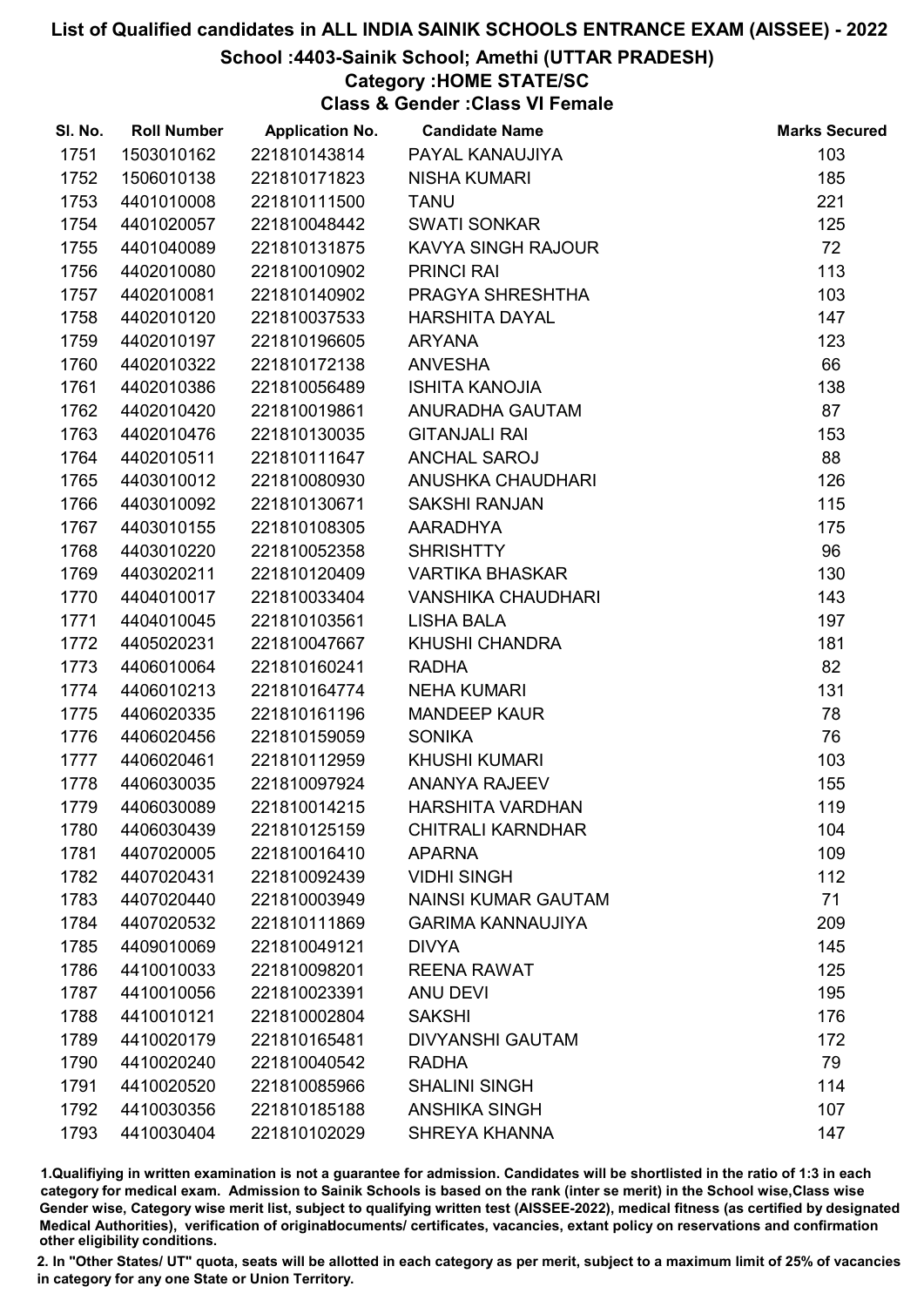### School :4403-Sainik School; Amethi (UTTAR PRADESH)

### Category :HOME STATE/SC

Class & Gender :Class VI Female

| SI. No. | <b>Roll Number</b> | <b>Application No.</b> | <b>Candidate Name</b>  | <b>Marks Secured</b> |
|---------|--------------------|------------------------|------------------------|----------------------|
| 1794    | 4411010250         | 221810141754           | <b>ANUPRIYA SINGH</b>  | 186                  |
| 1795    | 4412010097         | 221810111591           | <b>SONAL</b>           | 204                  |
| 1796    | 4412010141         | 221810162192           | LALI                   | 235                  |
| 1797    | 4412010165         | 221810151833           | SHREYA CHAUDHARY       | 139                  |
| 1798    | 4412010186         | 221810152283           | REYA KUMARI            | 38                   |
| 1799    | 4412010331         | 221810074056           | <b>RIYA</b>            | 139                  |
| 1800    | 4412020169         | 221810093274           | <b>PRACHI RAI</b>      | 115                  |
| 1801    | 4412020525         | 221810092449           | <b>ANJALI RAJ GOND</b> | 115                  |
| 1802    | 4507010360         | 221810014347           | NAVODITA SINGH         | 107                  |

1.Qualifiying in written examination is not a guarantee for admission. Candidates will be shortlisted in the ratio of 1:3 in each category for medical exam. Admission to Sainik Schools is based on the rank (inter se merit) in the School wise,Class wise Gender wise, Category wise merit list, subject to qualifying written test (AISSEE-2022), medical fitness (as certified by designated Medical Authorities), verification of originablocuments/ certificates, vacancies, extant policy on reservations and confirmation other eligibility conditions.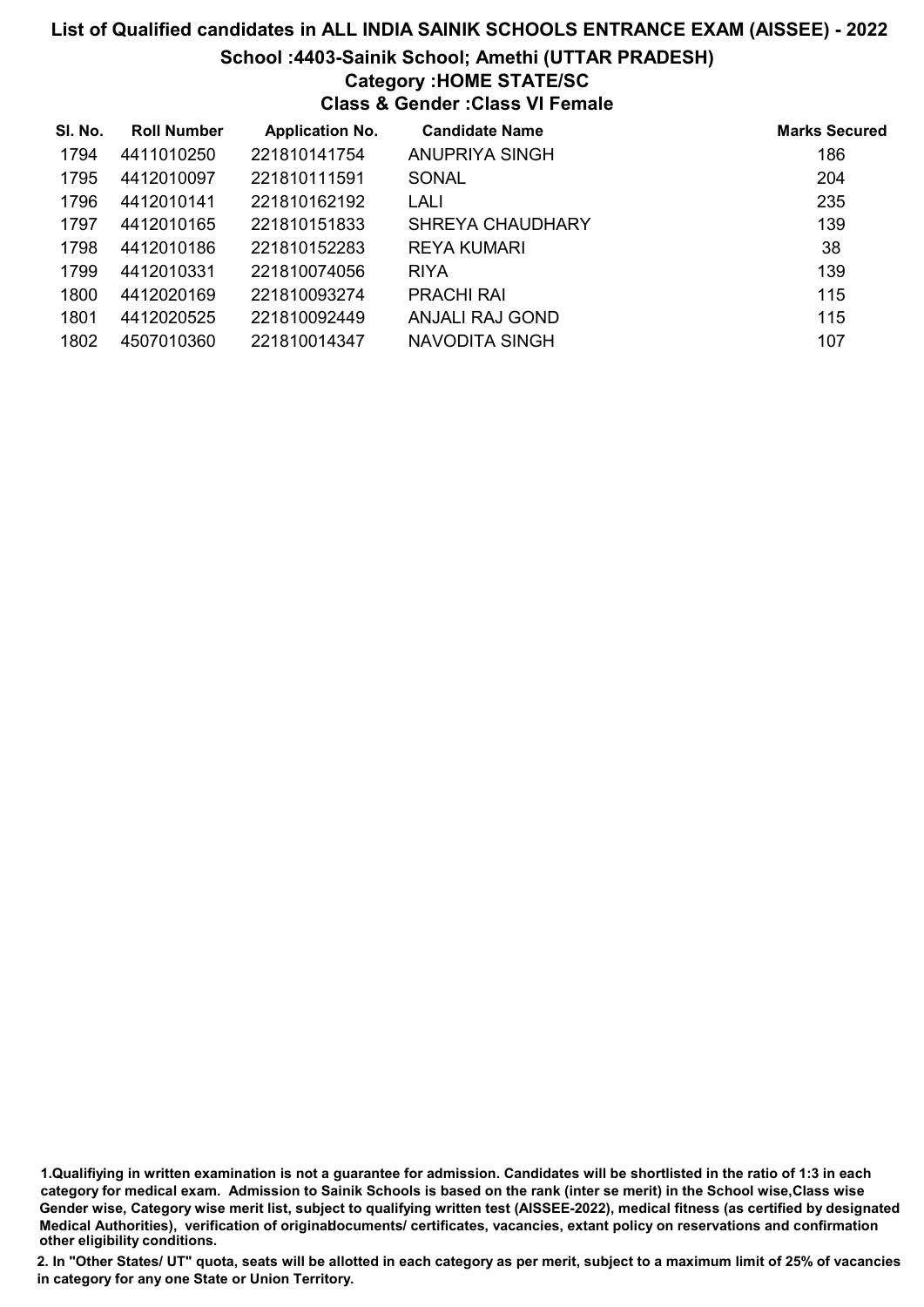# List of Qualified candidates in ALL INDIA SAINIK SCHOOLS ENTRANCE EXAM (AISSEE) - 2022 School :4403-Sainik School; Amethi (UTTAR PRADESH) Category :HOME STATE/ST Class & Gender :Class VI Female

| SI. No. | Roll Number | <b>Application No.</b> | Candidate Name | <b>Marks Secured</b> |
|---------|-------------|------------------------|----------------|----------------------|
| 1803    | 4402010082  | 221810067212           | ARPITA KUMARI  | 111                  |
| 1804    | 4402010554  | 221810007189           | SARITA GOND    | 110                  |
| 1805    | 4412020351  | 221810084109           | KUMARI ANSHIKA | 162                  |

1.Qualifiying in written examination is not a guarantee for admission. Candidates will be shortlisted in the ratio of 1:3 in each category for medical exam. Admission to Sainik Schools is based on the rank (inter se merit) in the School wise,Class wise Gender wise, Category wise merit list, subject to qualifying written test (AISSEE-2022), medical fitness (as certified by designated Medical Authorities), verification of originablocuments/ certificates, vacancies, extant policy on reservations and confirmation other eligibility conditions.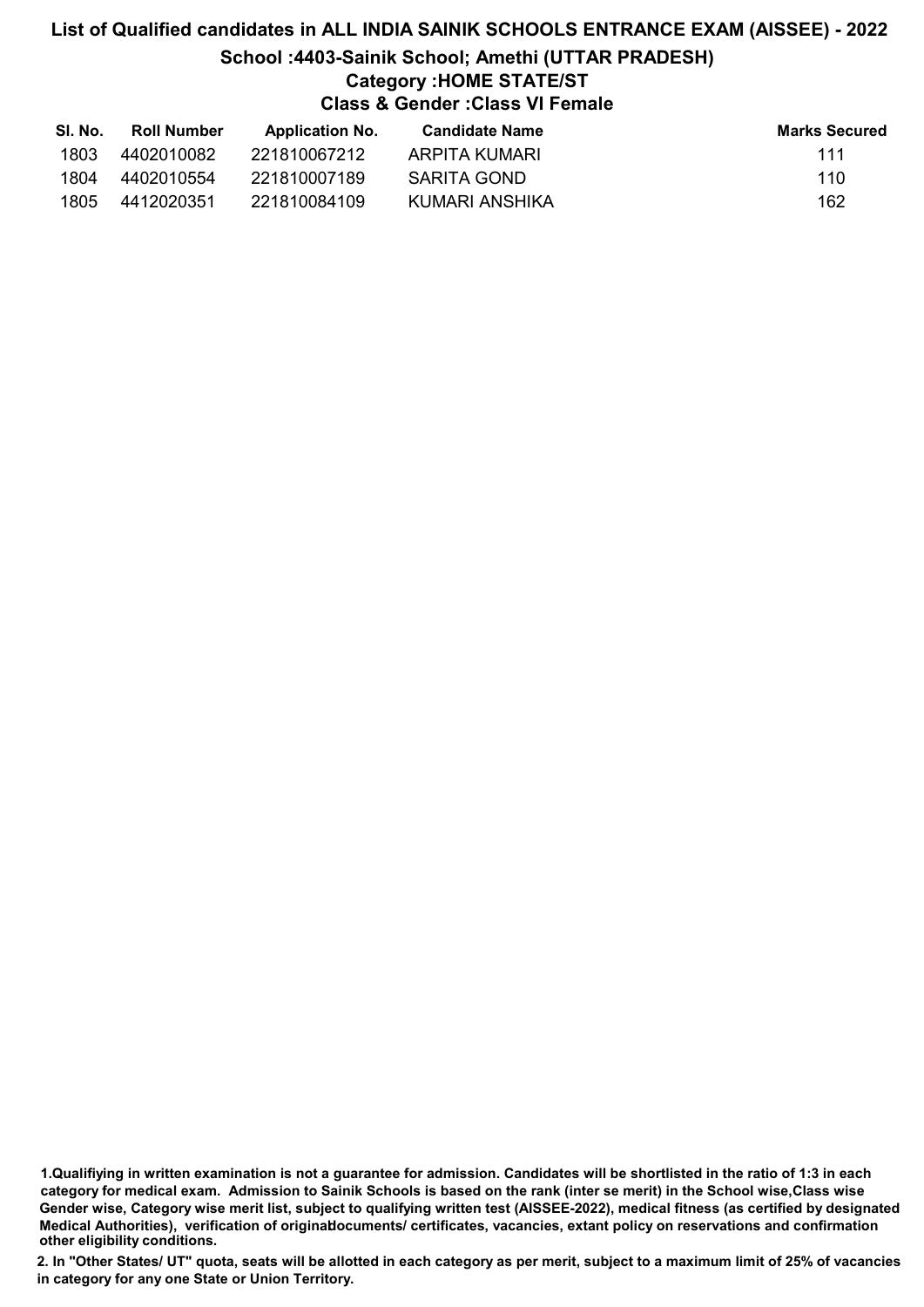### School :4403-Sainik School; Amethi (UTTAR PRADESH)

## Category :HOME STATE/OBC

Class & Gender :Class VI Female

| SI. No. | <b>Roll Number</b> | <b>Application No.</b> | <b>Candidate Name</b>   | <b>Marks Secured</b> |
|---------|--------------------|------------------------|-------------------------|----------------------|
| 1806    | 1506010201         | 221810088634           | <b>ANUSHKA PAL</b>      | 189                  |
| 1807    | 1512010236         | 221810083756           | AYUSHI KRISHNA KUSHWAHA | 136                  |
| 1808    | 2001020015         | 221810050130           | RADHIKA GIRI            | 166                  |
| 1809    | 2001030450         | 221810104451           | <b>KOMAL MAURYA</b>     | 134                  |
| 1810    | 2001030614         | 221810067276           | <b>AMRTA</b>            | 186                  |
| 1811    | 2001050296         | 221810175714           | SADHANA VERMA           | 188                  |
| 1812    | 2001060378         | 221810009487           | <b>ANJALI VERMA</b>     | 135                  |
| 1813    | 2001060527         | 221810105638           | <b>KUMARI ROSHNI</b>    | 145                  |
| 1814    | 2001060706         | 221810047398           | <b>LAIBA SAIFI</b>      | 143                  |
| 1815    | 2501010086         | 221810192350           | AYAT YADAV              | 123                  |
| 1816    | 3804010137         | 221810137177           | SHRESTHA CHAURASIA      | 193                  |
| 1817    | 3901010025         | 221810128940           | <b>ANKITA YADAV</b>     | 242                  |
| 1818    | 3901020247         | 221810122186           | <b>KUMKUM YADAV</b>     | 125                  |
| 1819    | 3904020142         | 221810111681           | <b>TITANSHA JAISWAL</b> | 182                  |
| 1820    | 4401020451         | 221810151666           | <b>DIKSHA</b>           | 134                  |
| 1821    | 4401030455         | 221810101384           | MUSKAN CHAUDHARY        | 159                  |
| 1822    | 4401030489         | 221810113179           | <b>SHRASHTI</b>         | 157                  |
| 1823    | 4402010235         | 221810155785           | <b>ANVESHA PAL</b>      | 139                  |
| 1824    | 4402010405         | 221810060290           | YASHI MAURYA            | 205                  |
| 1825    | 4402010433         | 221810101192           | <b>AMRITA SINGH</b>     | 127                  |
| 1826    | 4402010435         | 221810001413           | ANSHIKA YADAV           | 148                  |
| 1827    | 4402010458         | 221810010544           | <b>CHANDANI</b>         | 163                  |
| 1828    | 4402010459         | 221810191564           | ANSHIKA MAURYA          | 186                  |
| 1829    | 4402010499         | 221810111736           | <b>SHANVI</b>           | 158                  |
| 1830    | 4402010517         | 221810088087           | <b>SMRITI YADAV</b>     | 142                  |
| 1831    | 4402010520         | 221810012587           | <b>RANJANA</b>          | 149                  |
| 1832    | 4403010002         | 221810003410           | <b>NANDANI PAL</b>      | 156                  |
| 1833    | 4403010022         | 221810003460           | ANSHIKA YADAV           | 189                  |
| 1834    | 4403010037         | 221810001821           | <b>AREEBA MALIK</b>     | 201                  |
| 1835    | 4403010126         | 221810092843           | <b>KOMAL</b>            | 151                  |
| 1836    | 4403010219         | 221810050258           | SHIKHA VISHWAKARMA      | 241                  |
| 1837    | 4403010229         | 221810003049           | SAKSHI SONI.            | 125                  |
| 1838    | 4403020020         | 221810089472           | <b>VIDYA YADAV</b>      | 169                  |
| 1839    | 4403020026         | 221810188682           | <b>SUPRIYA YADAV</b>    | 136                  |
| 1840    | 4403020032         | 221810003803           | <b>ARPITA PATEL</b>     | 167                  |
| 1841    | 4403020073         | 221810003474           | <b>AISHVITA</b>         | 164                  |
| 1842    | 4403020084         | 221810003805           | <b>ARCHITA PATEL</b>    | 162                  |
| 1843    | 4403020152         | 221810038237           | <b>SAKSHI PAL</b>       | 151                  |
| 1844    | 4403020161         | 221810003457           | <b>AYUSHI YADAV</b>     | 155                  |
| 1845    | 4403020183         | 221810089518           | <b>ANUSHKA SONI</b>     | 122                  |
| 1846    | 4403020235         | 221810003769           | <b>TRISHI YADAV</b>     | 209                  |
| 1847    | 4405010005         | 221810136900           | <b>AKANKSHA YADAV</b>   | 175                  |
| 1848    | 4405010016         | 221810138530           | <b>MADHU</b>            | 161                  |

1.Qualifiying in written examination is not a guarantee for admission. Candidates will be shortlisted in the ratio of 1:3 in each category for medical exam. Admission to Sainik Schools is based on the rank (inter se merit) in the School wise,Class wise Gender wise, Category wise merit list, subject to qualifying written test (AISSEE-2022), medical fitness (as certified by designated Medical Authorities), verification of originablocuments/ certificates, vacancies, extant policy on reservations and confirmation other eligibility conditions.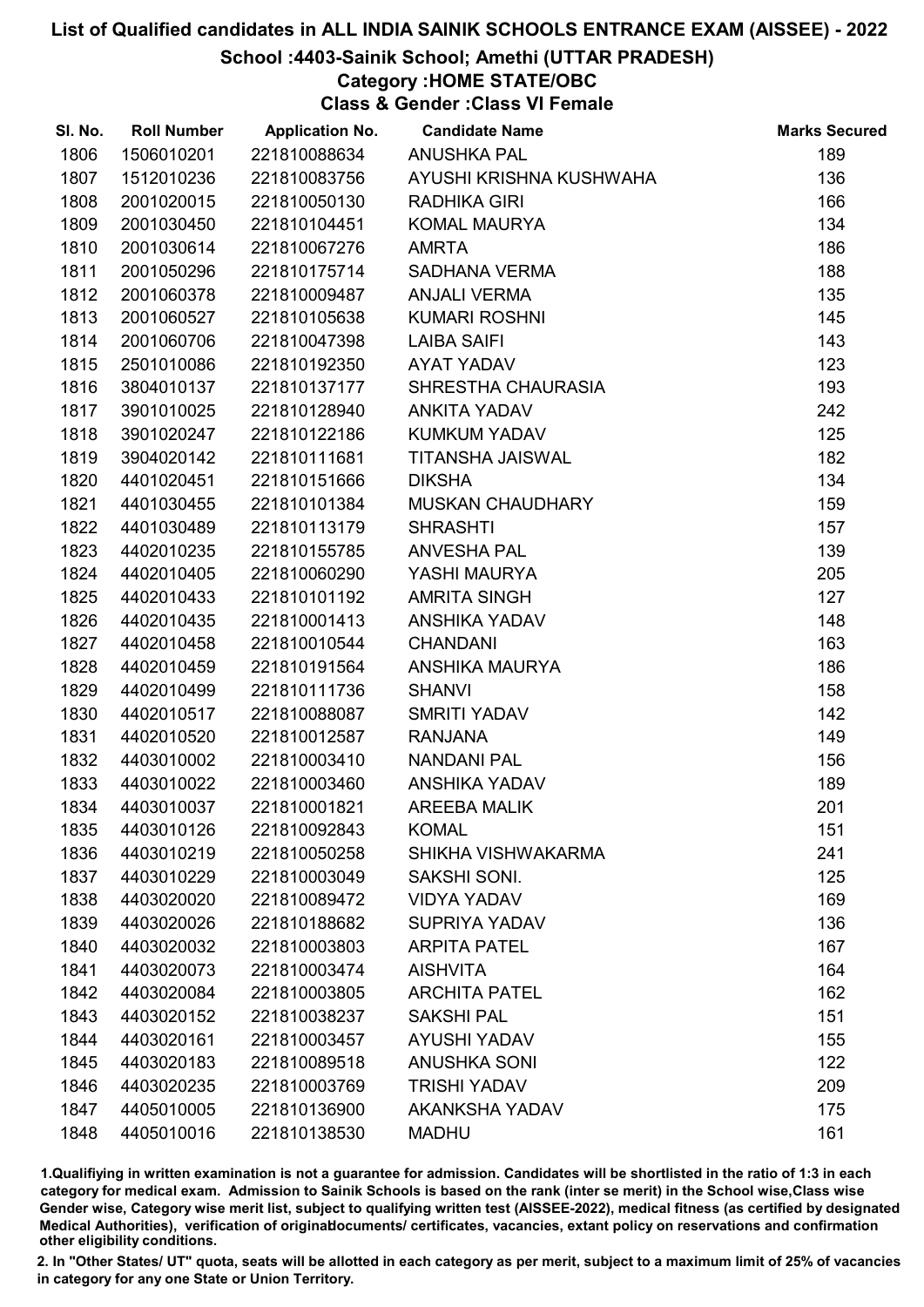### School :4403-Sainik School; Amethi (UTTAR PRADESH)

## Category :HOME STATE/OBC

Class & Gender :Class VI Female

| SI. No. | <b>Roll Number</b> | <b>Application No.</b> | <b>Candidate Name</b>  | <b>Marks Secured</b> |
|---------|--------------------|------------------------|------------------------|----------------------|
| 1849    | 4405010076         | 221810104631           | <b>ANJALI KUSHVAHA</b> | 238                  |
| 1850    | 4405010077         | 221810076631           | <b>MANASVI GUPTA</b>   | 128                  |
| 1851    | 4405010161         | 221810157692           | <b>ARADHYA</b>         | 232                  |
| 1852    | 4405010185         | 221810136543           | <b>SRISHTI GUPTA</b>   | 123                  |
| 1853    | 4405010233         | 221810065334           | AYUSHI YADAV           | 186                  |
| 1854    | 4405010346         | 221810104046           | <b>ARPITA CHAUHAN</b>  | 174                  |
| 1855    | 4405020177         | 221810114576           | <b>ISHA RAJ</b>        | 165                  |
| 1856    | 4405020321         | 221810196529           | NANDINI YADAV          | 242                  |
| 1857    | 4406010055         | 221810036721           | <b>RICHA BAGHEL</b>    | 158                  |
| 1858    | 4406010233         | 221810031805           | <b>GARIMA DEVI</b>     | 170                  |
| 1859    | 4406010277         | 221810194126           | <b>SHIVANSHI</b>       | 151                  |
| 1860    | 4406020143         | 221810134271           | <b>AARVI</b>           | 151                  |
| 1861    | 4406020419         | 221810146968           | <b>DOLLY</b>           | 209                  |
| 1862    | 4407010090         | 221810033622           | <b>SONAM KUMARI</b>    | 175                  |
| 1863    | 4407010101         | 221810080942           | <b>SAUMYA YADAV</b>    | 195                  |
| 1864    | 4407010104         | 221810048472           | <b>ANCHITA VERMA</b>   | 210                  |
| 1865    | 4407010114         | 221810066203           | <b>VANSHIKA</b>        | 163                  |
| 1866    | 4407010121         | 221810039423           | <b>BIPASHA KUMARI</b>  | 166                  |
| 1867    | 4407010211         | 221810145896           | <b>KAJAL</b>           | 134                  |
| 1868    | 4407020352         | 221810068447           | ANANYA YADAV           | 130                  |
| 1869    | 4407020411         | 221810057498           | <b>ADITI YADAV</b>     | 216                  |
| 1870    | 4407020483         | 221810037018           | <b>KAJAL KUMARI</b>    | 207                  |
| 1871    | 4407020490         | 221810180238           | <b>SAUMYA YADAV</b>    | 176                  |
| 1872    | 4409010162         | 221810137703           | <b>DIYA LODHI</b>      | 151                  |
| 1873    | 4409010207         | 221810072204           | <b>RIYA KUMARI</b>     | 130                  |
| 1874    | 4409010291         | 221810014885           | <b>PALAK</b>           | 186                  |
| 1875    | 4409010373         | 221810082967           | SAANVI JAISWAL         | 156                  |
| 1876    | 4409010385         | 221810173887           | <b>ARUSHI PATEL</b>    | 134                  |
| 1877    | 4410010006         | 221810166610           | <b>SHIVANSHI</b>       | 156                  |
| 1878    | 4410010032         | 221810072101           | <b>SUNIDHI</b>         | 159                  |
| 1879    | 4410010093         | 221810002203           | <b>ISHITA YADAV</b>    | 157                  |
| 1880    | 4410010105         | 221810130133           | <b>KIRTI YADAV</b>     | 143                  |
| 1881    | 4410010147         | 221810113205           | RADHIKA YADAV          | 120                  |
| 1882    | 4410020062         | 221810138160           | <b>VIDUSHI YADAV</b>   | 120                  |
| 1883    | 4410020234         | 221810117242           | <b>SAMIKSHA MAURYA</b> | 132                  |
| 1884    | 4410020261         | 221810039462           | <b>SAKSHI YADAV</b>    | 163                  |
| 1885    | 4410020322         | 221810029523           | <b>OMISHA YADAV</b>    | 200                  |
| 1886    | 4410020518         | 221810007666           | <b>PARUL VERMA</b>     | 170                  |
| 1887    | 4410020558         | 221810140528           | <b>SUHANI VERMA</b>    | 142                  |
| 1888    | 4410020595         | 221810191979           | <b>ADYA HEMENDU</b>    | 267                  |
| 1889    | 4410030090         | 221810176575           | PRAPTI MAURYA          | 177                  |
| 1890    | 4410030152         | 221810083136           | <b>JIYA JHONSON</b>    | 168                  |
| 1891    | 4410030212         | 221810147796           | <b>MUSKAN YADAV</b>    | 162                  |

1.Qualifiying in written examination is not a guarantee for admission. Candidates will be shortlisted in the ratio of 1:3 in each category for medical exam. Admission to Sainik Schools is based on the rank (inter se merit) in the School wise,Class wise Gender wise, Category wise merit list, subject to qualifying written test (AISSEE-2022), medical fitness (as certified by designated Medical Authorities), verification of originablocuments/ certificates, vacancies, extant policy on reservations and confirmation other eligibility conditions.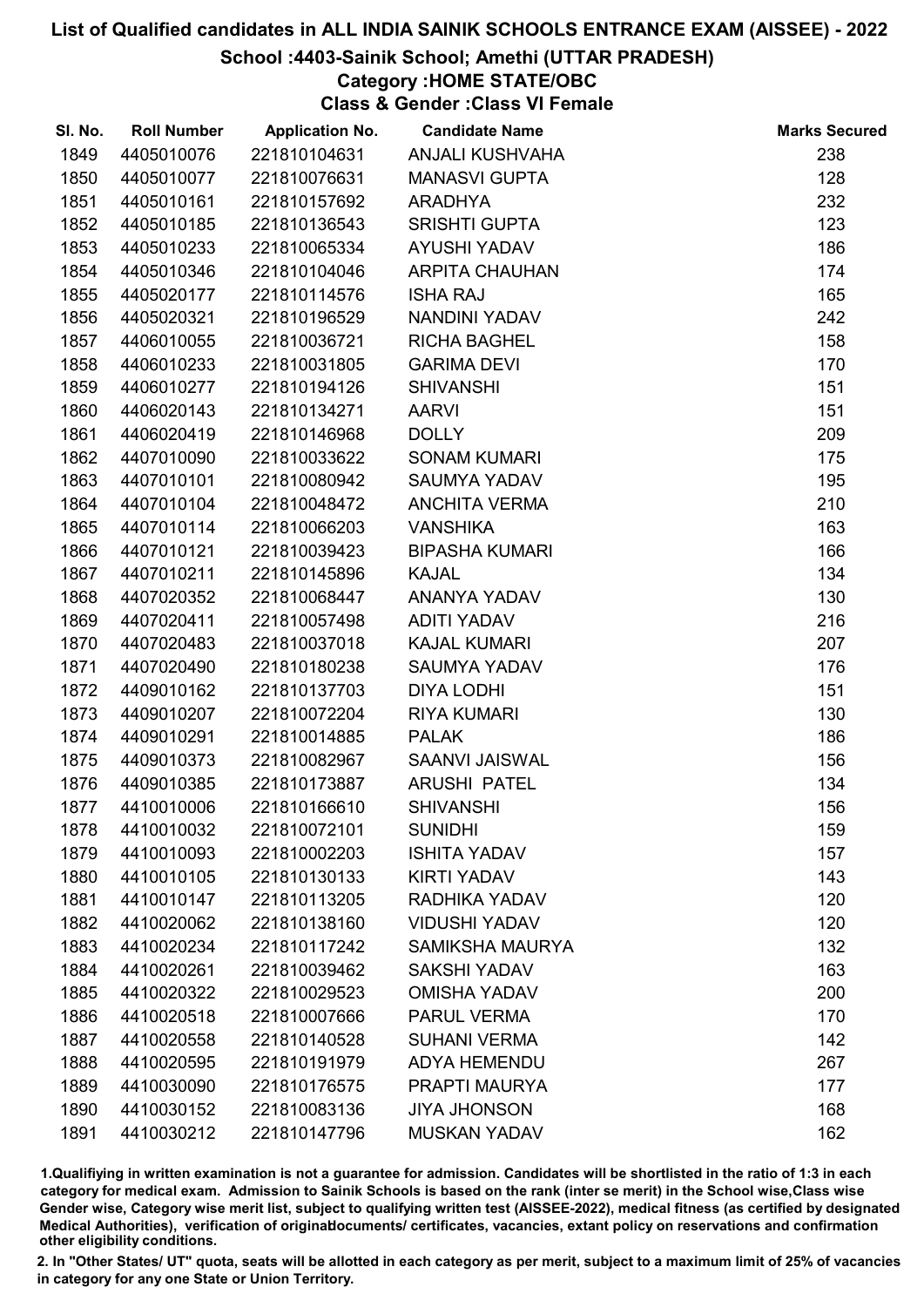#### School :4403-Sainik School; Amethi (UTTAR PRADESH)

Category :HOME STATE/OBC

Class & Gender :Class VI Female

| SI. No. | <b>Roll Number</b> | <b>Application No.</b> | <b>Candidate Name</b>  | <b>Marks Secured</b> |
|---------|--------------------|------------------------|------------------------|----------------------|
| 1892    | 4410030239         | 221810172047           | <b>KIRTI GUPTA</b>     | 157                  |
| 1893    | 4410030263         | 221810179967           | <b>ADYA SHARMA</b>     | 140                  |
| 1894    | 4410030265         | 221810094477           | <b>ANANYA PAL</b>      | 133                  |
| 1895    | 4411010018         | 221810112630           | <b>CHANCHAL</b>        | 157                  |
| 1896    | 4411010281         | 221810076045           | <b>HARSHIKA</b>        | 199                  |
| 1897    | 4411010370         | 221810075276           | <b>RUCHI</b>           | 227                  |
| 1898    | 4411020285         | 221810075758           | <b>MONIKA</b>          | 213                  |
| 1899    | 4412010030         | 221810154760           | <b>ANJALI PAL</b>      | 134                  |
| 1900    | 4412010088         | 221810175081           | <b>SHRISHTI YADAV</b>  | 174                  |
| 1901    | 4412010207         | 221810148914           | POOJA SINGH            | 170                  |
| 1902    | 4412010229         | 221810037364           | PRANJALI GUPTA         | 171                  |
| 1903    | 4412010242         | 221810032184           | <b>VIDYA</b>           | 129                  |
| 1904    | 4412010250         | 221810087594           | <b>BHAVIKA YADAV</b>   | 142                  |
| 1905    | 4412010252         | 221810145694           | ANSHIKA MAURYA         | 136                  |
| 1906    | 4412010270         | 221810011235           | <b>SHIVANGI YADAV</b>  | 128                  |
| 1907    | 4412010285         | 221810041855           | PRATIKSHA PAL          | 146                  |
| 1908    | 4412010302         | 221810147406           | AKANKSHA YADAV         | 243                  |
| 1909    | 4412010324         | 221810098046           | <b>ANUSHKA YADAV</b>   | 167                  |
| 1910    | 4412010326         | 221810077146           | <b>AYUSHI YADAV</b>    | 219                  |
| 1911    | 4412020041         | 221810142411           | <b>SRISHTI JAISWAL</b> | 158                  |
| 1912    | 4412020048         | 221810074341           | <b>AKANKSHA</b>        | 121                  |
| 1913    | 4412020068         | 221810015412           | <b>BISHAKHA YADAV</b>  | 130                  |
| 1914    | 4412020075         | 221810097632           | <b>GARIMA PAL</b>      | 136                  |
| 1915    | 4412020163         | 221810151054           | ARADHYA YADAV          | 121                  |
| 1916    | 4412020170         | 221810111674           | <b>URVASHI SINGH</b>   | 132                  |
| 1917    | 4412020338         | 221810056858           | <b>MAHIMA YADAV</b>    | 128                  |
| 1918    | 4412020371         | 221810084039           | <b>AYUSHI</b>          | 208                  |
| 1919    | 4412020420         | 221810065407           | <b>DIKSHA YADAV</b>    | 143                  |
| 1920    | 4412020424         | 221810140317           | <b>SUNAINA</b>         | 188                  |
| 1921    | 4412020449         | 221810133997           | <b>SHEETAL YADAV</b>   | 180                  |
| 1922    | 4412020464         | 221810123538           | <b>AYUSHI GUPTA</b>    | 139                  |
| 1923    | 4412020477         | 221810132958           | ARYA NANDINI YADAV     | 210                  |
| 1924    | 4412020492         | 221810131878           | <b>SHIVANI YADAV</b>   | 183                  |
| 1925    | 4412020511         | 221810082229           | <b>ANAMIKA KUMARI</b>  | 166                  |
| 1926    | 4501010122         | 221810196648           | <b>KUMARI SIVANI</b>   | 207                  |
| 1927    | 4504040342         | 221810037409           | <b>ANUSHKA YADAV</b>   | 226                  |
| 1928    | 4505010092         | 221810076515           | <b>JANVI SHARMA</b>    | 139                  |

1.Qualifiying in written examination is not a guarantee for admission. Candidates will be shortlisted in the ratio of 1:3 in each category for medical exam. Admission to Sainik Schools is based on the rank (inter se merit) in the School wise,Class wise Gender wise, Category wise merit list, subject to qualifying written test (AISSEE-2022), medical fitness (as certified by designated Medical Authorities), verification of originablocuments/ certificates, vacancies, extant policy on reservations and confirmation other eligibility conditions.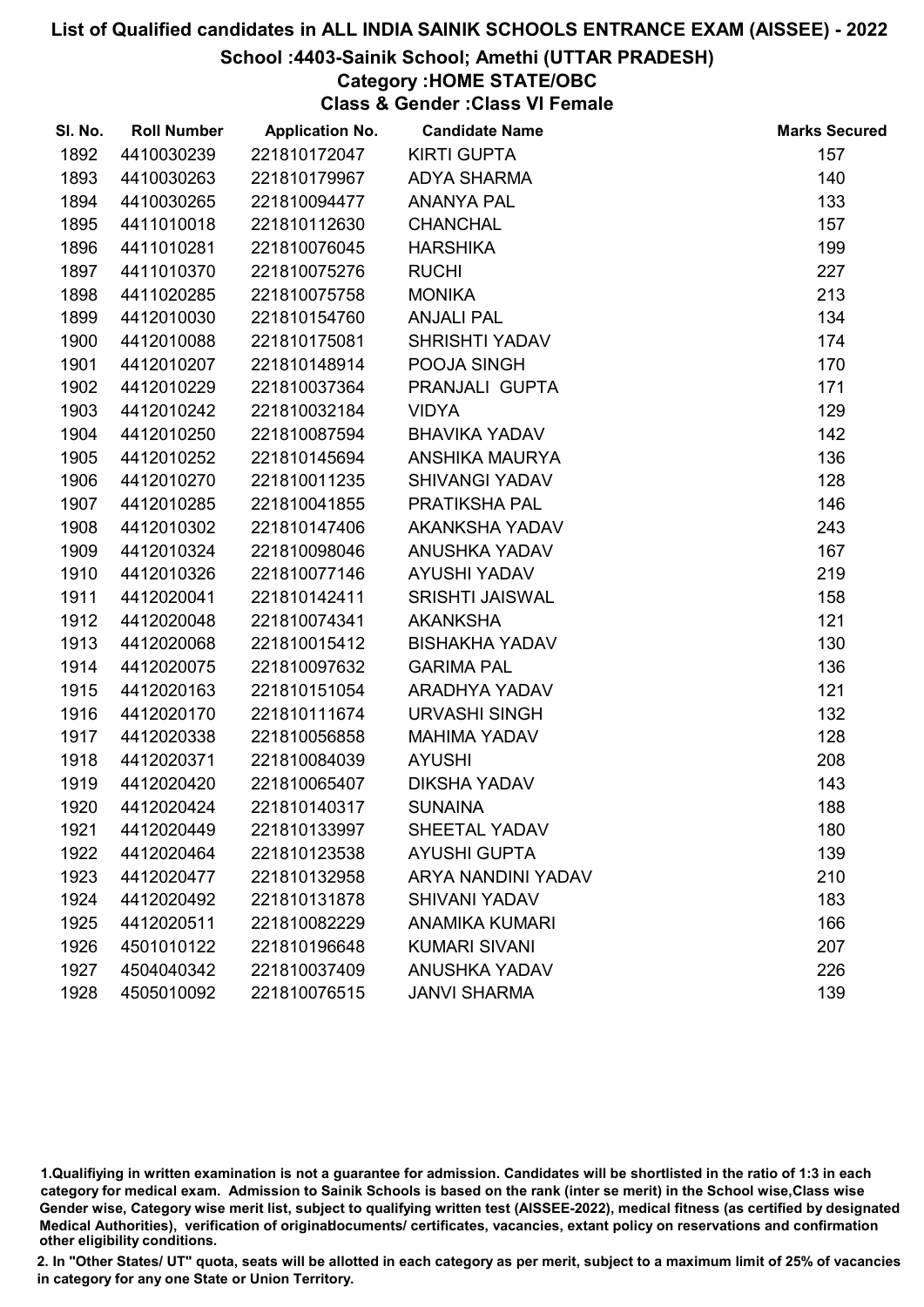#### School :4403-Sainik School; Amethi (UTTAR PRADESH)

# Category :HOME STATE/DEF

Class & Gender :Class VI Female

| SI. No. | <b>Roll Number</b> | <b>Application No.</b> | <b>Candidate Name</b>    |           | <b>Marks Secured</b> |
|---------|--------------------|------------------------|--------------------------|-----------|----------------------|
| 1929    | 2001030305         | 221810008301           | <b>RITIKA SINGH</b>      |           | 174                  |
| 1930    | 2001050016         | 221810025033           | <b>SAANVI YADAV</b>      |           | 211                  |
| 1931    | 2001060480         | 221810081918           | <b>ADITI NEHRA</b>       |           | 184                  |
| 1932    | 2301020047         | 221810039512           | <b>ANU CHAUHAN</b>       |           | 149                  |
| 1933    | 2301020442         | 221810041546           | NEETIKA MAURYA           |           | 156                  |
| 1934    | 2701010176         | 221810017931           | <b>HIMANGINI SHARMA</b>  |           | 183                  |
| 1935    | 3002030600         | 221810136769           | <b>ANSHIKA YADAV</b>     |           | 235                  |
| 1936    | 3114020057         | 221810022260           | <b>ANUSHKA</b>           |           | 145                  |
| 1937    | 3901010220         | 221810028644           | <b>RAGANI</b>            |           | 215                  |
| 1938    | 3905060099         | 221810054888           | <b>ANSHU</b>             |           | 171                  |
| 1939    | 3906010003         | 221810191300           | <b>KHUSHI</b>            |           | 154                  |
| 1940    | 3906010165         | 221810109513           | <b>RICHA</b>             |           | 148                  |
| 1941    | 4001010004         | 221810088502           | KUMARI NIRUPAMA YADAV    |           | 239                  |
| 1942    | 4201030044         | 221810066590           | <b>VAIBHAVI SINGH</b>    |           | 151                  |
| 1943    | 4401030125         | 221810029731           | <b>RASHI YADAV</b>       |           | 176                  |
| 1944    | 4401030158         | 221810134571           | <b>PRIYANSHI</b>         |           | 127                  |
| 1945    | 4401040325         | 221810130448           | <b>NOKHA</b>             |           | 184                  |
| 1946    | 4402010018         | 221810057550           | KUSHMANDVI PANDEY        |           | 168                  |
| 1947    | 4402010040         | 221810073211           | <b>BHAGYASHREE RAI</b>   |           | 263                  |
| 1948    | 4402010143         | 221810007493           | <b>JAGRITI</b>           |           | 126                  |
| 1949    | 4402010150         | 221810091904           | <b>VAISHALI YADAV</b>    |           | 141                  |
| 1950    | 4402010209         | 221810015035           | <b>SAKSHI PAL</b>        |           | 188                  |
| 1951    | 4402010274         | 221810107796           | <b>SHRUTI YADAV</b>      |           | 131                  |
| 1952    | 4402010341         | 221810011498           | ANSHIKA YADAV            |           | 164                  |
| 1953    | 4403010090         | 221810003751           | AASTHA SINGH             |           | 167                  |
| 1954    | 4403020096         | 221810000135           | <b>HARSHITA</b>          |           | 121                  |
| 1955    | 4403020221         | 221810027629           | <b>JAYA YADAV</b>        |           | 136                  |
| 1956    | 4405010011         | 221810150620           | <b>SUNANDA YADAV</b>     |           | 181                  |
| 1957    | 4405010264         | 221810080194           | <b>SAKSHI RAI</b>        |           | 212                  |
| 1958    | 4405010349         | 221810009946           | <b>TANIYA SINGH</b>      | <b>AR</b> | 157                  |
| 1959    | 4405020062         | 221810194633           | YASHI SINGH              |           | 135                  |
| 1960    | 4406020262         | 221810081703           | <b>DRISHTI CHAUDHARY</b> |           | 180                  |
| 1961    | 4407010053         | 221810157611           | <b>ANUSHKA MANI</b>      | <b>AR</b> | 151                  |
| 1962    | 4407010205         | 221810016986           | <b>ANSHIKA YADAV</b>     |           | 124                  |
| 1963    | 4407020225         | 221810035084           | <b>NANDNI KUMARI</b>     |           | 187                  |
| 1964    | 4407020261         | 221810030375           | <b>JIGYASA YADAV</b>     |           | 123                  |
| 1965    | 4407020273         | 221810157895           | <b>DIVYA</b>             |           | 162                  |
| 1966    | 4408020500         | 221810147079           | <b>RIYA KUMARI</b>       |           | 139                  |
| 1967    | 4410020150         | 221810050441           | <b>ANANYA SINGH</b>      |           | 175                  |
| 1968    | 4410020239         | 221810088442           | <b>SHREYA VAJPEYEE</b>   |           | 148                  |
| 1969    | 4410020256         | 221810065062           | NATASHA KUKREJA          |           | 189                  |
| 1970    | 4410020417         | 221810002114           | <b>KIRTI PANDEY</b>      |           | 135                  |
| 1971    | 4410020566         | 221810070948           | <b>SHREYA YADAV</b>      |           | 189                  |

1.Qualifiying in written examination is not a guarantee for admission. Candidates will be shortlisted in the ratio of 1:3 in each category for medical exam. Admission to Sainik Schools is based on the rank (inter se merit) in the School wise,Class wise Gender wise, Category wise merit list, subject to qualifying written test (AISSEE-2022), medical fitness (as certified by designated Medical Authorities), verification of originablocuments/ certificates, vacancies, extant policy on reservations and confirmation other eligibility conditions.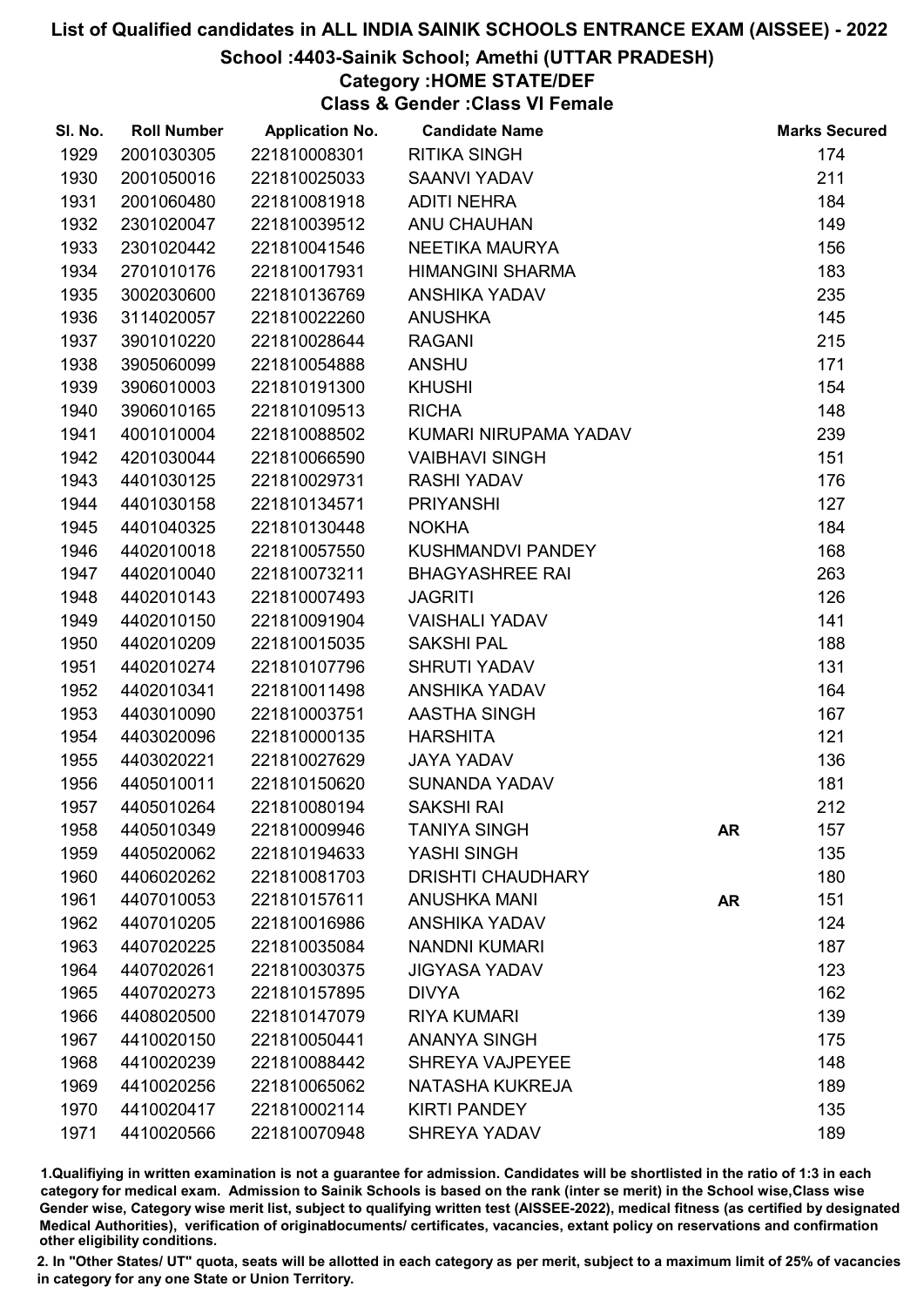### School :4403-Sainik School; Amethi (UTTAR PRADESH)

## Category :HOME STATE/DEF

Class & Gender :Class VI Female

| SI. No. | <b>Roll Number</b> | <b>Application No.</b> | <b>Candidate Name</b> | <b>Marks Secured</b> |
|---------|--------------------|------------------------|-----------------------|----------------------|
| 1972    | 4410030058         | 221810086245           | VAISHNAVI SINGH       | 178                  |
| 1973    | 4410030279         | 221810173787           | AKSHITA GUPTA         | 164                  |
| 1974    | 4410030317         | 221810086538           | ARUSHI DEVI           | 140                  |
| 1975    | 4412020144         | 221810135004           | SANGITA YADAV         | 150                  |
| 1976    | 4412020321         | 221810013128           | AKANCHHA              | 144                  |
| 1977    | 4412020367         | 221810105229           | PRIYANSHI CHAUHAN     | 126                  |
| 1978    | 4412020373         | 221810178739           | <b>JHEEL SINGH</b>    | 174                  |
| 1979    | 4412020380         | 221810061549           | <b>DEVANSHI SINGH</b> | 123                  |
| 1980    | 4412020545         | 221810070399           | SAPNA YADAV           | 135                  |
| 1981    | 4507010543         | 221810109056           | KUMARI ANSHI          | 125                  |
| 1982    | 4604010031         | 221810085300           | JANVI                 | 177                  |

1.Qualifiying in written examination is not a guarantee for admission. Candidates will be shortlisted in the ratio of 1:3 in each category for medical exam. Admission to Sainik Schools is based on the rank (inter se merit) in the School wise,Class wise Gender wise, Category wise merit list, subject to qualifying written test (AISSEE-2022), medical fitness (as certified by designated Medical Authorities), verification of originablocuments/ certificates, vacancies, extant policy on reservations and confirmation other eligibility conditions.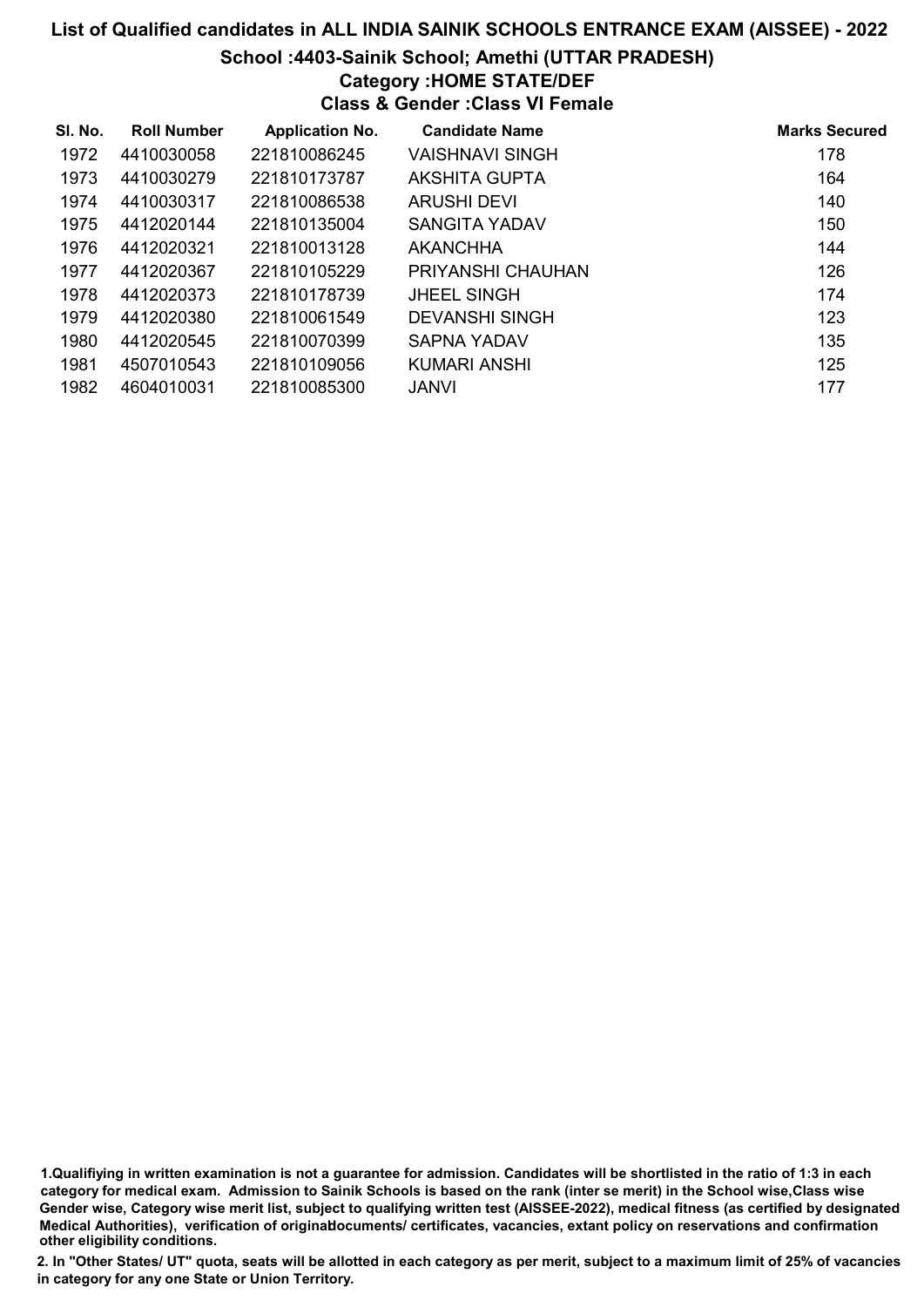#### School :4403-Sainik School; Amethi (UTTAR PRADESH)

## Category :HOME STATE/GEN

Class & Gender :Class VI Female

| SI. No. | <b>Roll Number</b> | <b>Application No.</b> | <b>Candidate Name</b>    |           | <b>Marks Secured</b> |
|---------|--------------------|------------------------|--------------------------|-----------|----------------------|
| 1983    | 1508010220         | 221810045818           | <b>JANSHI SHARMA</b>     |           | 175                  |
| 1984    | 2001020099         | 221810027582           | AARNA SHARMA             |           | 204                  |
| 1985    | 2001030345         | 221810005911           | <b>SAKSHI</b>            |           | 196                  |
| 1986    | 2001030665         | 221810161618           | <b>TANYA</b>             |           | 197                  |
| 1987    | 2001040011         | 221810141271           | <b>IKSHITA RANA</b>      |           | 130                  |
| 1988    | 2001050041         | 221810196633           | KHWAHISH YADAV           |           | 202                  |
| 1989    | 2001050723         | 221810036465           | <b>SRISHTI SINGH</b>     |           | 121                  |
| 1990    | 2303090290         | 221810155688           | <b>SRISHTI SINGH</b>     |           | 141                  |
| 1991    | 2701020160         | 221810189682           | AARADHYA SINGH           |           | 156                  |
| 1992    | 3001020082         | 221810127560           | AARNA SINGH              |           | 151                  |
| 1993    | 3004030289         | 221810034834           | <b>ISHITA SRIVASTAVA</b> |           | 157                  |
| 1994    | 3110020463         | 221810075669           | KAVYA UPADHYAY           |           | 223                  |
| 1995    | 3901010239         | 221810109484           | <b>ASHMITA SINGH</b>     |           | 145                  |
| 1996    | 3901010327         | 221810065546           | SONAKSHI SINGH           |           | 124                  |
| 1997    | 3902010043         | 221810144622           | <b>SHAKTI TIWARI</b>     |           | 236                  |
| 1998    | 3904040992         | 221810002958           | PRIYA TIWARI             |           | 180                  |
| 1999    | 4401020223         | 221810110214           | <b>TANU KUMARI</b>       | <b>AR</b> | 163                  |
| 2000    | 4401020275         | 221810149864           | <b>BOBBY CHAUDHARY</b>   |           | 165                  |
| 2001    | 4401030028         | 221810066520           | <b>POORVI SIKARWAR</b>   |           | 167                  |
| 2002    | 4401030255         | 221810138082           | <b>DRASHTI</b>           |           | 142                  |
| 2003    | 4401030457         | 221810153484           | <b>DRISHTI SINGH</b>     |           | 242                  |
| 2004    | 4402010043         | 221810064421           | PRATISHTHA NIRALA        |           | 153                  |
| 2005    | 4402010052         | 221810029931           | <b>ABHA SINGH</b>        |           | 206                  |
| 2006    | 4402010079         | 221810092802           | <b>AKSHITA MISHRA</b>    |           | 153                  |
| 2007    | 4402010184         | 221810008084           | <b>DEEPIKA SHARMA</b>    |           | 203                  |
| 2008    | 4402010186         | 221810138584           | <b>KAUSHIKI DUBEY</b>    |           | 136                  |
| 2009    | 4402010199         | 221810141515           | <b>SUNIDHI SHUKLA</b>    |           | 216                  |
| 2010    | 4402010224         | 221810119665           | POORVI SINGH             |           | 129                  |
| 2011    | 4402010232         | 221810049675           | <b>KAYCEE KESHARI</b>    |           | 212                  |
| 2012    | 4402010246         | 221810054916           | <b>SATAKSHI MISHRA</b>   |           | 156                  |
| 2013    | 4402010249         | 221810025926           | YAHVI AGRAWAL            |           | 213                  |
| 2014    | 4402010291         | 221810155737           | <b>ADITI SRIVASTAVA</b>  |           | 164                  |
| 2015    | 4402010331         | 221810133268           | <b>SURABHI MISHRA</b>    |           | 134                  |
| 2016    | 4402010372         | 221810143959           | <b>ANKITA YADAV</b>      |           | 127                  |
| 2017    | 4402010383         | 221810080389           | <b>ANSHIKA MISHRA</b>    |           | 144                  |
| 2018    | 4402010477         | 221810188435           | <b>ARYA SRIVASTAVA</b>   |           | 148                  |
| 2019    | 4402010486         | 221810188285           | <b>SHREE SRIVASTAVA</b>  |           | 164                  |
| 2020    | 4402010507         | 221810105607           | <b>VAIBHAVI TIWARI</b>   |           | 140                  |
| 2021    | 4403010045         | 221810114351           | <b>ANSHIKA MISHRA</b>    |           | 126                  |
| 2022    | 4403010066         | 221810070120           | <b>SHAGUN SINGH</b>      |           | 127                  |
| 2023    | 4403010105         | 221810125922           | <b>ARYA SINGH</b>        |           | 179                  |
| 2024    | 4403010116         | 221810134603           | <b>KASHVI SINGH</b>      |           | 210                  |
| 2025    | 4403010152         | 221810056984           | <b>RUDRANCI</b>          |           | 138                  |

1.Qualifiying in written examination is not a guarantee for admission. Candidates will be shortlisted in the ratio of 1:3 in each category for medical exam. Admission to Sainik Schools is based on the rank (inter se merit) in the School wise,Class wise Gender wise, Category wise merit list, subject to qualifying written test (AISSEE-2022), medical fitness (as certified by designated Medical Authorities), verification of originablocuments/ certificates, vacancies, extant policy on reservations and confirmation other eligibility conditions.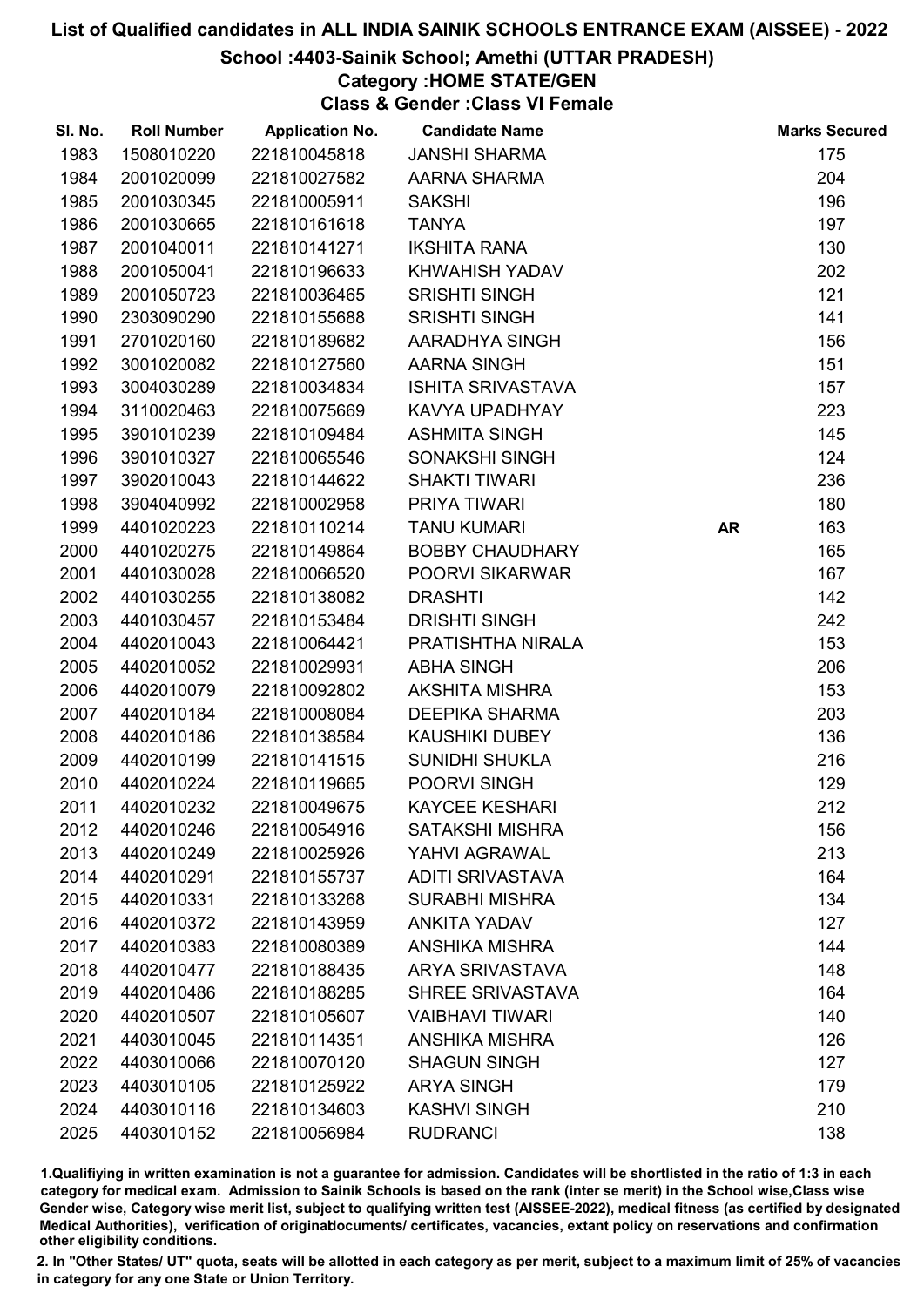## School :4403-Sainik School; Amethi (UTTAR PRADESH)

## Category :HOME STATE/GEN

Class & Gender :Class VI Female

| SI. No. | <b>Roll Number</b> | <b>Application No.</b> | <b>Candidate Name</b>    | <b>Marks Secured</b> |
|---------|--------------------|------------------------|--------------------------|----------------------|
| 2026    | 4403010169         | 221810150775           | <b>OJASVI UPADHYAY</b>   | 181                  |
| 2027    | 4403010180         | 221810179416           | <b>DIPIKA</b>            | 231                  |
| 2028    | 4403010200         | 221810106227           | <b>TANYA UPADHYAY</b>    | 201                  |
| 2029    | 4403010208         | 221810163008           | <b>ADITI DWIVEDI</b>     | 151                  |
| 2030    | 4403010223         | 221810127098           | <b>SRISHTI</b>           | 178                  |
| 2031    | 4403010236         | 221810118779           | <b>ADITI SINGH</b>       | 157                  |
| 2032    | 4403020003         | 221810003232           | <b>ANSHIKA SINGH</b>     | 244                  |
| 2033    | 4403020009         | 221810167642           | <b>CHETNA SINGH</b>      | 125                  |
| 2034    | 4403020013         | 221810160262           | <b>SAMRIDDHI GUPTA</b>   | 160                  |
| 2035    | 4403020028         | 221810168192           | <b>MANYA SINGH</b>       | 126                  |
| 2036    | 4403020056         | 221810172504           | SAMRAGY JYOTSNA SINGH    | 158                  |
| 2037    | 4403020058         | 221810096214           | <b>SHAMBHAVI DWIVEDI</b> | 152                  |
| 2038    | 4403020080         | 221810076794           | <b>ITISHREE</b>          | 129                  |
| 2039    | 4403020103         | 221810140955           | <b>ANANYA PANDEY</b>     | 161                  |
| 2040    | 4403020105         | 221810010365           | <b>VARTIKA SINGH</b>     | 124                  |
| 2041    | 4403020106         | 221810003365           | ARPITA SRIVASTAVA        | 134                  |
| 2042    | 4403020137         | 221810017376           | <b>ARADHYA SINGH</b>     | 211                  |
| 2043    | 4403020146         | 221810170227           | <b>SHIVANGI CHAUBEY</b>  | 257                  |
| 2044    | 4403020169         | 221810108177           | <b>LAVANYA SINGH</b>     | 147                  |
| 2045    | 4404010004         | 221810179811           | <b>TANU PATHAK</b>       | 178                  |
| 2046    | 4404010077         | 221810002847           | SAANVI SHRIVASTAVA       | 175                  |
| 2047    | 4404010086         | 221810092709           | SHAMBHAVI AWASTHI        | 142                  |
| 2048    | 4405010004         | 221810079500           | <b>MANVI KUMARI</b>      | 191                  |
| 2049    | 4405010306         | 221810121755           | <b>VARSHA SINGH</b>      | 241                  |
| 2050    | 4405020004         | 221810140710           | <b>KHYATI MISHRA</b>     | 158                  |
| 2051    | 4405020011         | 221810000730           | <b>JANHAVEE PANDEY</b>   | 211                  |
| 2052    | 4405020022         | 221810100501           | PRASANSHIKA SRIVASTAVA   | 159                  |
| 2053    | 4405020029         | 221810107051           | ARSHITA PRAKASH GUPTA    | 236                  |
| 2054    | 4405020031         | 221810172861           | <b>AASTHA RAI</b>        | 130                  |
| 2055    | 4405020037         | 221810094102           | <b>SAMRIDDHI</b>         | 223                  |
| 2056    | 4405020096         | 221810155095           | <b>RIYA</b>              | 188                  |
| 2057    | 4405020143         | 221810060008           | <b>DEVESHI SINGH</b>     | 135                  |
| 2058    | 4405020250         | 221810039008           | NIVEDEETA SINGH          | 188                  |
| 2059    | 4405020255         | 221810116318           | <b>ISHIKA TIWARI</b>     | 183                  |
| 2060    | 4405020260         | 221810041328           | <b>ADITI SINGH</b>       | 122                  |
| 2061    | 4405020274         | 221810115548           | <b>JANVI SINGH</b>       | 134                  |
| 2062    | 4405020310         | 221810167309           | ROLLY CHAURASIYA         | 248                  |
| 2063    | 4406010057         | 221810164131           | <b>HARSHI</b>            | 222                  |
| 2064    | 4406020180         | 221810045212           | <b>ANGEL SINGHAL</b>     | 126                  |
| 2065    | 4406020342         | 221810100107           | <b>VIPUL</b>             | 135                  |
| 2066    | 4406020376         | 221810098767           | <b>ANSHIKA</b>           | 136                  |
| 2067    | 4406020417         | 221810066568           | <b>HIMANSHI</b>          | 174                  |
| 2068    | 4406030007         | 221810050493           | <b>DEVISHI DUBEY</b>     | 251                  |

1.Qualifiying in written examination is not a guarantee for admission. Candidates will be shortlisted in the ratio of 1:3 in each category for medical exam. Admission to Sainik Schools is based on the rank (inter se merit) in the School wise,Class wise Gender wise, Category wise merit list, subject to qualifying written test (AISSEE-2022), medical fitness (as certified by designated Medical Authorities), verification of originablocuments/ certificates, vacancies, extant policy on reservations and confirmation other eligibility conditions.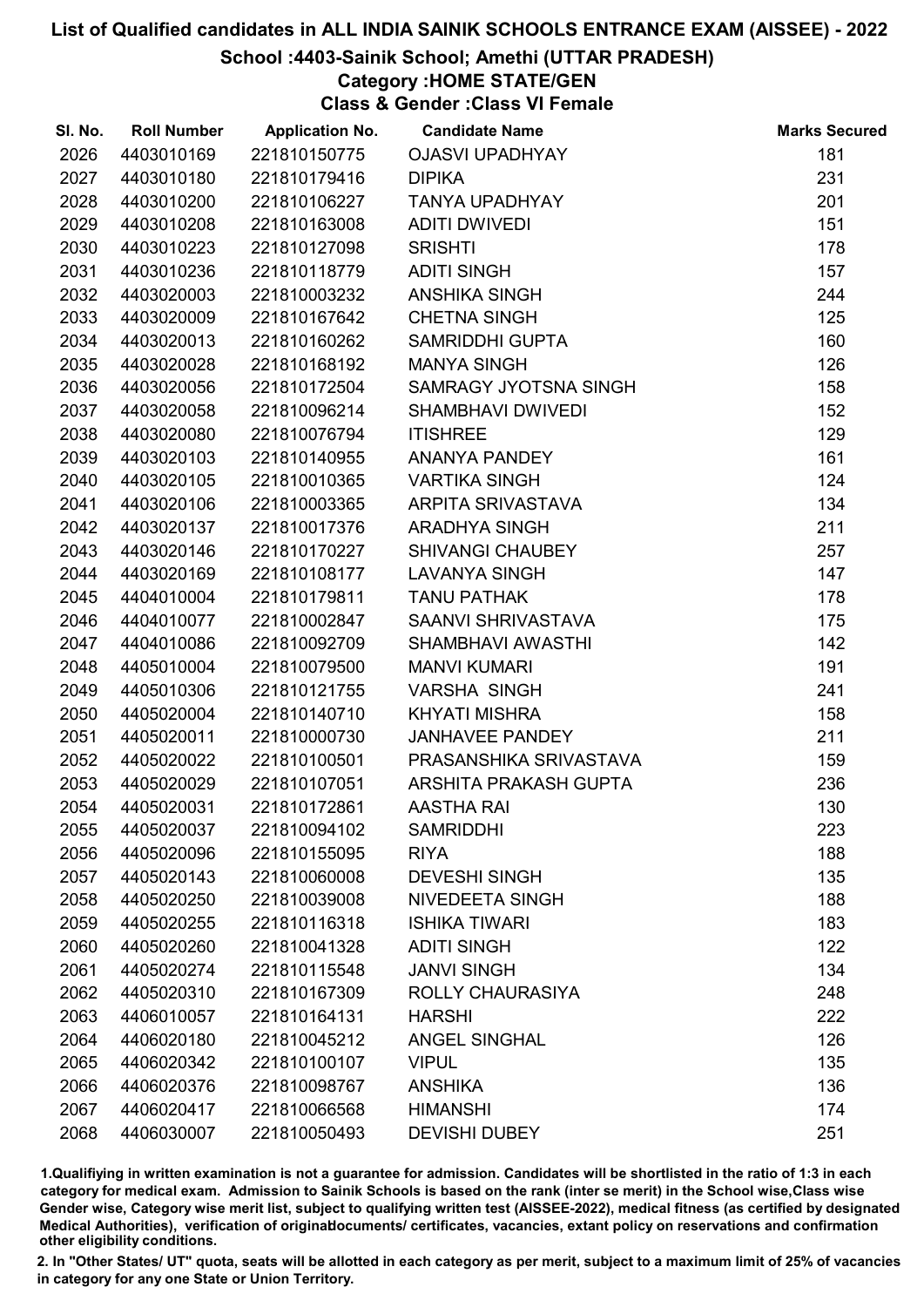#### School :4403-Sainik School; Amethi (UTTAR PRADESH)

## Category :HOME STATE/GEN

Class & Gender :Class VI Female

| SI. No. | <b>Roll Number</b> | <b>Application No.</b> | <b>Candidate Name</b>     |    | <b>Marks Secured</b> |
|---------|--------------------|------------------------|---------------------------|----|----------------------|
| 2069    | 4406030287         | 221810094747           | <b>KRATIKA</b>            |    | 137                  |
| 2070    | 4407010019         | 221810004930           | AAKANKSHA SINGH           |    | 158                  |
| 2071    | 4407010022         | 221810116540           | <b>VAIBHAVI</b>           |    | 179                  |
| 2072    | 4407020118         | 221810173252           | <b>GARVITA SRIVASTAVA</b> |    | 239                  |
| 2073    | 4407020313         | 221810062376           | <b>DIVYANSHI SINGH</b>    |    | 141                  |
| 2074    | 4407020317         | 221810022286           | PRASHA PANDEY             |    | 238                  |
| 2075    | 4407020320         | 221810114986           | <b>DIBYANSHI SINGH</b>    |    | 174                  |
| 2076    | 4407020338         | 221810005027           | <b>CHHAVI DUBEY</b>       |    | 140                  |
| 2077    | 4407020436         | 221810150449           | SWASTIKA SRIVASTAVA       |    | 150                  |
| 2078    | 4407020504         | 221810065078           | <b>RISHIKA SINGH</b>      |    | 153                  |
| 2079    | 4407020517         | 221810121609           | <b>MANEE</b>              |    | 155                  |
| 2080    | 4408020207         | 221810076394           | <b>VAIDEHI SINGH</b>      |    | 221                  |
| 2081    | 4409010041         | 221810092080           | <b>ANTRA SENGAR</b>       |    | 224                  |
| 2082    | 4409010115         | 221810115502           | <b>ADYA SINGH</b>         |    | 136                  |
| 2083    | 4409010261         | 221810159625           | SHAMBHAVI CHATURVEDI      |    | 145                  |
| 2084    | 4410010038         | 221810078621           | <b>RUKMANI TIWARI</b>     |    | 122                  |
| 2085    | 4410010098         | 221810127013           | <b>ANUSHKA SUKLA</b>      |    | 211                  |
| 2086    | 4410010117         | 221810112793           | <b>ASHIKA SRIVASTAVA</b>  |    | 127                  |
| 2087    | 4410020032         | 221810120420           | SHIVANJALI SRIVASTAVA     |    | 148                  |
| 2088    | 4410020041         | 221810041140           | <b>RIDDHI</b>             |    | 179                  |
| 2089    | 4410020045         | 221810019540           | PRATISTHA SHUKLA          |    | 214                  |
| 2090    | 4410020046         | 221810030740           | <b>DIVYANSHEE</b>         |    | 196                  |
| 2091    | 4410020053         | 221810001550           | <b>PRIYANSHI</b>          |    | 154                  |
| 2092    | 4410020088         | 221810078580           | AROHI SRIVASTAVA          |    | 218                  |
| 2093    | 4410020147         | 221810119041           | <b>KUMARI GOURI</b>       |    | 127                  |
| 2094    | 4410020149         | 221810028341           | <b>AVIKA TEWARI</b>       |    | 132                  |
| 2095    | 4410020151         | 221810180441           | <b>APURVI TRIVEDI</b>     |    | 152                  |
| 2096    | 4410020206         | 221810165802           | <b>BHAVYA SINGH</b>       |    | 121                  |
| 2097    | 4410020215         | 221810009022           | <b>RISHIKA VEERA</b>      |    | 184                  |
| 2098    | 4410020252         | 221810192652           | <b>ARADHYA SINGH</b>      |    | 171                  |
| 2099    | 4410020269         | 221810037272           | <b>SHREYA SINGH</b>       |    | 213                  |
| 2100    | 4410020271         | 221810142472           | <b>SAANVI</b>             |    | 137                  |
| 2101    | 4410020307         | 221810067513           | <b>ATMIKA MISHRA</b>      |    | 191                  |
| 2102    | 4410020308         | 221810079513           | <b>SOMIYA RAI</b>         |    | 222                  |
| 2103    | 4410020328         | 221810161823           | <b>OSHIN DUBEY</b>        |    | 210                  |
| 2104    | 4410020464         | 221810121564           | AADRIKA DAR               |    | 145                  |
| 2105    | 4410020473         | 221810028174           | <b>VERTIKA SINGH</b>      |    | 161                  |
| 2106    | 4410020480         | 221810026084           | <b>DEVANSHI SINGH</b>     | CG | 160                  |
| 2107    | 4410020567         | 221810046058           | <b>SHIVANSHI SINGH</b>    |    | 126                  |
| 2108    | 4410020579         | 221810049198           | <b>KRITIKA TRIPATHI</b>   |    | 142                  |
| 2109    | 4410030044         | 221810026825           | <b>HANSIKA RASTOGI</b>    |    | 261                  |
| 2110    | 4410030045         | 221810172925           | <b>KANAK GARG</b>         |    | 137                  |
| 2111    | 4410030091         | 221810025675           | <b>TANISHKA SINGH</b>     |    | 171                  |

1.Qualifiying in written examination is not a guarantee for admission. Candidates will be shortlisted in the ratio of 1:3 in each category for medical exam. Admission to Sainik Schools is based on the rank (inter se merit) in the School wise,Class wise Gender wise, Category wise merit list, subject to qualifying written test (AISSEE-2022), medical fitness (as certified by designated Medical Authorities), verification of originablocuments/ certificates, vacancies, extant policy on reservations and confirmation other eligibility conditions.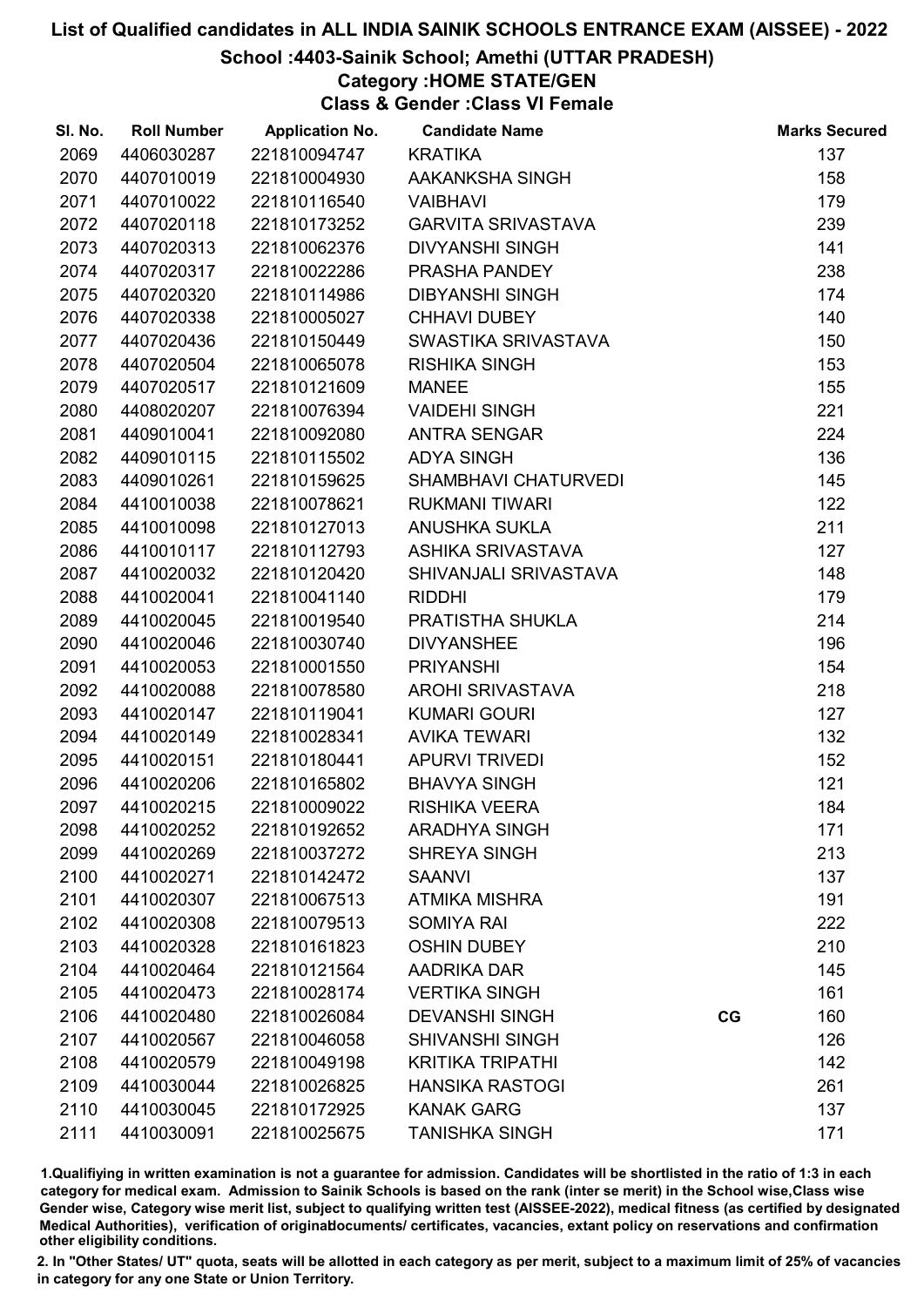## School :4403-Sainik School; Amethi (UTTAR PRADESH)

Category :HOME STATE/GEN

Class & Gender :Class VI Female

| SI. No. | <b>Roll Number</b> | <b>Application No.</b> | <b>Candidate Name</b>        |           | <b>Marks Secured</b> |
|---------|--------------------|------------------------|------------------------------|-----------|----------------------|
| 2112    | 4410030108         | 221810043985           | <b>JIGYASA SINGH</b>         |           | 149                  |
| 2113    | 4410030136         | 221810165916           | <b>SHREYANSHI SINGH</b>      |           | 142                  |
| 2114    | 4410030157         | 221810044336           | <b>VAISHNAVI SINGH</b>       |           | 170                  |
| 2115    | 4410030178         | 221810016356           | <b>SUVIGYA SHUKLA</b>        |           | 164                  |
| 2116    | 4410030179         | 221810027556           | <b>GAURI SRIVASTAVA</b>      |           | 142                  |
| 2117    | 4410030214         | 221810145007           | <b>KRITIKA PANDEY</b>        |           | 190                  |
| 2118    | 4410030217         | 221810035907           | <b>SAANVI MISHRA</b>         |           | 176                  |
| 2119    | 4410030230         | 221810096727           | <b>VIDHI SINGH CHANDEL</b>   |           | 126                  |
| 2120    | 4410030254         | 221810040957           | <b>SIDDHI</b>                |           | 175                  |
| 2121    | 4410030318         | 221810029538           | <b>SRISHTI SRIVASTAVA</b>    |           | 131                  |
| 2122    | 4410030319         | 221810098638           | DURGA NANDINI PANDEY         |           | 186                  |
| 2123    | 4410030366         | 221810046298           | SIDDHI DWIVEDI               |           | 174                  |
| 2124    | 4410030373         | 221810077798           | <b>RIDDHI JOSHI</b>          |           | 131                  |
| 2125    | 4410030383         | 221810046409           | <b>KINJAL MALL</b>           |           | 210                  |
| 2126    | 4410030384         | 221810130509           | <b>ANUSHKA RAI</b>           | <b>AR</b> | 130                  |
| 2127    | 4410030397         | 221810013719           | <b>ARADHYA SINGH</b>         |           | 211                  |
| 2128    | 4410030430         | 221810054739           | ANANYA MISHRA                |           | 178                  |
| 2129    | 4410030471         | 221810074889           | <b>AASHI SINGH</b>           |           | 123                  |
| 2130    | 4411010368         | 221810155866           | <b>ADITI SINGH</b>           |           | 260                  |
| 2131    | 4412010246         | 221810146684           | <b>CHANDANI GUPTA</b>        |           | 144                  |
| 2132    | 4412020071         | 221810010322           | RIDDHIMA RAI                 |           | 197                  |
| 2133    | 4412020073         | 221810187822           | <b>IKSHITA VARDHAN SINGH</b> |           | 199                  |
| 2134    | 4412020082         | 221810189352           | AASTHA KARN                  |           | 176                  |
| 2135    | 4412020094         | 221810091072           | <b>ANSHVI SINGH</b>          |           | 205                  |
| 2136    | 4412020136         | 221810154573           | SHREYA YADAV                 |           | 201                  |
| 2137    | 4412020153         | 221810067224           | NIVEDITA PANDEY              |           | 148                  |
| 2138    | 4412020167         | 221810152764           | <b>RASHI SINGH</b>           |           | 169                  |
| 2139    | 4412020197         | 221810137925           | <b>VERTIKA SINGH</b>         |           | 148                  |
| 2140    | 4412020236         | 221810110106           | <b>RAGHAVI RAI</b>           |           | 206                  |
| 2141    | 4412020271         | 221810009486           | <b>ANUSHA</b>                |           | 169                  |
| 2142    | 4412020273         | 221810114696           | <b>ARNA RAGHUVANSHI</b>      |           | 126                  |
| 2143    | 4412020291         | 221810009837           | <b>ANVESHA SINGH</b>         |           | 123                  |
| 2144    | 4412020310         | 221810129097           | <b>ARADHYA RAI</b>           |           | 192                  |
| 2145    | 4412020330         | 221810041638           | YASHI VISHEN                 |           | 189                  |
| 2146    | 4412020332         | 221810093838           | <b>SHREYA SINGH</b>          |           | 127                  |
| 2147    | 4412020346         | 221810196988           | YUVIKA SRIVASTAVA            |           | 163                  |
| 2148    | 4412020379         | 221810095349           | <b>NAVYA SINGH</b>           |           | 155                  |
| 2149    | 4412020402         | 221810126699           | ANUSKHA UPADHYAY             |           | 132                  |
| 2150    | 4507010091         | 221810149571           | SHRADDHA CHOUDHARY           |           | 178                  |
| 2151    | 4507010275         | 221810090875           | <b>ANANYA RAI</b>            |           | 167                  |
| 2152    | 4508020029         | 221810045823           | <b>MANASVI SHARMA</b>        |           | 177                  |

1.Qualifiying in written examination is not a guarantee for admission. Candidates will be shortlisted in the ratio of 1:3 in each category for medical exam. Admission to Sainik Schools is based on the rank (inter se merit) in the School wise,Class wise Gender wise, Category wise merit list, subject to qualifying written test (AISSEE-2022), medical fitness (as certified by designated Medical Authorities), verification of originablocuments/ certificates, vacancies, extant policy on reservations and confirmation other eligibility conditions.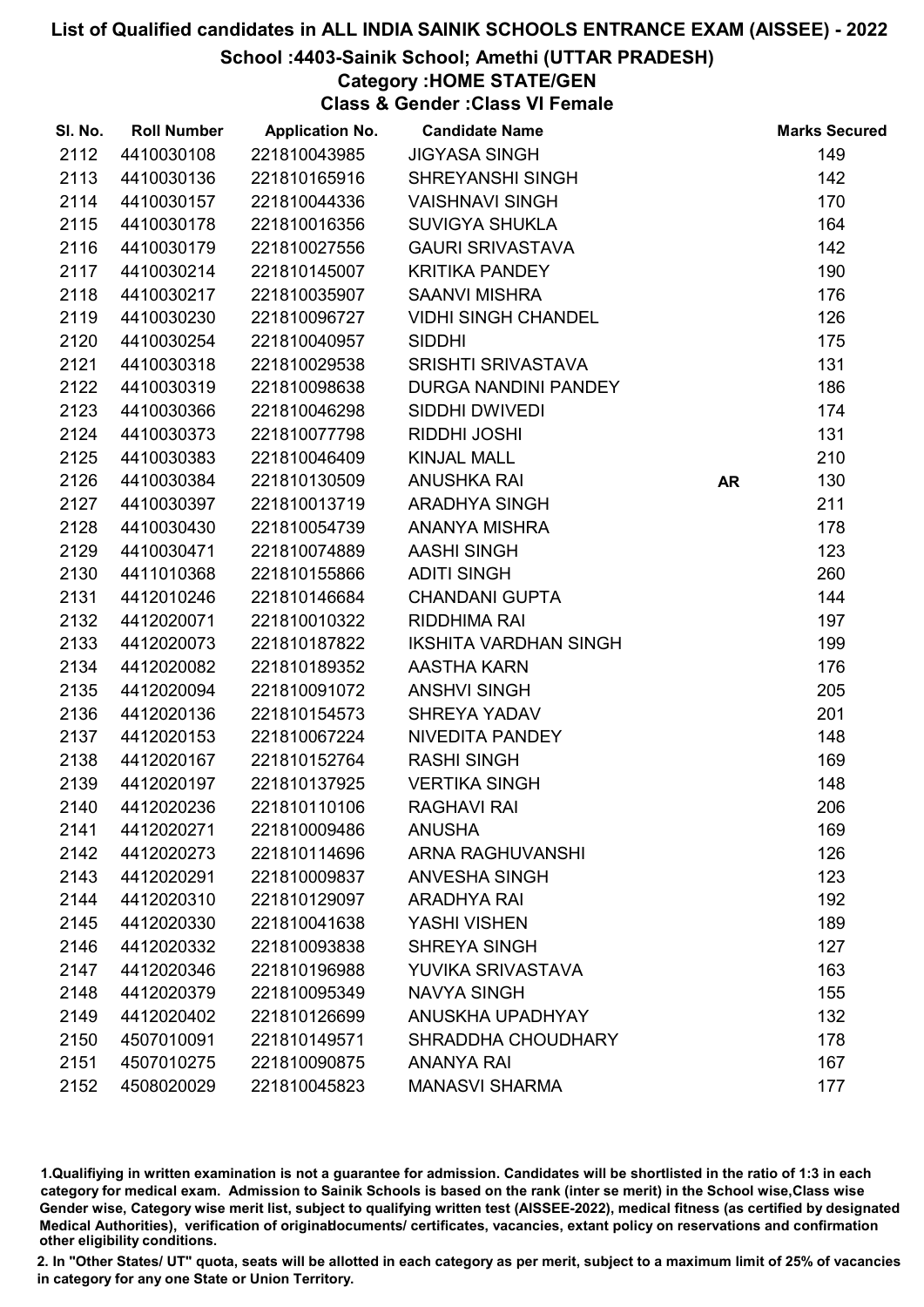# List of Qualified candidates in ALL INDIA SAINIK SCHOOLS ENTRANCE EXAM (AISSEE) - 2022 School :4403-Sainik School; Amethi (UTTAR PRADESH) Category :OTHER STATE/SC Class & Gender :Class VI Female

| SI. No. | <b>Roll Number</b> | <b>Application No.</b> | <b>Candidate Name</b> | <b>Marks Secured</b> |
|---------|--------------------|------------------------|-----------------------|----------------------|
| 2153    | 1506010305         | 221810150926           | KHUSHI KUMARI         | 111                  |
| 2154    | 1506020342         | 221810112369           | ROSHANI KUMARI        | 173                  |
| 2155    | 2001030643         | 221810104167           | NIHARIKA              | 98                   |

1.Qualifiying in written examination is not a guarantee for admission. Candidates will be shortlisted in the ratio of 1:3 in each category for medical exam. Admission to Sainik Schools is based on the rank (inter se merit) in the School wise,Class wise Gender wise, Category wise merit list, subject to qualifying written test (AISSEE-2022), medical fitness (as certified by designated Medical Authorities), verification of originablocuments/ certificates, vacancies, extant policy on reservations and confirmation other eligibility conditions.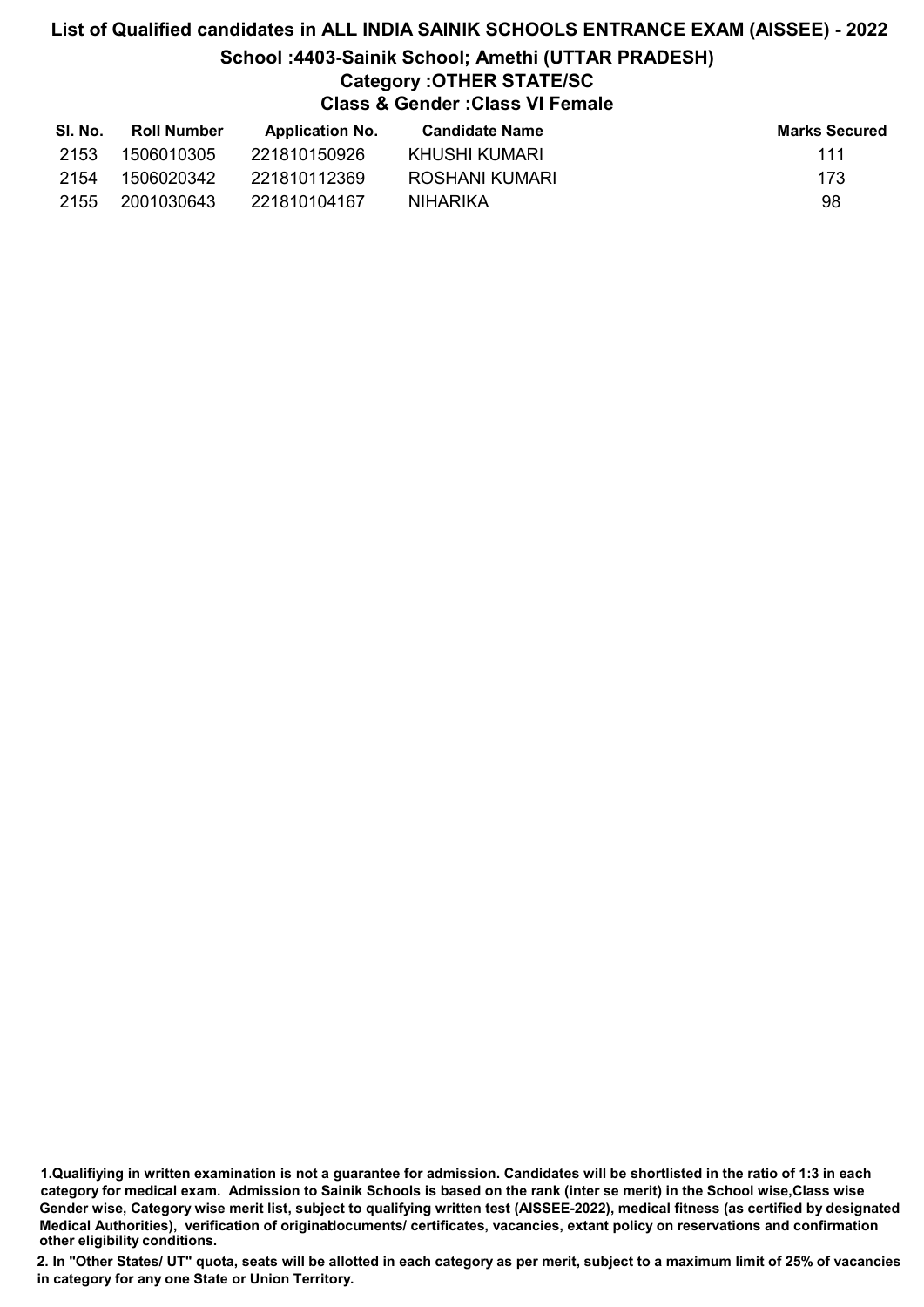## List of Qualified candidates in ALL INDIA SAINIK SCHOOLS ENTRANCE EXAM (AISSEE) - 2022 School :4403-Sainik School; Amethi (UTTAR PRADESH) Category :OTHER STATE/ST Class & Gender :Class VI Female

| SI. No. | <b>Roll Number</b> | <b>Application No.</b> | <b>Candidate Name</b> | <b>Marks Secured</b> |
|---------|--------------------|------------------------|-----------------------|----------------------|
| 2156    | 1506010013         | 221810112130           | SAUMYA KUMARI         | 143                  |

1.Qualifiying in written examination is not a guarantee for admission. Candidates will be shortlisted in the ratio of 1:3 in each category for medical exam. Admission to Sainik Schools is based on the rank (inter se merit) in the School wise,Class wise Gender wise, Category wise merit list, subject to qualifying written test (AISSEE-2022), medical fitness (as certified by designated Medical Authorities), verification of originablocuments/ certificates, vacancies, extant policy on reservations and confirmation other eligibility conditions.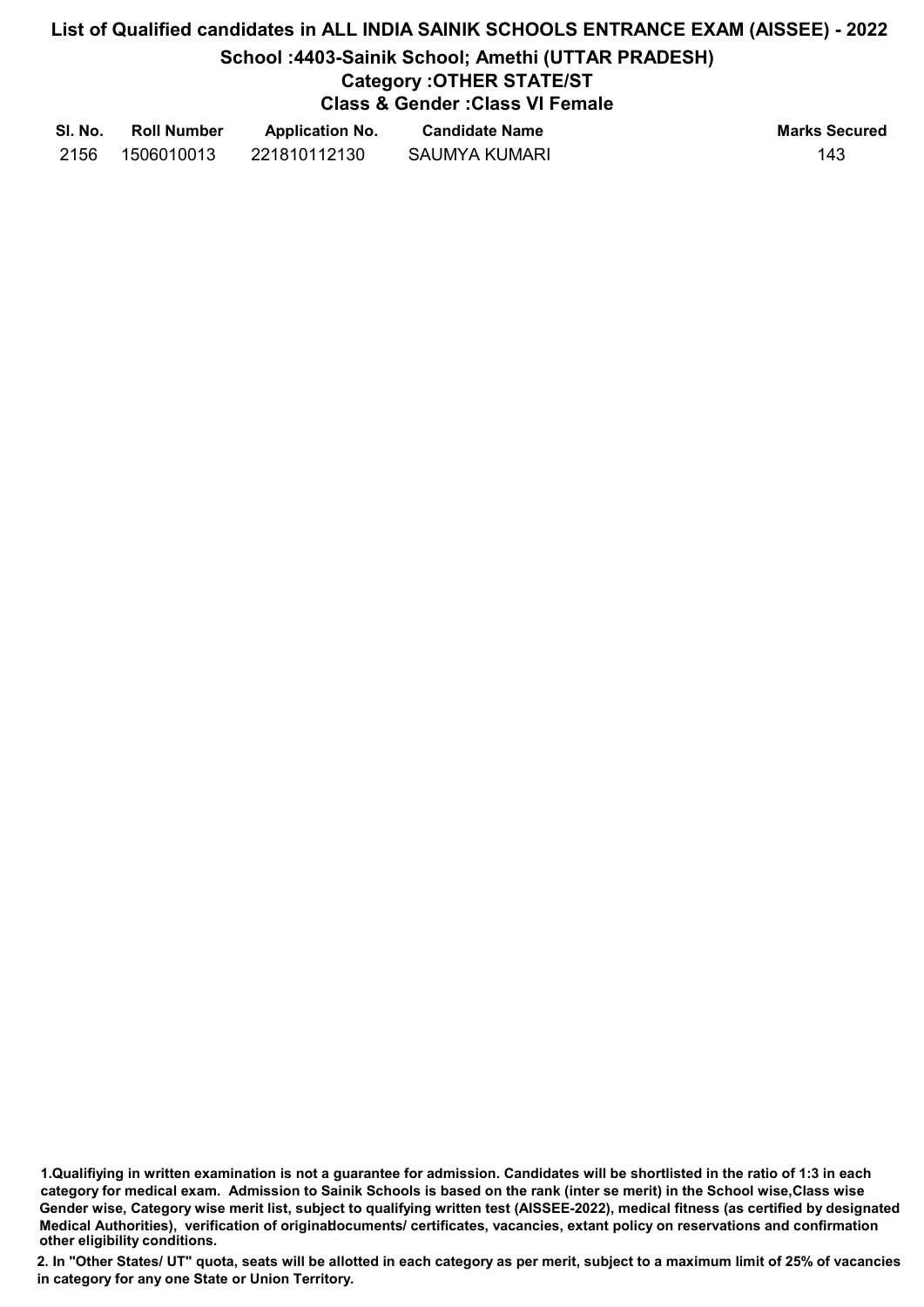#### School :4403-Sainik School; Amethi (UTTAR PRADESH)

## Category :OTHER STATE/OBC

Class & Gender :Class VI Female

| SI. No. | <b>Roll Number</b> | <b>Application No.</b> | <b>Candidate Name</b> | <b>Marks Secured</b> |
|---------|--------------------|------------------------|-----------------------|----------------------|
| 2157    | 1505010960         | 221810105777           | ADITI RANJAN          | 242                  |
| 2158    | 1506010006         | 221810112010           | <b>ADITI GUPTA</b>    | 238                  |
| 2159    | 1506010155         | 221810150753           | <b>ISHIKA</b>         | 252                  |
| 2160    | 1506010279         | 221810171785           | ARPITA KUMARI         | 202                  |
| 2161    | 1507010252         | 221810124559           | <b>UPASNA</b>         | 179                  |
| 2162    | 1510030022         | 221810071053           | ANISHA BHARTI         | 215                  |
| 2163    | 1511020215         | 221810106891           | KHUSHI PATEL          | 219                  |
| 2164    | 1511030317         | 221810104427           | <b>PREMLATA</b>       | 154                  |
| 2165    | 1514010016         | 221810160960           | AANANDI YOGITA        | 188                  |
| 2166    | 2607010127         | 221810107408           | SONALI KUMARI         | 243                  |
| 2167    | 3002020073         | 221810057133           | <b>ANJALI DHAKAR</b>  | 121                  |
| 2168    | 3002020708         | 221810190098           | ANUSHKA DHAKAR        | 180                  |

1.Qualifiying in written examination is not a guarantee for admission. Candidates will be shortlisted in the ratio of 1:3 in each category for medical exam. Admission to Sainik Schools is based on the rank (inter se merit) in the School wise,Class wise Gender wise, Category wise merit list, subject to qualifying written test (AISSEE-2022), medical fitness (as certified by designated Medical Authorities), verification of originablocuments/ certificates, vacancies, extant policy on reservations and confirmation other eligibility conditions.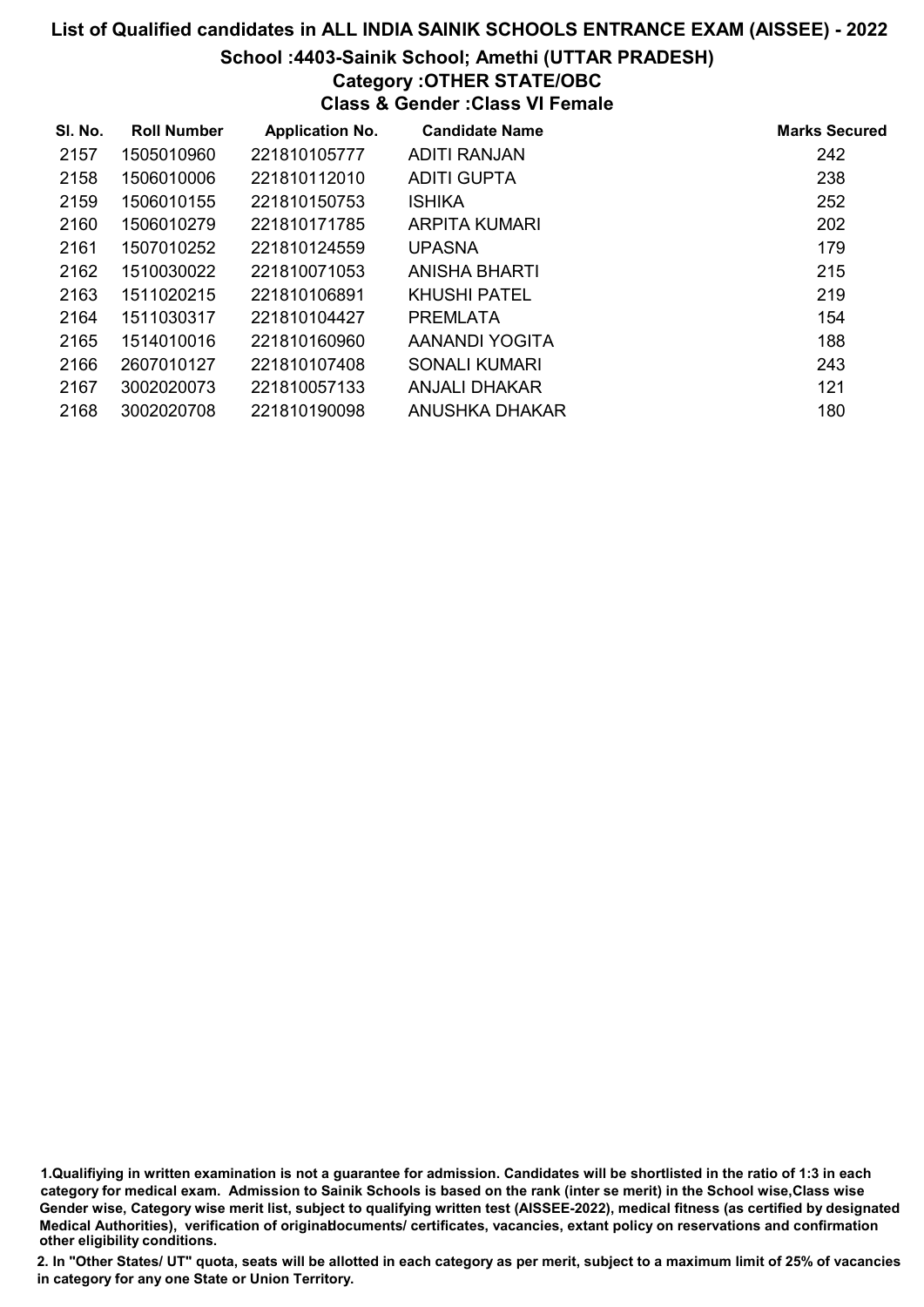# List of Qualified candidates in ALL INDIA SAINIK SCHOOLS ENTRANCE EXAM (AISSEE) - 2022 School :4403-Sainik School; Amethi (UTTAR PRADESH) Category :OTHER STATE/DEF Class & Gender :Class VI Female

| SI. No. | <b>Roll Number</b> | <b>Application No.</b> | <b>Candidate Name</b> | <b>Marks Secured</b> |
|---------|--------------------|------------------------|-----------------------|----------------------|
| 2169    | 2001060125         | 221810012896           | ANNANYA SINGH         | 181                  |
| 2170    | 2701040187         | 221810051869           | AVIKA DIXIT           | 140                  |
| -2171   | 3002020721         | 221810048898           | JISHA                 | 181                  |

1.Qualifiying in written examination is not a guarantee for admission. Candidates will be shortlisted in the ratio of 1:3 in each category for medical exam. Admission to Sainik Schools is based on the rank (inter se merit) in the School wise,Class wise Gender wise, Category wise merit list, subject to qualifying written test (AISSEE-2022), medical fitness (as certified by designated Medical Authorities), verification of originablocuments/ certificates, vacancies, extant policy on reservations and confirmation other eligibility conditions.